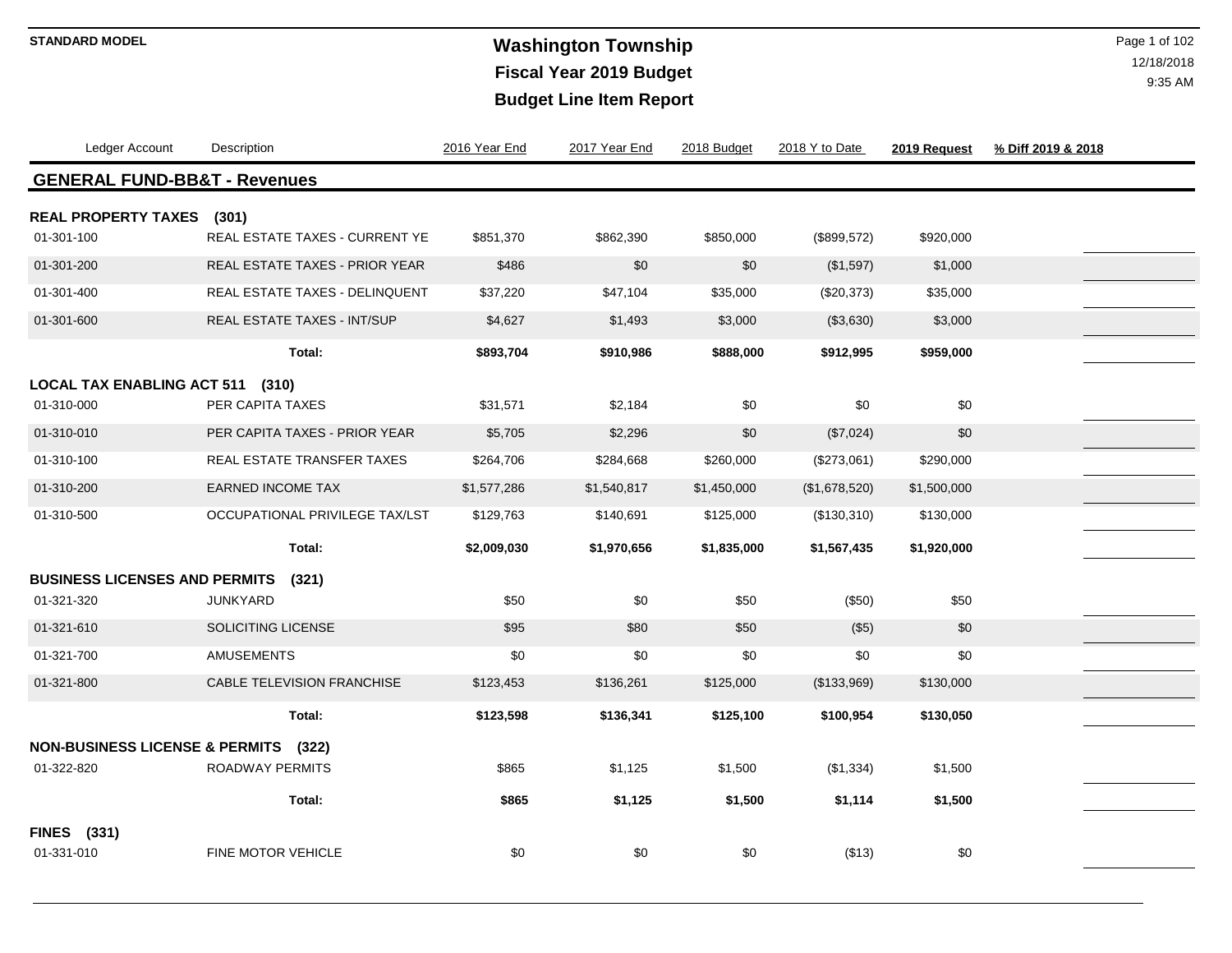# **Washington Township STANDARD MODEL** Page 2 of 102 **Fiscal Year 2019 Budget Budget Line Item Report**

| Ledger Account            | Description                             | 2016 Year End | 2017 Year End | 2018 Budget | 2018 Y to Date | 2019 Request | % Diff 2019 & 2018 |
|---------------------------|-----------------------------------------|---------------|---------------|-------------|----------------|--------------|--------------------|
|                           | <b>GENERAL FUND-BB&amp;T - Revenues</b> |               |               |             |                |              |                    |
| 01-331-100                | <b>FRANKLIN CO. COURT</b>               | \$20,912      | \$23,608      | \$20,000    | (\$17,543)     | \$20,000     |                    |
| 01-331-110                | <b>STATE DISTRIBUTION</b>               | \$13,849      | \$9,724       | \$10,000    | (\$9,554)      | \$10,000     |                    |
| 01-331-120                | VIOLATIONS OF LOCAL ORDINANCE           | \$229         | \$19          | \$250       | (\$4)          | \$0          |                    |
| 01-331-130                | DISTRICT MAG. LOCAL                     | \$54,355      | \$41,799      | \$50,000    | (\$34,809)     | \$40,000     |                    |
|                           | Total:                                  | \$89,345      | \$75,150      | \$80,250    | \$49,800       | \$70,000     |                    |
| <b>INTEREST EARNINGS</b>  | (341)                                   |               |               |             |                |              |                    |
| 01-341-010                | INTEREST - CHECKING ACCOUNT             | \$3,191       | \$2,530       | \$2,000     | (\$887)        | \$1,000      |                    |
| 01-341-020                | INTEREST-PLGIT-GF                       | \$0           | \$0           | \$0         | (\$4,009)      | \$2,400      |                    |
| 01-341-030                | <b>INTEREST - CD S &amp; F&amp;M</b>    | \$0           | \$8           | \$0         | (\$1,808)      | \$1,300      |                    |
| 01-341-040                | INTEREST - PLGIT CAP PROJ               | \$0           | \$0           | \$0         | (\$7,644)      | \$0          |                    |
|                           | Total:                                  | \$3,192       | \$2,539       | \$2,000     | \$6,339        | \$4,700      |                    |
| <b>RENT AND ROYALTIES</b> | (342)                                   |               |               |             |                |              |                    |
| 01-342-200                | <b>RENT</b>                             | \$1,800       | \$1,800       | \$1,800     | (\$1,650)      | \$1,800      |                    |
| 01-342-300                | RENT OF IMPROV OTHER THAN BLD           | \$0           | \$0           | \$0         | \$0            | \$0          |                    |
| 01-342-410                | <b>EQUIPMENT RENTAL - WTMA</b>          | \$7,113       | \$24,151      | \$10,000    | (\$16,711)     | \$20,000     |                    |
| 01-342-420                | <b>EQUIPMENT RENTAL OTHER</b>           | \$818         | \$3,410       | \$90,000    | (\$48,835)     | \$1,500      |                    |
| 01-342-530                | <b>TOWER RENTAL FEE</b>                 | \$1,050       | \$2,250       | \$0         | (\$2,400)      | \$1,050      |                    |
|                           | Total:                                  | \$10,782      | \$31,611      | \$101,800   | \$32,534       | \$24,350     |                    |
|                           | FED CAPITAL & OPERATING GRANTS<br>(351) |               |               |             |                |              |                    |
| 01-351-020                | <b>FAST COP</b>                         | \$0           | \$0           | \$0         | \$0            | \$0          |                    |
| 01-351-021                | SMOOTH OPERATOR REIMB                   | \$0           | \$0           | \$0         | \$0            | \$0          |                    |
| 01-351-030                | POLICE GRANT-SEAT BELT                  | \$7,150       | \$12,475      | \$10,000    | (\$13,104)     | \$12,000     |                    |
| 01-351-040                | <b>DUI GRANTS</b>                       | \$12,723      | \$11,127      | \$20,000    | (\$10, 129)    | \$12,000     |                    |
| 01-351-080                | <b>CREP PAYMENT</b>                     | \$1,483       | \$1,483       | \$1,485     | (\$1,483)      | \$1,485      |                    |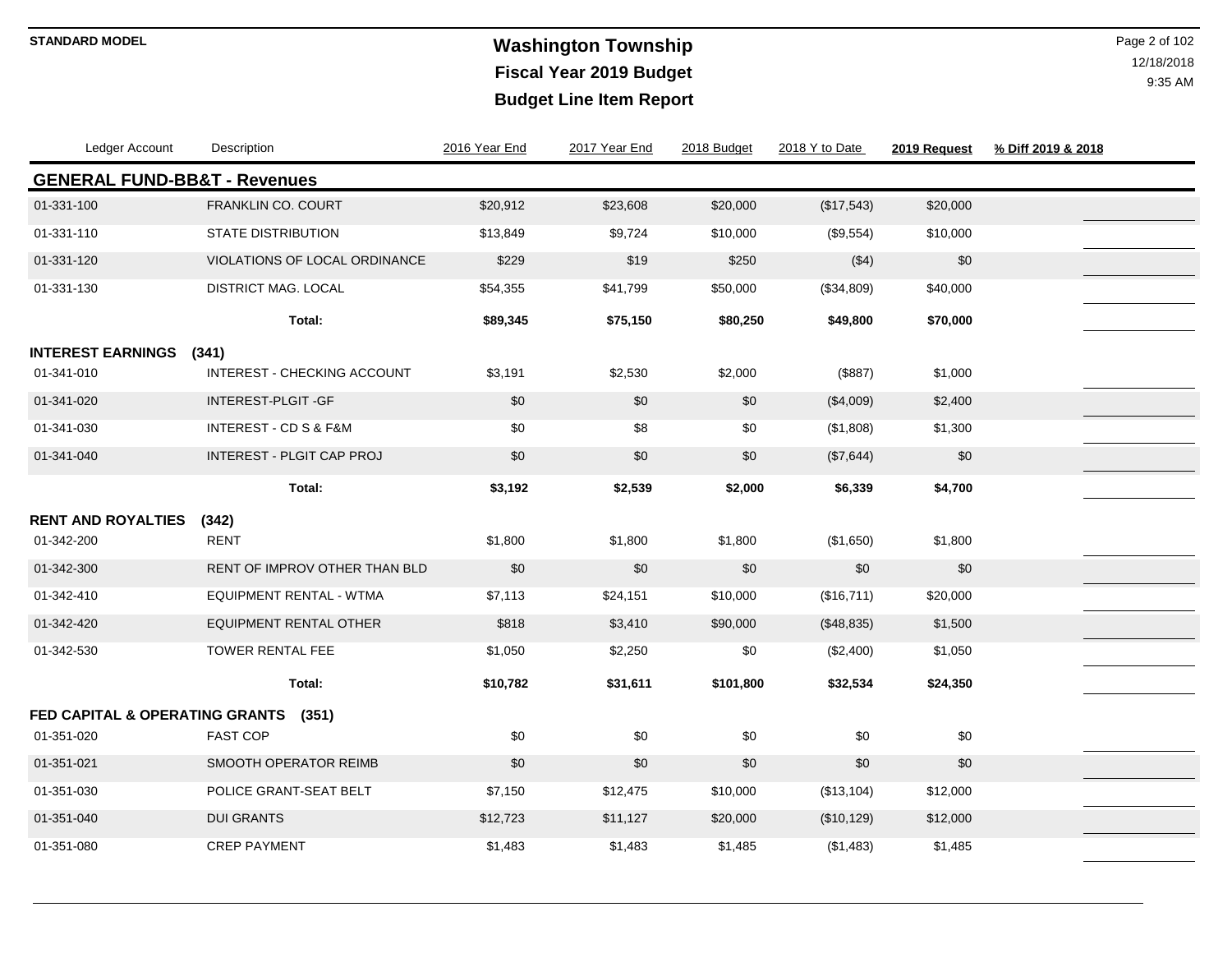## **Washington Township STANDARD MODEL** Page 3 of 102 **Fiscal Year 2019 Budget Budget Line Item Report**

| Ledger Account                          | Description                   | 2016 Year End | 2017 Year End | 2018 Budget | 2018 Y to Date | 2019 Request | % Diff 2019 & 2018 |
|-----------------------------------------|-------------------------------|---------------|---------------|-------------|----------------|--------------|--------------------|
| <b>GENERAL FUND-BB&amp;T - Revenues</b> |                               |               |               |             |                |              |                    |
| 01-351-120                              | FEMA SNOW REIMBURSEMENT       | \$12,820      | \$0           | \$0         | \$0            | $$0$$        |                    |
| 01-351-130                              | <b>TERRORIST TASK FORCE</b>   | \$0           | \$0           | \$0         | \$0            | \$0          |                    |
| 01-351-140                              | IN CAR CAMERAS GRANT-FED GRAN | \$0           | \$0           | \$0         | \$0            | \$0          |                    |
|                                         | Total:                        | \$34,176      | \$25,085      | \$31,485    | \$16,301       | \$25,485     |                    |
| ST CAPITAL & OPERATING GRANTS           | (354)                         |               |               |             |                |              |                    |
| 01-354-000                              | <b>GRANTS</b>                 | \$0           | \$30,042      | \$0         | \$0            | \$0          |                    |
| 01-354-040                              | <b>SEWAGE REIMBURSEMENT</b>   | \$0           | \$0           | \$0         | \$0            | \$0          |                    |
| 01-354-050                              | POLICE VEST EXP REIMBURSEMENT | \$0           | \$3,313       | \$1,500     | (\$355)        | \$2,010      |                    |
| 01-354-120                              | FLOOD PLAIN REIMBURSEMENT     | \$0           | \$0           | \$0         | \$0            | \$0          |                    |
|                                         | Total:                        | \$0           | \$33,356      | \$1,500     | \$355          | \$2,010      |                    |
| <b>ST SHARED REV &amp; ENTITLEMENTS</b> | (355)                         |               |               |             |                |              |                    |
| 01-355-000                              | <b>STATE CREP PAYMENTS</b>    | \$0           | \$0           | \$0         | \$0            | \$0          |                    |
| 01-355-010                              | PROPERTY TAXES                | \$3,119       | \$2,990       | \$3,000     | (\$2,946)      | \$3,000      |                    |
| 01-355-040                              | SMALL GAMES OF CHANCE         | \$0           | \$0           | \$0         | (\$119)        | \$100        |                    |
| 01-355-080                              | ALCOHOLIC BEVERAGES TAXES     | \$2,700       | \$2,400       | \$2,100     | (\$2,850)      | \$2,100      |                    |
| 01-355-120                              | FIRE RELIEF FUND              | \$94,857      | \$84,207      | \$84,100    | (\$76,900)     | \$77,000     |                    |
| 01-355-130                              | FOREIGN FIRE INSURANCE PREMIU | \$0           | \$0           | \$0         | \$0            | \$0          |                    |
| 01-355-140                              | <b>EMPLOYEE PENSION</b>       | \$170,973     | \$133,059     | \$125,000   | (\$140,532)    | \$140,000    |                    |
|                                         | Total:                        | \$271,649     | \$222,656     | \$214,200   | \$219,500      | \$222,200    |                    |
| ST PAYMTS IN LIEU OF TAXES (356)        |                               |               |               |             |                |              |                    |
| 01-356-020                              | <b>LAND TAX</b>               | \$4,069       | \$5,087       | \$5,000     | (\$5,087)      | \$5,000      |                    |
|                                         | Total:                        | \$4,069       | \$5,087       | \$5,000     | \$0            | \$5,000      |                    |
| LOCAL GOV UNITS CAP/OPER GRANT (357)    |                               |               |               |             |                |              |                    |
| 01-357-010                              | RADIO GRANT - LOCAL           | \$0           | \$0           | \$0         | \$0            | \$0          |                    |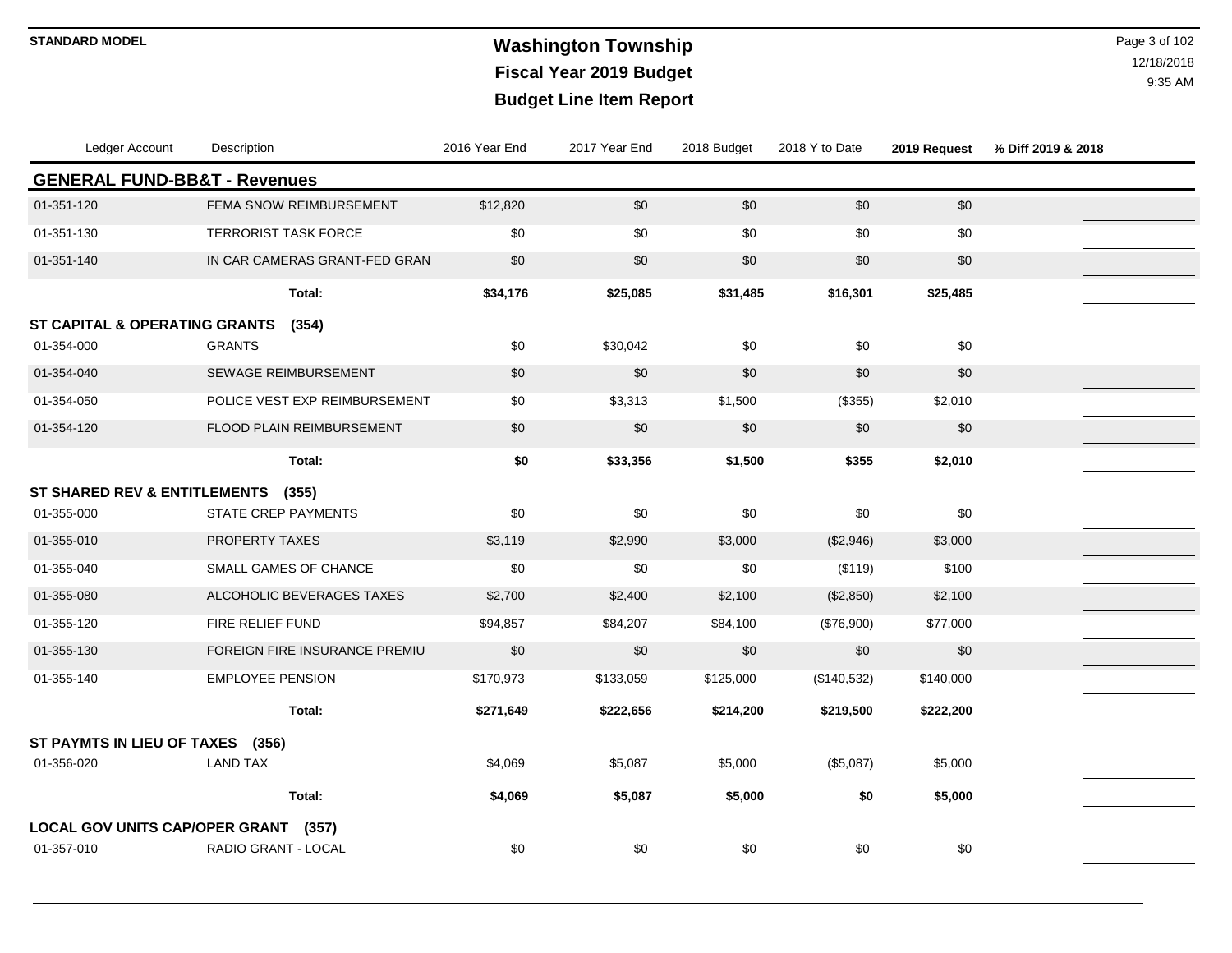## **Washington Township STANDARD MODEL** Page 4 of 102 **Fiscal Year 2019 Budget Budget Line Item Report**

12/18/2018 9:35 AM

| Ledger Account                          | Description                               | 2016 Year End | 2017 Year End | 2018 Budget | 2018 Y to Date | 2019 Request | % Diff 2019 & 2018 |
|-----------------------------------------|-------------------------------------------|---------------|---------------|-------------|----------------|--------------|--------------------|
| <b>GENERAL FUND-BB&amp;T - Revenues</b> |                                           |               |               |             |                |              |                    |
| 01-357-020                              | DRUG TASK FORCE REIMBURSEME               | \$0           | \$0           | \$0         | (\$1,510)      | \$1,500      |                    |
| 01-357-021                              | DRUG TASK FORCE REIMBURSEME               | \$0           | \$0           | \$0         | \$0            | \$0          |                    |
|                                         | Total:                                    | \$0           | \$0           | \$0         | \$1,291        | \$1,500      |                    |
| <b>LOCAL GOV UNIT SHARED REV/ENT</b>    | (358)                                     |               |               |             |                |              |                    |
| 01-358-300                              | PUBLIC WORKS SALT REIMB                   | \$0           | \$0           | \$0         | \$0            | \$0          |                    |
|                                         | Total:                                    | \$0           | \$0           | \$0         | \$0            | \$0          |                    |
| <b>GENERAL GOVERNMENT</b>               | (361)                                     |               |               |             |                |              |                    |
| 01-361-310                              | SUBDIVISIONS/DER/CONDITIONAL U            | \$4,000       | \$7,950       | \$5,000     | (\$6,900)      | \$6,000      |                    |
| 01-361-320                              | <b>FEES-ENGINEERING REVIEW &amp; SITE</b> | \$2,169       | \$10,202      | \$6,000     | (\$12,387)     | \$15,000     |                    |
| 01-361-321                              | FEES FOR DEVELOPMENT INSPECTI             | \$598         | \$2,112       | \$1,000     | (\$504)        | \$1,000      |                    |
| 01-361-340                              | ZONING HEARING BOARD                      | \$2,000       | \$0           | \$2,000     | \$0            | \$600        |                    |
| 01-361-341                              | LEGAL REVIEW FEE                          | \$2,365       | \$96          | \$2,050     | (\$1,165)      | \$1,000      |                    |
| 01-361-510                              | SALE OF MAPS OF LOCAL GOVERN              | \$0           | \$0           | \$0         | \$0            | \$0          |                    |
| 01-361-520                              | SALE OF AERIAL PHOTOGRAPHY                | \$0           | \$0           | \$0         | \$0            | \$0          |                    |
| 01-361-530                              | SALE OF SUBDIVISION AND LAND D            | \$0           | \$0           | \$0         | \$0            | \$0          |                    |
| 01-361-540                              | SALE OF ZONING ORDINANCE                  | \$0           | \$0           | \$0         | \$0            | \$0          |                    |
| 01-361-550                              | <b>COPY MACHINE USE</b>                   | \$48          | \$0           | \$0         | \$0            | \$0          |                    |
| 01-361-560                              | SALE OF COMPREHENSIVE PLAN                | \$0           | \$0           | \$0         | \$0            | \$0          |                    |
| 01-361-570                              | NOTARY FEES COLLECTED                     | \$0           | \$0           | \$0         | \$0            | \$0          |                    |
| 01-361-580                              | <b>FAX TRANSMISSION FEES</b>              | \$0           | \$0           | \$0         | \$0            | \$0          |                    |
| 01-361-640                              | FEES FROM COLLECTING TAXES FO             | \$0           | \$0           | \$0         | \$0            | \$0          |                    |
| 01-361-700                              | <b>REPRODUCTION OF DOCUMENTS</b>          | \$1           | \$0           | \$0         | \$0            | \$0          |                    |
|                                         | Total:                                    | \$11,181      | \$20,360      | \$16,050    | \$14,654       | \$23,600     |                    |

**PUBLIC SAFETY (362)**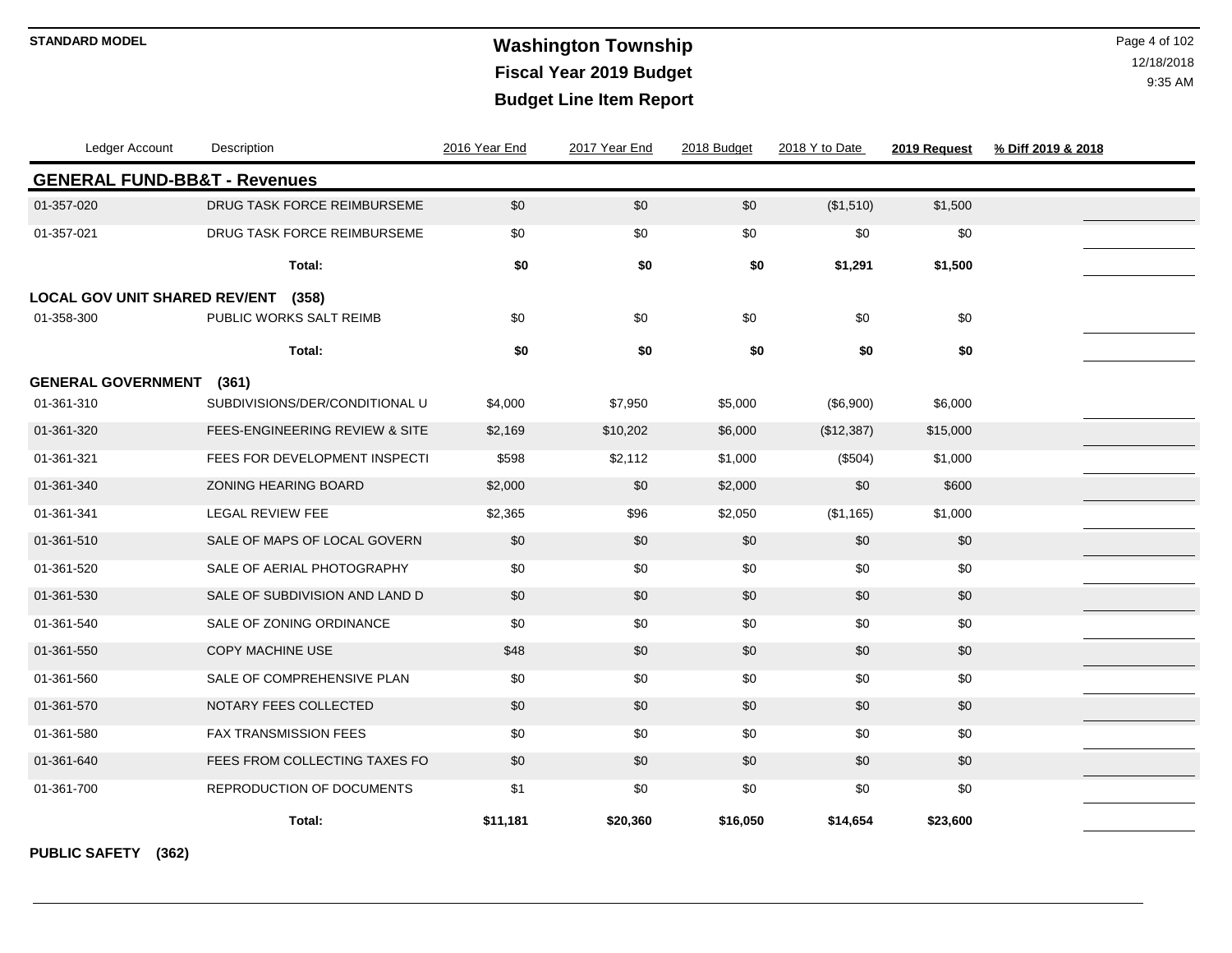# **Washington Township STANDARD MODEL** Page 5 of 102 **Fiscal Year 2019 Budget Budget Line Item Report**

| Ledger Account                          | Description                          | 2016 Year End | 2017 Year End | 2018 Budget | 2018 Y to Date | 2019 Request | % Diff 2019 & 2018 |  |
|-----------------------------------------|--------------------------------------|---------------|---------------|-------------|----------------|--------------|--------------------|--|
| <b>GENERAL FUND-BB&amp;T - Revenues</b> |                                      |               |               |             |                |              |                    |  |
| 01-362-110                              | COPIES OF ACCIDENT REPTS/FINGE       | \$3,180       | \$2,375       | \$2,500     | (\$3,437)      | \$3,000      |                    |  |
| 01-362-120                              | <b>ALARM FEES</b>                    | \$0           | \$0           | \$0         | \$0            | \$0          |                    |  |
| 01-362-121                              | ALARM CARRYOVER                      | \$0           | \$0           | \$0         | \$0            | \$0          |                    |  |
| 01-362-130                              | <b>BREATH TESTING INSTRUMENT GRA</b> | \$0           | \$0           | \$0         | \$0            | \$0          |                    |  |
| 01-362-140                              | <b>TOWING MONITERING FEE</b>         | \$0           | \$700         | \$1,400     | (\$1,400)      | \$1,050      |                    |  |
| 01-362-150                              | DARE PROGRAM GIFTS & GRANTS          | \$0           | \$0           | \$0         | \$0            | \$0          |                    |  |
| 01-362-151                              | DARE PROGRAM - CARRY OVER            | \$0           | \$0           | \$0         | \$0            | \$0          |                    |  |
| 01-362-152                              | DARE PROGRAM - T-SHIRT CONTRIB       | \$0           | \$0           | \$0         | \$0            | \$0          |                    |  |
| 01-362-153                              | DARE - McCONNELLSBURG                | \$0           | \$0           | \$0         | \$0            | \$0          |                    |  |
| 01-362-200                              | SPECIAL FIRE PROTECTION SERVIC       | \$0           | \$0           | \$0         | \$0            | \$0          |                    |  |
| 01-362-410                              | <b>BUILDING PERMITS</b>              | \$35,269      | \$42,564      | \$40,000    | (\$63,771)     | \$52,000     |                    |  |
| 01-362-440                              | <b>SEWAGE PERMITS</b>                | \$6,584       | \$3,877       | \$3,000     | (\$4,151)      | \$4,000      |                    |  |
| 01-362-441                              | <b>SEWAGE AGREEMENT FEES</b>         | \$0           | \$0           | \$0         | \$0            | \$0          |                    |  |
| 01-362-450                              | USE AND OCCUPANCY PERMITS            | \$1,250       | \$570         | \$2,000     | (\$320)        | \$2,000      |                    |  |
| 01-362-460                              | <b>WELL PERMITS</b>                  | \$280         | \$160         | \$200       | (\$120)        | \$200        |                    |  |
| 01-362-470                              | <b>SIGN PERMITS</b>                  | \$475         | \$1,150       | \$500       | (\$1,190)      | \$1,150      |                    |  |
| 01-362-630                              | DARE - FEES FROM SCHOOL DISTRI       | \$0           | \$0           | \$0         | \$0            | \$0          |                    |  |
|                                         | Total:                               | \$47,038      | \$51,397      | \$49,600    | \$54,568       | \$63,400     |                    |  |
| <b>HIGHWAY AND STREETS</b>              | (363)                                |               |               |             |                |              |                    |  |
| 01-363-310                              | <b>TRAFFIC LIGHT REIMBURSEMENT</b>   | \$79          | \$0           | \$1,500     | $$0$$          | \$0          |                    |  |
| 01-363-510                              | CONTRACTED SNOW REMOVAL FOR          | \$6,891       | \$8,873       | \$8,873     | \$9,228        | \$9,200      |                    |  |
| 01-363-511                              | CONTRACTED SNOW REMOVAL FOR          | \$0           | \$250         | \$0         | (\$250)        | \$0          |                    |  |
| 01-363-550                              | CONTRACTED SERVICES FOR WTM          | \$23,509      | \$69,963      | \$20,000    | (\$52,992)     | \$50,000     |                    |  |
| 01-363-551                              | CONTRACTED SERVICES FOR OTHE         | \$8,171       | \$8,311       | \$150,000   | (\$142, 102)   | \$0          |                    |  |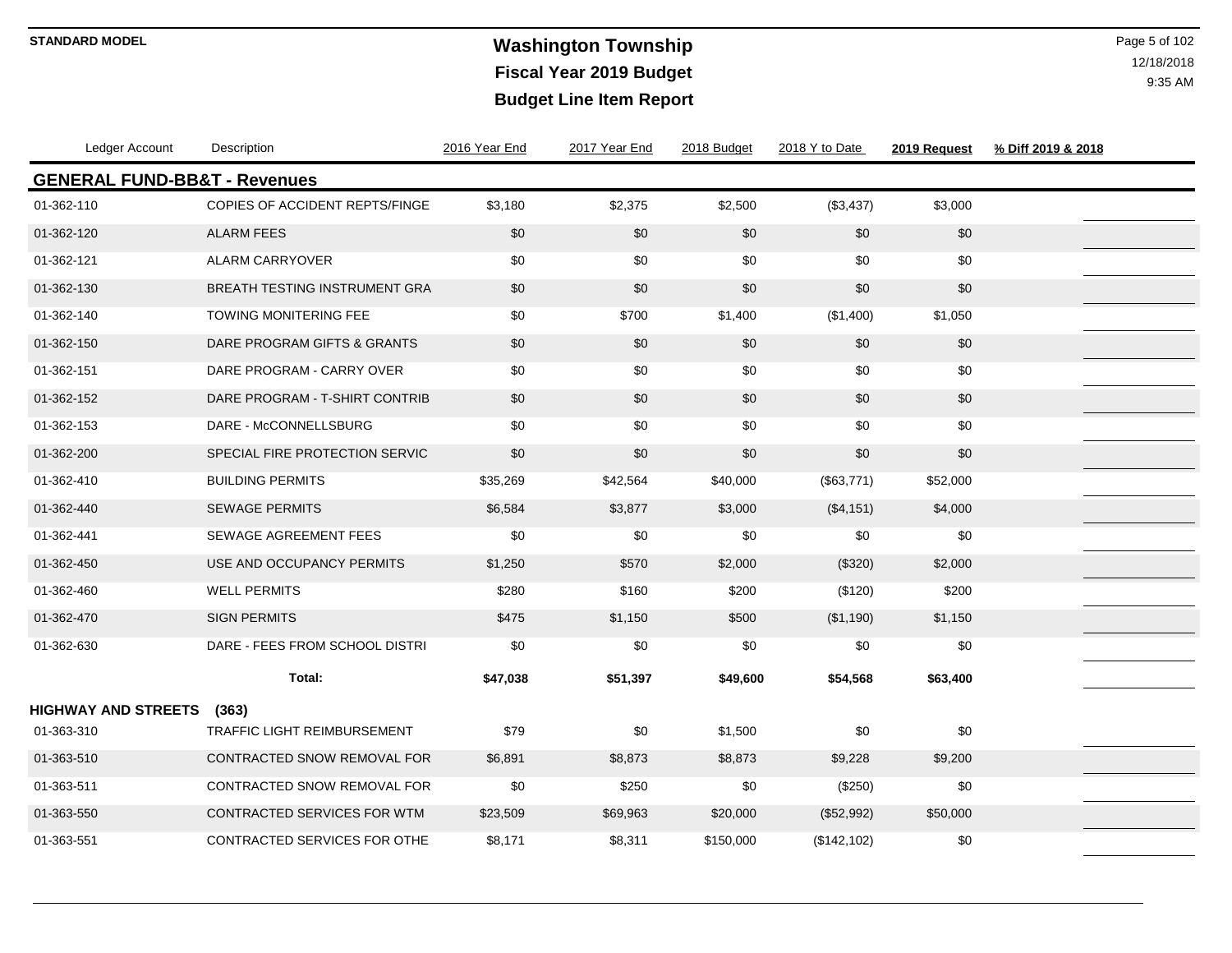# **STANDARD MODEL** Page 6 of 102 **Fiscal Year 2019 Budget Budget Line Item Report**

| Ledger Account                          | Description                     | 2016 Year End | 2017 Year End | 2018 Budget | 2018 Y to Date | 2019 Request | % Diff 2019 & 2018 |  |
|-----------------------------------------|---------------------------------|---------------|---------------|-------------|----------------|--------------|--------------------|--|
| <b>GENERAL FUND-BB&amp;T - Revenues</b> |                                 |               |               |             |                |              |                    |  |
|                                         | Total:                          | \$38,651      | \$87,396      | \$180,373   | \$86,521       | \$59,200     |                    |  |
| <b>SANITATION</b><br>(364)              |                                 |               |               |             |                |              |                    |  |
| 01-364-100                              | <b>RECYCLING LICENSE</b>        | \$0           | \$0           | \$0         | \$0            | \$0          |                    |  |
| 01-364-200                              | REFUSE - RECYCLING BUILDING     | \$0           | \$0           | \$0         | \$0            | \$0          |                    |  |
| 01-364-300                              | <b>REFUSE</b>                   | \$644,760     | \$716,340     | \$670,000   | (\$704, 244)   | \$700,000    |                    |  |
| 01-364-310                              | REFUSE - SCRAP METAL            | \$20,337      | \$28,305      | \$22,000    | (\$26,345)     | \$22,000     |                    |  |
| 01-364-311                              | <b>REFUSE - APPLIANCES</b>      | \$4,263       | \$5,337       | \$4,000     | (\$4,585)      | \$4,000      |                    |  |
| 01-364-312                              | <b>REFUSE</b>                   | \$34          | \$0           | \$0         | \$0            | \$0          |                    |  |
| 01-364-320                              | <b>REFUSE - MISC SALES</b>      | \$2,839       | \$2,429       | \$3,000     | (\$806)        | \$650        |                    |  |
| 01-364-321                              | REFUSE - BRUSH                  | \$24,572      | \$31,070      | \$35,000    | (\$34,060)     | \$35,000     |                    |  |
| 01-364-340                              | <b>REFUSE - WEIGHTS</b>         | \$32          | \$23          | \$50        | (\$6)          | \$0          |                    |  |
| 01-364-350                              | INTEREST ON REFUSE CHARGE AC    | \$150         | \$356         | \$150       | (\$544)        | \$400        |                    |  |
| 01-364-360                              | <b>REFUSE - CHRISTMAS TREES</b> | \$174         | \$143         | \$150       | (\$87)         | \$100        |                    |  |
| 01-364-370                              | <b>FILL</b>                     | \$0           | \$286         | \$0         | \$0            | \$0          |                    |  |
| 01-364-371                              | CARDBOARD                       | \$0           | \$0           | \$0         | \$0            | \$0          |                    |  |
| 01-364-372                              | <b>GLASS</b>                    | \$0           | \$0           | \$0         | \$0            | \$0          |                    |  |
| 01-364-373                              | PAPER                           | \$0           | \$0           | \$0         | \$0            | \$0          |                    |  |
| 01-364-374                              | <b>PLASTICS</b>                 | \$0           | \$0           | \$0         | \$0            | \$0          |                    |  |
| 01-364-375                              | <b>TIRES</b>                    | \$4,161       | \$5,042       | \$5,000     | (\$4,375)      | \$4,500      |                    |  |
| 01-364-376                              | <b>BATTERIES</b>                | \$0           | \$705         | \$1,000     | \$0            | \$500        |                    |  |
| 01-364-377                              | <b>RECYCLING CANS</b>           | \$0           | \$0           | \$0         | \$0            | \$0          |                    |  |
| 01-364-378                              | ELECTRONIC RECYCLABLES          | \$24,166      | \$61,747      | \$55,000    | (\$12,527)     | \$75,000     |                    |  |
| 01-364-379                              | <b>RECYCLING TIPPING FEE</b>    | \$0           | \$0           | \$0         | \$0            | \$0          |                    |  |
| 01-364-900                              | <b>GRANT, PERFORMANCE</b>       | \$0           | \$0           | \$0         | \$0            | \$0          |                    |  |
| 01-364-901                              | <b>GRANT - STATE</b>            | \$0           | \$0           | \$0         | \$0            | \$0          |                    |  |
|                                         |                                 |               |               |             |                |              |                    |  |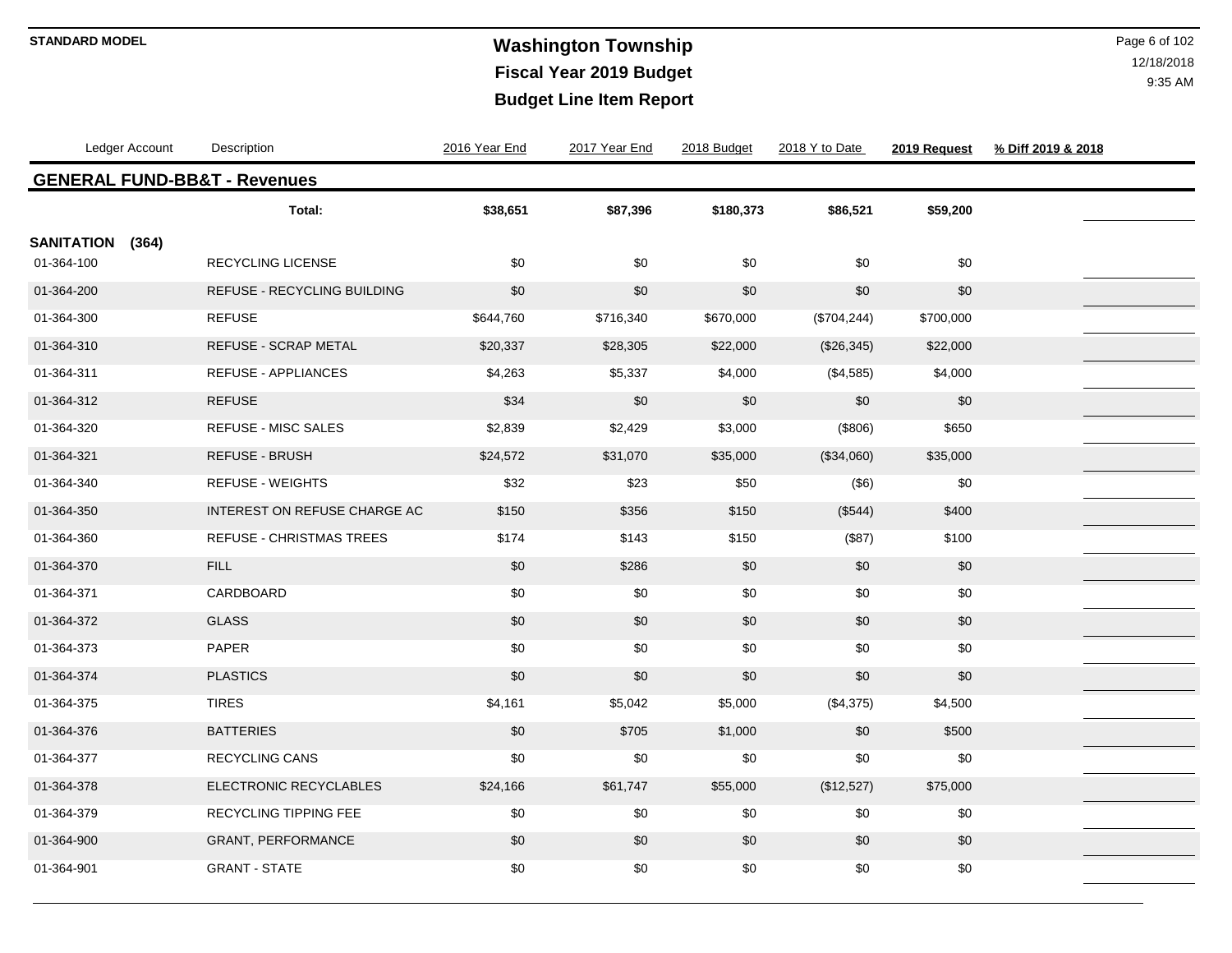# **Washington Township STANDARD MODEL** Page 7 of 102 **Fiscal Year 2019 Budget Budget Line Item Report**

| Ledger Account                          | Description                     | 2016 Year End | 2017 Year End | 2018 Budget | 2018 Y to Date | 2019 Request | % Diff 2019 & 2018 |  |
|-----------------------------------------|---------------------------------|---------------|---------------|-------------|----------------|--------------|--------------------|--|
| <b>GENERAL FUND-BB&amp;T - Revenues</b> |                                 |               |               |             |                |              |                    |  |
|                                         | Total:                          | \$725,488     | \$851,782     | \$795,350   | \$599,251      | \$842,150    |                    |  |
| HEALTH (365)                            |                                 |               |               |             |                |              |                    |  |
| 01-365-100                              | RECYCLING - LICENSE             | \$0           | \$0           | \$0         | (\$18,455)     | \$0          |                    |  |
| 01-365-370                              | <b>RECYCLING - CANS</b>         | \$34          | \$10,989      | \$0         | (\$42)         | \$0          |                    |  |
| 01-365-371                              | RECYCLING - CARDBOARD           | \$8,323       | \$9,821       | \$10,000    | (\$4,012)      | \$5,000      |                    |  |
| 01-365-372                              | <b>RECYCLING - GLASS</b>        | \$0           | \$0           | \$0         | \$0            | \$0          |                    |  |
| 01-365-373                              | RECYCLING - PAPER               | \$0           | \$2,168       | \$0         | \$0            | \$0          |                    |  |
| 01-365-374                              | <b>RECYCLING - PLASTICS</b>     | \$0           | \$5,709       | $\$0$       | $$0$$          | \$0          |                    |  |
| 01-365-377                              | RECYCLING - CONTAINERS          | \$196         | \$36          | \$150       | ( \$4)         | \$50         |                    |  |
| 01-365-379                              | <b>RECYCLING - TIPPING FEES</b> | \$2,366       | \$273         | \$0         | (\$211)        | \$0          |                    |  |
| 01-365-900                              | RECYCLING - GRANT - PERFORMAN   | \$44,526      | \$29,973      | \$30,000    | (\$26,016)     | \$30,000     |                    |  |
| 01-365-901                              | RECYCLING - GRANT - STATE       | \$0           | \$0           | \$0         | \$0            | \$0          |                    |  |
| 01-365-910                              | RECYCLING CONTAMIN - INS REIMB  | \$0           | \$0           | \$0         | \$0            | \$0          |                    |  |
| 01-365-920                              | MISCELLANEOUS INCOME            | \$0           | \$0           | \$0         | $$0$$          | \$0          |                    |  |
|                                         | Total:                          | \$55,446      | \$58,969      | \$40,150    | \$2,634        | \$35,050     |                    |  |
| <b>CULTURE - RECREATION</b>             | (367)                           |               |               |             |                |              |                    |  |
| 01-367-150                              | <b>RURITAN BLDG RENTAL</b>      | \$0           | \$1,450       | \$2,000     | (\$3,400)      | \$3,000      |                    |  |
| 01-367-400                              | <b>PAVILION RENTAL</b>          | \$11,010      | \$10,610      | \$10,500    | (\$10,948)     | \$11,000     |                    |  |
| 01-367-410                              | ARTS & CRAFT SHOW FEES          | \$0           | \$0           | \$0         | \$0            | \$0          |                    |  |
| 01-367-420                              | <b>PARK USE FEES</b>            | \$0           | \$0           | \$0         | \$0            | \$0          |                    |  |
| 01-367-500                              | <b>BRL PAVILION RENTAL</b>      | \$0           | \$0           | \$250       | (\$113)        | \$1,000      |                    |  |
|                                         | Total:                          | \$11,010      | \$12,060      | \$12,750    | \$13,405       | \$15,000     |                    |  |
| <b>MISCELLANEOUS REVENUE</b>            | (380)                           |               |               |             |                |              |                    |  |
| 01-380-000                              | MISCELLANEOUS REVENUES          | \$2,164       | \$9,396       | \$4,000     | (\$16,400)     | \$2,000      |                    |  |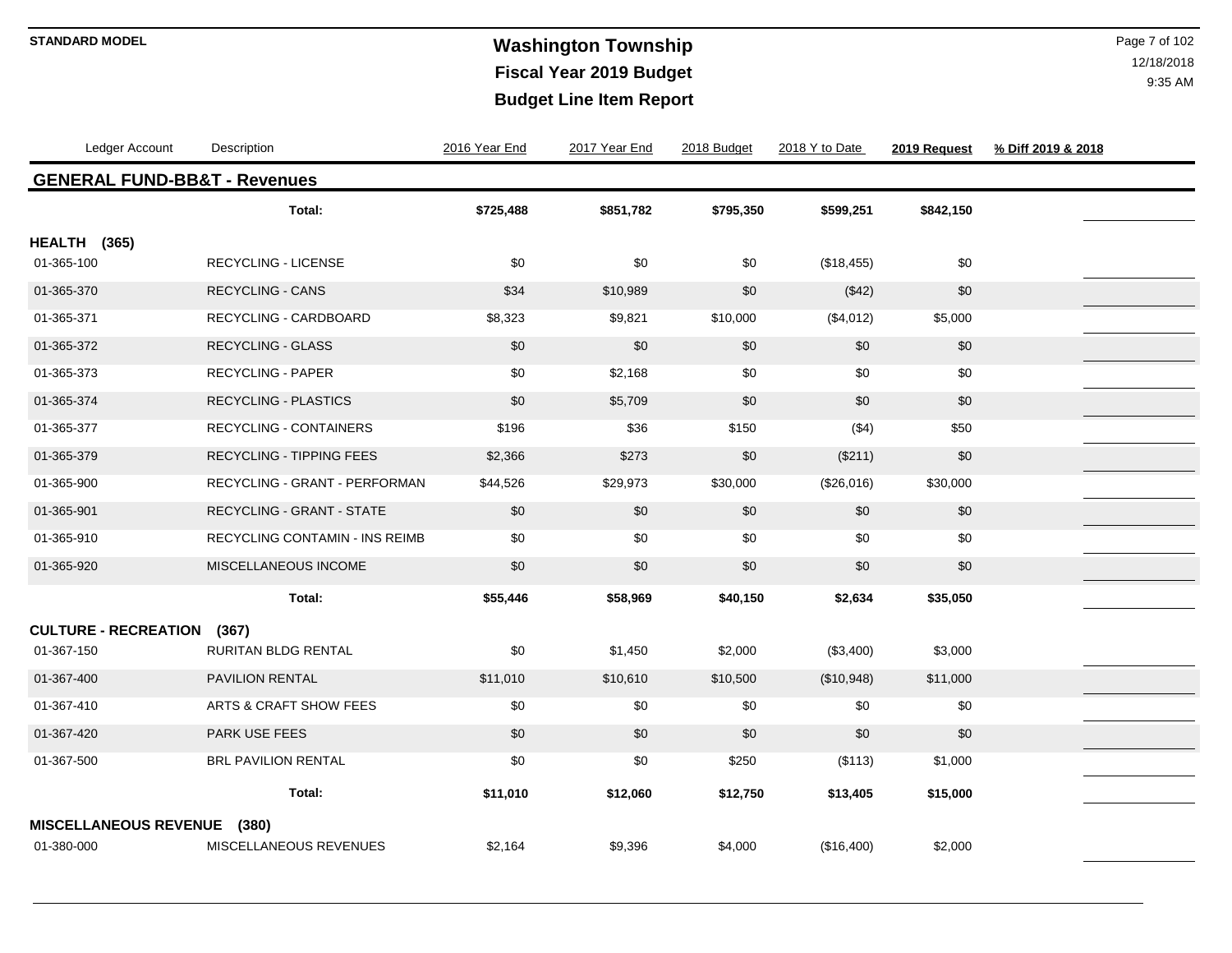# **Washington Township STANDARD MODEL** Page 8 of 102 **Fiscal Year 2019 Budget Budget Line Item Report**

| Ledger Account                          | Description                        | 2016 Year End | 2017 Year End | 2018 Budget | 2018 Y to Date | 2019 Request | % Diff 2019 & 2018 |  |
|-----------------------------------------|------------------------------------|---------------|---------------|-------------|----------------|--------------|--------------------|--|
| <b>GENERAL FUND-BB&amp;T - Revenues</b> |                                    |               |               |             |                |              |                    |  |
| 01-380-100                              | HEALTH INS EMPLOY CONTRIBUTIO      | \$3,047       | \$6,718       | \$9,100     | (\$7,476)      | \$9,500      |                    |  |
| 01-380-200                              | SUBDIVISION BONDING/FORFEITUR      | \$0           | \$0           | \$0         | \$0            | \$0          |                    |  |
|                                         | Total:                             | \$5,212       | \$16,114      | \$13,100    | \$6,277        | \$11,500     |                    |  |
| <b>CONT &amp; DON FROM PRIV SOURCES</b> | (387)                              |               |               |             |                |              |                    |  |
| 01-387-000                              | CONTRIBUTIONS AND DONATIONS F      | \$0           | \$0           | \$0         | \$0            | \$0          |                    |  |
| 01-387-100                              | DONATIONS/GRANTS - PARKS           | \$7,150       | \$0           | \$0         | (\$7)          | \$0          |                    |  |
| 01-387-200                              | DONATIONS - HAPPELS WETLAND        | \$0           | \$90          | \$0         | \$0            | \$0          |                    |  |
| 01-387-400                              | <b>DONATED ROADS</b>               | \$0           | \$0           | \$0         | \$0            | \$0          |                    |  |
|                                         | Total:                             | \$7,150       | \$90          | \$0         | \$7            | \$0          |                    |  |
| PROCEEDS GEN FIXED ASSET DISP           | (391)                              |               |               |             |                |              |                    |  |
| 01-391-110                              | SALE - SURPLUS EQUIPMENT           | \$1,070       | \$2,321       | \$4,000     | (\$1,900)      | \$4,000      |                    |  |
|                                         | Total:                             | \$1,070       | \$2,321       | \$4,000     | \$1,900        | \$4,000      |                    |  |
| <b>INTERFUND OPERATING TRANSFERS</b>    | (392)                              |               |               |             |                |              |                    |  |
| 01-392-000                              | TRANSFER FROM GENERAL FUND         | \$19,324      | \$0           | \$0         | (\$1,274,200)  | \$0          |                    |  |
| 01-392-100                              | <b>TRANSFER FROM TRAIN FUND</b>    | \$0           | \$0           | \$0         | \$0            | \$0          |                    |  |
| 01-392-180                              | <b>TRANSFER FROM WTB</b>           | \$62,472      | \$0           | \$0         | \$0            | \$200,000    |                    |  |
| 01-392-200                              | <b>TRANSF FROM CAPITAL RESERVE</b> | \$0           | \$0           | \$0         | \$0            | \$0          |                    |  |
| 01-392-330                              | TRANSFER FROM WELTY ROAD GRA       | \$6,823       | \$624         | \$60,000    | \$0            | \$0          |                    |  |
| 01-392-350                              | <b>TRANSFER FROM HIGHWAY AID</b>   | \$0           | \$0           | \$0         | \$0            | \$0          |                    |  |
| 01-392-370                              | TRANSFER FROM RECREATION           | \$0           | \$0           | \$0         | \$0            | \$0          |                    |  |
| 01-392-371                              | <b>TRANSFER FROM BOMP</b>          | \$0           | \$0           | \$0         | \$0            | \$0          |                    |  |
| 01-392-400                              | TRANSFER FROM COMM GRANT III       | \$0           | \$0           | \$0         | \$0            | \$0          |                    |  |
| 01-392-420                              | <b>TRANSFER FROM PIB</b>           | \$0           | \$0           | \$0         | \$0            | \$0          |                    |  |
| 01-392-650                              | TRANSFER FROM EMPLOYEE PENSI       | \$0           | \$0           | \$0         | \$0            | \$0          |                    |  |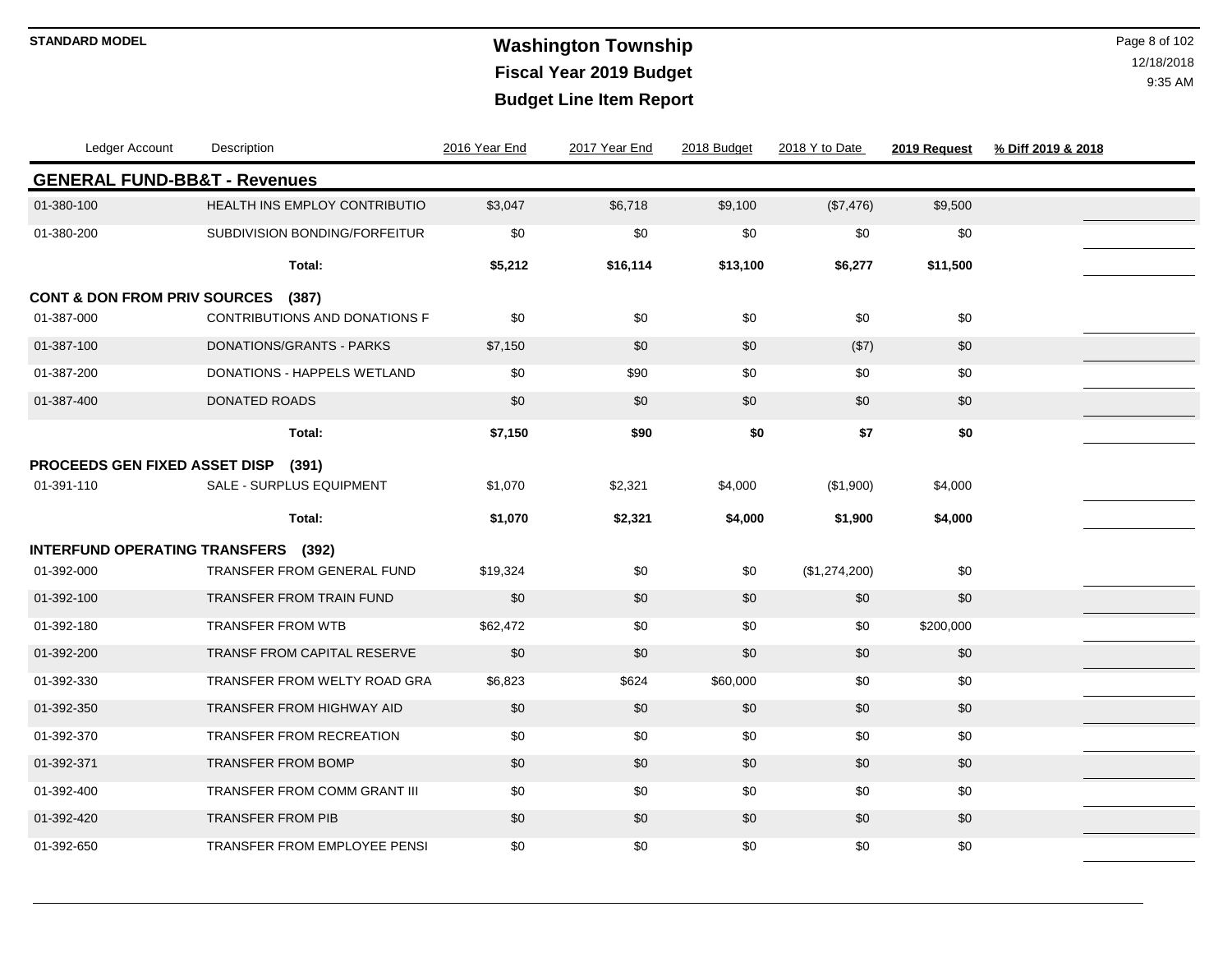# **Washington Township STANDARD MODEL** Page 9 of 102 **Fiscal Year 2019 Budget Budget Line Item Report**

|                       | Ledger Account                | Description                                | 2016 Year End | 2017 Year End | 2018 Budget | 2018 Y to Date   | 2019 Request | % Diff 2019 & 2018 |
|-----------------------|-------------------------------|--------------------------------------------|---------------|---------------|-------------|------------------|--------------|--------------------|
|                       |                               | <b>GENERAL FUND-BB&amp;T - Revenues</b>    |               |               |             |                  |              |                    |
|                       |                               | Total:                                     | \$88,618      | \$624         | \$60,000    | \$1,274,200      | \$200,000    |                    |
|                       | PROCEEDS GEN LONG-TERM DEBT   | (393)                                      |               |               |             |                  |              |                    |
| 01-393-000            |                               | PROCEEDS OF GENERAL LONG-TER               | \$1,147,393   | \$0           | \$0         | (\$1,102,607)    | \$0          |                    |
|                       |                               | Total:                                     | \$1,147,393   | \$0           | \$0         | \$1,102,607      | \$0          |                    |
| <b>Department 395</b> | (395)                         |                                            |               |               |             |                  |              |                    |
| 01-395-100            |                               | <b>HEALTH INSURANCE REBATE</b>             | \$89,286      | \$46,934      | \$0         | (\$90,908)       | \$70,000     |                    |
| 01-395-200            |                               | <b>REFUND-PRIOR YR EXPENDITURES</b>        | \$0           | \$1,425       | \$0         | (\$228)          | \$0          |                    |
| 01-395-300            |                               | <b>HEART &amp; LUNG INS REIMB</b>          | \$0           | \$0           | \$0         | \$0              | \$0          |                    |
| 01-395-400            |                               | <b>WC REIMBURSEMENT</b>                    | \$3,075       | \$7,699       | \$0         | (\$14,910)       | \$0          |                    |
| 01-395-500            |                               | <b>SWIF-WC REIMB</b>                       | \$10,860      | \$26,868      | \$25,000    | (\$17,855)       | \$25,000     |                    |
| 01-395-600            |                               | REBATE - WEX - VEH FUEL                    | \$595         | \$581         | \$500       | (\$661)          | \$600        |                    |
|                       |                               | Total:                                     | \$103,816     | \$83,507      | \$25,500    | \$88,856         | \$95,600     |                    |
|                       | <b>FUND BALANCE FORWARDED</b> | (399)                                      |               |               |             |                  |              |                    |
| 01-399-000            |                               | FUND BALANCE FORWARDED                     | \$0           | \$0           | \$400,000   | \$0              | \$500,000    |                    |
|                       |                               | Total:                                     | \$0           | \$0           | \$400,000   | \$0              | \$500,000    |                    |
|                       |                               |                                            | 2016 Year End | 2017 Budget   | 2018 Budget | 2018 YE Forecast | 2019 Request |                    |
|                       |                               | <b>Total GENERAL FUND-BB&amp;T Revenue</b> | \$5,682,482   | \$4,599,211   | \$4,882,708 | \$6,153,497      | \$5,215,295  |                    |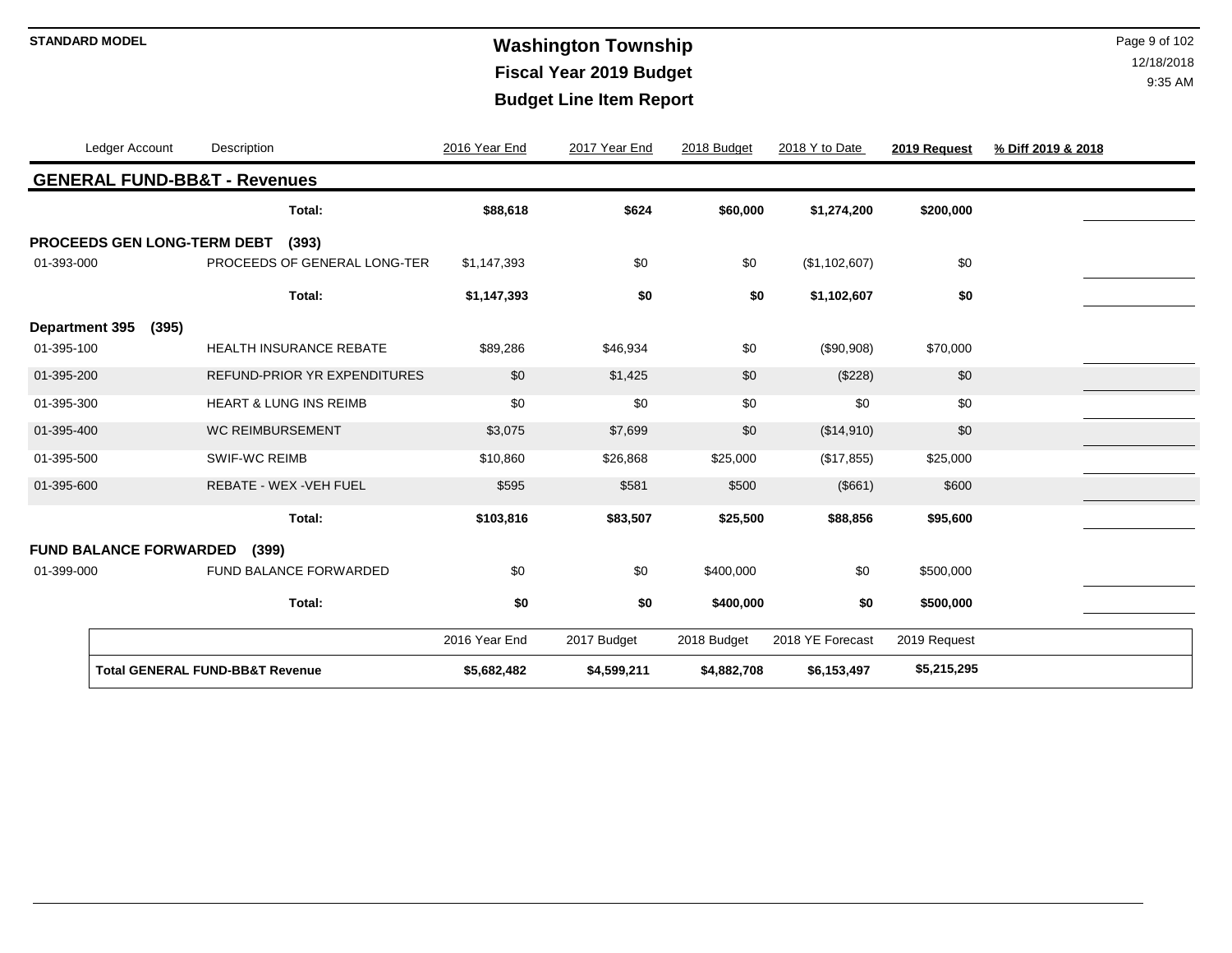# **Washington Township STANDARD MODEL** Page 10 of 102 **Fiscal Year 2019 Budget Budget Line Item Report**

| Ledger Account                          | Description                                 | 2016 Year End | 2017 Year End | 2018 Budget | 2018 Y to Date | 2019 Request | % Diff 2019 & 2018 |
|-----------------------------------------|---------------------------------------------|---------------|---------------|-------------|----------------|--------------|--------------------|
|                                         | <b>GENERAL FUND-BB&amp;T - Expenditures</b> |               |               |             |                |              |                    |
| LEGISLATIVE BODY (400)<br>01-400-110    | SUPERVISORS - SALARIES                      | \$15,080      | \$13,715      | \$16,500    | \$14,105       | \$16,500     |                    |
|                                         | Total:                                      | \$15,080      | \$13,715      | \$16,500    | \$10,400       | \$16,500     |                    |
| <b>EXECUTIVE</b><br>(401)<br>01-401-120 | <b>MANAGER SALARY</b>                       | \$89,990      | \$43,106      | \$92,600    | \$0            | \$95,378     |                    |
| 01-401-130                              | <b>ASSIST MANAGER</b>                       | \$65,633      | \$81,121      | \$0         | \$88,682       | \$0          |                    |
| 01-401-140                              | SECRETARY SALARY                            | \$95,897      | \$114,216     | \$131,000   | \$120,301      | \$142,900    |                    |
| 01-401-150                              | SICK, HOLIDAY, ETC.                         | \$14,561      | \$40,976      | \$15,000    | \$16,438       | \$20,000     |                    |
| 01-401-200                              | OFFICE ADMIN. - GEN. EXPENSE                | \$4,524       | \$7,341       | \$6,000     | \$5,181        | \$6,000      |                    |
| 01-401-210                              | OFFICE SUPPLIES                             | \$4,527       | \$6,171       | \$6,000     | \$5,261        | \$6,000      |                    |
| 01-401-254                              | ADMIN VEHICLE FUEL                          | \$0           | \$0           | \$0         | \$0            | \$0          |                    |
| 01-401-300                              | <b>COMPUTER</b>                             | \$9,592       | \$18,228      | \$8,500     | \$12,964       | \$10,000     |                    |
| 01-401-320                              | OFFICE PHONE                                | \$6,626       | \$4,289       | \$6,500     | \$4,910        | \$6,500      |                    |
| 01-401-327                              | OFFICE COMMUNICATION EXPENSE                | \$0           | \$0           | \$500       | \$0            | \$0          |                    |
| 01-401-340                              | <b>ADVERTISING</b>                          | \$7,711       | \$3,241       | \$4,500     | \$3,882        | \$4,500      |                    |
| 01-401-350                              | <b>BONDING EXPENSE</b>                      | \$800         | (\$134)       | \$1,800     | \$925          | \$1,000      |                    |
| 01-401-380                              | <b>EQUIPMENT RENTAL</b>                     | \$0           | \$0           | \$0         | \$0            | \$0          |                    |
| 01-401-384                              | <b>EQUIPMENT LEASING</b>                    | \$7,672       | \$7,786       | \$9,000     | \$7,067        | \$8,000      |                    |
| 01-401-420                              | DUES, SUBSCRIPTIONS, MEMBERSH               | \$8,001       | \$3,697       | \$5,200     | \$5,107        | \$5,600      |                    |
| 01-401-440                              | <b>CLEANING SERVICE</b>                     | \$5,500       | \$5,340       | \$5,600     | \$4,895        | \$5,600      |                    |
| 01-401-450                              | <b>TOWNSHIP CODE EXPENSES</b>               | \$2,684       | \$5,148       | \$6,000     | \$2,684        | \$2,700      |                    |
| 01-401-460                              | <b>CONVENTION - CONFERENCES</b>             | \$1,458       | \$600         | \$2,000     | \$705          | \$1,000      |                    |
| 01-401-740                              | <b>CAPITAL OFFICE EQUIPMENT</b>             | \$11,123      | \$5,588       | \$20,000    | \$16,677       | \$20,000     |                    |
| 01-401-750                              | MINOR OFFICE EQUIPMENT                      | \$1,490       | \$928         | \$1,000     | \$0            | \$2,000      |                    |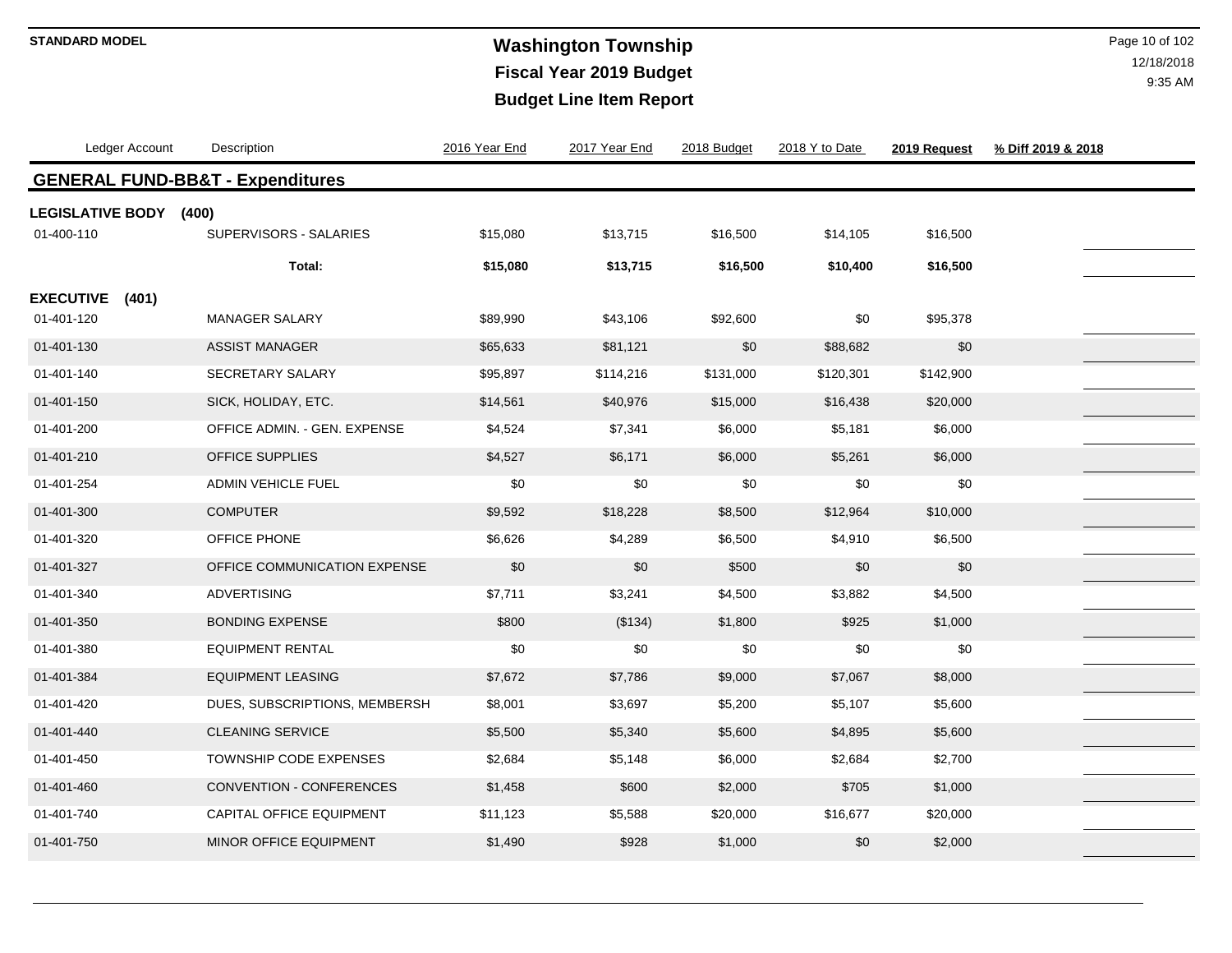# **Washington Township STANDARD MODEL** Page 11 of 102 **Fiscal Year 2019 Budget Budget Line Item Report**

| Ledger Account                    | Description                                 | 2016 Year End | 2017 Year End | 2018 Budget | 2018 Y to Date | 2019 Request | % Diff 2019 & 2018 |  |
|-----------------------------------|---------------------------------------------|---------------|---------------|-------------|----------------|--------------|--------------------|--|
|                                   | <b>GENERAL FUND-BB&amp;T - Expenditures</b> |               |               |             |                |              |                    |  |
| 01-401-751                        | CAPITAL OFFICE BUILDING                     | \$0           | \$4,400       | \$5,000     | $$0$$          | \$5,000      |                    |  |
|                                   | Total:                                      | \$337,787     | \$352,041     | \$326,200   | \$222,707      | \$342,178    |                    |  |
| <b>FINANCIAL ADMINISTRATION</b>   | (402)                                       |               |               |             |                |              |                    |  |
| 01-402-110                        | <b>AUDITING EXPENSE</b>                     | \$15,710      | \$17,750      | \$17,300    | \$18,760       | \$18,800     |                    |  |
|                                   | Total:                                      | \$15,710      | \$17,750      | \$17,300    | \$18,760       | \$18,800     |                    |  |
| <b>TAX COLLECTION</b>             | (403)                                       |               |               |             |                |              |                    |  |
| 01-403-110                        | TAX COLLECTION COMMISSION                   | \$18,845      | \$19,359      | \$20,500    | \$19,203       | \$20,500     |                    |  |
| 01-403-130                        | SALARY PER CAPITAL TAX                      | \$1,420       | \$98          | \$0         | \$0            | \$0          |                    |  |
| 01-403-210                        | TAX COLLECTORS MATERIALS & SU               | \$3,058       | \$6,622       | \$4,000     | \$1,875        | \$4,000      |                    |  |
| 01-403-350                        | TAX COLLECTORS BONDING                      | \$0           | \$589         | \$0         | (\$83)         | \$600        |                    |  |
|                                   | Total:                                      | \$23,323      | \$26,669      | \$24,500    | \$20,708       | \$25,100     |                    |  |
| LAW (404)                         |                                             |               |               |             |                |              |                    |  |
| 01-404-113                        | SOLICITOR/LABOR ATTORNEY                    | \$15,975      | \$14,151      | \$10,000    | \$1,752        | \$15,000     |                    |  |
| 01-404-120                        | <b>LEGAL SERVICES</b>                       | \$52,455      | \$34,164      | \$40,000    | \$21,898       | \$40,000     |                    |  |
|                                   | Total:                                      | \$68,430      | \$48,316      | \$50,000    | \$21,590       | \$55,000     |                    |  |
| <b>Department 406</b>             | (406)                                       |               |               |             |                |              |                    |  |
| 01-406-000                        | MISCELLANEOUS EXPENSE                       | \$20,287      | \$10          | \$0         | $$0$$          | \$0          |                    |  |
| 01-406-120                        | CONSULTING/PROFESS SERVICES                 | \$0           | \$0           | $$0$        | \$28,149       | \$48,000     |                    |  |
|                                   | Total:                                      | \$20,287      | \$10          | \$0         | \$20,149       | \$48,000     |                    |  |
| <b>GEN GOVT BUILD &amp; PLANT</b> | (409)                                       |               |               |             |                |              |                    |  |
| 01-409-140                        | <b>BUILDING REPAIR - OFFICE LABOR</b>       | \$1,703       | \$3,085       | \$3,600     | \$1,292        | \$3,600      |                    |  |
| 01-409-141                        | <b>BUILDING REPAIR - MAIN, LABOR</b>        | \$5,415       | \$8,977       | \$6,100     | \$6,294        | \$6,000      |                    |  |
| 01-409-220                        | <b>BUILDING GENERAL EXPENSE</b>             | \$2,356       | \$1,205       | \$3,000     | \$8,724        | \$3,000      |                    |  |
| 01-409-230                        | FUEL - MAIN BUILDING                        | \$0           | \$0           | \$0         | \$0            | \$0          |                    |  |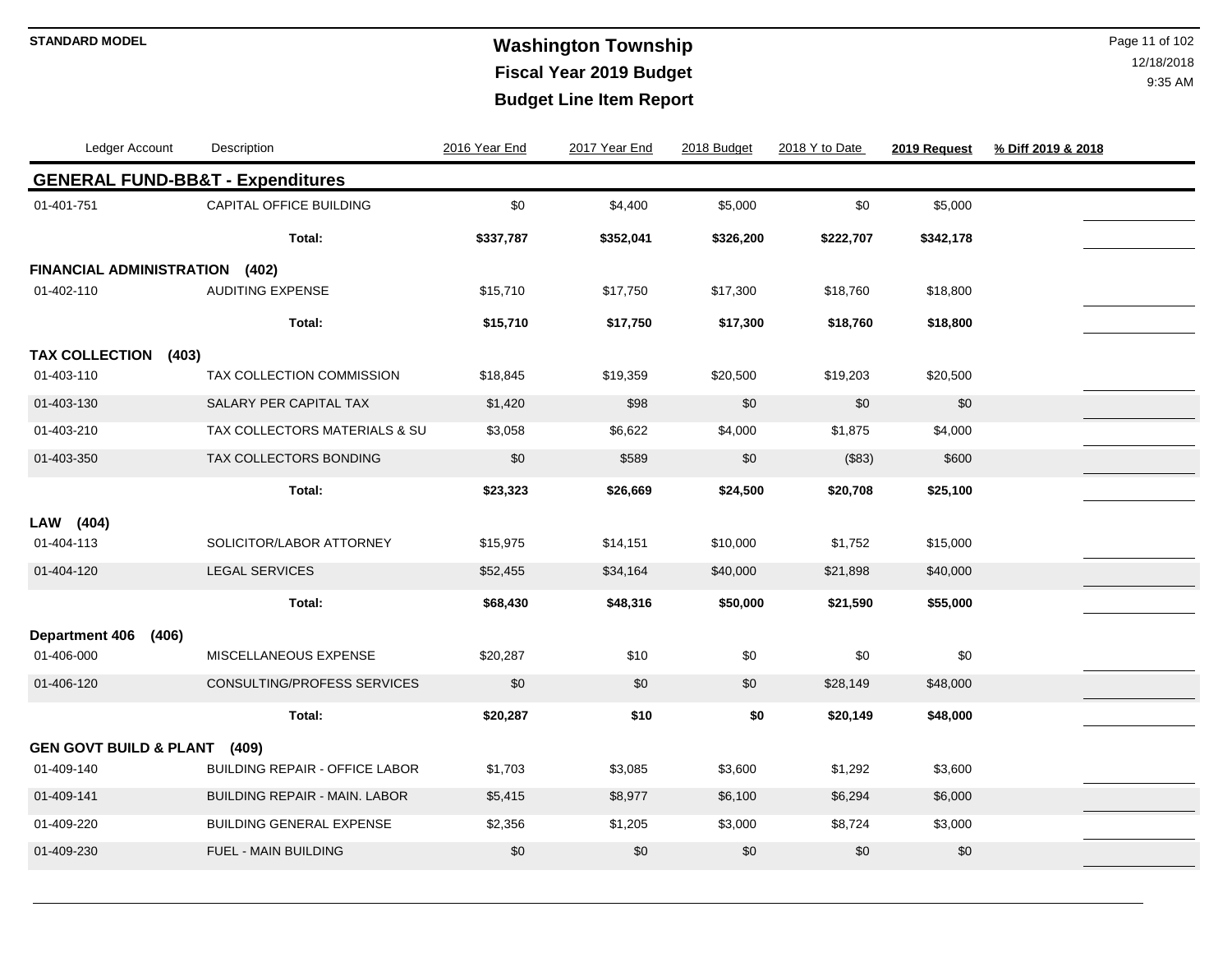# **Washington Township STANDARD MODEL** Page 12 of 102 **Fiscal Year 2019 Budget Budget Line Item Report**

| Ledger Account                              | Description                     | 2016 Year End | 2017 Year End | 2018 Budget | 2018 Y to Date | 2019 Request | % Diff 2019 & 2018 |  |
|---------------------------------------------|---------------------------------|---------------|---------------|-------------|----------------|--------------|--------------------|--|
| <b>GENERAL FUND-BB&amp;T - Expenditures</b> |                                 |               |               |             |                |              |                    |  |
| 01-409-360                                  | OFFICE UTILITIES                | \$14,107      | \$11,839      | \$15,000    | \$12,325       | \$13,000     |                    |  |
| 01-409-361                                  | <b>MAIN UTILITIES</b>           | \$2,861       | \$3,028       | \$3,200     | \$2,289        | \$3,000      |                    |  |
| 01-409-370                                  | <b>OFFICE MATERIALS</b>         | \$1,049       | \$110         | \$2,500     | \$0            | \$500        |                    |  |
| 01-409-371                                  | <b>MAIN MATERIALS</b>           | \$114         | \$775         | \$2,500     | \$957          | \$1,000      |                    |  |
| 01-409-373                                  | <b>REPAIR SERVICES - OFFICE</b> | \$12,874      | \$90          | \$3,500     | \$0            | \$1,000      |                    |  |
| 01-409-375                                  | <b>REPAIR SERVICES - MAIN</b>   | \$50          | \$260         | \$3,000     | \$0            | \$1,000      |                    |  |
| 01-409-451                                  | CONTRACTED SVS MAINTENANCE      | \$4,186       | \$0           | \$0         | \$0            | \$0          |                    |  |
| 01-409-730                                  | CAPITAL - BUILDING              | \$0           | \$0           | \$5,000     | \$0            | \$2,000      |                    |  |
|                                             | Total:                          | \$44,714      | \$29,370      | \$47,400    | \$29,033       | \$34,100     |                    |  |
| POLICE (410)                                |                                 |               |               |             |                |              |                    |  |
| 01-410-120                                  | POLICE - SALARY, CHIEF          | \$87,811      | \$88,730      | \$90,630    | \$87,481       | \$92,900     |                    |  |
| 01-410-130                                  | POLICE - SALARY, OFFICERS       | \$521,283     | \$474,115     | \$485,000   | \$424,175      | \$480,000    |                    |  |
| 01-410-131                                  | POLICE - SALARY, PART-TIME OFF  | \$27,203      | \$21,663      | \$30,000    | \$6,925        | \$50,000     |                    |  |
| 01-410-132                                  | POLICE - SALARY - GRANT         | \$0           | \$0           | \$0         | \$0            | \$0          |                    |  |
| 01-410-133                                  | POLICE - SALARY-SINGLE DUTY PA  | \$0           | \$12,654      | \$8,000     | \$16,520       | \$8,200      |                    |  |
| 01-410-134                                  | DRUG INVESTIGATION - LABOR      | \$0           | \$0           | \$0         | \$0            | \$0          |                    |  |
| 01-410-140                                  | POLICE - SALARY, CLERICAL       | \$61,169      | \$64,688      | \$66,000    | \$63,500       | \$67,650     |                    |  |
| 01-410-150                                  | SICK, HOLIDAY, ETC.             | \$80,066      | \$90,423      | \$72,000    | \$84,906       | \$150,000    |                    |  |
| 01-410-151                                  | <b>HEART &amp; LUNG WAGES</b>   | (\$1,118)     | \$0           | \$0         | \$0            | \$0          |                    |  |
| 01-410-183                                  | POLICE - OVERTIME               | \$12,950      | \$11,826      | \$20,000    | \$7,687        | \$20,000     |                    |  |
| 01-410-200                                  | <b>GENERAL EXPENSE</b>          | \$2,526       | \$1,754       | \$3,000     | \$2,029        | \$3,000      |                    |  |
| 01-410-210                                  | <b>OFFICE SUPPLIES</b>          | \$1,203       | \$1,004       | \$3,500     | \$943          | \$3,500      |                    |  |
| 01-410-230                                  | <b>GRANT SUPPLIES</b>           | \$0           | \$0           | \$0         | \$0            | \$0          |                    |  |
| 01-410-238                                  | <b>UNIFORMS</b>                 | \$8,248       | \$1,254       | \$6,000     | \$5,223        | \$6,000      |                    |  |
| 01-410-240                                  | OPERATING SUPPLIES              | \$0           | \$0           | \$2,000     | \$455          | \$2,000      |                    |  |
|                                             |                                 |               |               |             |                |              |                    |  |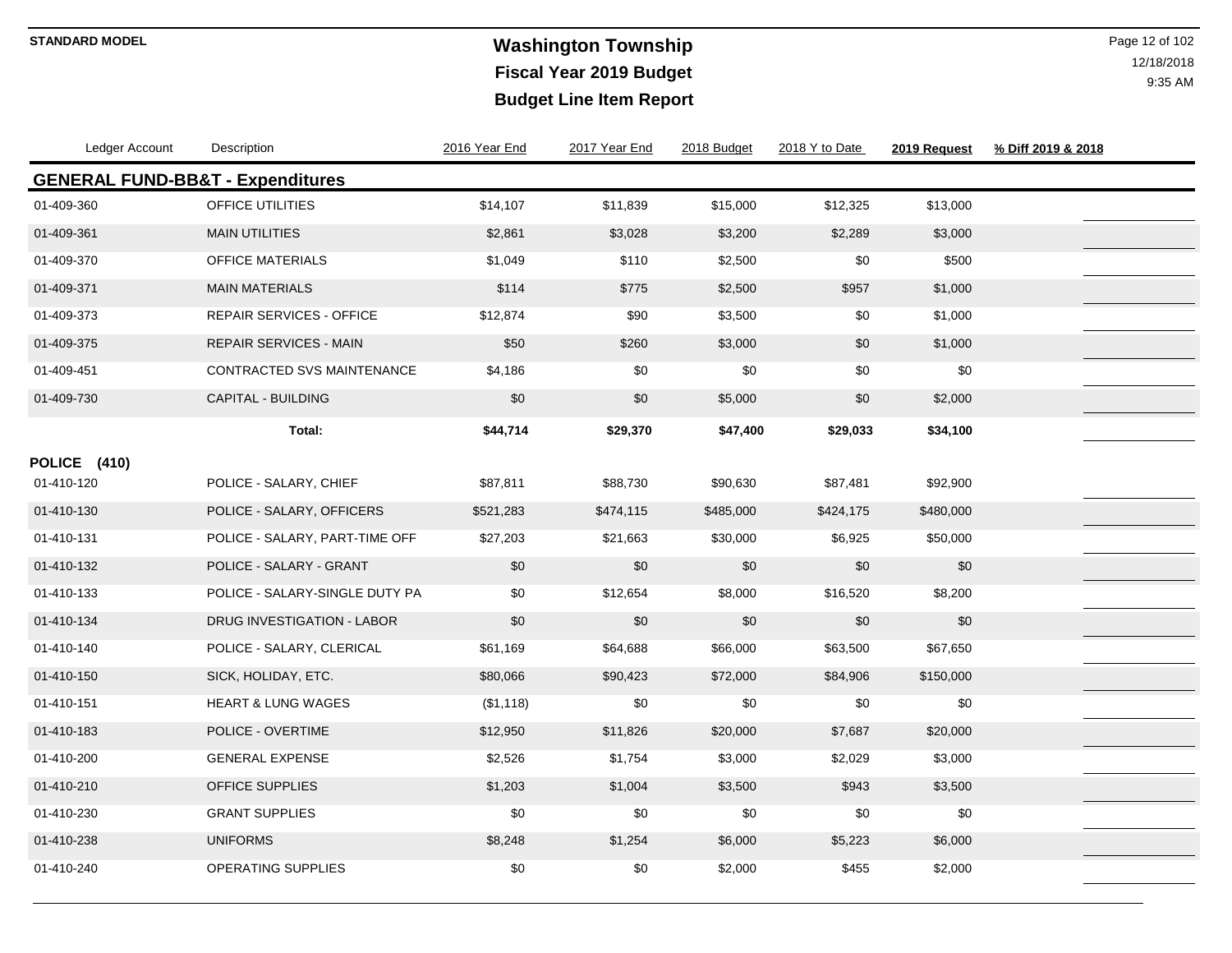# **Washington Township STANDARD MODEL** Page 13 of 102 **Fiscal Year 2019 Budget Budget Line Item Report**

| Ledger Account                              | Description                          | 2016 Year End | 2017 Year End | 2018 Budget | 2018 Y to Date | 2019 Request | % Diff 2019 & 2018 |
|---------------------------------------------|--------------------------------------|---------------|---------------|-------------|----------------|--------------|--------------------|
| <b>GENERAL FUND-BB&amp;T - Expenditures</b> |                                      |               |               |             |                |              |                    |
| 01-410-241                                  | PHOTO SUPPLIES/PROCESS               | \$0           | \$0           | \$500       | \$0            | \$500        |                    |
| 01-410-242                                  | <b>INVESTIGATIVE SUPPLIES</b>        | \$47          | \$0           | \$2,000     | \$157          | \$2,000      |                    |
| 01-410-243                                  | <b>AMMUNITION</b>                    | \$3,413       | \$470         | \$5,500     | \$492          | \$5,500      |                    |
| 01-410-251                                  | POLICE VEHICLE LABOR                 | \$4,620       | \$437         | \$5,000     | \$527          | \$1,000      |                    |
| 01-410-252                                  | POLICE VEHICLE PARTS                 | \$4,936       | \$1,860       | \$4,000     | \$666          | \$2,000      |                    |
| 01-410-253                                  | VEHICLE OPERATION, EXPENSE, OI       | \$152         | \$0           | \$500       | \$0            | \$500        |                    |
| 01-410-254                                  | POLICE VEHICLE FUEL                  | \$13,901      | \$12,071      | \$20,000    | \$10,669       | \$20,000     |                    |
| 01-410-255                                  | POLICE VEHICLE TIRE                  | \$5,244       | \$222         | \$2,000     | (\$304)        | \$2,000      |                    |
| 01-410-260                                  | <b>SMALL TOOLS/EQUIPMENT</b>         | \$598         | \$1,038       | \$1,500     | \$488          | \$1,500      |                    |
| 01-410-261                                  | <b>BREATH TESTING INSTRUMENT COS</b> | \$0           | \$0           | \$0         | \$0            | \$0          |                    |
| 01-410-300                                  | <b>COMPUTER M &amp; R</b>            | \$2,912       | \$2,548       | \$7,500     | \$2,426        | \$7,500      |                    |
| 01-410-314                                  | <b>ARBITRATION SERVICES</b>          | \$300         | \$1,275       | \$5,000     | \$0            | \$5,000      |                    |
| 01-410-315                                  | <b>MEDICAL SERVICES</b>              | \$236         | \$3,235       | \$4,000     | (\$62)         | \$4,000      |                    |
| 01-410-320                                  | <b>TELEPHONE</b>                     | \$6,237       | \$6,117       | \$6,000     | \$7,842        | \$6,000      |                    |
| 01-410-327                                  | <b>COMMUNICATIONS EXPENSE</b>        | \$4,390       | \$3,920       | \$4,000     | \$2,265        | \$4,000      |                    |
| 01-410-336                                  | <b>AUTO RENTAL</b>                   | \$0           | \$0           | \$0         | \$0            | \$0          |                    |
| 01-410-340                                  | <b>PRINTING</b>                      | \$240         | \$330         | \$500       | \$315          | \$500        |                    |
| 01-410-370                                  | <b>EQUIPMENT REPAIR</b>              | \$0           | \$0           | \$0         | \$0            | \$0          |                    |
| 01-410-374                                  | EQUIPMENT REPAIRS & MAINTENAN        | \$1,103       | \$696         | \$2,000     | \$1,028        | \$1,000      |                    |
| 01-410-375                                  | <b>ESP CERTIFICATION</b>             | \$0           | \$0           | \$0         | \$0            | \$0          |                    |
| 01-410-400                                  | <b>COURT COSTS</b>                   | \$0           | \$0           | \$0         | \$0            | \$0          |                    |
| 01-410-420                                  | DUES, SUBSCRIPTIONS & MEMBERS        | \$1,870       | \$3,622       | \$2,000     | \$4,181        | \$3,600      |                    |
| 01-410-451                                  | <b>VEHICLE CONTRACTED SERVICES</b>   | \$1,610       | \$4,838       | \$5,000     | \$4,695        | \$5,000      |                    |
| 01-410-452                                  | <b>CONSTABLE SERVICES</b>            | \$2,104       | \$1,314       | \$2,500     | \$1,219        | \$2,500      |                    |
| 01-410-460                                  | <b>MEETINGS &amp; CONFERENCES</b>    | \$214         | \$126         | \$1,000     | \$218          | \$1,000      |                    |
|                                             |                                      |               |               |             |                |              |                    |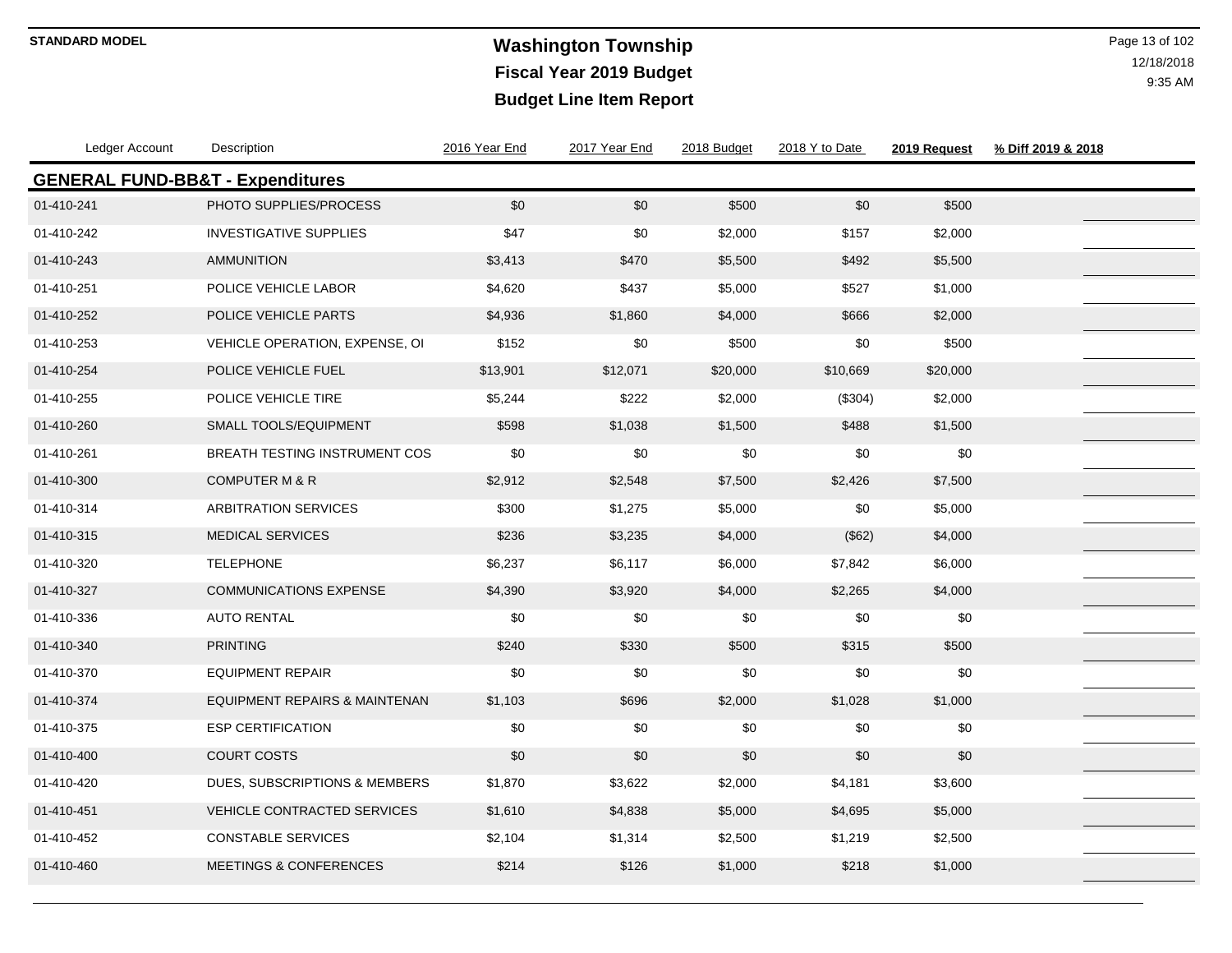# **Washington Township STANDARD MODEL** Page 14 of 102 **Fiscal Year 2019 Budget Budget Line Item Report**

| Ledger Account                              | Description                       | 2016 Year End | 2017 Year End | 2018 Budget | 2018 Y to Date | 2019 Request | % Diff 2019 & 2018 |
|---------------------------------------------|-----------------------------------|---------------|---------------|-------------|----------------|--------------|--------------------|
| <b>GENERAL FUND-BB&amp;T - Expenditures</b> |                                   |               |               |             |                |              |                    |
| 01-410-462                                  | <b>TRAINING TUITION</b>           | \$0           | \$0           | \$0         | \$0            | \$16,000     |                    |
| 01-410-470                                  | <b>TRAINING</b>                   | \$1,150       | \$540         | \$2,000     | \$1,064        | \$2,000      |                    |
| 01-410-740                                  | CAPITAL PURCHASE EQUIPMENT        | \$0           | \$0           | \$10,000    | \$2,438        | \$10,000     |                    |
| 01-410-741                                  | OFFICE/PERSONNEL EQUIPMENT        | \$0           | \$0           | \$5,000     | \$0            | \$5,000      |                    |
| 01-410-742                                  | CAPITAL - OFFICE EQUIPMENT        | \$0           | \$0           | \$0         | \$0            | \$0          |                    |
| 01-410-750                                  | CAPITAL MINOR EQUIPMENT           | \$0           | \$0           | \$3,000     | \$0            | \$1,000      |                    |
| 01-410-751                                  | CAPITAL EQUIPMENT VEHICLE         | \$6,840       | \$400         | \$25,000    | \$0            | \$25,000     |                    |
| 01-410-910                                  | MISC. REVENUE FOR DEPT.           | (\$1,225)     | (\$665)       | \$0         | (\$1,525)      | \$0          |                    |
| 01-410-911                                  | SPECIAL DONATIONS                 | (\$1,046)     | \$0           | \$0         | \$0            | \$0          |                    |
|                                             | Total:                            | \$861,185     | \$812,503     | \$911,630   | \$559,652      | \$1,017,350  |                    |
| <b>FIRE</b> (411)                           |                                   |               |               |             |                |              |                    |
| 01-411-450                                  | WAYNESBORO FIRE CONTRIBUTION      | \$101,391     | \$98,827      | \$105,000   | \$101,156      | \$105,000    |                    |
| 01-411-541                                  | FIRE DEPARTMENT RELIEF FUND-W     | \$80,628      | \$71,576      | \$71,400    | \$65,365       | \$60,000     |                    |
| 01-411-542                                  | FIRE DEPARTMENT CONTRIBUTION      | \$70,000      | \$70,000      | \$71,500    | \$71,500       | \$75,000     |                    |
| 01-411-543                                  | FIRE DEPT RELIEF FUND - WAY       | \$14,229      | \$12,631      | \$12,600    | \$11,535       | \$10,000     |                    |
|                                             | Total:                            | \$266,248     | \$253,035     | \$260,500   | \$172,656      | \$250,000    |                    |
| <b>AMBULANCE/RESCUE</b>                     | (412)                             |               |               |             |                |              |                    |
| 01-412-540                                  | AMBULANCE CONTRIBUTION - BRS      | \$0           | \$0           | \$0         | \$0            | \$0          |                    |
| 01-412-541                                  | AMBULANCE & RESCUE SQUAD RELI     | \$0           | \$0           | \$0         | \$0            | \$0          |                    |
| 01-412-542                                  | AMBULANCE CONTRIBUTION - WAY      | \$4,100       | \$4,200       | \$4,200     | \$0            | \$4,500      |                    |
| 01-412-543                                  | ALS UNIT/TRAINING CENTER          | \$5,000       | \$5,000       | \$5,000     | \$5,000        | \$5,200      |                    |
|                                             | Total:                            | \$9,100       | \$9,200       | \$9,200     | \$5,000        | \$9,700      |                    |
| <b>PLANNING AND ZONING</b><br>01-414-110    | (414)<br>ZONING-ASST ZONING & CEO | \$0           | \$0           | \$0         | \$0            | \$40,000     |                    |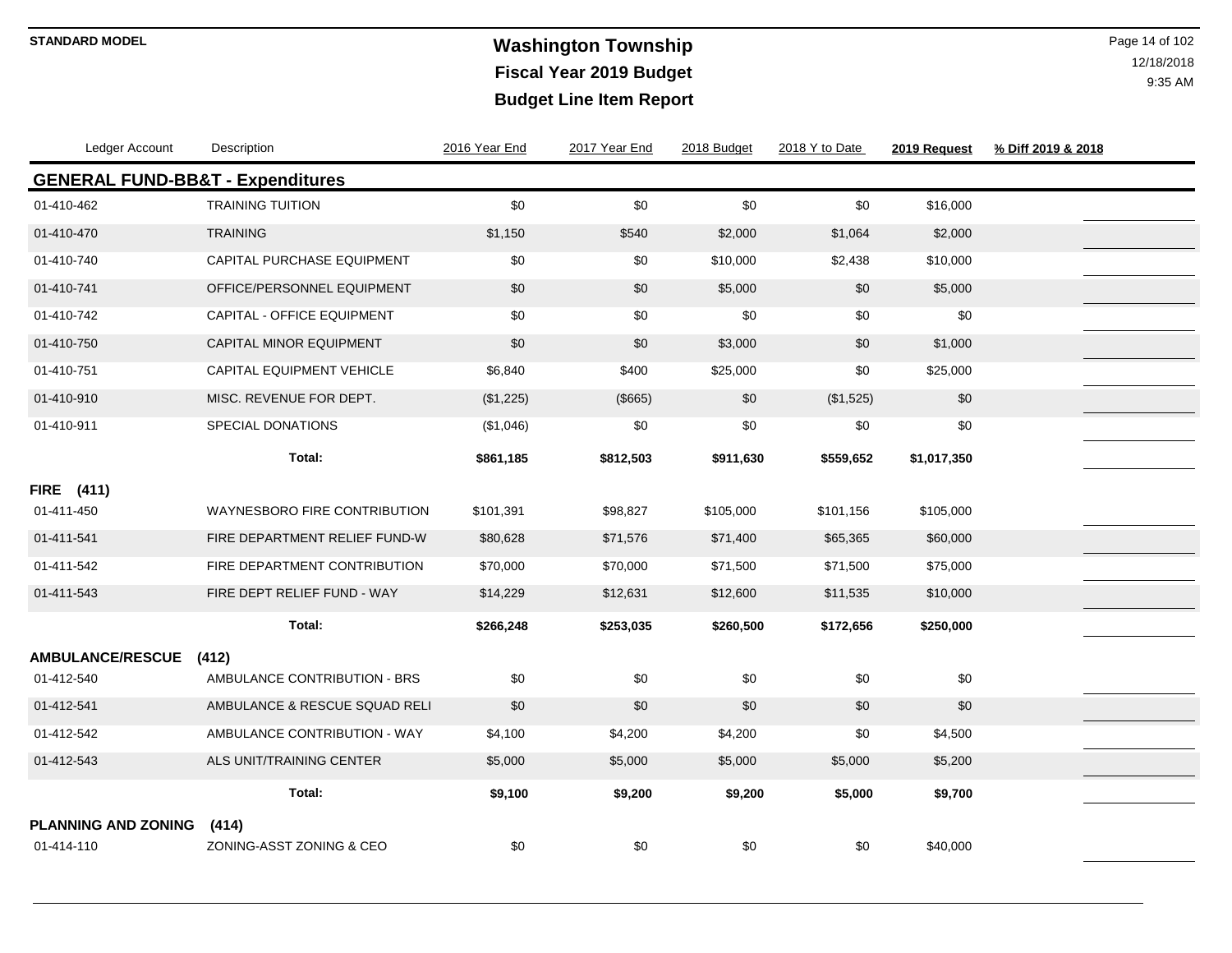# **Washington Township STANDARD MODEL** Page 15 of 102 **Fiscal Year 2019 Budget Budget Line Item Report**

| Ledger Account                              | Description                           | 2016 Year End | 2017 Year End | 2018 Budget | 2018 Y to Date | 2019 Request | % Diff 2019 & 2018 |
|---------------------------------------------|---------------------------------------|---------------|---------------|-------------|----------------|--------------|--------------------|
| <b>GENERAL FUND-BB&amp;T - Expenditures</b> |                                       |               |               |             |                |              |                    |
| 01-414-120                                  | <b>ZONING OFFICER - SALARY</b>        | \$67,030      | \$55,589      | \$62,500    | \$47,631       | \$51,000     |                    |
| 01-414-130                                  | ZONING BOARD - SALARY                 | \$125         | \$0           | \$600       | \$0            | \$600        |                    |
| 01-414-140                                  | ZONING STENO - SALARY                 | \$685         | \$300         | \$800       | \$396          | \$800        |                    |
| 01-414-150                                  | PLANNING COMMISSION-SALARY            | \$1,470       | \$1,380       | \$2,500     | \$1,140        | \$2,500      |                    |
| 01-414-200                                  | <b>GENERAL EXPENSE &amp; SUPPLIES</b> | \$1,288       | \$1,004       | \$2,500     | \$1,165        | \$2,500      |                    |
| 01-414-251                                  | <b>VEHICLE - LABOR</b>                | \$0           | \$2,189       | \$300       | \$50           | \$500        |                    |
| 01-414-252                                  | <b>VEHICLE - PARTS</b>                | \$19          | \$1,154       | \$100       | \$0            | \$200        |                    |
| 01-414-254                                  | <b>VEHICLE - FUEL</b>                 | \$259         | \$252         | \$500       | \$678          | \$1,000      |                    |
| 01-414-310                                  | ZONING ORD./MAP/COMP.PLAN             | \$2,638       | \$1,270       | \$0         | \$6,978        | \$2,000      |                    |
| 01-414-313                                  | <b>ENGINEERING - SUBDIVISION</b>      | \$6,273       | \$12,459      | \$6,000     | \$21,637       | \$20,000     |                    |
| 01-414-314                                  | ZHB LEGAL                             | \$198         | \$154         | \$1,000     | \$0            | \$1,000      |                    |
| 01-414-316                                  | PLANNING COMMISSION - LEGAL           | \$0           | \$1,488       | \$1,500     | \$0            | \$1,500      |                    |
| 01-414-329                                  | <b>GIS</b>                            | \$0           | \$0           | \$0         | \$0            | \$0          |                    |
| 01-414-340                                  | <b>ADVERTISING</b>                    | \$0           | \$320         | \$2,000     | \$0            | \$500        |                    |
| 01-414-751                                  | <b>CAPITAL - VEHICLE</b>              | \$0           | \$0           | \$0         | \$0            | \$0          |                    |
|                                             | Total:                                | \$79,985      | \$77,560      | \$80,300    | \$59,314       | \$124,100    |                    |
| <b>EMERGENCY MANAGEMENT (415)</b>           |                                       |               |               |             |                |              |                    |
| 01-415-122                                  | ALARM ADMINISTRATIVE WAGES            | \$0           | \$0           | \$0         | \$0            | \$0          |                    |
| 01-415-140                                  | FIRE HYDRANT LABOR                    | \$858         | \$5,349       | \$3,500     | \$2,902        | \$3,500      |                    |
| 01-415-141                                  | <b>EMERGENCY MANAGEMENT - LABO</b>    | \$262         | \$100         | \$200       | \$105          | \$100        |                    |
| 01-415-142                                  | <b>RADIO TOWER LABOR</b>              | \$93          | \$0           | \$400       | \$40           | \$200        |                    |
| 01-415-200                                  | <b>EMERGENCY MANAGEMENT - MATE</b>    | \$0           | \$250         | \$500       | \$0            | \$200        |                    |
| 01-415-220                                  | ALARM OPERATING COSTS                 | \$0           | \$0           | \$500       | \$0            | \$0          |                    |
| 01-415-240                                  | FIRE HYDRANT MATERIALS                | \$3,843       | \$3,273       | \$1,000     | \$7,373        | \$2,000      |                    |
| 01-415-320                                  | <b>EMERGENCY PHONE LINE</b>           | \$0           | \$0           | \$0         | \$0            | \$0          |                    |
|                                             |                                       |               |               |             |                |              |                    |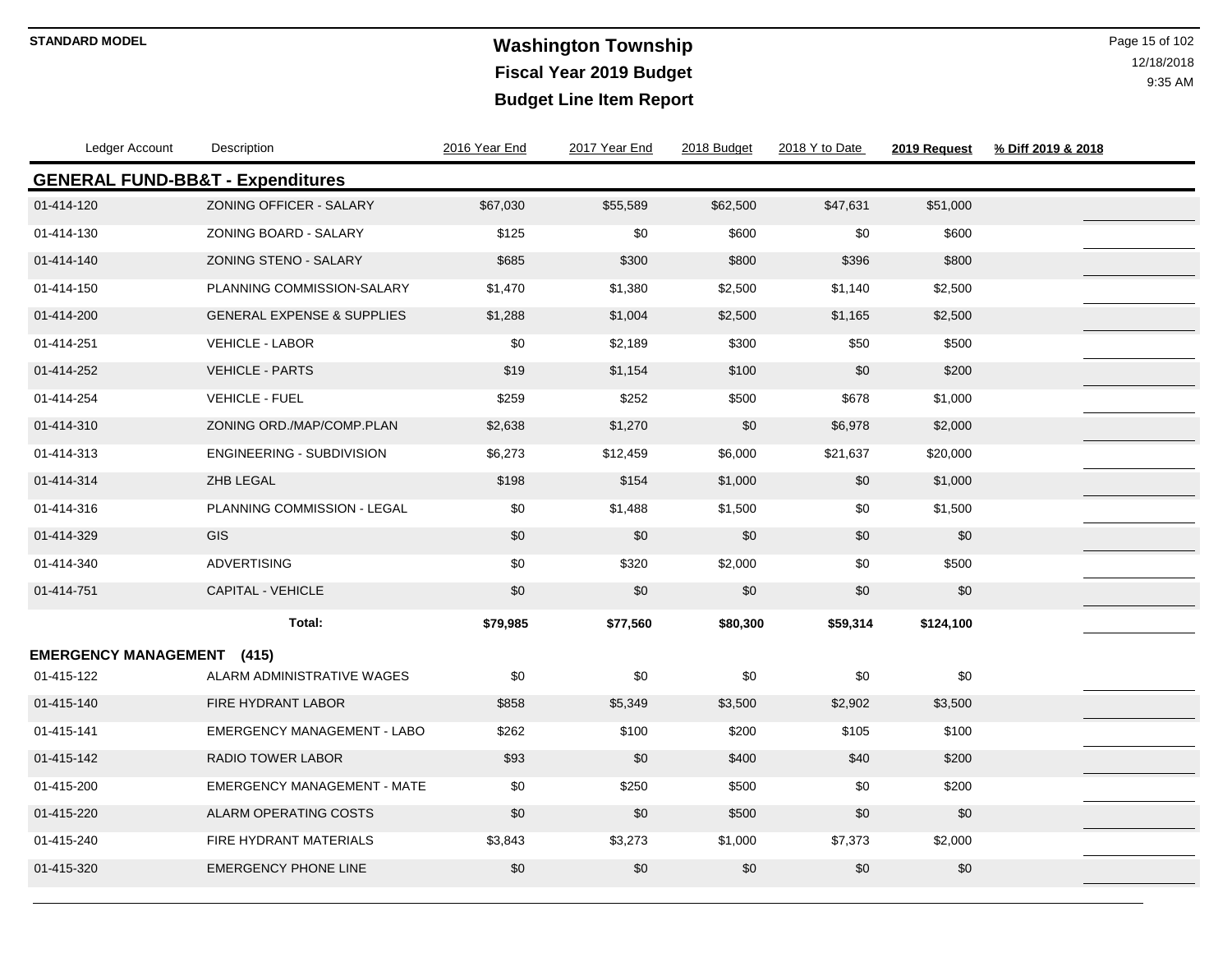# **Washington Township STANDARD MODEL** Page 16 of 102 **Fiscal Year 2019 Budget Budget Line Item Report**

| Ledger Account                              | Description                          | 2016 Year End | 2017 Year End | 2018 Budget | 2018 Y to Date | 2019 Request | % Diff 2019 & 2018 |
|---------------------------------------------|--------------------------------------|---------------|---------------|-------------|----------------|--------------|--------------------|
| <b>GENERAL FUND-BB&amp;T - Expenditures</b> |                                      |               |               |             |                |              |                    |
| 01-415-321                                  | ALARM TELEPHONE COSTS                | \$0           | \$0           | \$0         | \$0            | \$0          |                    |
| 01-415-322                                  | <b>CELL PHONES</b>                   | \$4,454       | \$3,287       | \$0         | \$0            | \$0          |                    |
| 01-415-327                                  | TOWER RADIO MAINTENANCE              | \$0           | \$0           | \$0         | \$0            | \$0          |                    |
| 01-415-420                                  | <b>ALARM SUBSCRIPTION</b>            | \$0           | \$0           | \$0         | \$0            | \$0          |                    |
| 01-415-421                                  | PA ONE CALL                          | \$402         | \$806         | \$650       | \$678          | \$650        |                    |
| 01-415-452                                  | TOWER CONTRACTED SERVICES            | \$0           | \$0           | \$300       | \$0            | \$0          |                    |
| 01-415-453                                  | <b>ALARM CONTRACT</b>                | \$0           | \$0           | \$0         | \$0            | \$0          |                    |
| 01-415-455                                  | <b>TOWING MONITORING FEE</b>         | \$1,364       | \$111         | \$1,400     | \$0            | \$0          |                    |
| 01-415-500                                  | <b>FRANKLIN CO FIRE CHIEFS ASSOC</b> | \$2,101       | \$2,101       | \$2,100     | \$2,101        | \$3,800      |                    |
| 01-415-740                                  | ALARM INSTALLATION OF EQUIPME        | \$0           | \$0           | \$0         | \$0            | \$0          |                    |
| 01-415-741                                  | <b>TOWER CAPITAL</b>                 | \$0           | \$0           | \$500       | \$0            | \$0          |                    |
| 01-415-920                                  | ALARM FUND CARRY OVER                | \$0           | \$0           | \$0         | \$0            | \$0          |                    |
|                                             | Total:                               | \$13,376      | \$15,277      | \$11,050    | \$13,083       | \$10,450     |                    |
| CIVIL SERVICE COMMISSION (419)              |                                      |               |               |             |                |              |                    |
| 01-419-120                                  | DARE PROGRAM - WAGES                 | \$0           | \$0           | \$0         | \$0            | \$0          |                    |
| 01-419-121                                  | DARE PROGRAM WAGES - OTHER           | \$0           | \$0           | \$0         | \$0            | \$0          |                    |
| 01-419-130                                  | <b>DRUG TASK FORCE WAGES</b>         | \$0           | \$0           | \$0         | \$0            | \$0          |                    |
| 01-419-131                                  | <b>DRUG TASK FORCE - EXTRA</b>       | \$0           | \$0           | \$0         | \$0            | \$0          |                    |
| 01-419-132                                  | <b>GRANT WAGES (DUI)</b>             | \$17,164      | \$10,290      | \$20,000    | \$8,383        | \$9,500      |                    |
| 01-419-140                                  | SMOOTH OPERATOR-GRANT WAGE           | \$7,290       | \$12,913      | \$0         | \$11,100       | \$10,000     |                    |
| 01-419-145                                  | <b>TERRORIST TASK FORCE-WAGES</b>    | \$0           | \$0           | \$0         | \$0            | \$0          |                    |
| 01-419-150                                  | POLICE GRANT-SEAT BELT               | \$0           | \$0           | \$8,000     | \$0            | \$0          |                    |
| 01-419-151                                  | DRUG TASK FORCE - SICK, ETC.         | \$0           | \$0           | \$0         | \$0            | \$0          |                    |
| 01-419-200                                  | DARE PROGRAM - GENERAL EXPEN         | \$0           | \$0           | \$0         | \$0            | \$0          |                    |
| 01-419-210                                  | DARE PROGRAM - SUPPLIES              | \$0           | \$0           | \$0         | \$0            | \$0          |                    |
|                                             |                                      |               |               |             |                |              |                    |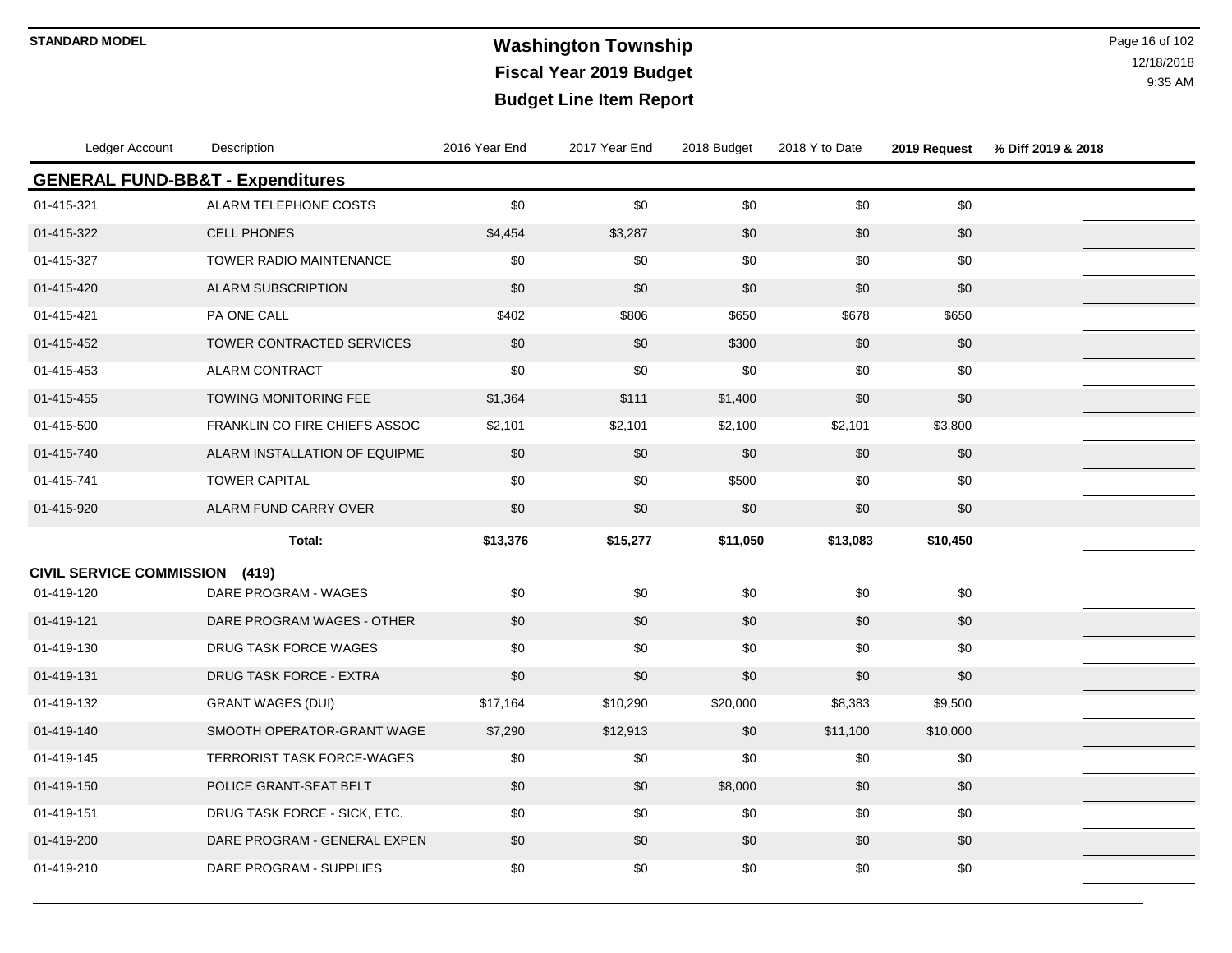# **Washington Township STANDARD MODEL** Page 17 of 102 **Fiscal Year 2019 Budget Budget Line Item Report**

| Ledger Account                              | Description                  | 2016 Year End | 2017 Year End | 2018 Budget | 2018 Y to Date | 2019 Request | % Diff 2019 & 2018 |
|---------------------------------------------|------------------------------|---------------|---------------|-------------|----------------|--------------|--------------------|
| <b>GENERAL FUND-BB&amp;T - Expenditures</b> |                              |               |               |             |                |              |                    |
| 01-419-211                                  | DARE PROGRAM - T-SHIRT       | \$0           | $\$0$         | $$0$$       | \$0            | \$0          |                    |
| 01-419-230                                  | <b>GRANT SUPPLIES (DUI)</b>  | \$471         | \$342         | \$2,000     | \$110          | \$500        |                    |
| 01-419-331                                  | DARE PROGRAM - TRANSPORTATIO | \$0           | \$0           | \$0         | \$0            | \$0          |                    |
| 01-419-470                                  | DARE PROGRAM - TRAINING      | \$0           | \$0           | \$0         | \$0            | \$0          |                    |
| 01-419-530                                  | DARE PROGRAM - TO WASD       | \$0           | \$0           | \$0         | \$0            | \$0          |                    |
| 01-419-531                                  | <b>DRUG TASK FORCE</b>       | \$6,763       | \$0           | \$0         | \$0            | \$0          |                    |
|                                             | Total:                       | \$31,688      | \$23,546      | \$30,000    | \$18,197       | \$20,000     |                    |
| HEALTH (421)                                |                              |               |               |             |                |              |                    |
| 01-421-140                                  | NUISANCE ABATEMENT-LABOR     | \$1,339       | \$854         | \$0         | \$0            | \$0          |                    |
| 01-421-200                                  | <b>GENERAL EXPENSES</b>      | \$299         | \$563         | \$0         | \$0            | \$0          |                    |
| 01-421-310                                  | CONTRACTED SERVICES - SEO    | \$6,580       | \$4,497       | \$5,000     | \$4,266        | \$4,500      |                    |
| 01-421-451                                  | NUISANCE ABATE CONTRACTED SV | \$1,373       | \$2,229       | \$0         | \$0            | \$0          |                    |
| 01-421-530                                  | <b>GYPSY MOTH SPRAYING</b>   | \$0           | \$0           | \$0         | \$0            | \$0          |                    |
| 01-421-540                                  | <b>HUMANE SOCIETY</b>        | \$0           | \$0           | \$0         | \$0            | \$500        |                    |
|                                             | Total:                       | \$9,590       | \$8,144       | \$5,000     | \$3,630        | \$5,000      |                    |
| PUBLIC WORKS-SANITATION (426)               |                              |               |               |             |                |              |                    |
| 01-426-140                                  | RECYCLING COORDINATOR WAGES  | \$0           | \$0           | \$0         | \$0            | \$0          |                    |
| 01-426-141                                  | <b>RECYCLING LABOR</b>       | \$0           | \$0           | \$0         | \$0            | \$0          |                    |
| 01-426-142                                  | RECYCLING HAULING            | \$0           | \$57          | \$0         | \$248          | \$0          |                    |
| 01-426-143                                  | RECYCLING EXTRA LABOR        | \$0           | \$0           | \$0         | \$0            | \$0          |                    |
| 01-426-144                                  | <b>RECYCLING BLDG LABOR</b>  | \$19          | \$0           | \$0         | \$301          | \$0          |                    |
| 01-426-149                                  | RECYCLING CAPITAL LABOR      | \$0           | \$0           | \$0         | \$0            | \$0          |                    |
| 01-426-150                                  | SICK, HOLIDAY, EXTRA WAGES   | \$0           | \$0           | \$0         | \$0            | \$0          |                    |
| 01-426-200                                  | <b>GENERAL EXPENSES</b>      | \$50          | \$240         | \$0         | \$0            | \$0          |                    |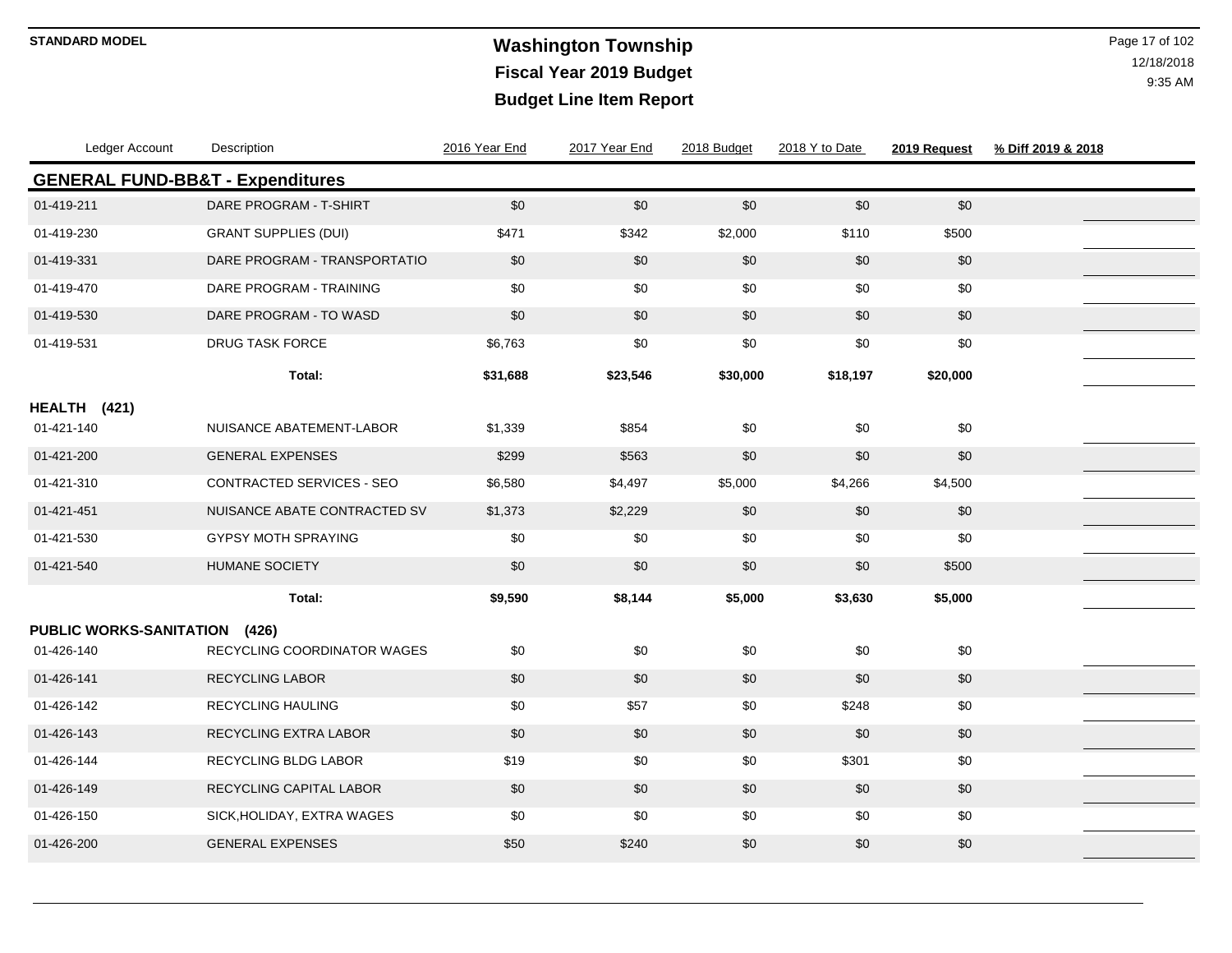# **Washington Township STANDARD MODEL** Page 18 of 102 **Fiscal Year 2019 Budget Budget Line Item Report**

| Ledger Account                              | Description                      | 2016 Year End | 2017 Year End | 2018 Budget | 2018 Y to Date | 2019 Request | % Diff 2019 & 2018 |  |
|---------------------------------------------|----------------------------------|---------------|---------------|-------------|----------------|--------------|--------------------|--|
| <b>GENERAL FUND-BB&amp;T - Expenditures</b> |                                  |               |               |             |                |              |                    |  |
| 01-426-230                                  | <b>UNIFORMS</b>                  | \$0           | \$0           | \$0         | \$0            | \$0          |                    |  |
| 01-426-251                                  | <b>EQUIPMENT REPAIRS - LABOR</b> | \$174         | \$140         | \$0         | \$329          | \$500        |                    |  |
| 01-426-252                                  | <b>EQUIPMENT REPAIRS - PARTS</b> | \$0           | \$0           | \$0         | \$0            | \$250        |                    |  |
| 01-426-253                                  | <b>HYDRAULIC OIL</b>             | \$0           | \$0           | \$0         | \$0            | \$0          |                    |  |
| 01-426-254                                  | <b>FUEL</b>                      | \$0           | (\$690)       | \$0         | \$0            | \$0          |                    |  |
| 01-426-255                                  | <b>TIRES</b>                     | \$0           | \$0           | \$0         | \$0            | \$0          |                    |  |
| 01-426-311                                  | <b>CLERICAL WAGES</b>            | \$286         | \$60          | \$300       | \$0            | \$0          |                    |  |
| 01-426-313                                  | <b>ENGINEERING</b>               | \$0           | \$0           | \$0         | \$0            | \$0          |                    |  |
| 01-426-360                                  | <b>UTILITIES</b>                 | \$3,521       | \$4,945       | \$4,200     | \$3,716        | \$4,200      |                    |  |
| 01-426-371                                  | <b>BUILDING REPAIRS - LABOR</b>  | \$0           | \$0           | \$500       | \$0            | \$500        |                    |  |
| 01-426-372                                  | <b>BUILDING REPAIRS - PARTS</b>  | \$0           | \$0           | \$500       | \$0            | \$500        |                    |  |
| 01-426-380                                  | <b>CONTRACTED SERVICES</b>       | \$39,221      | \$37,060      | \$40,000    | \$36,550       | \$40,000     |                    |  |
| 01-426-450                                  | <b>TRANSFER STATION - WASTE</b>  | \$0           | \$0           | \$0         | \$0            | \$0          |                    |  |
| 01-426-451                                  | <b>CONTRACTED SERVICES</b>       | \$478         | \$0           | \$500       | \$0            | \$0          |                    |  |
| 01-426-452                                  | <b>TIRE RECYCLING</b>            | \$0           | \$0           | \$0         | \$0            | \$0          |                    |  |
| 01-426-455                                  | <b>RECYCLING MATERIALS</b>       | \$392         | \$798         | \$500       | \$407          | \$500        |                    |  |
| 01-426-730                                  | <b>CAPITAL BUILDING</b>          | \$0           | \$0           | \$0         | \$0            | \$0          |                    |  |
| 01-426-741                                  | CAPITAL EQUIPMENT/RESERVE        | \$0           | \$0           | \$0         | \$0            | \$0          |                    |  |
|                                             | Total:                           | \$44,140      | \$42,610      | \$46,500    | \$32,382       | \$46,450     |                    |  |
| SOLID WASTE COLL & DISPOSAL (427)           |                                  |               |               |             |                |              |                    |  |
| 01-427-140                                  | REFUSE STATION - OPERATORS WA    | \$36,533      | \$22,332      | \$36,000    | \$32,740       | \$36,100     |                    |  |
| 01-427-141                                  | REFUSE STATION - GROUNDS LABO    | \$4,937       | \$3,278       | \$2,000     | \$5,689        | \$5,000      |                    |  |
| 01-427-142                                  | TRANSFER ST. LABOR               | \$83,214      | \$102,960     | \$122,600   | \$90,910       | \$103,000    |                    |  |
| 01-427-143                                  | <b>CHIPPING - LABOR</b>          | \$1,193       | \$2,312       | \$4,000     | \$122          | \$4,080      |                    |  |
| 01-427-144                                  | T.S. PART TIME LABOR             | \$0           | \$0           | \$0         | \$0            | \$0          |                    |  |
|                                             |                                  |               |               |             |                |              |                    |  |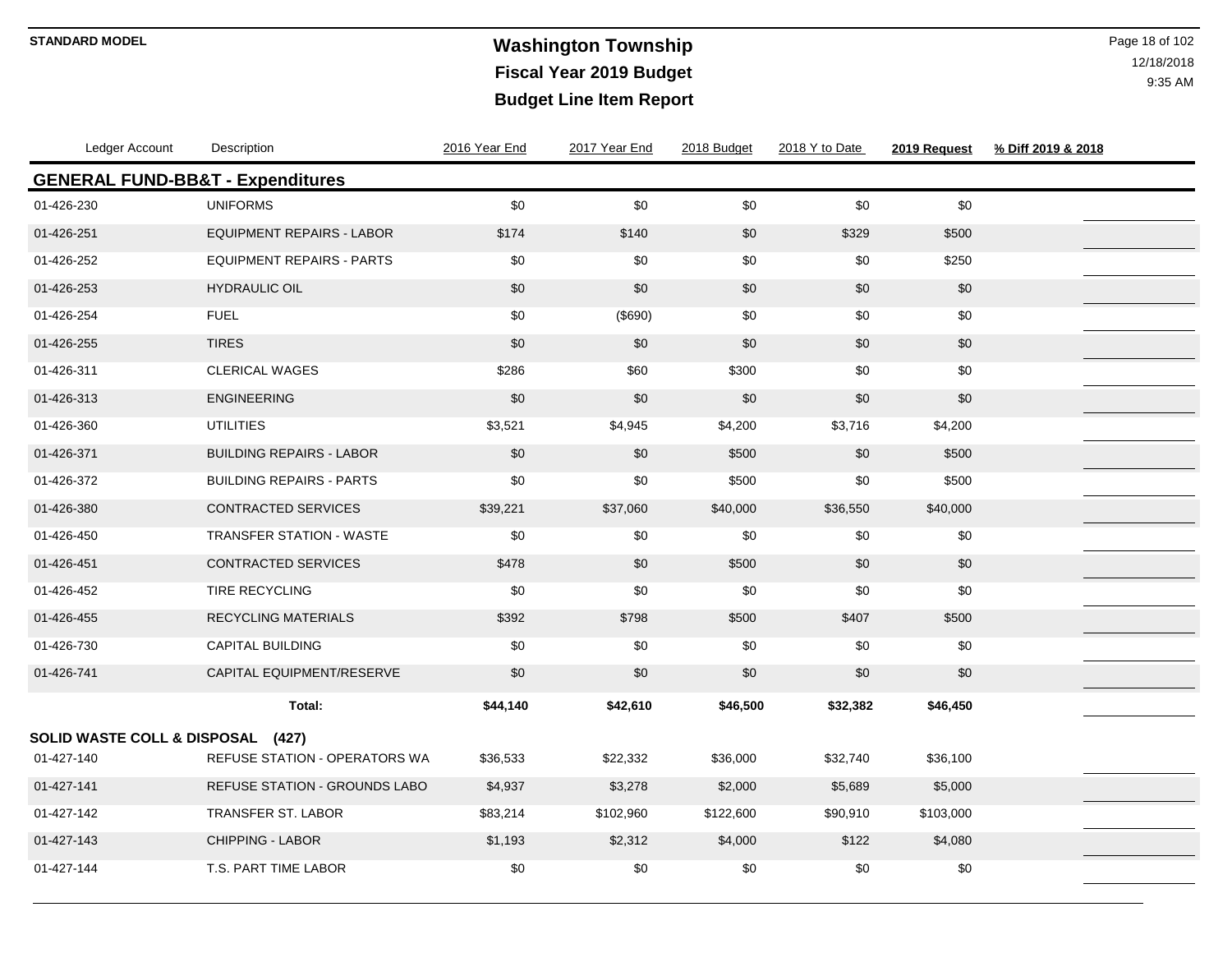# **Washington Township STANDARD MODEL** Page 19 of 102 **Fiscal Year 2019 Budget Budget Line Item Report**

| Ledger Account                              | Description                      | 2016 Year End | 2017 Year End | 2018 Budget | 2018 Y to Date | 2019 Request | % Diff 2019 & 2018 |  |
|---------------------------------------------|----------------------------------|---------------|---------------|-------------|----------------|--------------|--------------------|--|
| <b>GENERAL FUND-BB&amp;T - Expenditures</b> |                                  |               |               |             |                |              |                    |  |
| 01-427-145                                  | <b>RECYCLING LABOR</b>           | \$22          | \$0           | \$0         | \$0            | \$0          |                    |  |
| 01-427-146                                  | <b>LABOR - CAPITAL PROJECTS</b>  | \$0           | \$82          | \$2,500     | \$36           | \$2,500      |                    |  |
| 01-427-147                                  | <b>COMPOSTING LABOR</b>          | \$1,446       | \$1,697       | \$500       | \$1,711        | $\$0$        |                    |  |
| 01-427-148                                  | <b>RECYCLING BLDG - LABOR</b>    | \$0           | \$0           | \$0         | \$0            | \$0          |                    |  |
| 01-427-149                                  | <b>ELECTRONICS RECY LABOR</b>    | \$408         | \$677         | \$0         | \$0            | \$0          |                    |  |
| 01-427-150                                  | SICK, HOLIDAY, EXTRA WAGES       | \$8,796       | \$3,183       | \$10,000    | \$4,580        | \$3,500      |                    |  |
| 01-427-180                                  | <b>REFUSE HAULING WAGES</b>      | \$0           | \$236         | \$0         | \$96           | \$0          |                    |  |
| 01-427-200                                  | <b>GENERAL EXPENSE</b>           | \$9,074       | \$12,254      | \$8,500     | \$15,064       | \$12,000     |                    |  |
| 01-427-230                                  | <b>UNIFORMS</b>                  | \$924         | \$275         | \$0         | \$115          | \$200        |                    |  |
| 01-427-251                                  | <b>EQUIPMENT REPAIRS - LABOR</b> | \$6,495       | \$10,120      | \$9,500     | \$9,609        | \$9,500      |                    |  |
| 01-427-252                                  | <b>EQUIPMENT REPAIRS - PARTS</b> | \$8,079       | \$16,642      | \$8,000     | \$18,198       | \$15,000     |                    |  |
| 01-427-253                                  | <b>HYDRAULIC OIL</b>             | \$0           | \$0           | \$2,000     | \$0            | \$2,000      |                    |  |
| 01-427-254                                  | <b>FUEL</b>                      | \$5,624       | \$6,589       | \$6,000     | \$6,349        | \$6,200      |                    |  |
| 01-427-255                                  | <b>TIRES</b>                     | \$2,984       | \$845         | \$3,000     | \$1,484        | \$1,500      |                    |  |
| 01-427-311                                  | <b>ADMINISTRATIVE EXPENSE</b>    | \$4,496       | \$5,943       | \$5,500     | \$5,079        | \$5,500      |                    |  |
| 01-427-313                                  | <b>ENGINEERING</b>               | \$0           | \$0           | \$0         | \$0            | \$0          |                    |  |
| 01-427-360                                  | <b>UTILITIES</b>                 | \$1,800       | \$2,513       | \$2,500     | \$3,330        | \$3,000      |                    |  |
| 01-427-371                                  | <b>BUILDING REPAIRS - LABOR</b>  | \$1,198       | \$1,759       | \$1,500     | \$4,394        | \$1,500      |                    |  |
| 01-427-372                                  | <b>BUILDING REPAIRS - PARTS</b>  | \$997         | \$441         | \$1,000     | \$0            | \$1,000      |                    |  |
| 01-427-380                                  | CONTRACTED SERVICES              | \$799         | \$2,186       | \$4,000     | \$2,263        | \$0          |                    |  |
| 01-427-450                                  | <b>LANDFILL</b>                  | \$248,894     | \$285,831     | \$258,500   | \$258,163      | \$275,000    |                    |  |
| 01-427-451                                  | CONTRACTED SERVICES              | \$18,498      | \$32,225      | \$25,000    | \$7,538        | \$10,000     |                    |  |
| 01-427-452                                  | <b>TIRE RECYCLING</b>            | \$3,062       | \$8,069       | \$6,000     | \$4,192        | \$6,000      |                    |  |
| 01-427-453                                  | <b>WOOD GRINDING</b>             | \$18,450      | \$25,638      | \$20,000    | \$4,800        | \$15,000     |                    |  |
| 01-427-455                                  | <b>RECYCLING MATERIALS</b>       | \$0           | \$0           | \$0         | $$0$$          | \$0          |                    |  |
|                                             |                                  |               |               |             |                |              |                    |  |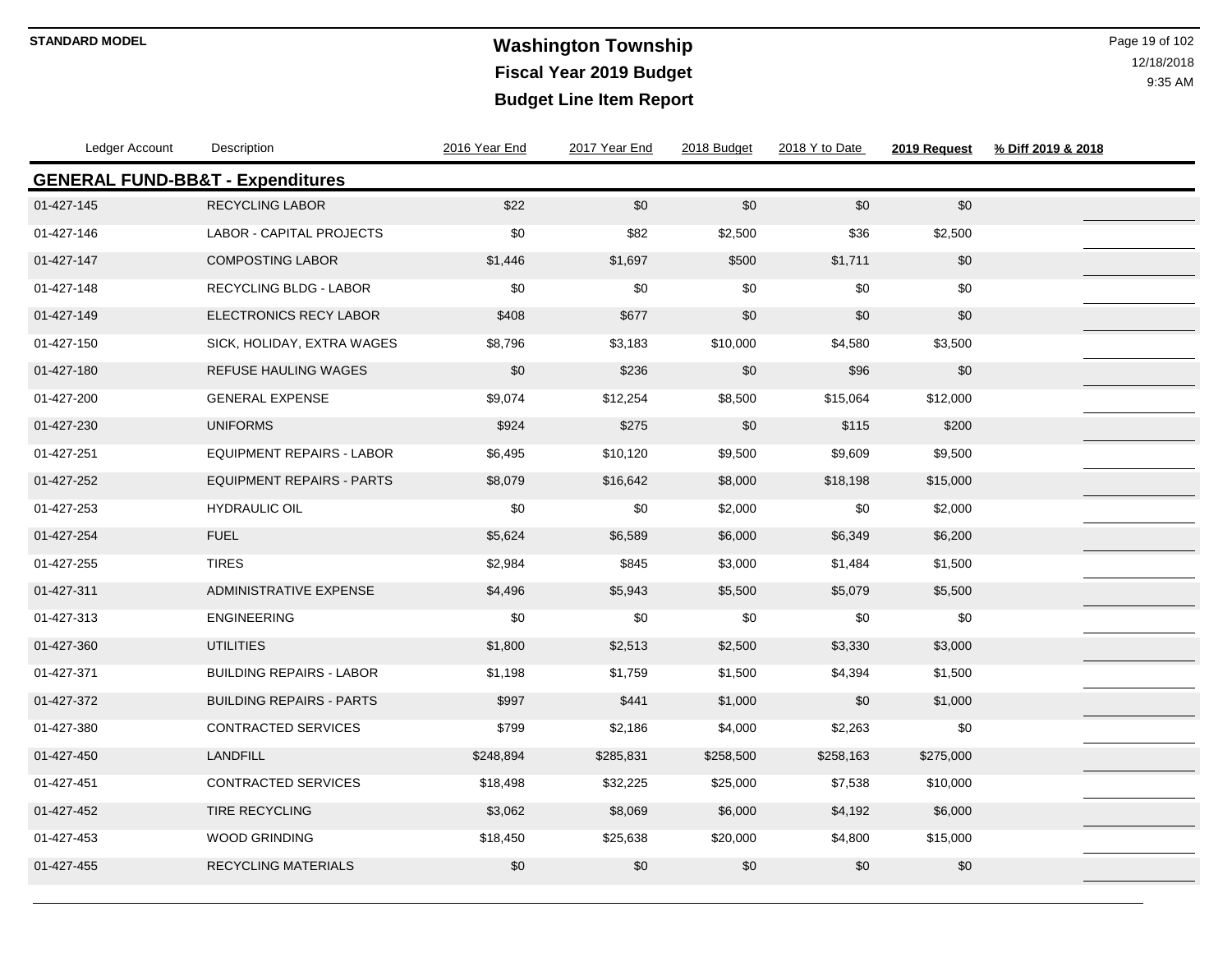# **Washington Township STANDARD MODEL** Page 20 of 102 **Fiscal Year 2019 Budget Budget Line Item Report**

| Ledger Account                              | Description                        | 2016 Year End | 2017 Year End | 2018 Budget | 2018 Y to Date | 2019 Request | % Diff 2019 & 2018 |
|---------------------------------------------|------------------------------------|---------------|---------------|-------------|----------------|--------------|--------------------|
| <b>GENERAL FUND-BB&amp;T - Expenditures</b> |                                    |               |               |             |                |              |                    |
| 01-427-457                                  | CONTRACTED HAULING                 | \$107,844     | \$125,310     | \$110,000   | \$116,275      | \$120,000    |                    |
| 01-427-458                                  | <b>ELECTRONIC RECYCLING</b>        | \$8,718       | \$40,583      | \$38,000    | \$11,081       | \$50,000     |                    |
| 01-427-730                                  | <b>CAPITAL BUILDING</b>            | \$15,933      | \$0           | \$15,000    | \$0            | \$5,000      |                    |
| 01-427-741                                  | CAPITAL EQUIPMENT/RESERVE          | \$2,640       | \$54,496      | \$40,000    | \$7,250        | \$10,000     |                    |
|                                             | Total:                             | \$603,057     | \$768,476     | \$741,600   | \$467,915      | \$702,580    |                    |
| <b>WASTEWATER COLL &amp; TREATMENT</b>      | (429)                              |               |               |             |                |              |                    |
| 01-429-141                                  | <b>WTMA PROJECTS</b>               | \$10,590      | \$24,878      | \$10,000    | \$19,828       | \$25,000     |                    |
| 01-429-240                                  | <b>WTMA MATERIALS</b>              | \$0           | \$17,779      | \$10,000    | \$3,681        | \$20,000     |                    |
| 01-429-451                                  | <b>CONTRACTED SERVICES WTMA</b>    | \$0           | \$0           | \$0         | \$0            | \$0          |                    |
|                                             | Total:                             | \$10,590      | \$42,657      | \$20,000    | \$20,034       | \$45,000     |                    |
| <b>HWAY MAINT - GENERAL SERVICES</b>        | (430)                              |               |               |             |                |              |                    |
| 01-430-142                                  | <b>PAPERWORK</b>                   | \$457         | \$1,110       | \$1,000     | \$1,106        | \$1,000      |                    |
| 01-430-143                                  | <b>INSPECTION TIME</b>             | \$0           | \$0           | \$500       | \$0            | \$500        |                    |
| 01-430-144                                  | DEVELOPMENT INSPECTION TIME        | \$294         | \$270         | \$1,000     | \$132          | \$1,000      |                    |
| 01-430-145                                  | <b>SUMMER INTERN WAGES</b>         | \$0           | \$0           | \$0         | \$0            | \$0          |                    |
| 01-430-147                                  | MEETING TIME, MISC. TIME           | \$2,258       | \$5,136       | \$4,000     | \$6,123        | \$6,000      |                    |
| 01-430-150                                  | SICK, HOLIDAY, ETC.                | \$31,513      | \$39,769      | \$52,000    | \$36,581       | \$52,125     |                    |
| 01-430-200                                  | <b>GENERAL EXPENSE</b>             | \$13,729      | \$9,074       | \$7,000     | \$7,220        | \$7,000      |                    |
| 01-430-230                                  | <b>UNIFORMS</b>                    | \$8,396       | \$4,039       | \$0         | \$1,419        | \$1,500      |                    |
| 01-430-246                                  | ADOPT A ROAD                       | \$0           | \$0           | \$0         | \$0            | \$0          |                    |
| 01-430-254                                  | FUEL & OIL                         | \$27,566      | \$33,999      | \$52,000    | \$41,776       | \$35,000     |                    |
| 01-430-260                                  | <b>HAND TOOLS</b>                  | \$1,318       | \$1,477       | \$1,500     | \$217          | \$1,500      |                    |
| 01-430-310                                  | <b>ENGINEERING &amp; SURVEYING</b> | \$7,868       | \$0           | \$5,000     | \$1,160        | \$500        |                    |
| 01-430-370                                  | <b>COMMUNICATION EXPENSE</b>       | \$0           | \$0           | \$0         | \$0            | \$0          |                    |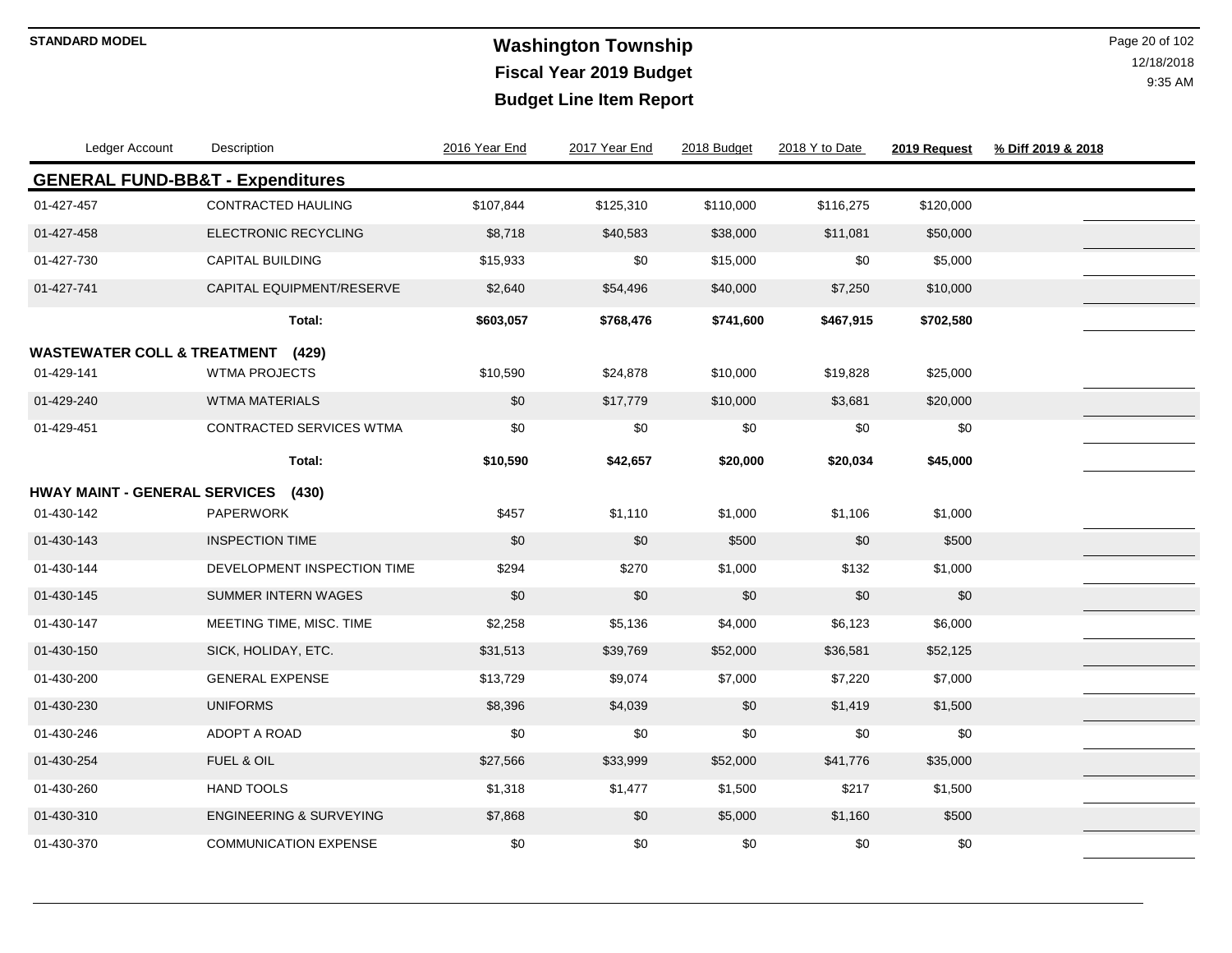# **Washington Township STANDARD MODEL** Page 21 of 102 **Fiscal Year 2019 Budget Budget Line Item Report**

| Ledger Account                              | Description                           | 2016 Year End | 2017 Year End | 2018 Budget | 2018 Y to Date | 2019 Request | % Diff 2019 & 2018 |
|---------------------------------------------|---------------------------------------|---------------|---------------|-------------|----------------|--------------|--------------------|
| <b>GENERAL FUND-BB&amp;T - Expenditures</b> |                                       |               |               |             |                |              |                    |
| 01-430-380                                  | <b>EQUIPMENT RENTAL</b>               | \$2,880       | \$11,735      | \$3,000     | \$144          | \$1,000      |                    |
| 01-430-710                                  | N.W. R/W COSTS                        | \$0           | \$0           | \$0         | \$0            | \$0          |                    |
| 01-430-740                                  | CAPITAL - EQUIPMENT                   | \$0           | \$0           | \$2,500     | \$0            | \$0          |                    |
| 01-430-750                                  | CAPITAL - MINOR EQUIPMENT             | \$0           | \$3,647       | \$2,000     | \$506          | \$2,000      |                    |
|                                             | Total:                                | \$96,278      | \$110,258     | \$131,500   | \$70,828       | \$109,125    |                    |
| SNOW AND ICE REMOVAL (432)                  |                                       |               |               |             |                |              |                    |
| 01-432-141                                  | SNOW REMOVAL - WAGES                  | \$2,727       | \$1,692       | \$0         | \$5,555        | \$0          |                    |
| 01-432-145                                  | SNOW REMOVAL - EQUIPMENT REP          | \$3,894       | \$466         | \$0         | \$4,518        | $\$0$        |                    |
| 01-432-240                                  | <b>MATERIALS</b>                      | \$210         | \$0           | \$1,000     | \$0            | \$0          |                    |
| 01-432-250                                  | <b>REPAIR PARTS</b>                   | \$0           | \$0           | \$500       | \$0            | \$0          |                    |
|                                             | Total:                                | \$6,832       | \$2,158       | \$1,500     | \$193          | \$0          |                    |
| TRAFFIC SIGNALS AND ST SIGNS (433)          |                                       |               |               |             |                |              |                    |
| 01-433-140                                  | <b>STREET SIGNS - LABOR</b>           | \$1,280       | \$80          | \$1,000     | \$1,507        | \$1,000      |                    |
| 01-433-141                                  | <b>TRAFFIC LIGHT WAGES</b>            | \$251         | \$0           | \$300       | \$81           | \$300        |                    |
| 01-433-142                                  | STREET SIGNS LABOR-PRIVATE            | \$0           | (\$53)        | \$0         | \$0            | \$0          |                    |
| 01-433-240                                  | <b>STREET SIGNS - MATERIALS</b>       | \$1,054       | \$2,155       | \$1,000     | (\$315)        | \$1,000      |                    |
| 01-433-313                                  | <b>TRAF LIT/STREET ENGINEERING</b>    | \$0           | \$0           | \$0         | \$0            | \$0          |                    |
| 01-433-360                                  | <b>TRAFF/STREET LIGHT - UTILITIES</b> | \$113         | \$237         | \$500       | \$211          | \$500        |                    |
| 01-433-372                                  | <b>TRAFFIC LIGHTS REPAIRS</b>         | \$889         | \$2,923       | \$500       | \$161          | \$500        |                    |
| 01-433-740                                  | CAPITAL TRAFFIC STREET LIGHT          | \$791         | \$0           | \$0         | \$0            | \$0          |                    |
|                                             | Total:                                | \$4,378       | \$5,342       | \$3,300     | \$919          | \$3,300      |                    |
| SIDEWALKS AND CROSSWALKS (435)              |                                       |               |               |             |                |              |                    |
| 01-435-140                                  | <b>CROSS WALK - LABOR</b>             | \$0           | \$135         | \$100       | \$364          | \$100        |                    |
| 01-435-240                                  | <b>CROSS WALK - MATERIAL</b>          | \$0           | \$0           | \$200       | \$0            | \$0          |                    |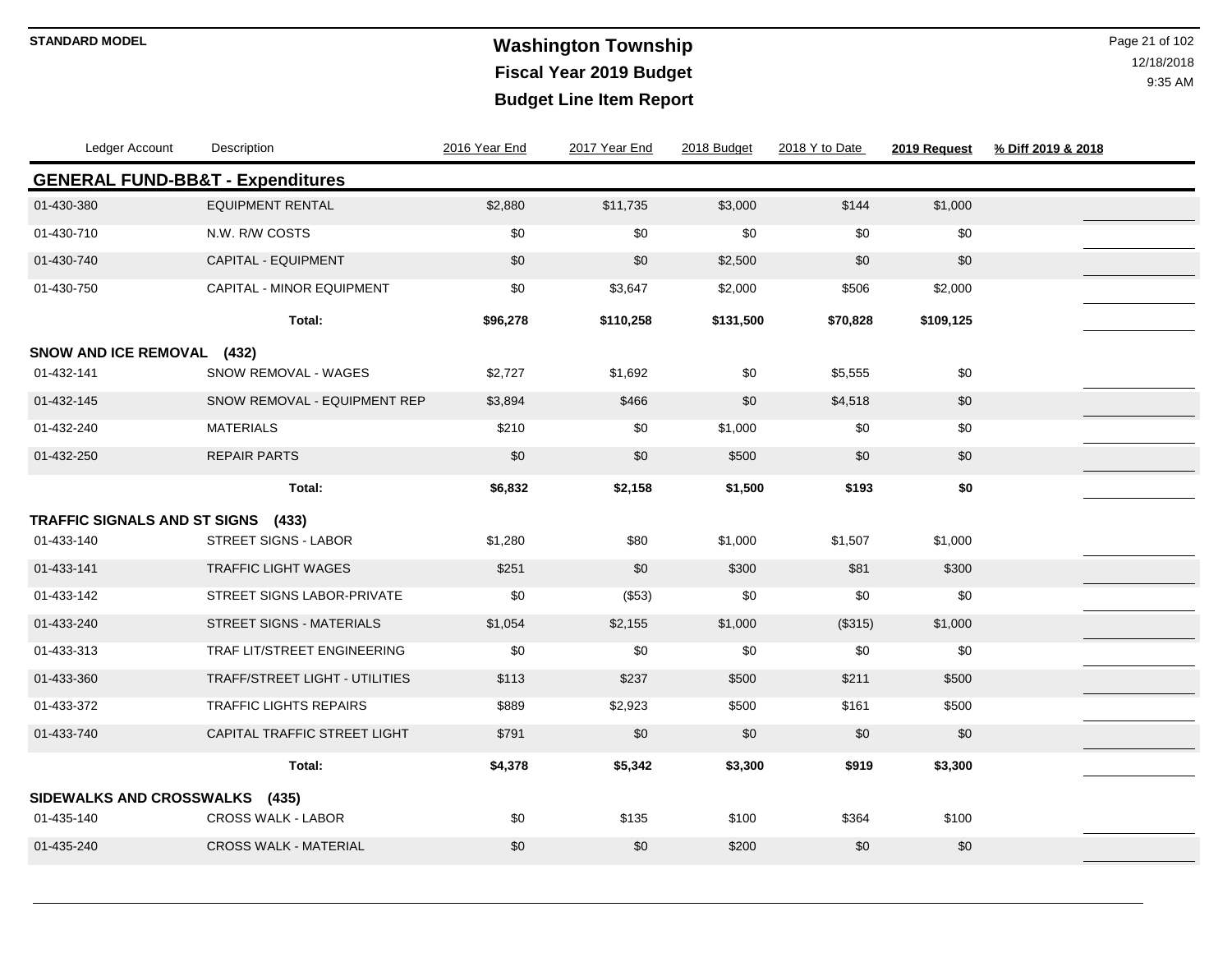# **Washington Township STANDARD MODEL** Page 22 of 102 **Fiscal Year 2019 Budget Budget Line Item Report**

| Ledger Account                              | Description                        | 2016 Year End | 2017 Year End | 2018 Budget | 2018 Y to Date | 2019 Request | % Diff 2019 & 2018 |  |
|---------------------------------------------|------------------------------------|---------------|---------------|-------------|----------------|--------------|--------------------|--|
| <b>GENERAL FUND-BB&amp;T - Expenditures</b> |                                    |               |               |             |                |              |                    |  |
| 01-435-360                                  | <b>CROSS WALK - ELECTRIC</b>       | \$167         | \$220         | \$200       | \$195          | \$200        |                    |  |
|                                             | Total:                             | \$167         | \$355         | \$500       | \$526          | \$300        |                    |  |
| STORM SEWERS AND DRAINS (436)               |                                    |               |               |             |                |              |                    |  |
| 01-436-140                                  | STORM DRAINAGE - LABOR             | \$3,386       | \$0           | \$550       | \$3,002        | \$5,000      |                    |  |
| 01-436-240                                  | STORM DRAINAGE - MATERIAL          | \$4,227       | \$14          | \$1,000     | \$2,008        | \$2,000      |                    |  |
| 01-436-600                                  | <b>CAPITAL PROJECT - LABOR</b>     | \$0           | \$0           | \$0         | \$0            | \$0          |                    |  |
| 01-436-601                                  | CAPITAL PROJECT - MATERIALS        | \$0           | \$0           | \$0         | \$0            | \$0          |                    |  |
|                                             | Total:                             | \$7,613       | \$14          | \$1,550     | \$6,352        | \$7,000      |                    |  |
| REPAIR OF TOOLS & MACHINERY (437)           |                                    |               |               |             |                |              |                    |  |
| 01-437-140                                  | <b>REPAIRS TO EQUIPMENT LABOR</b>  | \$19,325      | \$32,450      | \$20,000    | \$8,091        | \$22,000     |                    |  |
| 01-437-141                                  | ST.SWEEPER REPAIR - LABOR          | \$1,299       | \$554         | \$3,000     | \$0            | \$500        |                    |  |
| 01-437-142                                  | <b>REPAIRS TO EQUIP-LABOR - OV</b> | \$2,092       | \$2,317       | \$2,000     | \$1,693        | \$2,000      |                    |  |
| 01-437-250                                  | <b>REPAIRS TO EQUIPMENT PARTS</b>  | \$277         | \$46,347      | \$30,000    | \$59,303       | \$35,000     |                    |  |
| 01-437-251                                  | <b>SWEEPER REPAIR - PARTS</b>      | \$0           | \$2,987       | \$5,000     | \$647          | \$500        |                    |  |
| 01-437-252                                  | <b>REPAIRS TO EQUIP PARTS - OV</b> | \$4,680       | \$2,296       | \$5,000     | \$3,726        | \$2,500      |                    |  |
| 01-437-254                                  | TIRES - OV                         | \$163         | \$632         | \$1,000     | \$179          | \$1,000      |                    |  |
| 01-437-255                                  | <b>TIRES</b>                       | \$0           | \$3,982       | \$1,000     | \$4,157        | \$4,000      |                    |  |
| 01-437-451                                  | CONTRACTED SERVICES                | \$68          | \$27,076      | \$5,000     | \$13,433       | \$20,000     |                    |  |
| 01-437-452                                  | CONTRACTED SERVICES - OV           | \$4,071       | \$321         | \$2,000     | \$36           | \$1,000      |                    |  |
|                                             | Total:                             | \$31,975      | \$118,961     | \$74,000    | \$68,669       | \$88,500     |                    |  |
| <b>REPAIRS TO HWAYS &amp; BRIDGES (438)</b> |                                    |               |               |             |                |              |                    |  |
| 01-438-140                                  | <b>HIGHWAY - LABOR-STATE</b>       | \$9,974       | \$3,413       | \$5,000     | \$13,545       | \$3,500      |                    |  |
| 01-438-141                                  | <b>BRIDGES - LABOR</b>             | \$251         | \$0           | \$100       | \$201          | \$250        |                    |  |
| 01-438-142                                  | <b>GUIDE RAIL - LABOR</b>          | \$123         | \$0           | \$1,000     | \$329          | \$1,000      |                    |  |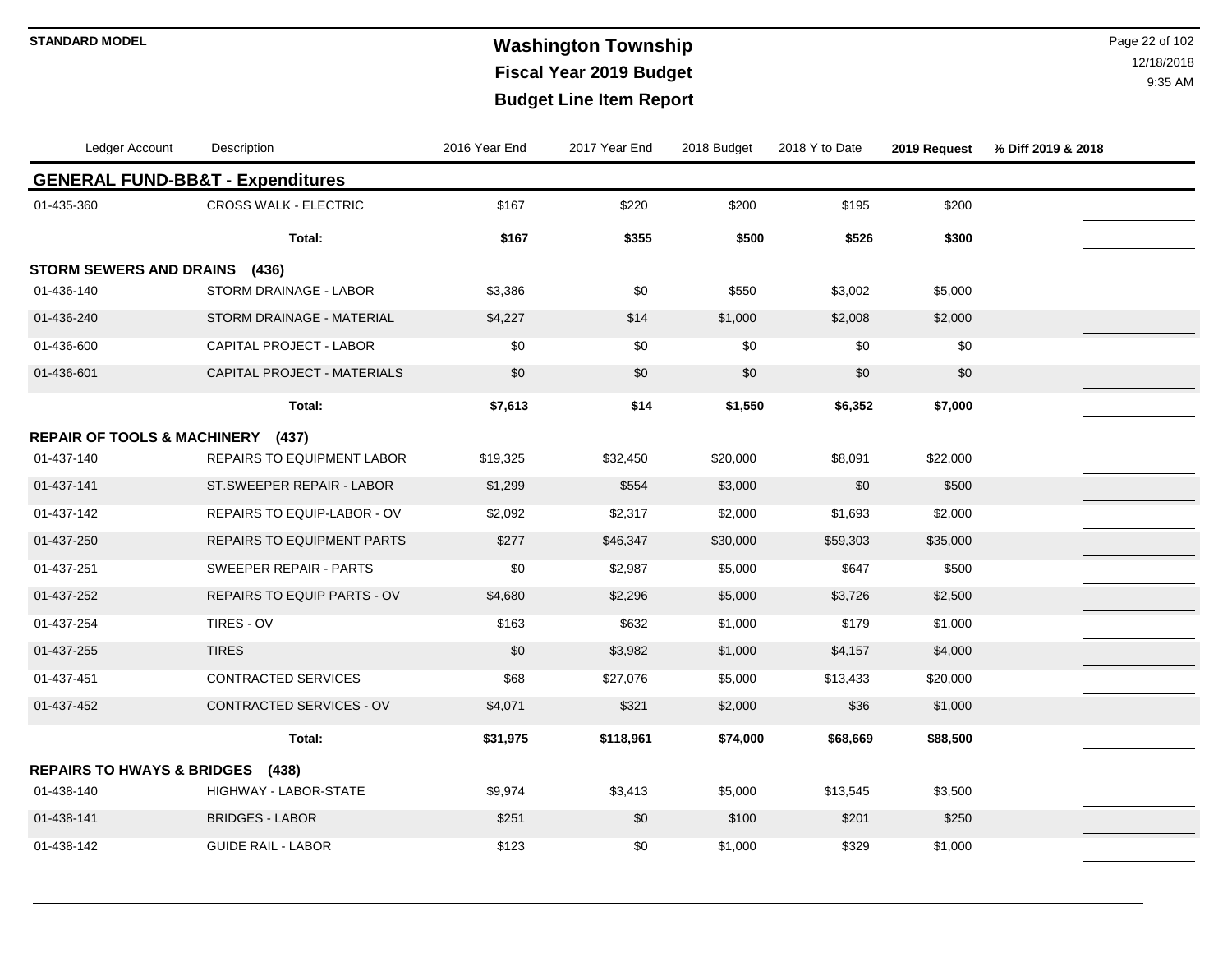# **Washington Township STANDARD MODEL** Page 23 of 102 **Fiscal Year 2019 Budget Budget Line Item Report**

| Ledger Account                              | Description                    | 2016 Year End | 2017 Year End | 2018 Budget | 2018 Y to Date | 2019 Request | % Diff 2019 & 2018 |
|---------------------------------------------|--------------------------------|---------------|---------------|-------------|----------------|--------------|--------------------|
| <b>GENERAL FUND-BB&amp;T - Expenditures</b> |                                |               |               |             |                |              |                    |
| 01-438-143                                  | <b>MOWING - STREETS-STATE</b>  | \$2,455       | \$0           | \$1,000     | \$5,078        | \$1,000      |                    |
| 01-438-144                                  | ST.SWEEPING - LABOR            | \$2,527       | \$0           | \$1,000     | \$705          | \$1,000      |                    |
| 01-438-145                                  | HIGHWAY-LABOR-PRIVATE          | \$1,438       | \$0           | \$0         | \$0            | \$0          |                    |
| 01-438-146                                  | MOWING-LABOR-PRIVATE/WTMA      | \$536         | \$782         | \$800       | \$1,098        | \$800        |                    |
| 01-438-241                                  | <b>MATERIALS</b>               | \$4,800       | \$178         | \$20,000    | \$0            | \$5,000      |                    |
| 01-438-242                                  | MATERIALS FOR OTHERS           | \$11          | \$91          | \$5,000     | \$9,688        | \$5,000      |                    |
| 01-438-451                                  | CONTRACTED SERVICES            | \$295         | \$0           | \$3,000     | \$100          | \$1,000      |                    |
|                                             | Total:                         | \$22,411      | \$4,464       | \$36,900    | \$32,477       | \$18,550     |                    |
| <b>CONSTRUCTION &amp; REBUILDING</b>        | (439)                          |               |               |             |                |              |                    |
| 01-439-140                                  | ROAD CAPITAL PROJECT - LABOR   | \$0           | \$0           | \$1,000     | \$25           | \$1,000      |                    |
| 01-439-141                                  | <b>WTB LABOR</b>               | \$84,166      | \$33,964      | \$70,000    | \$47,354       | \$10,000     |                    |
| 01-439-142                                  | <b>WTB-NON GRANT</b>           | \$0           | \$7,486       | \$0         | \$198          | \$0          |                    |
| 01-439-241                                  | ROAD CAPITAL PROJECT - MATERIA | \$29,695      | \$0           | \$0         | \$0            | \$0          |                    |
| 01-439-600                                  | CONTRACT                       | \$0           | \$0           | \$0         | \$0            | \$0          |                    |
| 01-439-900                                  | DONATED ROADS                  | \$0           | $$0$$         | \$0         | \$0            | \$0          |                    |
|                                             | Total:                         | \$113,861     | \$41,450      | \$71,000    | \$30,833       | \$11,000     |                    |
| <b>Department 446</b><br>(446)              |                                |               |               |             |                |              |                    |
| 01-446-900                                  | DONATED LAND-STORMWATER MAI    | \$0           | \$0           | \$0         | \$0            | \$0          |                    |
|                                             | Total:                         | \$0           | \$0           | \$0         | \$0            | \$0          |                    |
| <b>TRANSIT SYSTEM</b><br>(447)              |                                |               |               |             |                |              |                    |
| 01-447-530                                  | <b>TRANSIT SYSTEM</b>          | \$0           | \$0           | \$0         | \$0            | \$0          |                    |
|                                             | Total:                         | \$0           | \$0           | \$0         | \$0            | \$0          |                    |
| <b>Department 448</b><br>(448)              |                                |               |               |             |                |              |                    |
| 01-448-140                                  | <b>WELTY ROAD WATER</b>        | \$0           | \$67,909      | \$50,000    | (\$21,678)     | $\$0$        |                    |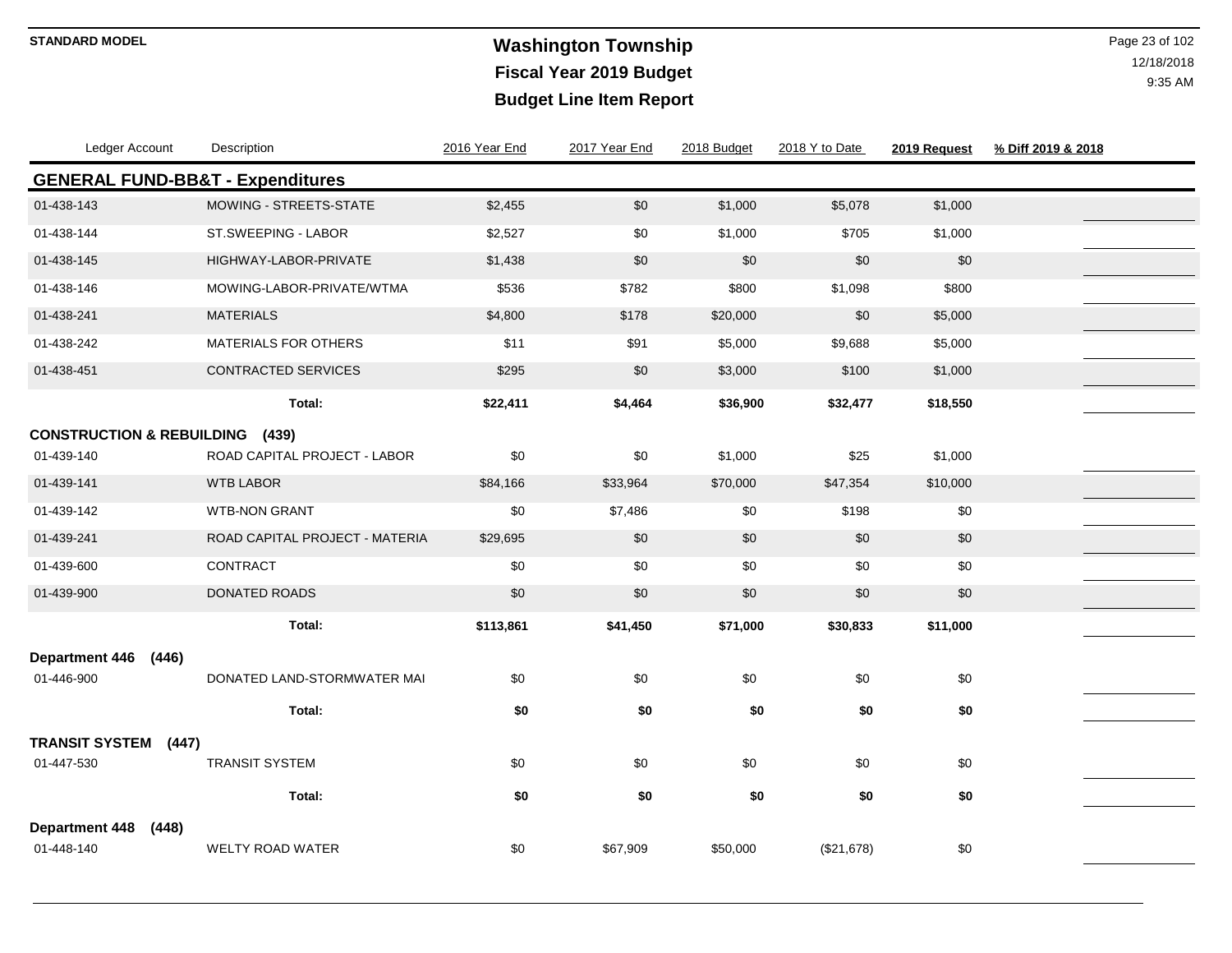# **Washington Township STANDARD MODEL** Page 24 of 102 **Fiscal Year 2019 Budget Budget Line Item Report**

| Ledger Account                              | Description                       | 2016 Year End | 2017 Year End | 2018 Budget | 2018 Y to Date | 2019 Request | % Diff 2019 & 2018 |  |
|---------------------------------------------|-----------------------------------|---------------|---------------|-------------|----------------|--------------|--------------------|--|
| <b>GENERAL FUND-BB&amp;T - Expenditures</b> |                                   |               |               |             |                |              |                    |  |
| 01-448-240                                  | <b>WELTY RD WATER - MATERIALS</b> | \$0           | \$110,366     | \$40,000    | (\$53,014)     | $\$0$        |                    |  |
|                                             | Total:                            | \$0           | \$178,276     | \$90,000    | \$33,005       | \$0          |                    |  |
| <b>Department 450</b><br>(450)              |                                   |               |               |             |                |              |                    |  |
| 01-450-140                                  | BRL (BLUE RIDGE LIONS)- LABOR     | \$0           | \$3,404       | \$2,500     | \$11,508       | \$5,000      |                    |  |
| 01-450-149                                  | <b>BLUE RIDGE LIONS-LABOR</b>     | \$0           | \$0           | \$0         | \$0            | \$0          |                    |  |
| 01-450-200                                  | <b>BRL-GENERAL EXPENSE</b>        | \$0           | \$73          | \$200       | \$4,310        | \$2,500      |                    |  |
| 01-450-240                                  | <b>BRL-MATERIALS</b>              | \$0           | \$738         | \$500       | \$2,136        | \$1,500      |                    |  |
| 01-450-360                                  | <b>BRL-UTILITIES</b>              | \$0           | \$0           | \$1,000     | \$123          | \$250        |                    |  |
| 01-450-451                                  | BRL-CONTRACTED SERVICES           | \$0           | \$0           | \$0         | \$60           | \$500        |                    |  |
| 01-450-730                                  | <b>BRL-CAPITAL IMPROVEMENTS</b>   | \$0           | \$0           | \$1,000     | \$0            | \$500        |                    |  |
|                                             | Total:                            | \$0           | \$4,215       | \$5,200     | \$17,723       | \$10,250     |                    |  |
| <b>CULTURE - RECREATION ADMIN (451)</b>     |                                   |               |               |             |                |              |                    |  |
| 01-451-140                                  | <b>RECREATION - WAGES</b>         | \$0           | \$0           | \$0         | \$0            | \$0          |                    |  |
| 01-451-141                                  | <b>LABOR - RECREATION SETUP</b>   | \$0           | \$0           | \$0         | \$0            | \$0          |                    |  |
| 01-451-200                                  | MAINTENANCE - GENERAL EXPENSE     | \$0           | \$0           | \$500       | \$0            | \$0          |                    |  |
| 01-451-450                                  | ENTERTAINMENT                     | \$6,300       | \$6,300       | \$7,000     | \$6,750        | \$7,200      |                    |  |
| 01-451-451                                  | CRAFT SHOW SUPPLIES, ETC.         | \$0           | \$0           | \$0         | \$0            | \$0          |                    |  |
| 01-451-452                                  | CONTRACTED SERVICES               | \$0           | \$0           | \$0         | \$0            | $\$0$        |                    |  |
| 01-451-500                                  | <b>CONTRIBUTIONS TO OTHERS</b>    | \$0           | \$0           | \$0         | \$0            | \$0          |                    |  |
| 01-451-540                                  | <b>HALLOWEEN PARTIES</b>          | \$450         | \$450         | \$1,200     | \$450          | \$800        |                    |  |
| 01-451-541                                  | ANTIETAM WATERSHED                | \$0           | \$1,000       | \$500       | \$0            | \$500        |                    |  |
|                                             | Total:                            | \$6,750       | \$7,750       | \$9,200     | \$6,350        | \$8,500      |                    |  |
| <b>PARTICIPANT RECREATION</b>               | (452)                             |               |               |             |                |              |                    |  |
| 01-452-140                                  | PINE HILL - WAGES                 | \$11,601      | \$10,825      | \$17,000    | \$9,775        | \$12,000     |                    |  |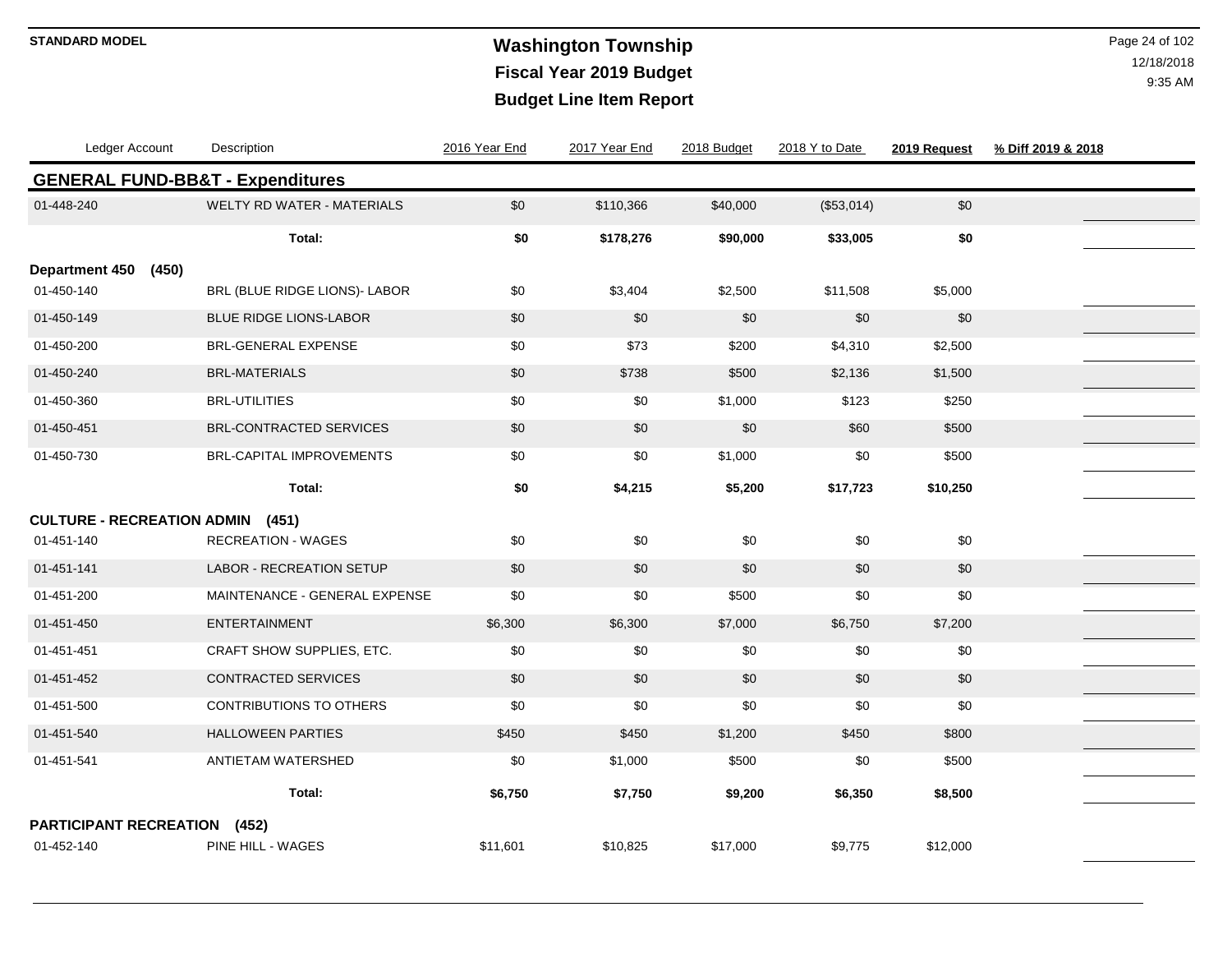# **Washington Township STANDARD MODEL** Page 25 of 102 **Fiscal Year 2019 Budget Budget Line Item Report**

12/18/2018 9:35 AM

| Ledger Account                              | Description                      | 2016 Year End | 2017 Year End | 2018 Budget | 2018 Y to Date | 2019 Request | % Diff 2019 & 2018 |
|---------------------------------------------|----------------------------------|---------------|---------------|-------------|----------------|--------------|--------------------|
| <b>GENERAL FUND-BB&amp;T - Expenditures</b> |                                  |               |               |             |                |              |                    |
| 01-452-141                                  | ROUZERVILLE RURITAN-LABOR        | \$0           | \$3,295       | \$4,500     | \$5,371        | \$5,000      |                    |
| 01-452-200                                  | PINE HILL - GENERAL EXPENSES     | \$311         | \$3,563       | \$3,000     | \$997          | \$1,000      |                    |
| 01-452-201                                  | <b>BOMP - GENERAL EXPENSES</b>   | \$0           | \$0           | \$0         | \$0            | \$0          |                    |
| 01-452-240                                  | PINE HILL - MATERIALS            | \$846         | \$3,927       | \$5,000     | \$988          | \$1,000      |                    |
| 01-452-254                                  | PINE HILL - VEHICLE FUEL         | \$0           | \$0           | \$500       | \$0            | \$0          |                    |
| 01-452-313                                  | PINE HILL - ENGINEERING/SURVEY   | \$0           | \$0           | \$0         | \$0            | \$0          |                    |
| 01-452-360                                  | PINE HILL - UTILITIES            | \$2,933       | \$2,657       | \$3,500     | \$2,367        | \$3,000      |                    |
| 01-452-450                                  | PINE HILL - CONTRACTED SERVICE   | \$1,502       | \$175         | \$500       | \$634          | \$500        |                    |
| 01-452-710                                  | PINE HILL - CAPITAL PURCHASE -   | \$0           | \$0           | \$0         | \$0            | \$0          |                    |
| 01-452-730                                  | PINE HILL - CAPITAL - BUILDING   | \$0           | \$0           | \$0         | \$0            | \$0          |                    |
| 01-452-740                                  | PINE HILL - CAPITAL              | \$0           | \$0           | \$0         | \$0            | \$0          |                    |
| 01-452-750                                  | PINE HILL - MINOR EQUIPMENT      | \$0           | \$0           | \$1,000     | \$0            | \$0          |                    |
|                                             | Total:                           | \$17,193      | \$24,442      | \$35,000    | \$16,864       | \$22,500     |                    |
| <b>SPECTATOR RECREATION</b>                 | (453)                            |               |               |             |                |              |                    |
| 01-453-140                                  | HAPPELS WETLAND WAGES            | \$2,368       | \$723         | \$1,000     | \$693          | \$750        |                    |
| 01-453-141                                  | <b>BOMP WAGES</b>                | \$467         | \$1,405       | \$1,000     | \$2,686        | \$2,000      |                    |
| 01-453-200                                  | HAPPELS WETLAND GENERAL EXPE     | \$0           | \$0           | \$0         | \$0            | \$250        |                    |
| 01-453-201                                  | <b>BOMP - GENERAL EXP</b>        | \$0           | \$661         | \$650       | \$0            | \$250        |                    |
| 01-453-240                                  | <b>HAPPELS WETLAND MATERIALS</b> | \$222         | \$0           | \$100       | \$0            | \$250        |                    |
| 01-453-241                                  | <b>BOMP MATERIALS</b>            | \$0           | \$0           | \$1,000     | \$0            | \$250        |                    |
| 01-453-450                                  | HAPPELS WETLAND CONTRACTED S     | \$0           | \$0           | \$500       | \$0            | \$250        |                    |
| 01-453-451                                  | <b>BOMP CONTRACTED SERVICES</b>  | \$0           | \$60,220      | \$500       | \$0            | \$250        |                    |
|                                             | Total:                           | \$3,057       | \$63,008      | \$4,750     | \$2,278        | \$4,250      |                    |

**PARKS (454)**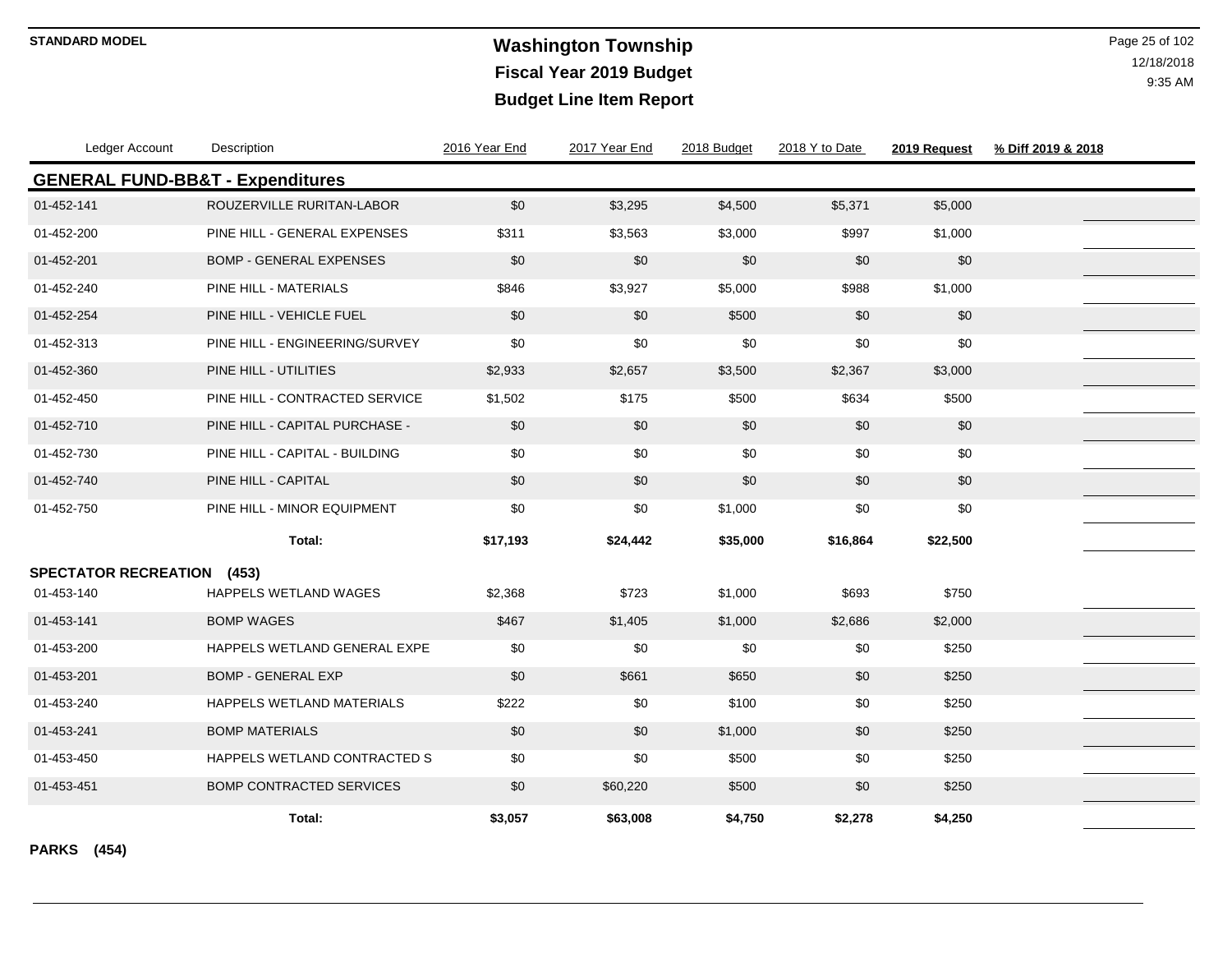# **Washington Township STANDARD MODEL** Page 26 of 102 **Fiscal Year 2019 Budget Budget Line Item Report**

| Ledger Account                              | Description                       | 2016 Year End | 2017 Year End | 2018 Budget | 2018 Y to Date | 2019 Request | % Diff 2019 & 2018 |  |
|---------------------------------------------|-----------------------------------|---------------|---------------|-------------|----------------|--------------|--------------------|--|
| <b>GENERAL FUND-BB&amp;T - Expenditures</b> |                                   |               |               |             |                |              |                    |  |
| 01-454-140                                  | <b>RRP WAGES</b>                  | \$399         | \$160         | \$8,000     | \$208          | \$1,000      |                    |  |
| 01-454-141                                  | <b>RRP - GROUNDS &amp; MAINT.</b> | \$33,596      | \$30,997      | \$30,500    | \$27,338       | \$32,000     |                    |  |
| 01-454-142                                  | TRAIN - LABOR                     | \$101         | \$57          | \$1,500     | \$634          | \$750        |                    |  |
| 01-454-143                                  | <b>SMP - GROUNDS &amp; MAINT.</b> | \$1,675       | \$1,670       | \$2,000     | \$1,228        | \$1,500      |                    |  |
| 01-454-144                                  | MVP - GROUNDS & MAINT.            | \$1,107       | \$574         | \$1,500     | \$480          | \$800        |                    |  |
| 01-454-145                                  | RRP - CAP. IMPROVEMENTS LABOR     | \$963         | \$141         | \$2,000     | \$0            | \$500        |                    |  |
| 01-454-146                                  | <b>OTHER PARKS - LABOR</b>        | \$0           | \$11          | \$0         | \$118          | \$100        |                    |  |
| 01-454-147                                  | AMP-LABOR                         | \$988         | \$273         | \$500       | \$181          | \$200        |                    |  |
| 01-454-148                                  | BAILEYS RUN REC AREA LABOR        | \$0           | \$0           | \$1,000     | \$0            | \$0          |                    |  |
| 01-454-149                                  | <b>BLUE RIDGE LYONS-LABOR</b>     | \$0           | \$0           | \$1,500     | \$0            | \$0          |                    |  |
| 01-454-200                                  | RRP GENERAL EXPENSES              | \$2,577       | \$3,357       | \$4,000     | \$3,201        | \$3,000      |                    |  |
| 01-454-201                                  | <b>SMP - GENERAL EXPENSES</b>     | \$0           | \$0           | \$250       | \$0            | \$100        |                    |  |
| 01-454-202                                  | MVP - GENERAL EXPENSES            | \$0           | \$0           | \$250       | \$0            | \$100        |                    |  |
| 01-454-210                                  | TRAIN - GENERAL EXPENSE           | \$651         | \$13          | \$2,500     | \$319          | \$1,000      |                    |  |
| 01-454-211                                  | OTHER PARKS - GENERAL EXPENSE     | \$696         | \$0           | \$100       | \$0            | \$0          |                    |  |
| 01-454-212                                  | AMP - GENERAL EXPENSE             | \$0           | \$0           | \$250       | \$0            | \$100        |                    |  |
| 01-454-240                                  | <b>RRP - MATERIALS</b>            | \$3,584       | \$1,520       | \$4,000     | \$208          | \$1,500      |                    |  |
| 01-454-241                                  | <b>SMP - MATERIALS</b>            | \$0           | \$0           | \$200       | \$0            | \$100        |                    |  |
| 01-454-242                                  | <b>MVP - MATERIALS</b>            | \$1,425       | \$8           | \$200       | \$0            | \$100        |                    |  |
| 01-454-243                                  | OTHER PARKS - MATERIALS           | \$0           | \$0           | \$0         | \$0            | \$0          |                    |  |
| 01-454-244                                  | <b>AMP - MATERIALS</b>            | \$103         | \$0           | \$200       | \$0            | \$100        |                    |  |
| 01-454-245                                  | BAILEYS RUN REC AREA-MATERIAL     | \$0           | \$0           | \$250       | \$0            | \$0          |                    |  |
| 01-454-360                                  | RRP - UTILITIES                   | \$6,639       | \$6,834       | \$7,000     | \$6,113        | \$7,000      |                    |  |
| 01-454-450                                  | <b>CONTRACTED SERVICES</b>        | \$2,570       | \$2,056       | \$2,500     | \$5,650        | \$7,500      |                    |  |
| 01-454-451                                  | AMP CONTRACTED SERVICES           | \$763         | \$0           | \$200       | \$0            | \$0          |                    |  |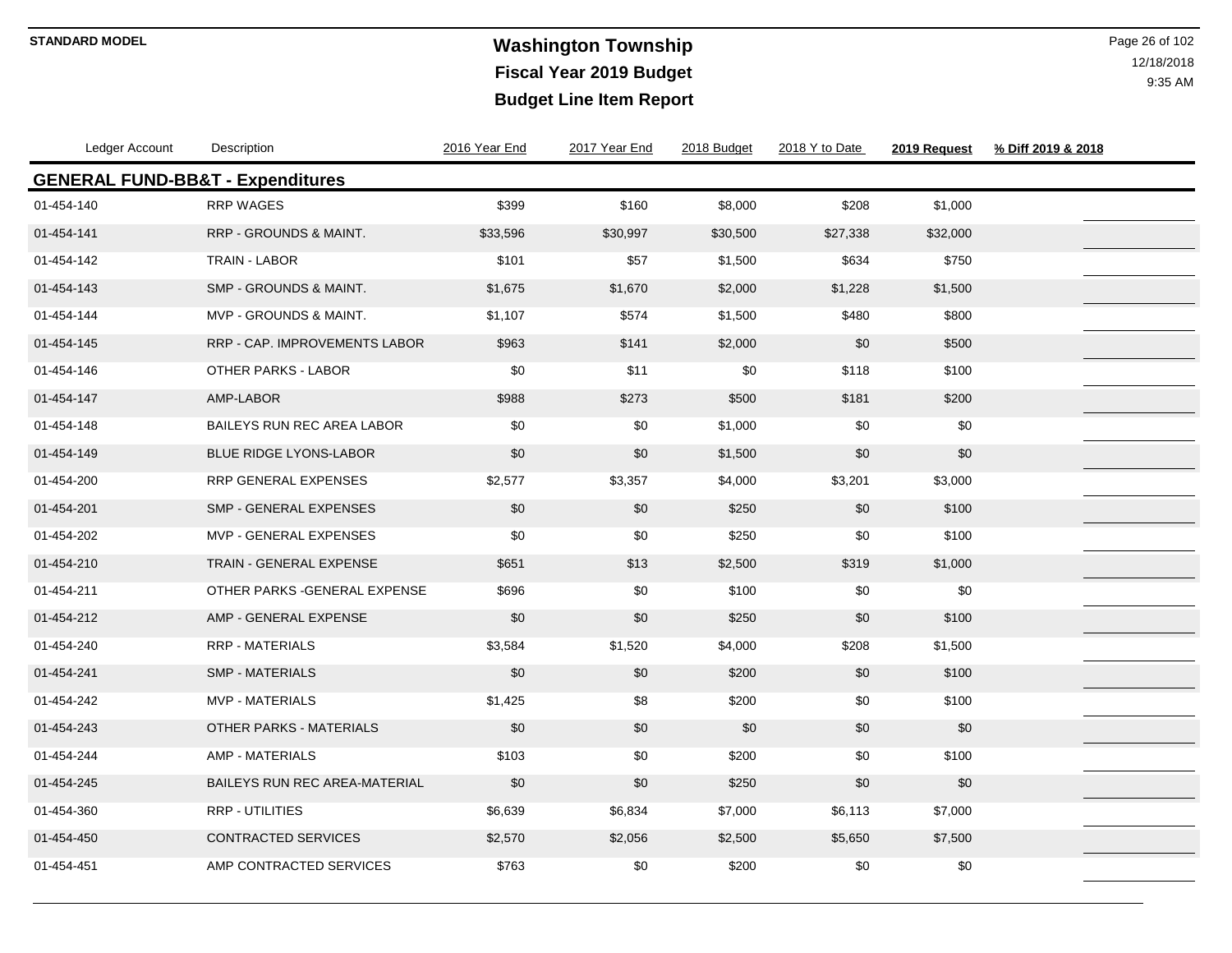# **Washington Township STANDARD MODEL** Page 27 of 102 **Fiscal Year 2019 Budget Budget Line Item Report**

| Ledger Account                                 | Description                                 | 2016 Year End | 2017 Year End | 2018 Budget | 2018 Y to Date | 2019 Request | % Diff 2019 & 2018 |  |
|------------------------------------------------|---------------------------------------------|---------------|---------------|-------------|----------------|--------------|--------------------|--|
|                                                | <b>GENERAL FUND-BB&amp;T - Expenditures</b> |               |               |             |                |              |                    |  |
| 01-454-730                                     | RRP CAPITAL IMPROVEMENTS                    | \$12,100      | $$0$$         | \$5,000     | $$0$$          | \$500        |                    |  |
| 01-454-740                                     | RRP CAPTIAL EQUIPMENT                       | \$0           | \$0           | \$0         | \$0            | \$0          |                    |  |
| 01-454-900                                     | DONATED LAND - PARKS                        | \$0           | \$0           | \$0         | $$0$$          | \$0          |                    |  |
|                                                | Total:                                      | \$69,936      | \$47,672      | \$75,400    | \$36,131       | \$57,950     |                    |  |
| <b>Department 455</b><br>(455)                 |                                             |               |               |             |                |              |                    |  |
| 01-455-140                                     | R RURITAN - LABOR                           | \$0           | \$0           | \$3,000     | \$0            | \$0          |                    |  |
| 01-455-200                                     | R RURITAN-GENERAL EXP                       | \$0           | \$1,665       | \$200       | \$8,102        | \$2,000      |                    |  |
| 01-455-201                                     | R RURITAN-GEN EXPENSES                      | \$0           | \$0           | \$0         | \$0            | \$0          |                    |  |
| 01-455-240                                     | R RURITAN - MATERIALS                       | \$0           | \$10          | \$500       | \$1,530        | \$1,500      |                    |  |
| 01-455-255                                     | R RURITAN-FUEL                              | \$0           | \$0           | \$300       | \$0            | \$0          |                    |  |
| 01-455-360                                     | <b>R RURITAN-UTILITIES</b>                  | \$0           | \$1,893       | \$5,200     | \$5,072        | \$5,200      |                    |  |
| 01-455-440                                     | R RURITAN - CLEANING SERVICE                | \$0           | \$0           | \$1,500     | \$810          | \$1,500      |                    |  |
| 01-455-451                                     | R RURITAN - CONTRACTED SERV                 | \$0           | \$4,808       | \$400       | \$1,659        | \$7,000      |                    |  |
| 01-455-710                                     | R RURITAN - CAPITAL PURCHASE                | \$0           | \$0           | \$500       | \$1,870        | \$500        |                    |  |
|                                                | Total:                                      | \$0           | \$8,376       | \$11,600    | \$14,188       | \$17,700     |                    |  |
| <b>LIBRARIES</b><br>(456)                      |                                             |               |               |             |                |              |                    |  |
| 01-456-540                                     | LIBRARY                                     | \$0           | \$0           | \$1,000     | $$0$$          | \$1,000      |                    |  |
|                                                | Total:                                      | \$0           | \$0           | \$1,000     | \$0            | \$1,000      |                    |  |
| <b>Department 461</b><br>(461)                 |                                             |               |               |             |                |              |                    |  |
| 01-461-000                                     | <b>CONSERVATION EASEMENTS</b>               | \$0           | \$0           | \$0         | \$0            | \$0          |                    |  |
|                                                | Total:                                      | \$0           | \$0           | \$0         | \$0            | \$0          |                    |  |
| <b>URBAN REDEVELOPMENT &amp; HOUSING (463)</b> |                                             |               |               |             |                |              |                    |  |
| 01-463-000                                     | CALIMER DR PROJECT - LABOR                  | \$11,330      | \$0           | \$5,000     | \$0            | \$0          |                    |  |
| 01-463-240                                     | CALIMER DR PROJECT - MATERIALS              | \$0           | \$0           | \$20,000    | \$0            | \$0          |                    |  |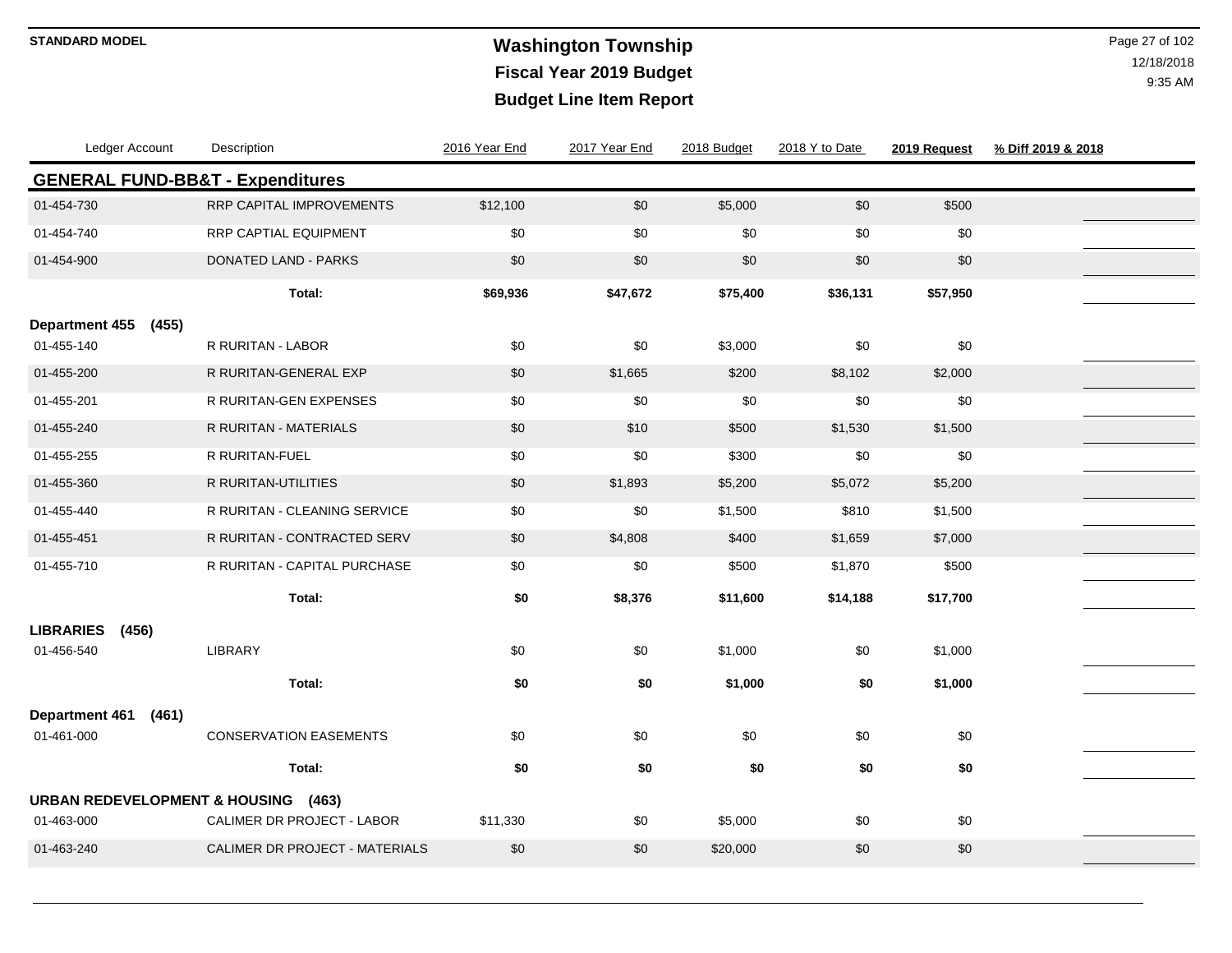# **Washington Township STANDARD MODEL** Page 28 of 102 **Fiscal Year 2019 Budget Budget Line Item Report**

| Ledger Account                    |       | Description                                 | 2016 Year End | 2017 Year End | 2018 Budget | 2018 Y to Date | 2019 Request | % Diff 2019 & 2018 |
|-----------------------------------|-------|---------------------------------------------|---------------|---------------|-------------|----------------|--------------|--------------------|
|                                   |       | <b>GENERAL FUND-BB&amp;T - Expenditures</b> |               |               |             |                |              |                    |
|                                   |       | Total:                                      | \$11,330      | \$0           | \$25,000    | \$0            | \$0          |                    |
| DEBT SERVICE (470)                |       |                                             |               |               |             |                |              |                    |
| 01-470-300                        |       | DEBT SERVICE-MISC. FEES                     | \$0           | \$0           | \$0         | \$0            | \$0          |                    |
|                                   |       | Total:                                      | \$0           | \$0           | \$0         | \$0            | \$0          |                    |
| <b>DEBT PRINCIPAL</b>             | (471) |                                             |               |               |             |                |              |                    |
| 01-471-400                        |       | <b>DEBT PRINCIPAL</b>                       | \$1,200,520   | \$71,546      | \$100,000   | \$135,000      | \$159,252    |                    |
|                                   |       | Total:                                      | \$1,200,520   | \$71,546      | \$100,000   | \$2,000        | \$159,252    |                    |
| <b>DEBT INTEREST</b>              | (472) |                                             |               |               |             |                |              |                    |
| 01-472-400                        |       | <b>DEBT INTEREST</b>                        | \$3,716       | \$28,454      | \$0         | \$23,933       | \$48,504     |                    |
|                                   |       | Total:                                      | \$3,716       | \$28,454      | \$0         | \$0            | \$48,504     |                    |
| <b>PENSION FUND</b>               | (483) |                                             |               |               |             |                |              |                    |
| 01-483-160                        |       | PENSION FUND - EMPLOYER                     | \$66,149      | \$59,722      | \$62,000    | \$41,962       | \$77,800     |                    |
| 01-483-161                        |       | PENSION FUND - POLICE                       | \$190,856     | \$213,369     | \$213,400   | \$214,342      | \$219,000    |                    |
| 01-483-312                        |       | PENSION FUND - MANAGEMENT                   | \$3,532       | \$3,170       | \$3,200     | \$2,900        | \$3,200      |                    |
|                                   |       | Total:                                      | \$260,537     | \$276,261     | \$278,600   | \$37,147       | \$300,000    |                    |
| <b>WORKERS COMPENSATION (484)</b> |       |                                             |               |               |             |                |              |                    |
| 01-484-000                        |       | <b>WORKERS COMPENSATION</b>                 | \$106,587     | \$81,967      | \$120,000   | \$96,739       | \$120,000    |                    |
| 01-484-100                        |       | WORKERS COMP-BRVF                           | \$0           | \$0           | \$0         | \$5,472        | \$0          |                    |
|                                   |       | Total:                                      | \$106,587     | \$81,967      | \$120,000   | \$98,224       | \$120,000    |                    |
| UNEMPLOYMENT COMPENSATION         |       | (485)                                       |               |               |             |                |              |                    |
| 01-485-162                        |       | UNEMPLOYMENT COMPENSATION -                 | \$13,699      | \$15,164      | \$30,000    | \$33,191       | \$35,000     |                    |
|                                   |       | Total:                                      | \$13,699      | \$15,164      | \$30,000    | \$31,450       | \$35,000     |                    |
| <b>INSURANCE</b><br>(486)         |       |                                             |               |               |             |                |              |                    |
| 01-486-000                        |       | INSURANCE FIRE, AUTO, LIAB.                 | \$94,773      | \$103,850     | \$105,000   | \$71,236       | \$105,000    |                    |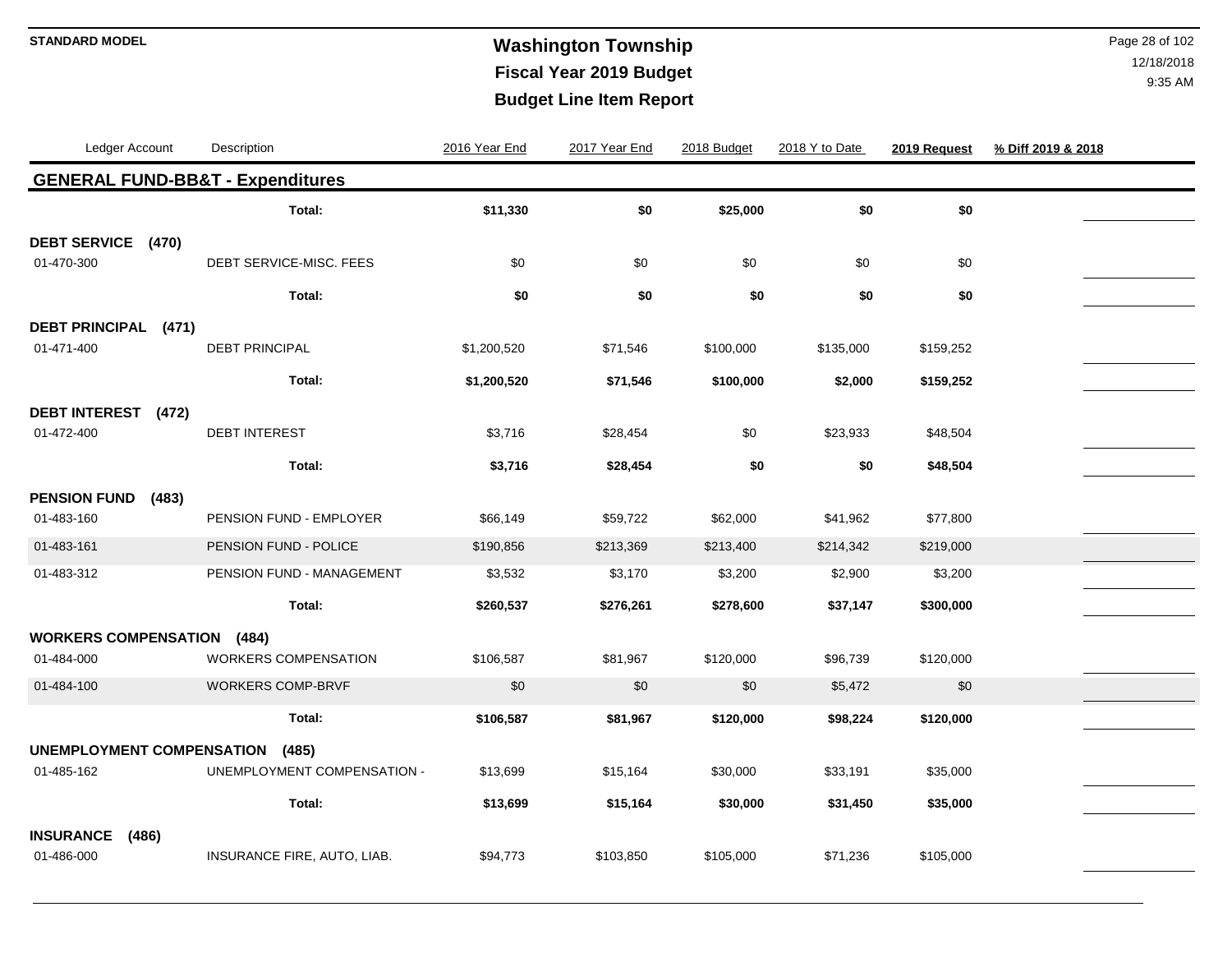# **Washington Township STANDARD MODEL** Page 29 of 102 **Fiscal Year 2019 Budget Budget Line Item Report**

| Ledger Account           | Description                                 | 2016 Year End | 2017 Year End | 2018 Budget | 2018 Y to Date | 2019 Request | % Diff 2019 & 2018 |  |
|--------------------------|---------------------------------------------|---------------|---------------|-------------|----------------|--------------|--------------------|--|
|                          | <b>GENERAL FUND-BB&amp;T - Expenditures</b> |               |               |             |                |              |                    |  |
| 01-486-450               | SELF INSURANCE                              | \$2,500       | \$2,500       | \$2,500     | \$0            | \$2,500      |                    |  |
|                          | Total:                                      | \$97,273      | \$106,350     | \$107,500   | \$48,671       | \$107,500    |                    |  |
| <b>EMPLOYEE BENEFITS</b> | (487)                                       |               |               |             |                |              |                    |  |
| 01-487-120               | <b>INSURANCE - DENTAL</b>                   | \$0           | \$0           | \$0         | \$0            | \$0          |                    |  |
| 01-487-150               | REIMBURSED EMPLOYEE DEDUCTIB                | \$17,860      | \$13,338      | \$19,750    | \$9,097        | \$19,750     |                    |  |
| 01-487-155               | <b>HI-ADDTL COSTS</b>                       | \$1,497       | \$111         | \$5,000     | \$117          | \$5,000      |                    |  |
| 01-487-156               | <b>INSURANCE - HOSPITAL</b>                 | \$631,298     | \$729,407     | \$750,000   | \$593,469      | \$908,100    |                    |  |
| 01-487-157               | HEALTH INS OPT OUT REIM                     | \$30,044      | \$36,800      | \$53,000    | \$71,922       | \$99,000     |                    |  |
| 01-487-158               | INSURANCE - DISABILITY & LIFE               | \$13,594      | \$13,330      | \$14,000    | \$13,541       | \$19,000     |                    |  |
| 01-487-161               | <b>SS EMPLOYER</b>                          | \$127,252     | \$130,864     | \$125,000   | \$120,268      | \$130,000    |                    |  |
| 01-487-300               | <b>INSURANCE - DENTAL</b>                   | \$0           | \$0           | \$57        | \$0            | \$0          |                    |  |
| 01-487-301               | DENTAL/EYE - NEW                            | \$483         | \$0           | \$0         | \$0            | \$0          |                    |  |
| 01-487-302               | DENTAL/EYE - A. MOORE                       | \$139         | \$802         | \$1,698     | \$349          | \$2,599      |                    |  |
| 01-487-303               | DENTAL/EYE - NEW                            | \$348         | \$0           | \$0         | \$0            | \$0          |                    |  |
| 01-487-304               | DENTAL/EYE - K. HARGRAVE                    | \$2,718       | \$205         | \$2,745     | \$1,845        | \$2,150      |                    |  |
| 01-487-305               | DENTAL/EYE - S. GINN                        | \$128         | \$326         | \$3,238     | \$379          | \$4,109      |                    |  |
| 01-487-306               | DENTAL/EYE - NEW                            | \$752         | \$2,075       | \$0         | \$0            | \$0          |                    |  |
| 01-487-307               | DENTAL/EYE - B. KELLER                      | \$1,030       | \$1,263       | \$1,250     | \$1,250        | \$1,250      |                    |  |
| 01-487-308               | DENTAL/EYE - C. BROAS                       | \$347         | \$560         | \$5,078     | \$2,211        | \$4,117      |                    |  |
| 01-487-309               | DENTAL/EYE - P. BARNETT                     | \$2,637       | \$1,250       | \$1,250     | \$503          | \$1,861      |                    |  |
| 01-487-310               | DENTAL/EYE - MOWEN B                        | \$0           | \$73          | \$1,557     | \$0            | \$2,807      |                    |  |
| 01-487-313               | DENTAL/EYE - R. ROBINSON                    | \$623         | \$1,714       | \$4,966     | \$0            | \$5,552      |                    |  |
| 01-487-314               | DENTAL/EYE - T. DEWITT                      | \$1,100       | \$1,135       | \$1,250     | \$155          | \$2,345      |                    |  |
| 01-487-315               | DENTAL/EYE - G. HARRIS                      | \$0           | \$0           | \$1,250     | \$0            | \$2,500      |                    |  |
| 01-487-316               | DENTAL/EYE - M. McGOVERN                    | \$452         | \$523         | \$7,172     | \$1,435        | \$6,987      |                    |  |
|                          |                                             |               |               |             |                |              |                    |  |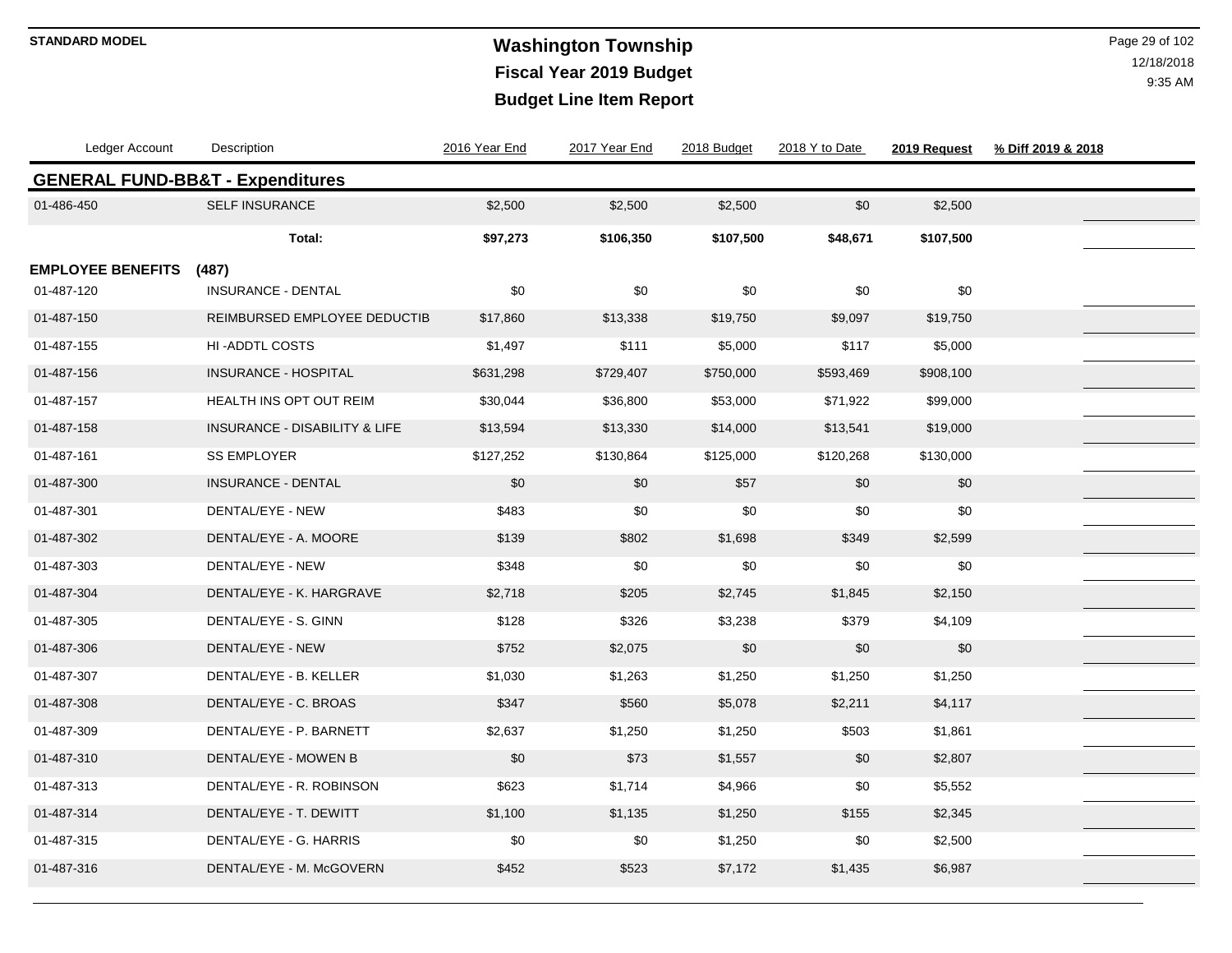# **Washington Township STANDARD MODEL** Page 30 of 102 **Fiscal Year 2019 Budget Budget Line Item Report**

| Ledger Account                              | Description                    | 2016 Year End | 2017 Year End | 2018 Budget | 2018 Y to Date | 2019 Request | % Diff 2019 & 2018 |
|---------------------------------------------|--------------------------------|---------------|---------------|-------------|----------------|--------------|--------------------|
| <b>GENERAL FUND-BB&amp;T - Expenditures</b> |                                |               |               |             |                |              |                    |
| 01-487-317                                  | DENTAL/EYE - NEW               | \$785         | \$1,798       | \$0         | \$0            | \$0          |                    |
| 01-487-318                                  | DENTAL/EYE - J. GEESAMAN       | \$1,059       | \$114         | \$2,605     | \$2,605        | \$1,250      |                    |
| 01-487-319                                  | DENTAL/EYE - J. DAVIS          | \$0           | \$0           | \$2,188     | \$549          | \$2,889      |                    |
| 01-487-320                                  | DENTAL/EYE - J. WOLFGANG       | \$756         | \$5,296       | \$3,649     | \$1,090        | \$3,809      |                    |
| 01-487-321                                  | DENTAL/EYE - NEW               | \$0           | \$0           | \$0         | \$0            | \$1,250      |                    |
| 01-487-322                                  | DENTAL/EYE - R. POPER          | \$998         | \$1,074       | \$5,025     | \$1,307        | \$4,968      |                    |
| 01-487-323                                  | DENTAL/EYE - NEW               | \$0           | \$0           | \$0         | \$0            | \$1,250      |                    |
| 01-487-324                                  | DENTAL/EYE - C. KRAUSE         | \$1,100       | \$1,250       | \$1,250     | \$1,250        | \$1,250      |                    |
| 01-487-325                                  | DENTAL/EYE - V. ASHWAY         | \$2,603       | \$1,844       | \$1,250     | \$1,250        | \$1,250      |                    |
| 01-487-326                                  | DENTAL/EYE - L. PERKINS        | \$1,140       | \$1,092       | \$3,640     | \$648          | \$4,242      |                    |
| 01-487-327                                  | DENTAL/EYE - NEW               | \$0           | \$0           | \$0         | \$0            | \$1,250      |                    |
| 01-487-328                                  | DENTAL/EYE - J. HOHL           | \$312         | \$666         | \$2,622     | \$280          | \$3,592      |                    |
| 01-487-329                                  | DENTAL/EYE - T. RICHARDSON JR. | \$0           | \$0           | \$1,294     | \$0            | \$2,544      |                    |
| 01-487-330                                  | DENTAL/EYE - NEW               | \$604         | \$889         | \$5,438     | \$462          | \$0          |                    |
| 01-487-331                                  | DENTAL/EYE - NEW               | \$0           | \$0           | \$0         | \$0            | \$1,250      |                    |
| 01-487-332                                  | DENTAL/EYE - NEW               | \$0           | \$0           | \$0         | \$0            | \$1,250      |                    |
| 01-487-333                                  | DENTAL/EYE - NEW               | \$960         | \$1,058       | \$1,747     | \$1,364        | \$0          |                    |
| 01-487-334                                  | DENTAL/EYE - D. NEIBERT        | \$1,464       | \$781         | \$5,532     | \$1,156        | \$5,626      |                    |
| 01-487-335                                  | DENTAL/EYE - C. LOWE           | \$354         | \$1,822       | \$1,464     | \$1,464        | \$1,250      |                    |
| 01-487-336                                  | EYE/DENTAL - J. BROWN          | \$0           | \$0           | \$1,250     | \$0            | \$2,500      |                    |
| 01-487-337                                  | EYE/DENTAL - J. BRADY          | \$4,134       | \$794         | \$2,369     | \$1,866        | \$1,753      |                    |
| 01-487-340                                  | EYE/DENTAL - K. SUMMERS        | \$359         | \$315         | \$4,076     | \$442          | \$4,884      |                    |
| 01-487-341                                  | EYE/DENTAL - W. BUTLER         | \$0           | \$0           | \$0         | \$0            | \$1,250      |                    |
| 01-487-342                                  | EYE/DENTAL - K. PATTERSON      | \$0           | \$0           | \$0         | \$0            | \$1,250      |                    |
|                                             | Total:                         | \$848,929     | \$952,568     | \$1,043,659 | \$675,107      | \$1,267,683  |                    |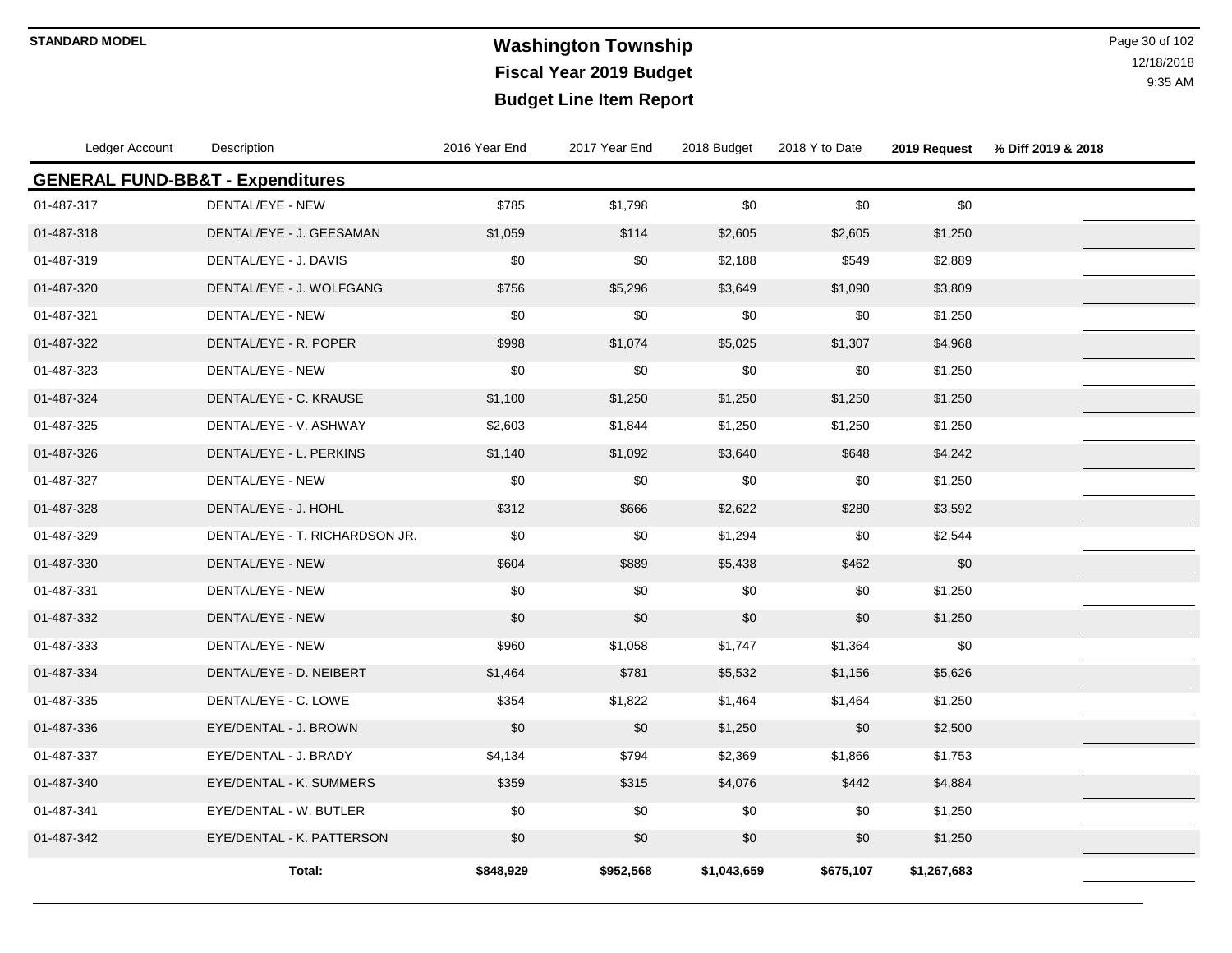# **Washington Township STANDARD MODEL** Page 31 of 102 **Fiscal Year 2019 Budget Budget Line Item Report**

| Ledger Account                                   | Description                           | 2016 Year End | 2017 Year End | 2018 Budget | 2018 Y to Date | 2019 Request | % Diff 2019 & 2018 |
|--------------------------------------------------|---------------------------------------|---------------|---------------|-------------|----------------|--------------|--------------------|
| <b>GENERAL FUND-BB&amp;T - Expenditures</b>      |                                       |               |               |             |                |              |                    |
| <b>EMPLOYEE WITHHOLDINGS (488)</b><br>01-488-160 | <b>EMPLOYEE PENSION FUND</b>          | \$0           | \$0           | \$0         | \$0            | \$0          |                    |
| 01-488-161                                       | <b>EMPLOYEE - SS</b>                  | \$0           | \$0           | \$0         | \$0            | \$0          |                    |
| 01-488-162                                       | EMPLOYEE - UNEMPLOYMENT               | \$0           | \$0           | \$0         | \$0            | \$0          |                    |
| 01-488-163                                       | EMPLOYEE - TAXES - EARN. INC.         | \$0           | \$0           | \$0         | \$0            | \$0          |                    |
| 01-488-164                                       | EMPLOYEE - FEDERAL WITHHOLDIN         | \$0           | \$0           | \$0         | \$0            | \$0          |                    |
| 01-488-165                                       | <b>EMPLOYEE - STATE WITHHOLDING</b>   | \$0           | \$0           | \$0         | \$0            | \$0          |                    |
| 01-488-166                                       | EMPLOYEE - OCC. PRIV.                 | \$0           | \$0           | \$0         | \$0            | \$0          |                    |
| 01-488-167                                       | <b>CREDIT UNION</b>                   | \$0           | \$0           | \$0         | \$0            | \$0          |                    |
|                                                  | Total:                                | \$0           | \$0           | \$0         | \$0            | \$0          |                    |
| <b>Department 491</b><br>(491)                   |                                       |               |               |             |                |              |                    |
| 01-491-000                                       | REFUND OF PRIOR YEAR REVENUE          | \$0           | \$0           | \$0         | \$0            | \$0          |                    |
|                                                  | Total:                                | \$0           | \$0           | \$0         | \$0            | \$0          |                    |
| <b>Department 492</b><br>(492)                   |                                       |               |               |             |                |              |                    |
| 01-492-042                                       | TRANSFER TO PIB FUND                  | \$0           | \$0           | \$0         | \$0            | \$0          |                    |
| 01-492-065                                       | DUE TO MUNICIPAL PENSION              | \$0           | \$0           | \$0         | \$0            | \$0          |                    |
| 01-492-110                                       | <b>TRANSFER TO TRAFFIC LIGHT FUND</b> | \$0           | \$0           | \$0         | \$0            | \$0          |                    |
| 01-492-200                                       | TRANSFER TO GENERAL FUND              | \$0           | \$0           | \$0         | \$1,274,200    | \$0          |                    |
| 01-492-250                                       | TRANSF TO IMPACT FEE FUND             | \$0           | \$0           | \$0         | \$0            | \$0          |                    |
| 01-492-300                                       | TRANSFER TO CAP RES                   | \$256,460     | \$25,000      | \$0         | \$25,000       | \$25,000     |                    |
| 01-492-350                                       | TRANSFER TO HIGHWAY AID               | \$0           | \$0           | \$0         | \$0            | \$0          |                    |
| 01-492-370                                       | TRANSFER TO COMM GRANT ONE            | \$0           | \$0           | \$0         | \$0            | \$0          |                    |
| 01-492-380                                       | TRANSFER TO CAP RES-CAP PROJ          | \$0           | \$0           | \$0         | \$1,110,251    | \$0          |                    |
| 01-492-400                                       | TRANSFER TO DRUG FUND                 | \$0           | \$0           | \$0         | \$0            | \$0          |                    |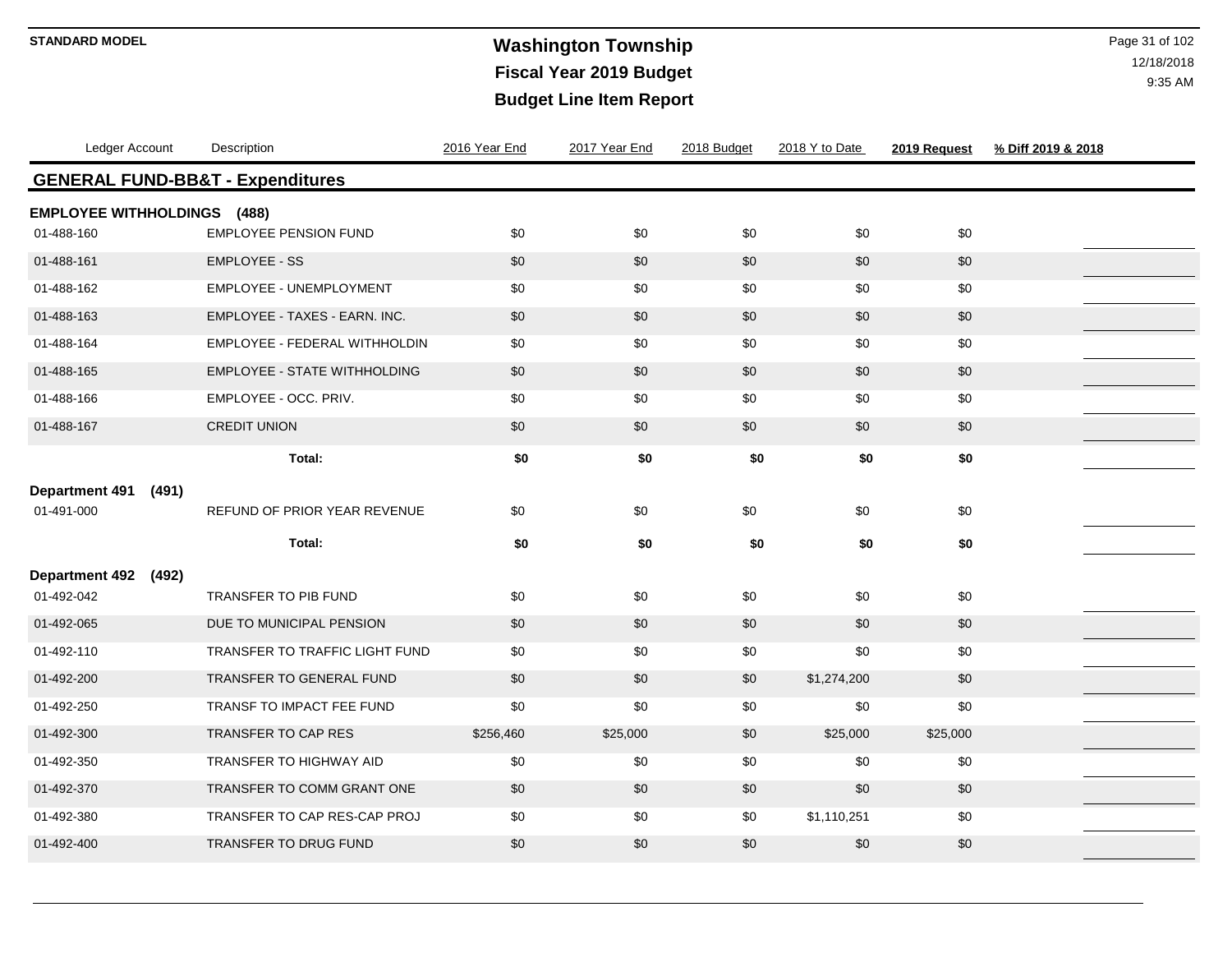# **Washington Township STANDARD MODEL** Page 32 of 102 **Fiscal Year 2019 Budget Budget Line Item Report**

| Ledger Account | Description                                 | 2016 Year End | 2017 Year End | 2018 Budget | 2018 Y to Date   | 2019 Request | % Diff 2019 & 2018 |
|----------------|---------------------------------------------|---------------|---------------|-------------|------------------|--------------|--------------------|
|                | <b>GENERAL FUND-BB&amp;T - Expenditures</b> |               |               |             |                  |              |                    |
|                | Total:                                      | \$256,460     | \$25,000      | \$0         | \$1.274.200      | \$25,000     |                    |
|                |                                             | 2016 Year End | 2017 Budget   | 2018 Budget | 2018 YE Forecast | 2019 Request |                    |
|                | tal GENERAL FUND-BB&T Expenditure           | \$5,633,791   | \$4,714,930   | \$4,854,839 | \$4,199,344      | \$5,193,172  |                    |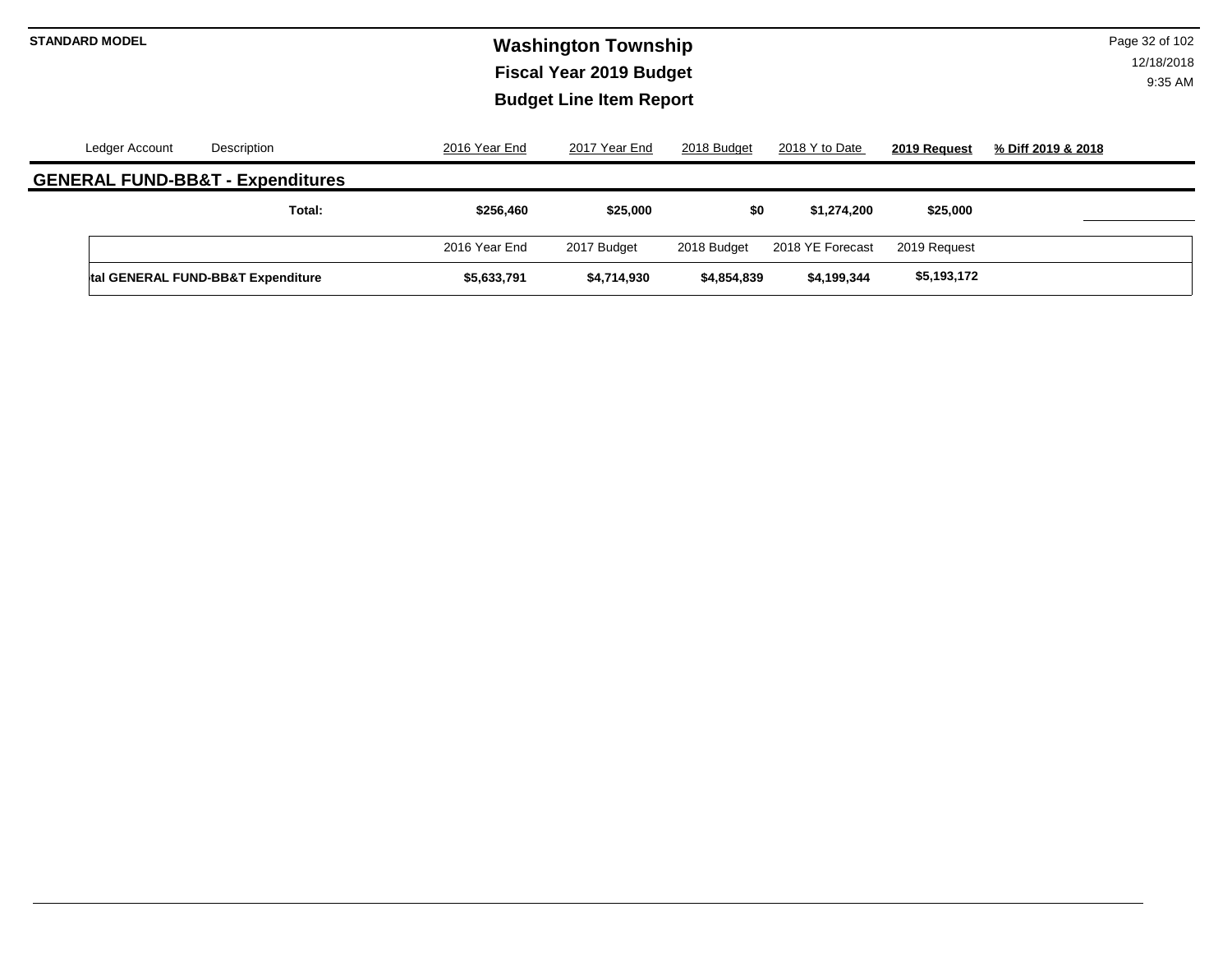# **Washington Township STANDARD MODEL** Page 33 of 102 **Fiscal Year 2019 Budget Budget Line Item Report**

|            | Ledger Account            | Description                                      | 2016 Year End | 2017 Year End | 2018 Budget | 2018 Y to Date   | 2019 Request | % Diff 2019 & 2018 |
|------------|---------------------------|--------------------------------------------------|---------------|---------------|-------------|------------------|--------------|--------------------|
|            |                           | <b>DRUG ENFORCEMENT FUND - Revenue</b>           |               |               |             |                  |              |                    |
|            | <b>FINES AND FORFEITS</b> | (330)                                            |               |               |             |                  |              |                    |
| 04-330-000 |                           | <b>FINES AND FORFEITS</b>                        | \$0           | \$0           | \$130       | \$0              | \$0          |                    |
|            |                           | Total:                                           | \$0           | \$0           | \$130       | \$0              | \$0          |                    |
|            | <b>INTEREST EARNINGS</b>  | (341)                                            |               |               |             |                  |              |                    |
| 04-341-000 |                           | <b>INTEREST EARNINGS</b>                         | \$28          | \$30          | \$20        | (\$48)           | \$35         |                    |
|            |                           | Total:                                           | \$28          | \$30          | \$20        | \$33             | \$35         |                    |
|            |                           | ST CAPITAL & OPERATING GRANTS<br>(354)           |               |               |             |                  |              |                    |
| 04-354-000 |                           | <b>STATE GRANTS</b>                              | \$0           | \$0           | \$0         | \$0              | \$0          |                    |
|            |                           | Total:                                           | \$0           | \$0           | \$0         | \$0              | \$0          |                    |
|            |                           | <b>LOCAL GOV UNIT SHARED REV/ENT</b><br>(358)    |               |               |             |                  |              |                    |
| 04-358-000 |                           | INTERGOVERNMENTAL REVENUES                       | \$0           | \$0           | \$0         | \$0              | \$0          |                    |
|            |                           | Total:                                           | \$0           | \$0           | \$0         | \$0              | \$0          |                    |
|            |                           | <b>CONT &amp; DON FROM PRIV SOURCES</b><br>(387) |               |               |             |                  |              |                    |
| 04-387-000 |                           | DONATIONS & CONTRIBUTIONS-PRI                    | \$0           | \$0           | \$0         | \$0              | \$0          |                    |
|            |                           | Total:                                           | \$0           | \$0           | \$0         | \$0              | \$0          |                    |
|            |                           | INTERFUND OPERATING TRANSFERS (392)              |               |               |             |                  |              |                    |
| 04-392-000 |                           | TRANSFER FROM GENERAL FUND                       | \$0           | \$0           | \$0         | \$0              | \$0          |                    |
|            |                           | Total:                                           | \$0           | \$0           | \$0         | \$0              | \$0          |                    |
|            |                           | <b>FUND BALANCE FORWARDED (399)</b>              |               |               |             |                  |              |                    |
| 04-399-000 |                           | FUND BALANCE FORWARDED                           | \$0           | \$0           | \$8,650     | \$0              | \$8,700      |                    |
|            |                           | Total:                                           | \$0           | \$0           | \$8,650     | \$0              | \$8,700      |                    |
|            |                           |                                                  | 2016 Year End | 2017 Budget   | 2018 Budget | 2018 YE Forecast | 2019 Request |                    |
|            |                           | <b>DRUG ENFORCEMENT FUND Revenue</b>             | \$28          | \$30          | \$8,800     | \$33             | \$8,735      |                    |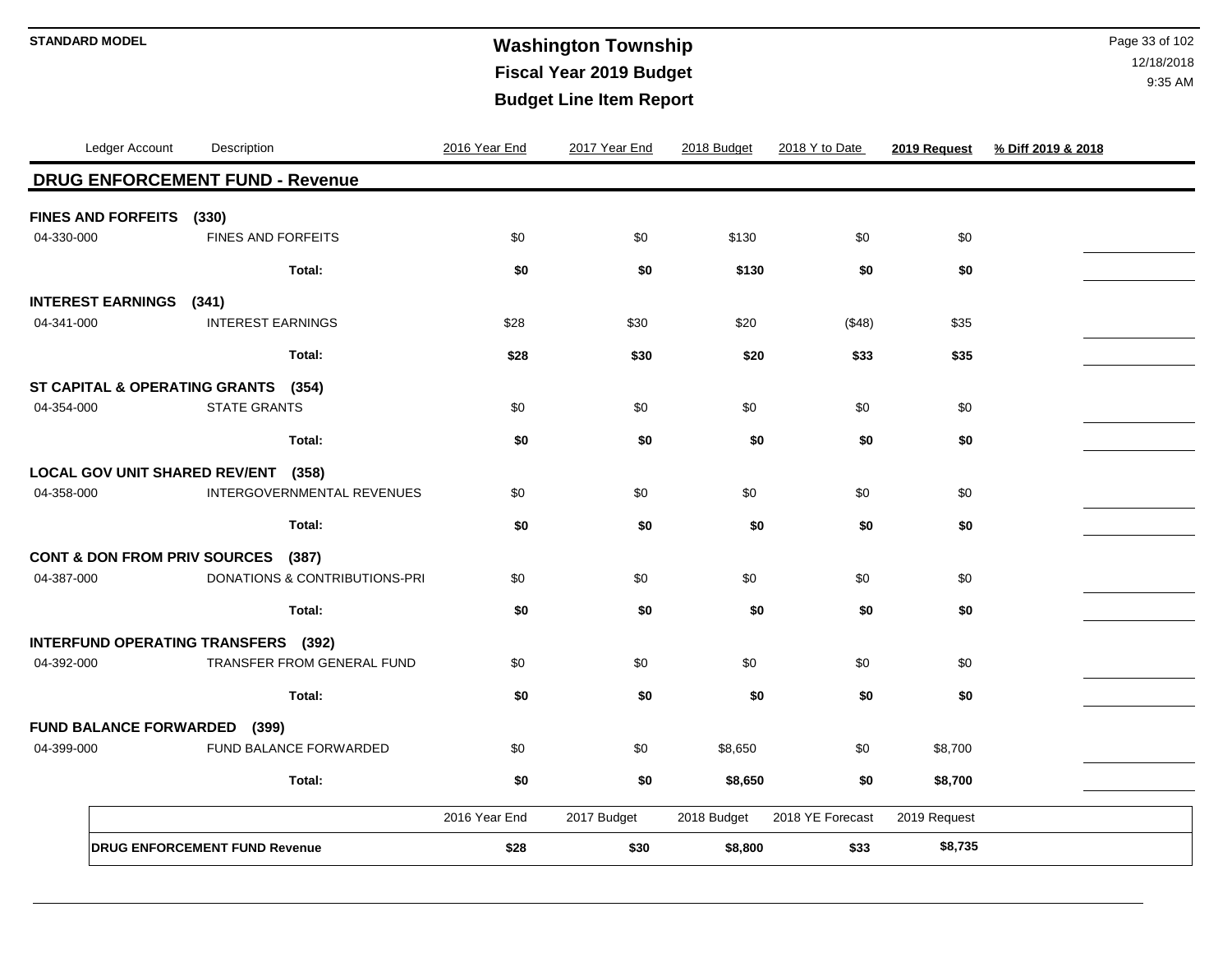# **Washington Township STANDARD MODEL** Page 34 of 102 **Fiscal Year 2019 Budget Budget Line Item Report**

|              | Ledger Account | Description                            | 2016 Year End | 2017 Year End | 2018 Budget | 2018 Y to Date   | 2019 Request | % Diff 2019 & 2018 |
|--------------|----------------|----------------------------------------|---------------|---------------|-------------|------------------|--------------|--------------------|
|              |                | DRUG ENFORCEMENT FUND - Expendit       |               |               |             |                  |              |                    |
| POLICE (410) |                |                                        |               |               |             |                  |              |                    |
| 04-410-130   |                | POLICE - SALARY, OFFICERS              | \$0           | \$0           | \$0         | \$0              | \$0          |                    |
| 04-410-200   |                | <b>GENERAL EXPENSE</b>                 | \$0           | \$0           | \$0         | \$0              | \$0          |                    |
| 04-410-251   |                | POLICE VEHICLE LABOR                   | \$0           | \$0           | \$0         | \$0              | \$0          |                    |
| 04-410-252   |                | POLICE VEHICLE PARTS                   | \$0           | \$0           | \$0         | \$0              | \$0          |                    |
| 04-410-253   |                | VEHICLE OPERATION, EXPENSE, OI         | \$0           | \$0           | \$0         | \$0              | \$0          |                    |
| 04-410-254   |                | POLICE VEHICLE FUEL                    | \$0           | \$0           | \$0         | \$0              | \$0          |                    |
| 04-410-260   |                | <b>SMALL TOOLS/EQUIPMENT</b>           | \$0           | \$0           | \$3,000     | \$0              | \$0          |                    |
| 04-410-336   |                | <b>AUTO RENTAL</b>                     | \$0           | \$0           | \$0         | \$0              | \$0          |                    |
| 04-410-470   |                | <b>TRAINING</b>                        | \$0           | \$0           | \$0         | \$0              | \$0          |                    |
| 04-410-510   |                | <b>INFORMANT</b>                       | \$0           | \$0           | \$0         | \$0              | \$0          |                    |
| 04-410-511   |                | <b>BUY MONEY</b>                       | \$0           | \$0           | \$5,800     | \$0              | \$0          |                    |
| 04-410-531   |                | <b>DRUG ENFORCEMENT</b>                | \$0           | \$0           | \$0         | \$0              | \$0          |                    |
|              |                | Total:                                 | \$0           | \$0           | \$8,800     | \$0              | \$0          |                    |
|              |                |                                        | 2016 Year End | 2017 Budget   | 2018 Budget | 2018 YE Forecast | 2019 Request |                    |
|              |                | <b>UG ENFORCEMENT FUND Expenditure</b> | \$0           | \$0           | \$8,800     | \$0              | \$0          |                    |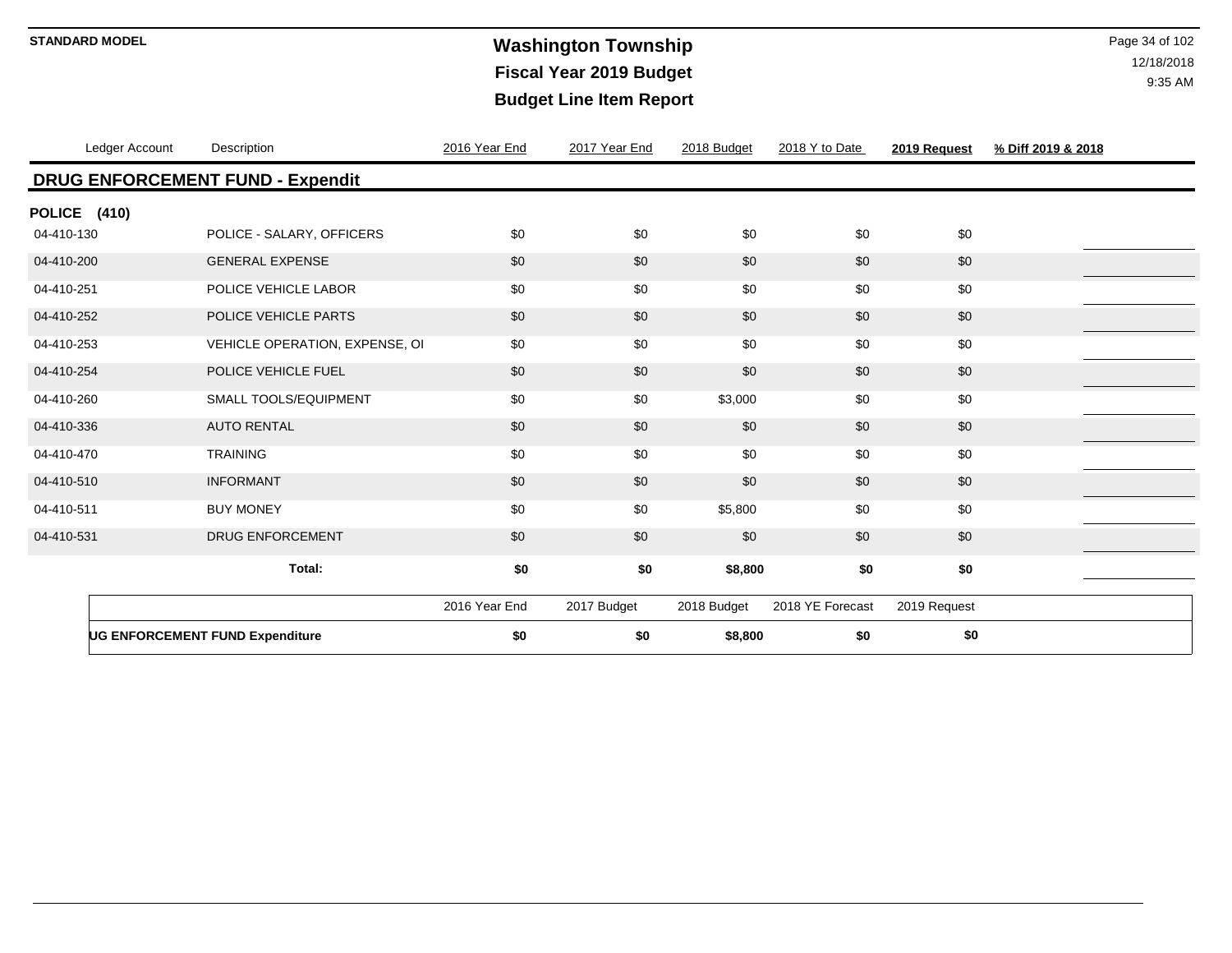# **Washington Township STANDARD MODEL** Page 35 of 102 **Fiscal Year 2019 Budget Budget Line Item Report**

|            | Ledger Account                    | Description                          | 2016 Year End | 2017 Year End | 2018 Budget | 2018 Y to Date   | 2019 Request | % Diff 2019 & 2018 |
|------------|-----------------------------------|--------------------------------------|---------------|---------------|-------------|------------------|--------------|--------------------|
|            | <b>TRAIN FUND - Revenues</b>      |                                      |               |               |             |                  |              |                    |
|            | <b>INTEREST EARNINGS</b> (341)    |                                      |               |               |             |                  |              |                    |
| 05-341-000 |                                   | <b>INTEREST EARNINGS</b>             | \$4           | \$6           | \$0         | (\$10)           | \$10         |                    |
|            |                                   | Total:                               | \$4           | \$6           | \$0         | \$5              | \$10         |                    |
|            |                                   | LOCAL GOV UNITS CAP/OPER GRANT (357) |               |               |             |                  |              |                    |
| 05-357-080 |                                   | TOWNSHIP FUNDING GRANT               | \$0           | \$0           | \$0         | \$0              | \$0          |                    |
|            |                                   | Total:                               | \$0           | \$0           | \$0         | \$0              | \$0          |                    |
|            | <b>CULTURE - RECREATION (367)</b> |                                      |               |               |             |                  |              |                    |
| 05-367-000 |                                   | <b>TRAIN - CONCESSIONS</b>           | \$10          | \$554         | \$500       | (\$84)           | \$50         |                    |
|            |                                   | Total:                               | \$10          | \$554         | \$500       | \$84             | \$50         |                    |
|            |                                   | CONT & DON FROM PRIV SOURCES (387)   |               |               |             |                  |              |                    |
| 05-387-000 |                                   | CONTRIBUTIONS AND DONATIONS F        | \$1,400       | \$1,496       | \$250       | (\$545)          | \$250        |                    |
| 05-387-101 |                                   | <b>DONATIONS - BOX</b>               | \$845         | \$1,892       | \$1,550     | (\$1,283)        | \$1,500      |                    |
|            |                                   | Total:                               | \$2,245       | \$3,388       | \$1,800     | \$1,138          | \$1,750      |                    |
|            |                                   | TRANSFER FR SAVING TO CHECKING (390) |               |               |             |                  |              |                    |
| 05-390-800 |                                   | TRANSFERS FROM CHECK TO PLGIT        | \$0           | \$0           | \$0         | \$0              | \$0          |                    |
|            |                                   | Total:                               | \$0           | \$0           | \$0         | \$0              | \$0          |                    |
|            |                                   | FUND BALANCE FORWARDED (399)         |               |               |             |                  |              |                    |
| 05-399-000 |                                   | FUND BALANCE FORWARDED               | \$0           | \$0           | \$2,100     | \$0              | \$2,400      |                    |
|            |                                   | Total:                               | \$0           | \$0           | \$2,100     | \$0              | \$2,400      |                    |
|            |                                   |                                      | 2016 Year End | 2017 Budget   | 2018 Budget | 2018 YE Forecast | 2019 Request |                    |
|            |                                   | <b>Total TRAIN FUND Revenue</b>      | \$2,258       | \$3,948       | \$4,400     | \$1,227          | \$4,210      |                    |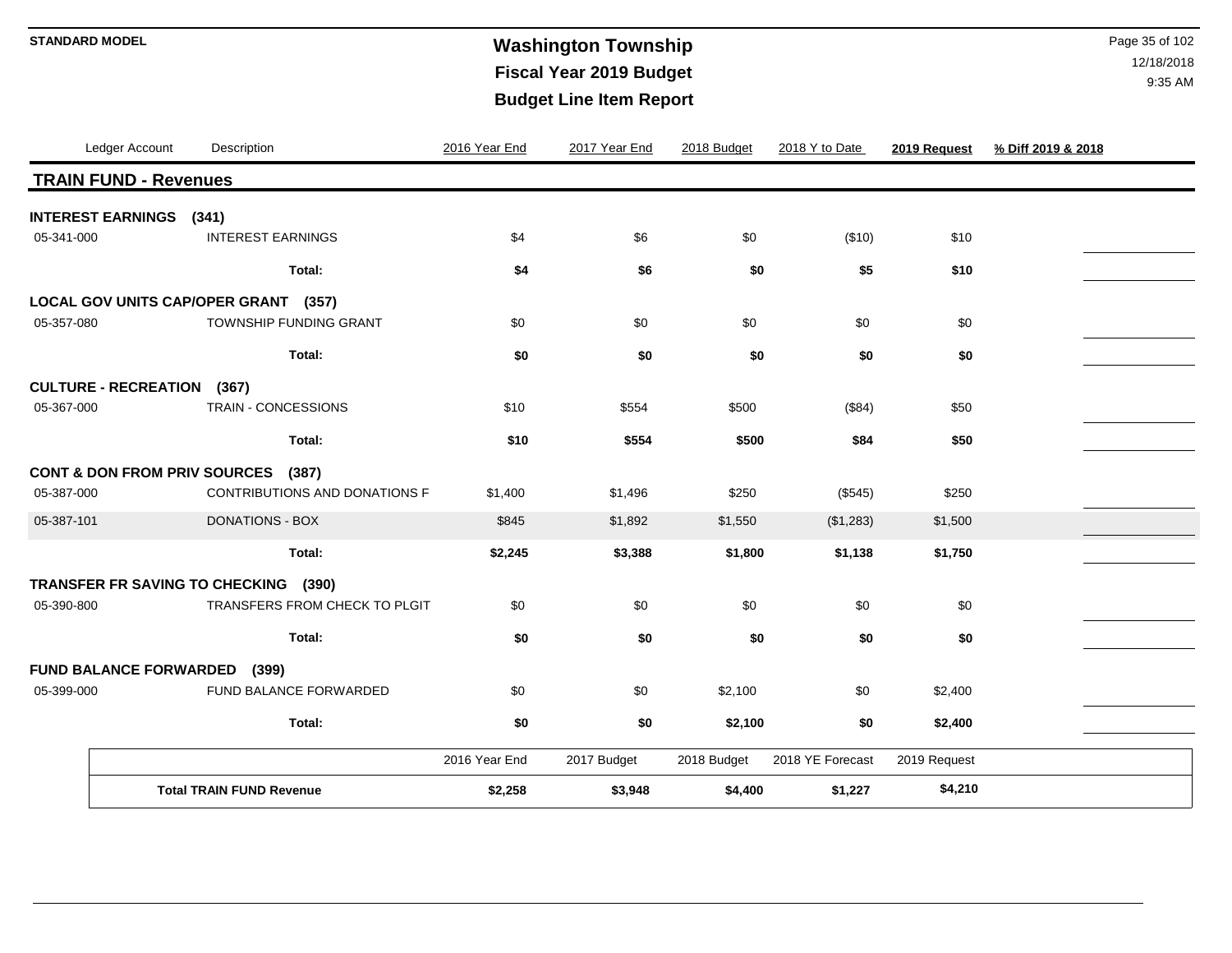# **Washington Township STANDARD MODEL** Page 36 of 102 **Fiscal Year 2019 Budget Budget Line Item Report**

| Ledger Account                      |       | Description                     | 2016 Year End | 2017 Year End | 2018 Budget | 2018 Y to Date   | 2019 Request | % Diff 2019 & 2018 |
|-------------------------------------|-------|---------------------------------|---------------|---------------|-------------|------------------|--------------|--------------------|
| <b>TRAIN FUND - Expenditures</b>    |       |                                 |               |               |             |                  |              |                    |
| <b>PARKS</b> (454)                  |       |                                 |               |               |             |                  |              |                    |
| 05-454-142                          |       | <b>TRAIN - LABOR</b>            | \$406         | \$724         | \$600       | \$0              | \$0          |                    |
| 05-454-145                          |       | RRP - CAP. IMPROVEMENTS LABOR   | \$0           | \$0           | \$0         | \$0              | \$0          |                    |
| 05-454-210                          |       | TRAIN - GENERAL EXPENSE         | \$1,379       | \$1,916       | \$3,800     | \$820            | \$1,000      |                    |
| 05-454-240                          |       | <b>RRP - MATERIALS</b>          | \$0           | \$0           | \$0         | \$0              | \$0          |                    |
| 05-454-247                          |       | <b>CONCESSION SUPPLIES</b>      | \$0           | \$783         | \$0         | \$0              | \$0          |                    |
| 05-454-450                          |       | <b>CONTRACTED SERVICES</b>      | \$0           | \$0           | \$0         | \$0              | \$0          |                    |
| 05-454-730                          |       | <b>RRP CAPITAL IMPROVEMENTS</b> | \$0           | \$0           | \$0         | \$0              | \$0          |                    |
| 05-454-740                          |       | RRP CAPTIAL EQUIPMENT           | \$0           | \$0           | \$0         | \$0              | \$0          |                    |
| 05-454-750                          |       | MINOR EQUIPMENT                 | \$0           | \$0           | \$0         | \$0              | \$0          |                    |
|                                     |       | Total:                          | \$1,785       | \$3,423       | \$4,400     | \$820            | \$1,000      |                    |
| <b>Department 492</b>               | (492) |                                 |               |               |             |                  |              |                    |
| 05-492-100                          |       | <b>TRANSFER TO GENERAL FUND</b> | \$0           | \$0           | \$0         | \$0              | \$0          |                    |
|                                     |       | Total:                          | \$0           | \$0           | \$0         | \$0              | \$0          |                    |
|                                     |       |                                 | 2016 Year End | 2017 Budget   | 2018 Budget | 2018 YE Forecast | 2019 Request |                    |
| <b>Total TRAIN FUND Expenditure</b> |       |                                 | \$1,785       | \$3,423       | \$4,400     | \$820            | \$1,000      |                    |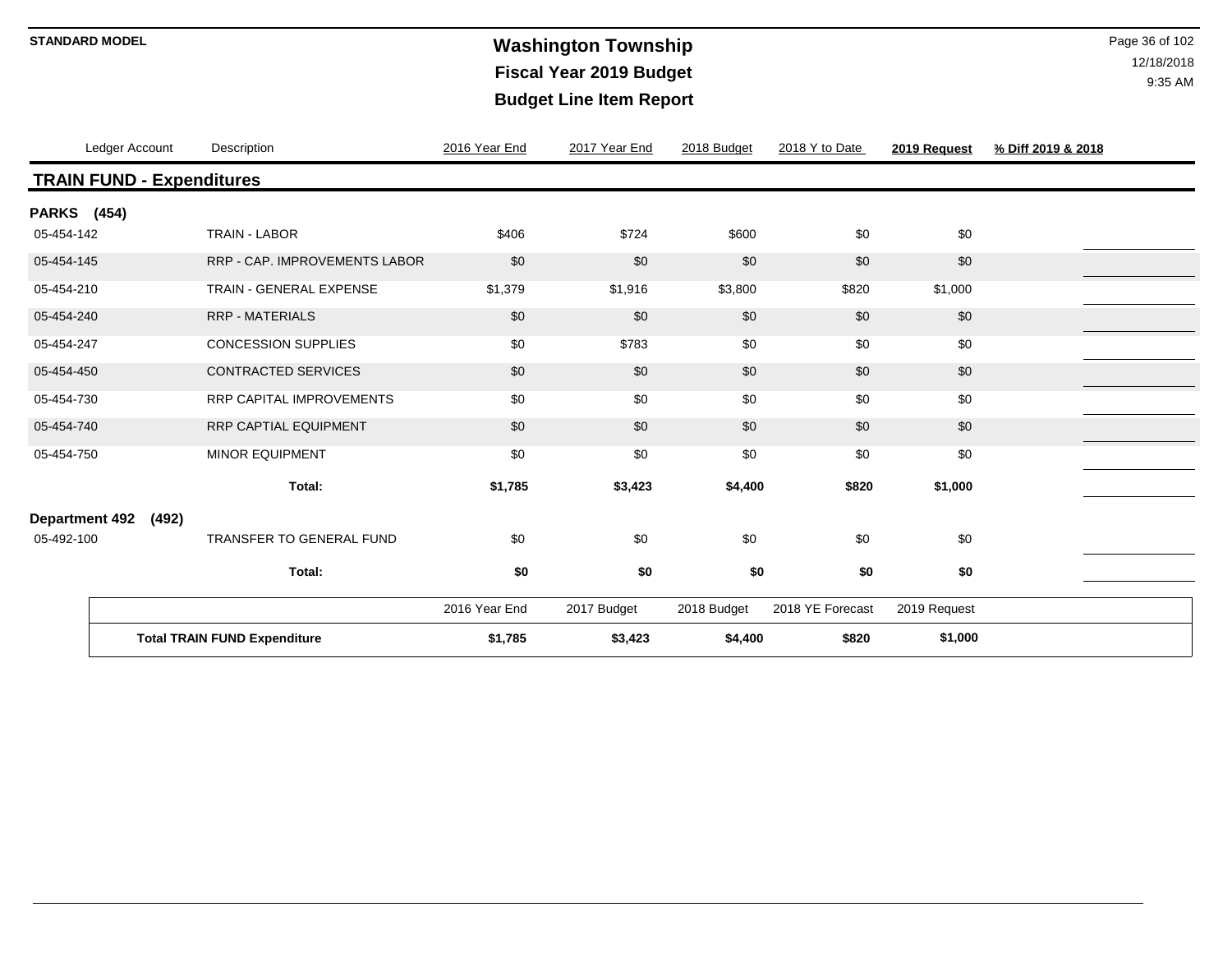# **Washington Township STANDARD MODEL** Page 37 of 102 **Fiscal Year 2019 Budget Budget Line Item Report**

|                       | Ledger Account                | Description                                   | 2016 Year End | 2017 Year End | 2018 Budget | 2018 Y to Date   | 2019 Request | % Diff 2019 & 2018 |
|-----------------------|-------------------------------|-----------------------------------------------|---------------|---------------|-------------|------------------|--------------|--------------------|
|                       |                               | <b>DEVELOPERS ESCROW - Revenues</b>           |               |               |             |                  |              |                    |
|                       | <b>INTEREST EARNINGS</b>      | (341)                                         |               |               |             |                  |              |                    |
| 09-341-000            |                               | <b>INTEREST EARNINGS</b>                      | \$738         | \$682         | \$600       | (\$874)          | \$900        |                    |
|                       |                               | Total:                                        | \$738         | \$682         | \$600       | \$634            | \$900        |                    |
| <b>Department 383</b> | (383)                         |                                               |               |               |             |                  |              |                    |
| 09-383-100            |                               | <b>DEVELOPERS ESCROW</b>                      | \$0           | \$0           | \$4,200     | (\$36,608)       | \$40,000     |                    |
|                       |                               | Total:                                        | \$0           | \$0           | \$4,200     | \$36,608         | \$40,000     |                    |
|                       |                               | <b>INTERFUND OPERATING TRANSFERS</b><br>(392) |               |               |             |                  |              |                    |
| 09-392-000            |                               | TRANSFER FROM GENERAL FUND                    | \$0           | \$0           | \$0         | \$0              | \$0          |                    |
| 09-392-100            |                               | <b>TRANSFER TO GENERAL FUND</b>               | \$0           | \$0           | \$0         | \$0              | \$0          |                    |
|                       |                               | Total:                                        | \$0           | \$0           | \$0         | \$0              | \$0          |                    |
|                       | <b>FUND BALANCE FORWARDED</b> | (399)                                         |               |               |             |                  |              |                    |
| 09-399-000            |                               | FUND BALANCE FORWARDED                        | \$0           | \$0           | \$196,200   | \$0              | \$145,200    |                    |
|                       |                               | Total:                                        | \$0           | \$0           | \$196,200   | \$0              | \$145,200    |                    |
|                       |                               |                                               | 2016 Year End | 2017 Budget   | 2018 Budget | 2018 YE Forecast | 2019 Request |                    |
|                       |                               | <b>Total DEVELOPERS ESCROW Revenue</b>        | \$738         | \$682         | \$201,000   | \$37,242         | \$186,100    |                    |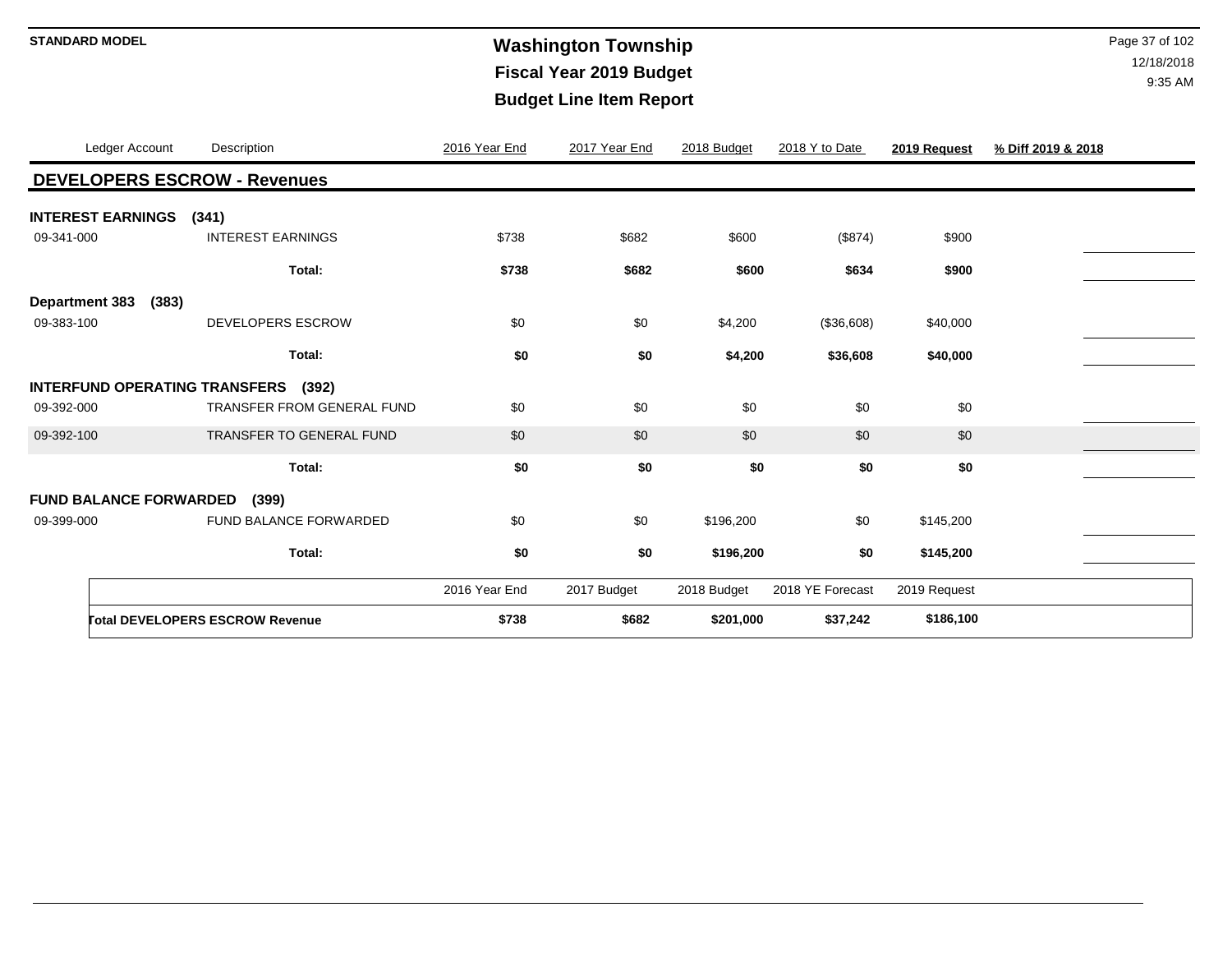# **Washington Township STANDARD MODEL** Page 38 of 102 **Fiscal Year 2019 Budget Budget Line Item Report**

|                       | Ledger Account                       | Description                             | 2016 Year End | 2017 Year End | 2018 Budget | 2018 Y to Date   | 2019 Request | % Diff 2019 & 2018 |
|-----------------------|--------------------------------------|-----------------------------------------|---------------|---------------|-------------|------------------|--------------|--------------------|
|                       |                                      | <b>DEVELOPERS ESCROW - Expenditures</b> |               |               |             |                  |              |                    |
|                       |                                      | HWAY MAINT - GENERAL SERVICES (430)     |               |               |             |                  |              |                    |
| 09-430-200            |                                      | <b>GENERAL EXPENSE</b>                  | \$0           | \$12          | \$0         | \$0              | \$0          |                    |
|                       |                                      | Total:                                  | \$0           | \$12          | \$0         | \$0              | \$0          |                    |
|                       | <b>CONSTRUCTION &amp; REBUILDING</b> | (439)                                   |               |               |             |                  |              |                    |
| 09-439-000            |                                      | CAP IMPROVE BY TWP                      | \$0           | \$0           | \$0         | \$0              | \$0          |                    |
|                       |                                      | Total:                                  | \$0           | \$0           | \$0         | \$0              | \$0          |                    |
| Department 465        | (465)                                |                                         |               |               |             |                  |              |                    |
| 09-465-540            |                                      | DEVELOPERS REFUND OF ESCROW             | \$0           | \$0           | \$201,000   | \$88,500         | \$33,000     |                    |
|                       |                                      | Total:                                  | \$0           | \$0           | \$201,000   | \$88,500         | \$33,000     |                    |
| <b>Department 492</b> | (492)                                |                                         |               |               |             |                  |              |                    |
| 09-492-010            |                                      | <b>TRANSFER TO GENERAL FUND</b>         | \$0           | \$0           | \$0         | \$0              | \$0          |                    |
| 09-492-300            |                                      | TRANSFER TO CAPITAL RESERVE             | \$0           | \$0           | \$0         | \$0              | \$0          |                    |
|                       |                                      | Total:                                  | \$0           | \$0           | \$0         | \$0              | \$0          |                    |
|                       |                                      |                                         | 2016 Year End | 2017 Budget   | 2018 Budget | 2018 YE Forecast | 2019 Request |                    |
|                       |                                      | Il DEVELOPERS ESCROW Expenditure        | \$0           | \$12          | \$201,000   | \$88,500         | \$33,000     |                    |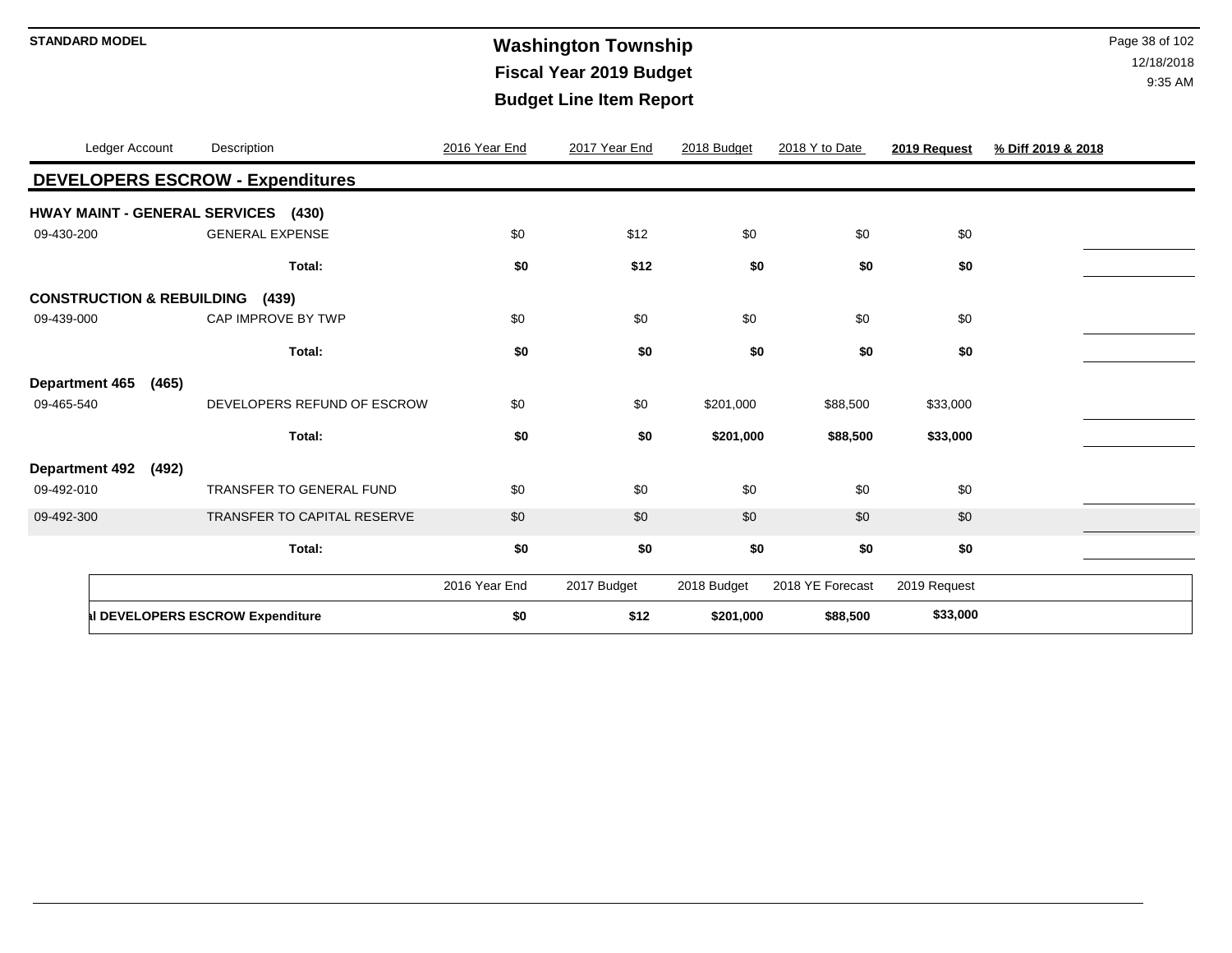# **Washington Township STANDARD MODEL** Page 39 of 102 **Fiscal Year 2019 Budget Budget Line Item Report**

|                       | Ledger Account                | Description                                   | 2016 Year End | 2017 Year End | 2018 Budget | 2018 Y to Date   | 2019 Request | % Diff 2019 & 2018 |
|-----------------------|-------------------------------|-----------------------------------------------|---------------|---------------|-------------|------------------|--------------|--------------------|
|                       |                               | <b>IMPACT FEE FUND - Revenues</b>             |               |               |             |                  |              |                    |
|                       | <b>INTEREST EARNINGS</b>      | (341)                                         |               |               |             |                  |              |                    |
| 10-341-000            |                               | <b>INTEREST EARNINGS</b>                      | \$87          | \$43          | \$50        | (\$137)          | \$140        |                    |
|                       |                               | Total:                                        | \$87          | \$43          | \$50        | \$97             | \$140        |                    |
| <b>Department 383</b> | (383)                         |                                               |               |               |             |                  |              |                    |
| 10-383-100            |                               | <b>IMPACT FEE ESCROW</b>                      | \$24,140      | \$45,565      | \$48,000    | (\$10,857)       | \$15,000     |                    |
|                       |                               | Total:                                        | \$24,140      | \$45,565      | \$48,000    | \$10,178         | \$15,000     |                    |
|                       |                               | <b>INTERFUND OPERATING TRANSFERS</b><br>(392) |               |               |             |                  |              |                    |
| 10-392-010            |                               | TRANSFER FROM GENERAL FUND                    | \$0           | \$0           | \$0         | \$0              | \$0          |                    |
|                       |                               | Total:                                        | \$0           | \$0           | \$0         | \$0              | \$0          |                    |
| <b>Department 395</b> | (395)                         |                                               |               |               |             |                  |              |                    |
| 10-395-200            |                               | PRIOR YEAR EXPENDITURE                        | \$0           | \$0           | \$0         | \$0              | \$0          |                    |
|                       |                               | Total:                                        | \$0           | \$0           | \$0         | \$0              | \$0          |                    |
|                       | <b>FUND BALANCE FORWARDED</b> | (399)                                         |               |               |             |                  |              |                    |
| 10-399-000            |                               | FUND BALANCE FORWARDED                        | \$0           | \$0           | \$25,000    | \$0              | \$12,000     |                    |
|                       |                               | Total:                                        | \$0           | \$0           | \$25,000    | \$0              | \$12,000     |                    |
|                       |                               |                                               | 2016 Year End | 2017 Budget   | 2018 Budget | 2018 YE Forecast | 2019 Request |                    |
|                       |                               | <b>Total IMPACT FEE FUND Revenue</b>          | \$24,227      | \$45,608      | \$73,050    | \$10,275         | \$27,140     |                    |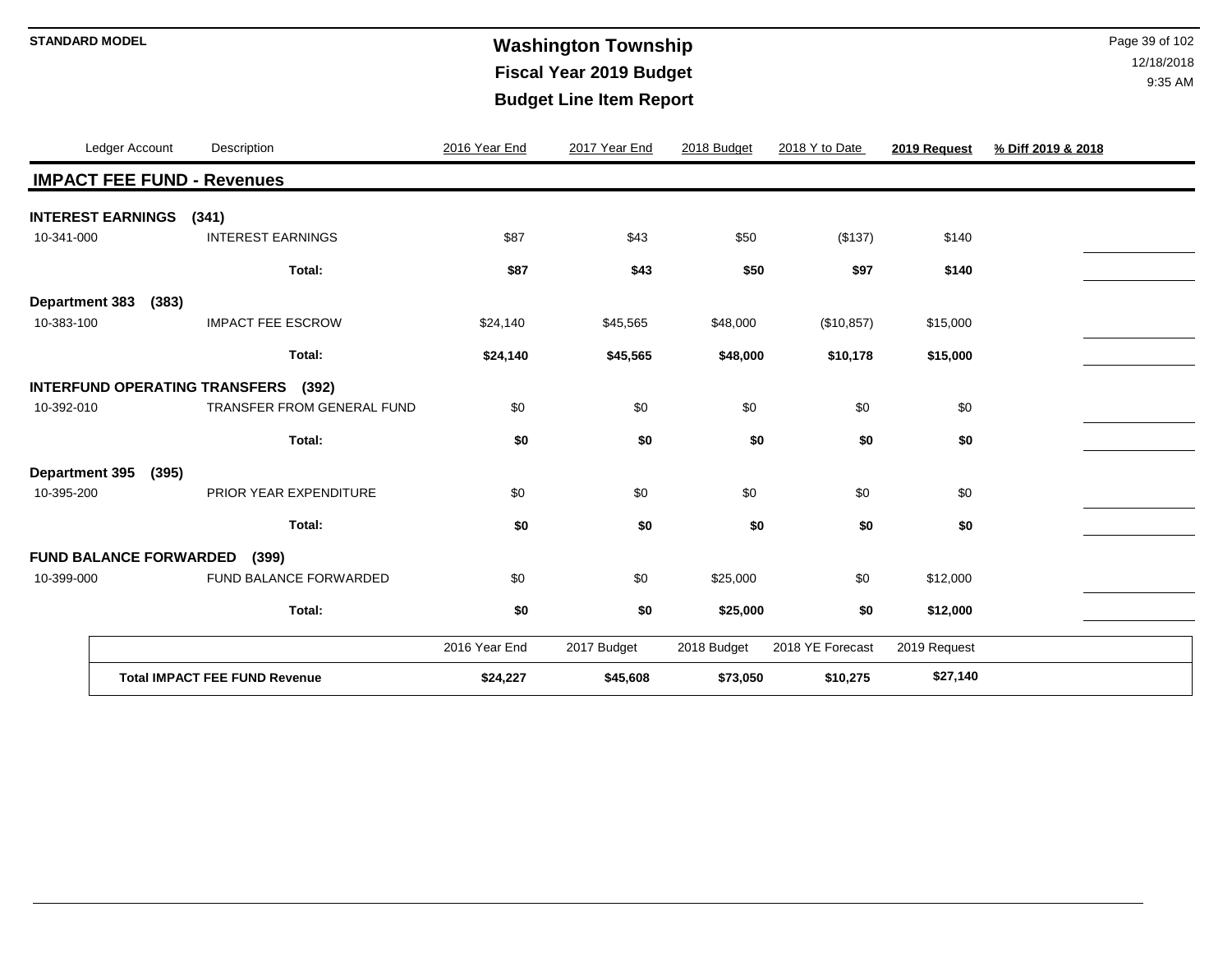# **Washington Township STANDARD MODEL** Page 40 of 102 **Fiscal Year 2019 Budget Budget Line Item Report**

12/18/2018 9:35 AM

| Ledger Account                        | Description                    | 2016 Year End | 2017 Year End | 2018 Budget | 2018 Y to Date | 2019 Request | % Diff 2019 & 2018 |
|---------------------------------------|--------------------------------|---------------|---------------|-------------|----------------|--------------|--------------------|
| <b>IMPACT FEE FUND - Expenditures</b> |                                |               |               |             |                |              |                    |
| HWAY MAINT - GENERAL SERVICES (430)   |                                |               |               |             |                |              |                    |
| 10-430-143                            | <b>INSPECTION TIME</b>         | \$0           | \$0           | \$0         | \$0            | \$0          |                    |
| 10-430-200                            | <b>GENERAL EXPENSE</b>         | \$0           | \$12          | \$0         | \$0            | \$0          |                    |
| 10-430-311                            | <b>ADMINISTRATION EXPENSE</b>  | \$0           | \$0           | \$0         | \$500          | \$0          |                    |
| 10-430-314                            | <b>LEGAL FEES</b>              | \$0           | \$0           | \$0         | \$0            | \$0          |                    |
| 10-430-710                            | <b>RIGHT OF WAY COSTS</b>      | \$0           | \$0           | $\$0$       | \$0            | $\$0$        |                    |
|                                       | Total:                         | \$0           | \$12          | \$0         | \$0            | \$0          |                    |
| <b>CONSTRUCTION &amp; REBUILDING</b>  | (439)                          |               |               |             |                |              |                    |
| 10-439-140                            | IMPACT FEE CAPITAL PROJ-LABOR  | \$0           | \$0           | \$0         | \$0            | \$0          |                    |
| 10-439-241                            | IMPACT FEE CAP PROJ-MATERIALS  | \$0           | \$0           | \$0         | \$0            | \$0          |                    |
| 10-439-280                            | <b>ROAD MATERIALS</b>          | \$0           | \$0           | \$0         | \$0            | $\$0$        |                    |
| 10-439-313                            | ENGINEERING AND ARCHITECTURA   | \$390         | \$11,461      | \$0         | \$468          | \$0          |                    |
| 10-439-384                            | <b>EQUIPMENT RENTAL</b>        | \$0           | \$0           | \$0         | \$0            | \$0          |                    |
| 10-439-451                            | <b>CONTRACTED SERVICES</b>     | \$0           | \$0           | \$0         | \$0            | \$0          |                    |
| 10-439-610                            | CONSTRUCTION CONTRACTS         | \$0           | \$0           | \$0         | \$0            | \$0          |                    |
|                                       | Total:                         | \$390         | \$11,461      | \$0         | \$288          | \$0          |                    |
| <b>Department 465</b><br>(465)        |                                |               |               |             |                |              |                    |
| 10-465-540                            | IMPACT FEE-REFUND OF ESCROW    | \$7,176       | \$19,781      | \$15,000    | \$0            | \$0          |                    |
|                                       | Total:                         | \$7,176       | \$19,781      | \$15,000    | \$0            | \$0          |                    |
| DEBT PRINCIPAL (471)                  |                                |               |               |             |                |              |                    |
| 10-471-400                            | F&M - DEBT PRINCIPAL           | \$5,198       | \$0           | \$0         | \$12,830       | \$11,200     |                    |
| 10-471-410                            | PREVIOUS YEAR S DEBT PRINCIPAL | \$0           | \$0           | \$0         | \$0            | \$0          |                    |
|                                       | Total:                         | \$5,198       | \$0           | \$0         | \$12,830       | \$11,200     |                    |

**DEBT INTEREST (472)**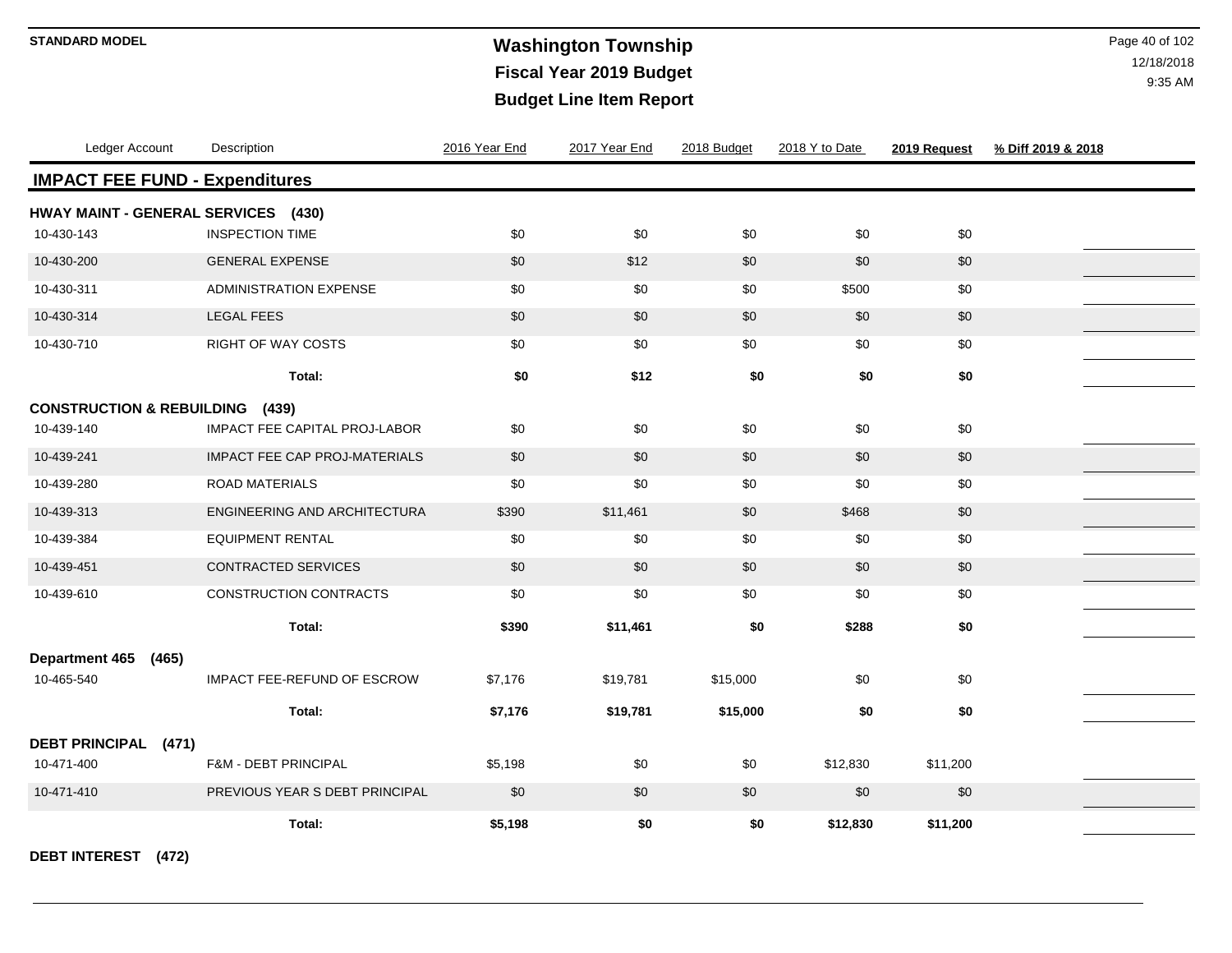# **Washington Township STANDARD MODEL** Page 41 of 102 **Fiscal Year 2019 Budget Budget Line Item Report**

|                                       | Ledger Account | Description                              | 2016 Year End | 2017 Year End | 2018 Budget | 2018 Y to Date   | 2019 Request | % Diff 2019 & 2018 |  |  |  |
|---------------------------------------|----------------|------------------------------------------|---------------|---------------|-------------|------------------|--------------|--------------------|--|--|--|
| <b>IMPACT FEE FUND - Expenditures</b> |                |                                          |               |               |             |                  |              |                    |  |  |  |
| 10-472-400                            |                | <b>F&amp;M - DEBT INTEREST</b>           | \$30,714      | \$0           | \$58,050    | \$0              | \$0          |                    |  |  |  |
| 10-472-410                            |                | PREVIOUS YEAR S DEBT INTEREST            | \$0           | \$0           | \$0         | \$0              | \$0          |                    |  |  |  |
|                                       |                | Total:                                   | \$30,714      | \$0           | \$58,050    | \$0              | \$0          |                    |  |  |  |
|                                       |                |                                          | 2016 Year End | 2017 Budget   | 2018 Budget | 2018 YE Forecast | 2019 Request |                    |  |  |  |
|                                       |                | <b>Total IMPACT FEE FUND Expenditure</b> | \$43,478      | \$31,254      | \$73,050    | \$13,117         | \$11,200     |                    |  |  |  |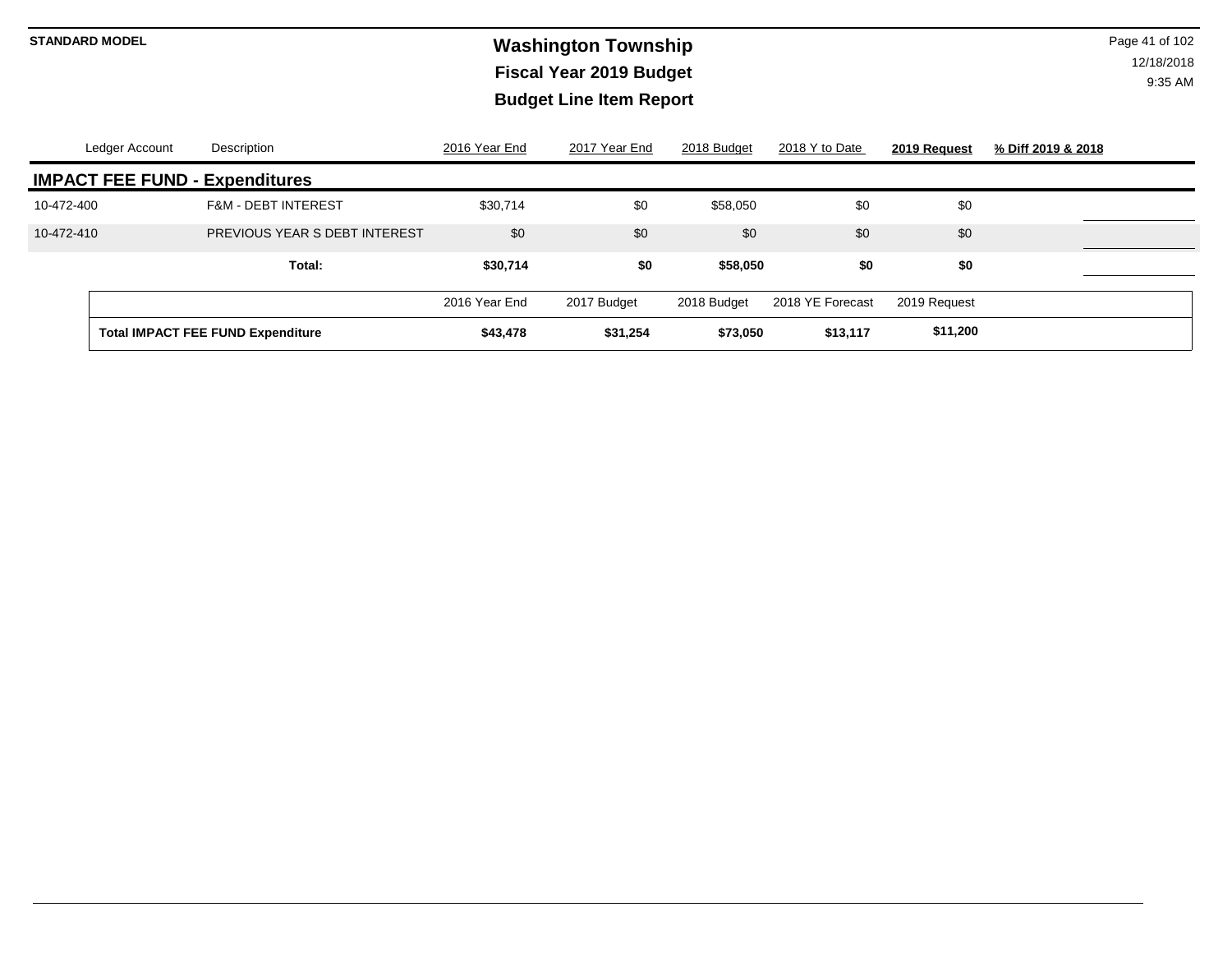# **Washington Township STANDARD MODEL** Page 42 of 102 **Fiscal Year 2019 Budget Budget Line Item Report**

|            | Ledger Account                | Description                                      | 2016 Year End | 2017 Year End | 2018 Budget | 2018 Y to Date   | 2019 Request | % Diff 2019 & 2018 |
|------------|-------------------------------|--------------------------------------------------|---------------|---------------|-------------|------------------|--------------|--------------------|
|            |                               | <b>TRAFFIC LIGHT ESC FUND - Revenues</b>         |               |               |             |                  |              |                    |
|            | <b>INTEREST EARNINGS</b>      | (341)                                            |               |               |             |                  |              |                    |
| 11-341-000 |                               | <b>INTEREST EARNINGS</b>                         | \$432         | \$401         | \$400       | (\$623)          | \$700        |                    |
|            |                               | Total:                                           | \$432         | \$401         | \$400       | \$430            | \$700        |                    |
|            |                               | FED CAPITAL & OPERATING GRANTS (351)             |               |               |             |                  |              |                    |
| 11-351-030 |                               | <b>FEDERAL GRANT</b>                             | \$0           | \$0           | \$0         | \$0              | \$0          |                    |
|            |                               | Total:                                           | \$0           | \$0           | \$0         | \$0              | \$0          |                    |
|            |                               | <b>CONT &amp; DON FROM PRIV SOURCES</b><br>(387) |               |               |             |                  |              |                    |
| 11-387-000 |                               | <b>CONTRIBUTIONS</b>                             | \$0           | \$0           | \$0         | \$0              | \$0          |                    |
|            |                               | Total:                                           | \$0           | \$0           | \$0         | \$0              | \$0          |                    |
|            |                               | <b>INTERFUND OPERATING TRANSFERS</b> (392)       |               |               |             |                  |              |                    |
| 11-392-010 |                               | TRANSFER FROM GENERAL FUND                       | \$0           | \$0           | \$0         | \$0              | \$0          |                    |
|            |                               | Total:                                           | \$0           | \$0           | \$0         | \$0              | \$0          |                    |
|            | <b>FUND BALANCE FORWARDED</b> | (399)                                            |               |               |             |                  |              |                    |
| 11-399-000 |                               | FUND BALANCE FORWARDED                           | \$0           | \$0           | \$115,400   | \$0              | \$116,400    |                    |
|            |                               | Total:                                           | \$0           | \$0           | \$115,400   | \$0              | \$116,400    |                    |
|            |                               |                                                  | 2016 Year End | 2017 Budget   | 2018 Budget | 2018 YE Forecast | 2019 Request |                    |
|            |                               | al TRAFFIC LIGHT ESC FUND Revenue                | \$432         | \$401         | \$115,800   | \$430            | \$117,100    |                    |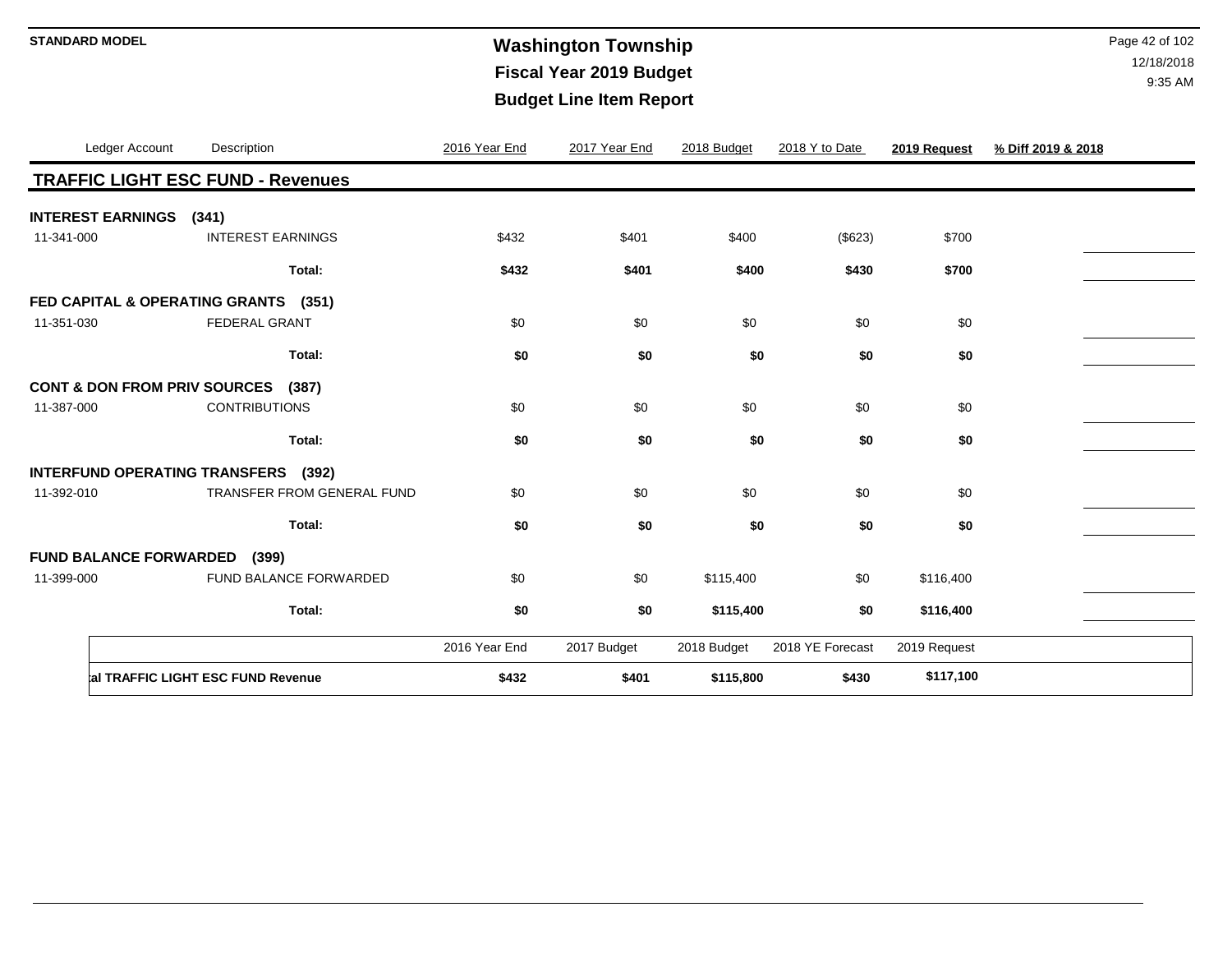# **Washington Township STANDARD MODEL** Page 43 of 102 **Fiscal Year 2019 Budget Budget Line Item Report**

| Ledger Account                      | Description                                | 2016 Year End | 2017 Year End | 2018 Budget | 2018 Y to Date   | 2019 Request | % Diff 2019 & 2018 |
|-------------------------------------|--------------------------------------------|---------------|---------------|-------------|------------------|--------------|--------------------|
|                                     | <b>TRAFFIC LIGHT ESC FUND - Expenditur</b> |               |               |             |                  |              |                    |
| HWAY MAINT - GENERAL SERVICES (430) |                                            |               |               |             |                  |              |                    |
| 11-430-200                          | <b>GENERAL EXPENSE</b>                     | \$0           | \$12          | \$0         | \$0              | \$0          |                    |
|                                     | Total:                                     | \$0           | \$12          | \$0         | \$0              | \$0          |                    |
| TRAFFIC SIGNALS AND ST SIGNS (433)  |                                            |               |               |             |                  |              |                    |
| 11-433-120                          | ADMINISTRATION SALARIES/COSTS              | \$0           | \$0           | \$0         | \$0              | \$0          |                    |
| 11-433-140                          | <b>LABOR COSTS</b>                         | \$0           | \$0           | \$0         | \$0              | \$0          |                    |
| 11-433-143                          | <b>INSPECTION TIME</b>                     | \$0           | \$0           | \$0         | \$0              | \$0          |                    |
| 11-433-200                          | <b>GENERAL EXPENSE</b>                     | \$0           | \$0           | \$0         | \$0              | \$0          |                    |
| 11-433-240                          | <b>MATERIALS</b>                           | \$0           | \$0           | \$0         | \$0              | \$0          |                    |
| 11-433-311                          | <b>ADMINISTRATION EXPENSE</b>              | \$0           | \$0           | \$0         | \$0              | \$0          |                    |
| 11-433-313                          | <b>ENGINEERING AND ARCHITECTURA</b>        | \$0           | \$0           | \$0         | \$0              | \$0          |                    |
| 11-433-314                          | <b>LEGAL SERVICES</b>                      | \$0           | \$0           | \$0         | \$0              | \$0          |                    |
| 11-433-380                          | <b>EQUIPMENT RENTAL</b>                    | \$0           | \$0           | \$0         | \$0              | \$0          |                    |
| 11-433-451                          | <b>CONTRACTED SERVICES</b>                 | \$0           | \$0           | \$0         | \$0              | \$0          |                    |
| 11-433-610                          | CONSTRUCTION CONTRACTS                     | \$0           | \$0           | \$0         | \$0              | \$0          |                    |
| 11-433-710                          | <b>R/W COSTS</b>                           | \$0           | \$0           | \$0         | \$0              | \$0          |                    |
|                                     | Total:                                     | \$0           | \$0           | \$0         | \$0              | \$0          |                    |
| <b>Department 492</b><br>(492)      |                                            |               |               |             |                  |              |                    |
| 11-492-190                          | TRANSFER TO WTB FUND                       | \$0           | \$0           | \$0         | \$0              | \$0          |                    |
|                                     | Total:                                     | \$0           | \$0           | \$0         | \$0              | \$0          |                    |
|                                     |                                            |               |               |             |                  |              |                    |
|                                     |                                            | 2016 Year End | 2017 Budget   | 2018 Budget | 2018 YE Forecast | 2019 Request |                    |
|                                     | <b>RAFFIC LIGHT ESC FUND Expenditure</b>   | \$0           | \$12          | \$0         | \$0              | \$0          |                    |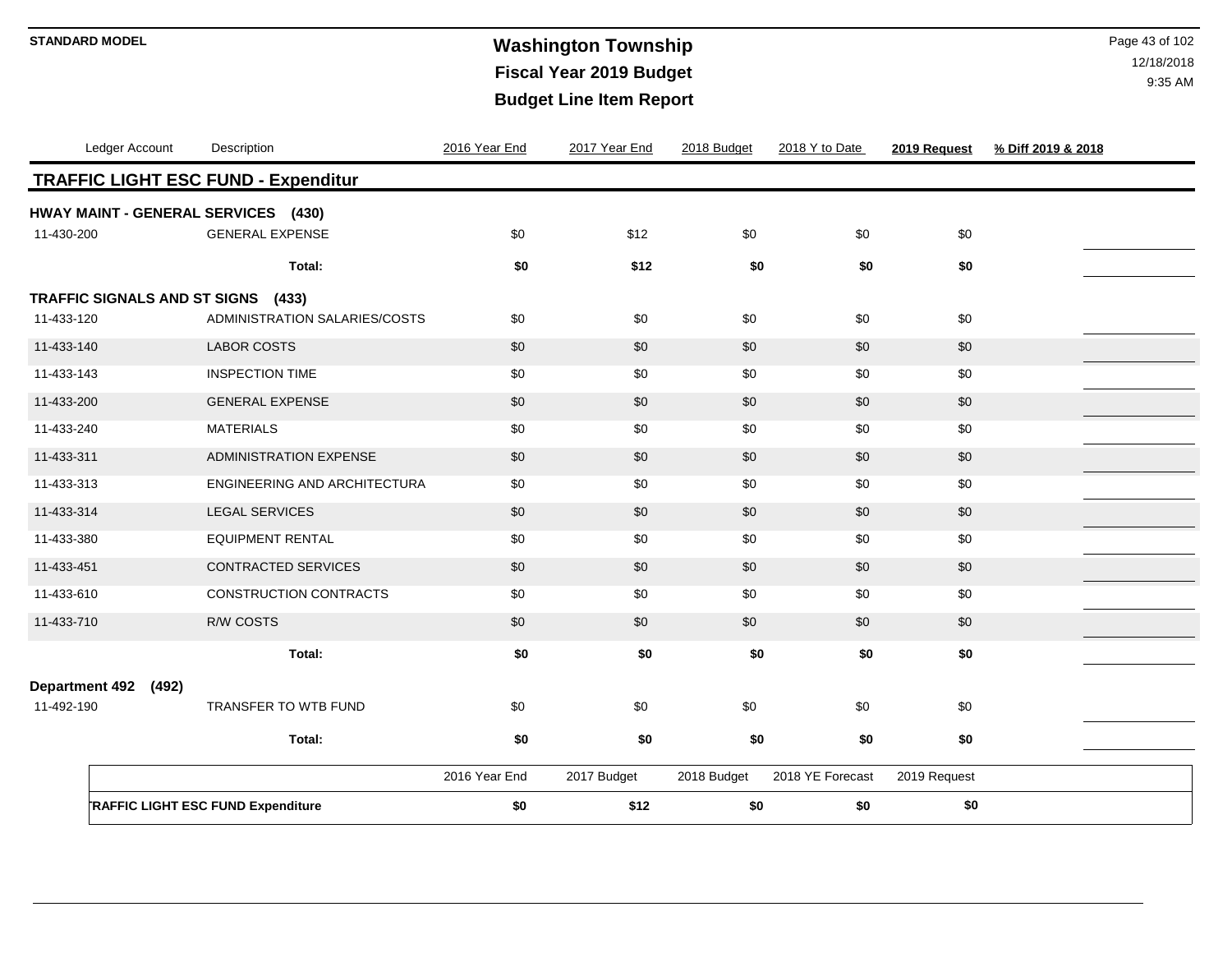### **Washington Township STANDARD MODEL** Page 44 of 102 **Fiscal Year 2019 Budget Budget Line Item Report**

| <b>CAPITAL EQUIPMENT RESERVE ACCO</b><br><b>FINES</b> (331)<br><b>VIOLATIONS</b><br>\$0<br>\$0<br>\$0<br>\$0<br>\$0<br>18-331-120<br>\$0<br>\$0<br>\$0<br>\$0<br>\$0<br>Total:<br>Department 332 (332)<br><b>FORFEITS &amp; RESTITUTION</b><br>\$0<br>18-332-000<br>\$875<br>\$1,000<br>\$1,094<br>(\$1,040) |  |
|--------------------------------------------------------------------------------------------------------------------------------------------------------------------------------------------------------------------------------------------------------------------------------------------------------------|--|
|                                                                                                                                                                                                                                                                                                              |  |
|                                                                                                                                                                                                                                                                                                              |  |
|                                                                                                                                                                                                                                                                                                              |  |
|                                                                                                                                                                                                                                                                                                              |  |
| Total:<br>\$0<br>\$875<br>\$1,094<br>\$1,000<br>\$1,040                                                                                                                                                                                                                                                      |  |
| <b>INTEREST EARNINGS</b><br>(341)                                                                                                                                                                                                                                                                            |  |
| <b>INTEREST EARNINGS</b><br>18-341-000<br>\$2,049<br>\$1,195<br>\$1,613<br>(\$1,597)<br>\$1,500                                                                                                                                                                                                              |  |
| Total:<br>\$1,195<br>\$1,613<br>\$2,049<br>\$1,133<br>\$1,500                                                                                                                                                                                                                                                |  |
| FED CAPITAL & OPERATING GRANTS<br>(351)                                                                                                                                                                                                                                                                      |  |
| \$0<br>\$0<br>\$0<br>\$0<br>18-351-000<br>CDBG - Federal<br>\$0                                                                                                                                                                                                                                              |  |
| Total:<br>\$0<br>\$0<br>\$0<br>\$0<br>\$0                                                                                                                                                                                                                                                                    |  |
| ST CAPITAL & OPERATING GRANTS<br>(354)                                                                                                                                                                                                                                                                       |  |
| \$0<br>\$0<br>18-354-100<br><b>GRANTS</b><br>\$0<br>\$0<br>\$0                                                                                                                                                                                                                                               |  |
| 18-354-200<br><b>GRANTS - CALIMER DRIVE</b><br>\$64,180<br>\$0<br>\$0<br>\$0<br>\$0                                                                                                                                                                                                                          |  |
| Total:<br>\$0<br>\$0<br>\$0<br>\$0<br>\$64,180                                                                                                                                                                                                                                                               |  |
| <b>HIGHWAY AND STREETS</b><br>(363)                                                                                                                                                                                                                                                                          |  |
| <b>CHARGES-SVCS HIGHWAYS &amp; STRE</b><br>\$0<br>\$0<br>\$0<br>\$0<br>\$0<br>18-363-000                                                                                                                                                                                                                     |  |
| \$0<br>\$0<br>\$0<br>\$0<br>\$0<br>Total:                                                                                                                                                                                                                                                                    |  |
| MISCELLANEOUS REVENUE (380)                                                                                                                                                                                                                                                                                  |  |
| 18-380-000<br>MISCELLANEOUS INCOME<br>\$0<br>\$41,907<br>\$0<br>\$0<br>\$0                                                                                                                                                                                                                                   |  |
| \$0<br>\$0<br>\$0<br>Total:<br>\$41,907<br>\$0                                                                                                                                                                                                                                                               |  |
| <b>CONT &amp; DON FROM PRIV SOURCES</b><br>(387)<br>18-387-000<br>CONTRIBUTIONS AND DONATIONS F<br>\$925<br>\$500<br>(\$420)<br>\$500<br>\$4,580                                                                                                                                                             |  |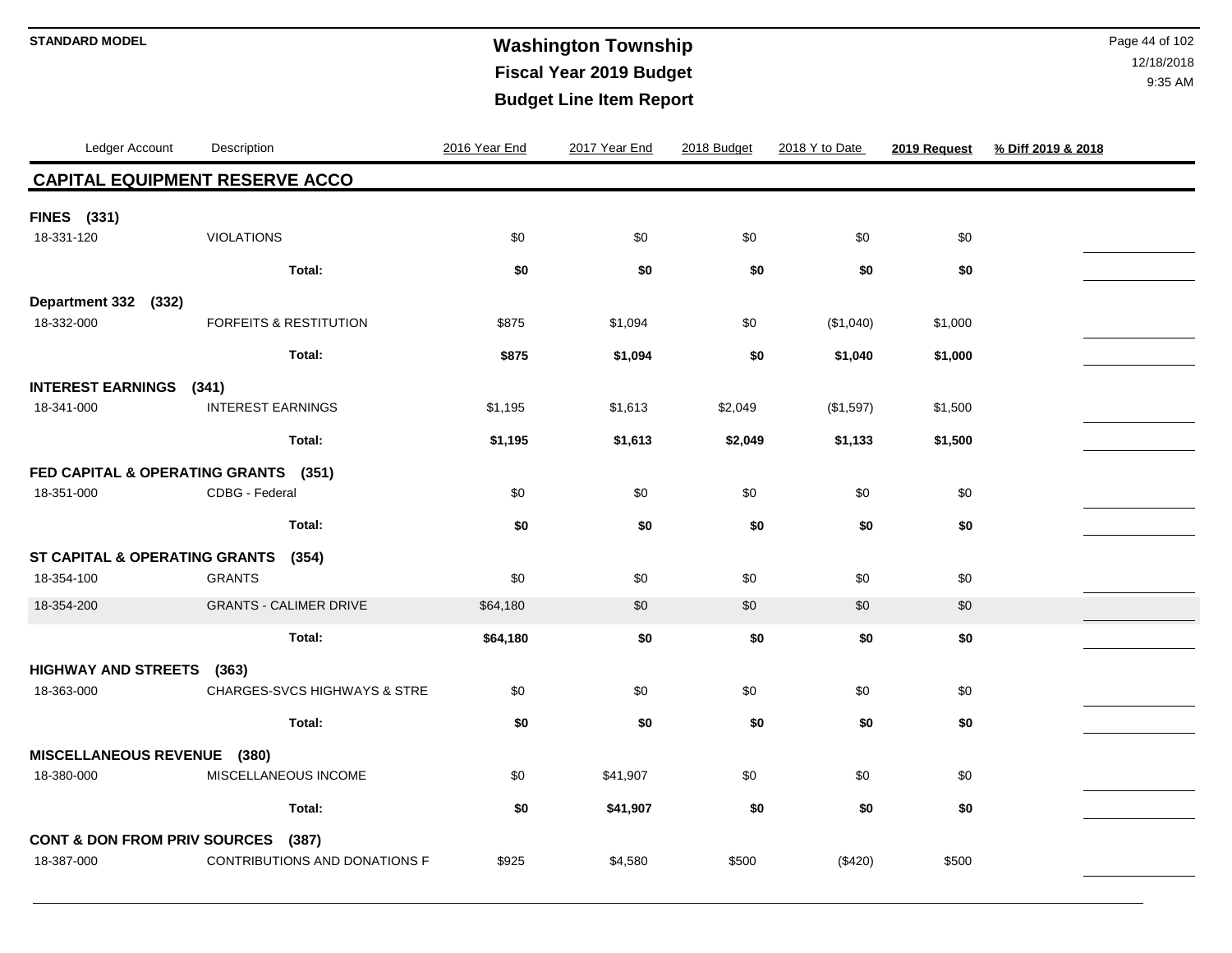### **Washington Township STANDARD MODEL** Page 45 of 102 **Fiscal Year 2019 Budget Budget Line Item Report**

| Ledger Account                       |       | Description                           | 2016 Year End | 2017 Year End | 2018 Budget | 2018 Y to Date | 2019 Request | % Diff 2019 & 2018 |
|--------------------------------------|-------|---------------------------------------|---------------|---------------|-------------|----------------|--------------|--------------------|
|                                      |       | <b>CAPITAL EQUIPMENT RESERVE ACCO</b> |               |               |             |                |              |                    |
| 18-387-050                           |       | <b>CONTRIB/DONATIONS-BIKE PARK</b>    | \$0           | \$0           | \$0         | (\$25)         | \$0          |                    |
| 18-387-100                           |       | CONTRIB/DONATIONS-APPAL TRAIL         | \$2,695       | \$1,208       | \$300       | (\$1,443)      | \$0          |                    |
| 18-387-150                           |       | CONTRIB/ROLANDO WOODS PARK            | \$0           | \$0           | \$0         | (\$250)        | \$0          |                    |
| 18-387-200                           |       | CONTRI/BATTLE OF MONTEREY PAS         | \$0           | \$0           | \$0         | \$0            | \$0          |                    |
| 18-387-300                           |       | <b>CONTRIB/DONATIONS-DRUG DOG</b>     | \$0           | \$0           | \$0         | \$0            | \$0          |                    |
| 18-387-400                           |       | <b>BOMP REGISTRATION &amp; FEES</b>   | \$0           | \$0           | \$0         | \$0            | \$0          |                    |
| 18-387-500                           |       | CONTRIB/DONATIONS-WTC                 | \$152         | \$409         | \$0         | (\$717)        | \$500        |                    |
|                                      |       | Total:                                | \$3,772       | \$6,197       | \$800       | \$2,817        | \$1,000      |                    |
| PROCEEDS GEN FIXED ASSET DISP        |       | (391)                                 |               |               |             |                |              |                    |
| 18-391-000                           |       | SALE OF FIXED ASSETS                  | \$0           | \$34,611      | \$0         | \$0            | \$0          |                    |
|                                      |       | Total:                                | \$0           | \$34,611      | \$0         | \$0            | \$0          |                    |
| <b>INTERFUND OPERATING TRANSFERS</b> |       | (392)                                 |               |               |             |                |              |                    |
| 18-392-010                           |       | TRANSFER FROM GENERAL FUND            | \$256,460     | \$115,213     | \$25,000    | (\$25,000)     | \$25,000     |                    |
| 18-392-018                           |       | <b>TRANSFER FROM CAPITAL RESERV</b>   | \$5,000       | \$0           | \$0         | (\$450,000)    | \$0          |                    |
| 18-392-050                           |       | <b>TRANSFER FROM BOMP</b>             | (\$5,000)     | \$0           | \$0         | (\$1,519)      | \$0          |                    |
| 18-392-100                           |       | TRANSFER FROM DEVELOPERS FUN          | \$0           | \$0           | \$0         | \$0            | \$0          |                    |
| 18-392-200                           |       | <b>TRANSFER FROM EMPLOYEE PENSI</b>   | \$0           | \$0           | \$0         | \$0            | \$0          |                    |
| 18-392-300                           |       | TRANSFER FROM IMPACT FEE FUND         | \$0           | \$0           | \$0         | \$0            | \$0          |                    |
| 18-392-350                           |       | TRANSFER FROM COMM GRANT III          | \$0           | \$0           | \$0         | \$0            | \$0          |                    |
| 18-392-370                           |       | TRANSFER FROM COMM GRANT I            | \$0           | \$0           | \$0         | \$0            | \$0          |                    |
| 18-392-400                           |       | TRANSFER FROM REC FUND                | \$0           | \$0           | \$0         | \$0            | \$0          |                    |
|                                      |       | Total:                                | \$256,460     | \$115,213     | \$25,000    | \$451,519      | \$25,000     |                    |
| Department 395<br>18-395-100         | (395) | <b>REFUND OR PRIOR YR EXPENSES</b>    | \$0           | \$0           | \$0         | \$0            | \$0          |                    |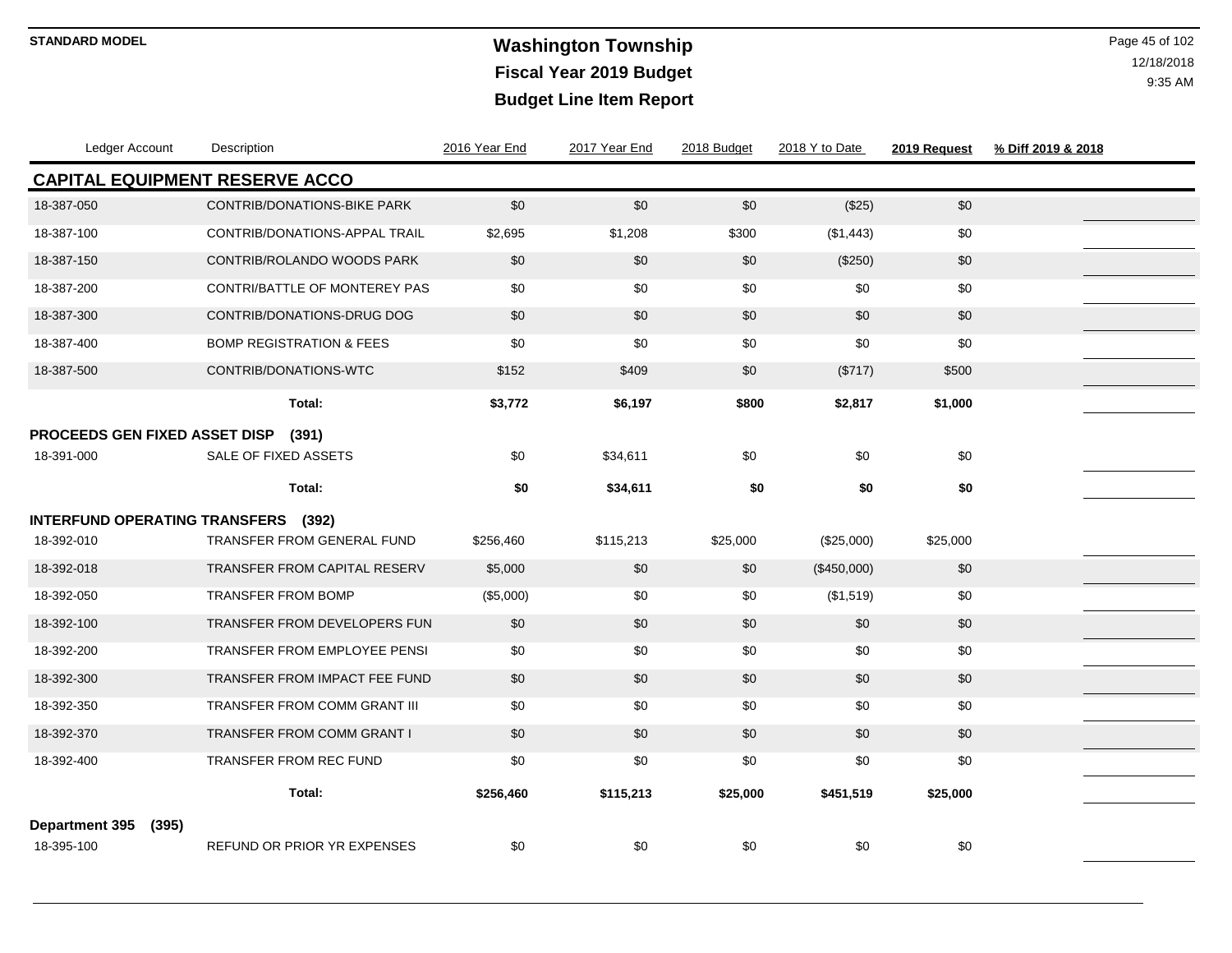# **Washington Township STANDARD MODEL** Page 46 of 102 **Fiscal Year 2019 Budget Budget Line Item Report**

| Ledger Account                | Description                           | 2016 Year End | 2017 Year End | 2018 Budget | 2018 Y to Date   | 2019 Request | % Diff 2019 & 2018 |
|-------------------------------|---------------------------------------|---------------|---------------|-------------|------------------|--------------|--------------------|
|                               | <b>CAPITAL EQUIPMENT RESERVE ACCO</b> |               |               |             |                  |              |                    |
|                               | Total:                                | \$0           | \$0           | \$0         | \$0              | \$0          |                    |
| <b>FUND BALANCE FORWARDED</b> | (399)                                 |               |               |             |                  |              |                    |
| 18-399-000                    | FUND BALANCE FORWARDED                | \$0           | \$0           | \$450,000   | \$0              | \$501,500    |                    |
|                               | Total:                                | \$0           | \$0           | \$450,000   | \$0              | \$501,500    |                    |
|                               |                                       | 2016 Year End | 2017 Budget   | 2018 Budget | 2018 YE Forecast | 2019 Request |                    |
|                               | <b>EQUIPMENT RESERVE ACCO Revenue</b> | \$326,482     | \$200,636     | \$477,849   | \$456,509        | \$530,000    |                    |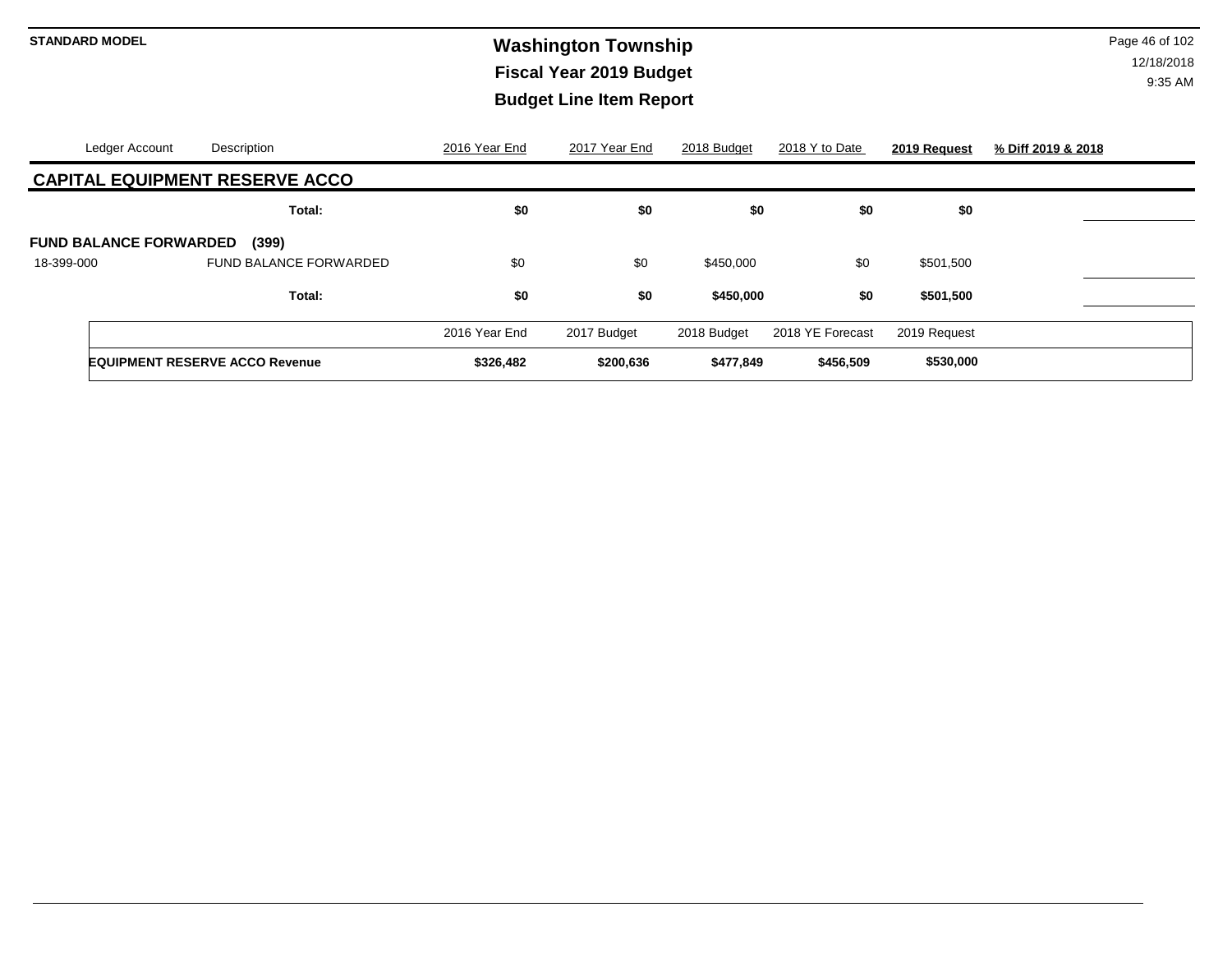### **Washington Township STANDARD MODEL** Page 47 of 102 **Fiscal Year 2019 Budget Budget Line Item Report**

| Ledger Account                          | Description                           | 2016 Year End | 2017 Year End | 2018 Budget | 2018 Y to Date | 2019 Request | % Diff 2019 & 2018 |
|-----------------------------------------|---------------------------------------|---------------|---------------|-------------|----------------|--------------|--------------------|
|                                         | <b>CAPITAL EQUIPMENT RESERVE ACCO</b> |               |               |             |                |              |                    |
| EXECUTIVE (401)                         |                                       |               |               |             |                |              |                    |
| 18-401-200                              | <b>GENERAL EXPENSE</b>                | \$0           | \$24          | \$0         | \$0            | \$0          |                    |
| 18-401-730                              | CAPITAL - BUILDING                    | \$0           | \$0           | \$249,000   | \$0            | \$309,200    |                    |
|                                         | Total:                                | \$0           | \$24          | \$249,000   | \$0            | \$309,200    |                    |
| <b>GEN GOVT BUILD &amp; PLANT (409)</b> |                                       |               |               |             |                |              |                    |
| 18-409-730                              | CAPITAL - BUILDING                    | \$0           | \$0           | \$5,880     | \$0            | \$5,905      |                    |
|                                         | Total:                                | \$0           | \$0           | \$5,880     | \$0            | \$5,905      |                    |
| POLICE (410)                            |                                       |               |               |             |                |              |                    |
| 18-410-150                              | <b>BENEFITS</b>                       | \$0           | \$0           | \$30,100    | \$0            | \$30,230     |                    |
| 18-410-740                              | CAPITAL PURCHASE EQUIPMENT            | \$97,243      | \$0           | \$33,800    | \$0            | \$58,925     |                    |
| 18-410-743                              | CAPITAL EQUIPMENT RESERVE             | \$0           | \$0           | \$11,700    | \$0            | \$11,840     |                    |
| 18-410-760                              | POLICE DOG                            | \$0           | \$0           | \$950       | (\$1,000)      | \$1,950      |                    |
|                                         | Total:                                | \$97,243      | \$0           | \$76,550    | (\$1,000)      | \$102,945    |                    |
| SOLID WASTE COLL & DISPOSAL (427)       |                                       |               |               |             |                |              |                    |
| 18-427-373                              | <b>TRAN STAT-BLDG REPAIR</b>          | \$0           | \$0           | \$0         | \$0            | \$0          |                    |
| 18-427-741                              | CAPITAL EQUIPMENT/RESERVE             | \$0           | \$73,826      | \$12,000    | \$0            | \$12,140     |                    |
|                                         | Total:                                | \$0           | \$73,826      | \$12,000    | \$0            | \$12,140     |                    |
| <b>HWAY MAINT - GENERAL SERVICES</b>    | (430)                                 |               |               |             |                |              |                    |
| 18-430-740                              | CAPITAL - EQUIPMENT                   | \$0           | \$12,730      | \$31,249    | \$0            | \$16,950     |                    |
|                                         | Total:                                | \$0           | \$12,730      | \$31,249    | \$0            | \$16,950     |                    |
| TRAFFIC SIGNALS AND ST SIGNS            | (433)                                 |               |               |             |                |              |                    |
| 18-433-720                              | TRAFFIC LIGHT ESCROW                  | \$0           | \$0           | \$0         | \$0            | \$0          |                    |
|                                         | Total:                                | \$0           | \$0           | \$0         | \$0            | \$0          |                    |
| SIDEWALKS AND CROSSWALKS                | (435)                                 |               |               |             |                |              |                    |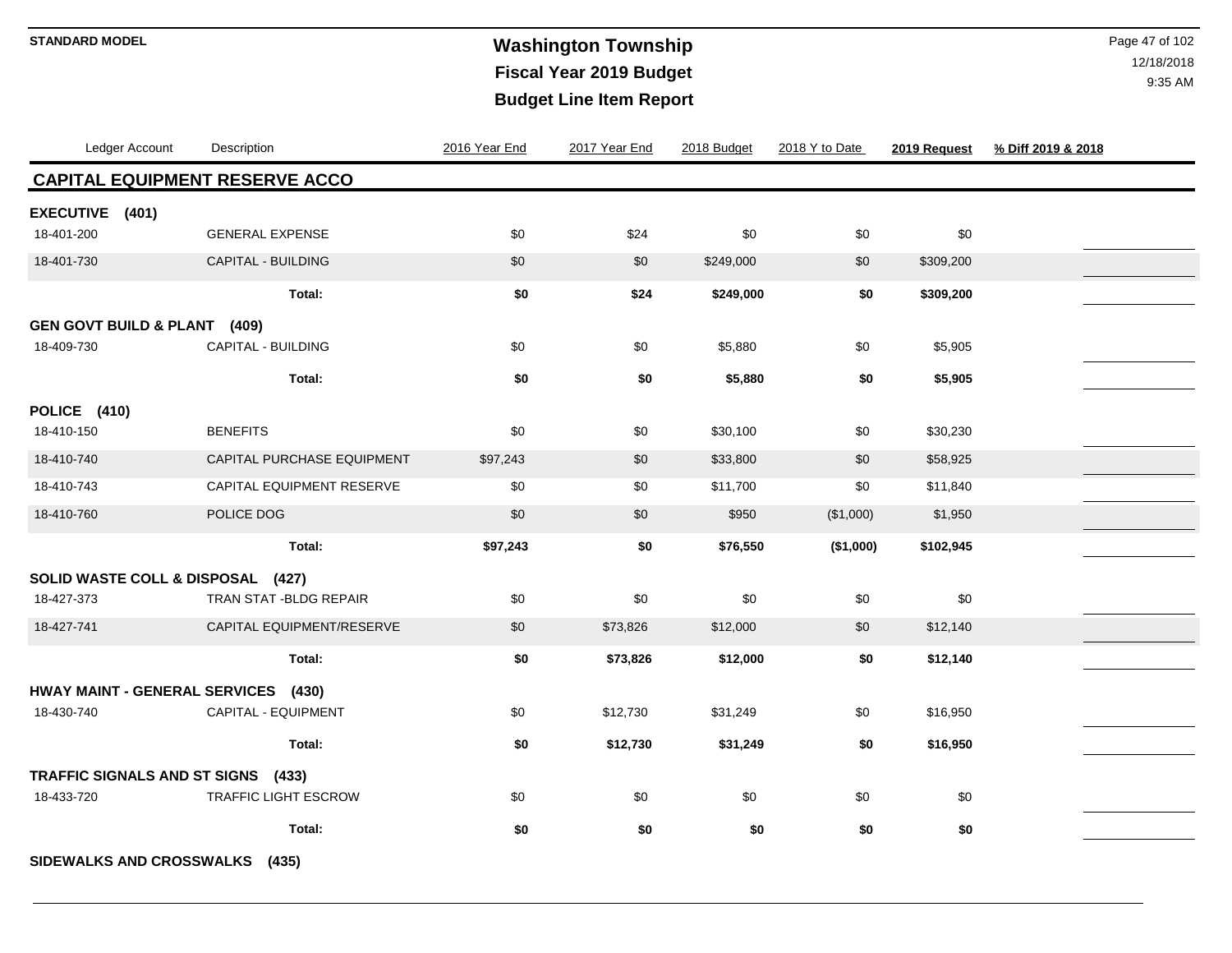# **Washington Township STANDARD MODEL** Page 48 of 102 **Fiscal Year 2019 Budget Budget Line Item Report**

| Ledger Account                       | Description                           | 2016 Year End | 2017 Year End | 2018 Budget | 2018 Y to Date | 2019 Request | % Diff 2019 & 2018 |  |
|--------------------------------------|---------------------------------------|---------------|---------------|-------------|----------------|--------------|--------------------|--|
|                                      | <b>CAPITAL EQUIPMENT RESERVE ACCO</b> |               |               |             |                |              |                    |  |
| 18-435-740                           | <b>BUCHANAN TRAIL WALKWAY</b>         | \$0           | $$0$$         | \$0         | \$0            | \$0          |                    |  |
|                                      | Total:                                | \$0           | \$0           | \$0         | \$0            | \$0          |                    |  |
| <b>CONSTRUCTION &amp; REBUILDING</b> | (439)                                 |               |               |             |                |              |                    |  |
| 18-439-720                           | WASH TWP BLVD                         | \$0           | \$0           | \$53,600    | \$0            | \$0          |                    |  |
|                                      | Total:                                | \$0           | \$0           | \$53,600    | \$0            | \$0          |                    |  |
| <b>PARTICIPANT RECREATION (452)</b>  |                                       |               |               |             |                |              |                    |  |
| 18-452-730                           | PINE HILL - CAPITAL - BUILDING        | \$0           | \$0           | \$11,800    | (\$2,000)      | \$14,030     |                    |  |
| 18-452-740                           | PINE HILL - CAPITAL                   | \$0           | \$0           | \$0         | \$0            | \$0          |                    |  |
| 18-452-741                           | PINE HILL SKATEPARK                   | \$0           | \$41          | \$0         | \$0            | \$0          |                    |  |
| 18-452-742                           | PINE HILL - SKATE/BIKE PARK           | \$0           | \$0           | \$4,050     | \$0            | \$5,040      |                    |  |
|                                      | Total:                                | \$0           | \$41          | \$15,850    | (\$2,000)      | \$19,070     |                    |  |
| <b>SPECTATOR RECREATION (453)</b>    |                                       |               |               |             |                |              |                    |  |
| 18-453-420                           | BOMP DUES, SUBSCRIP & MEMBER          | \$0           | \$0           | \$0         | \$0            | \$0          |                    |  |
| 18-453-710                           | BATTLE OF MONTEREY PASS               | \$0           | \$0           | \$0         | \$0            | \$1,524      |                    |  |
| 18-453-720                           | APPALACHIAN TRAIL                     | \$2,600       | \$2,227       | \$1,630     | \$2,010        | \$1,062      |                    |  |
| 18-453-730                           | <b>WORLD TRADE CENTER</b>             | \$272         | \$0           | \$7,750     | (\$1,700)      | \$10,180     |                    |  |
| 18-453-740                           | ROLANDO WOODS                         | \$0           | \$0           | \$0         | \$0            | \$0          |                    |  |
|                                      | Total:                                | \$2,872       | \$2,227       | \$9,380     | \$310          | \$12,766     |                    |  |
| <b>PARKS</b> (454)                   |                                       |               |               |             |                |              |                    |  |
| 18-454-700                           | INVESTMENTS - HOMESTATE PA GR         | \$0           | \$0           | \$0         | \$0            | \$0          |                    |  |
| 18-454-720                           | ROLANDO WOODS CAPITAL                 | \$0           | \$0           | \$0         | (\$2,000)      | \$2,257      |                    |  |
| 18-454-740                           | RRP CAPTIAL EQUIPMENT                 | \$8,709       | \$19,470      | \$9,700     | \$0            | \$9,885      |                    |  |
| 18-454-741                           | <b>CAPITAL - TRAIN</b>                | \$0           | \$0           | \$9,250     | \$0            | \$9,675      |                    |  |
|                                      | Total:                                | \$8,709       | \$19,470      | \$18,950    | (\$2,000)      | \$21,817     |                    |  |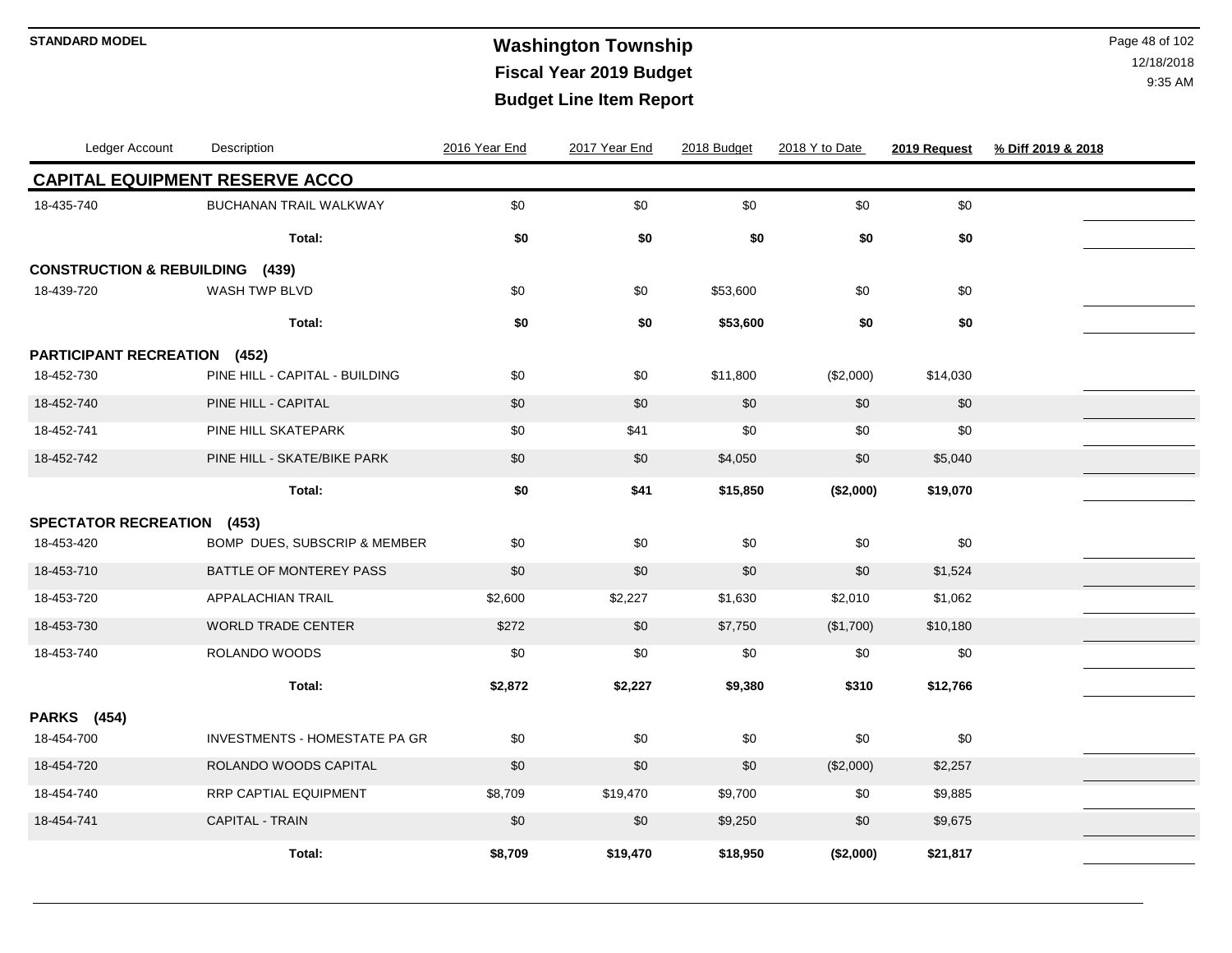## **Washington Township STANDARD MODEL** Page 49 of 102 **Fiscal Year 2019 Budget Budget Line Item Report**

| Ledger Account        |       | Description                                    | 2016 Year End | 2017 Year End | 2018 Budget | 2018 Y to Date   | 2019 Request | % Diff 2019 & 2018 |  |
|-----------------------|-------|------------------------------------------------|---------------|---------------|-------------|------------------|--------------|--------------------|--|
|                       |       | <b>CAPITAL EQUIPMENT RESERVE ACCO</b>          |               |               |             |                  |              |                    |  |
|                       |       | <b>URBAN REDEVELOPMENT &amp; HOUSING (463)</b> |               |               |             |                  |              |                    |  |
| 18-463-730            |       | <b>CALIMER DRIVE SEWER</b>                     | \$49,215      | \$0           | \$540       | \$0              | \$540        |                    |  |
|                       |       | Total:                                         | \$49,215      | \$0           | \$540       | \$0              | \$540        |                    |  |
| DEBT PRINCIPAL (471)  |       |                                                |               |               |             |                  |              |                    |  |
| 18-471-400            |       | <b>WTB - DEBT PRINCIPAL</b>                    | \$0           | \$0           | \$0         | \$0              | \$0          |                    |  |
|                       |       | Total:                                         | \$0           | \$0           | \$0         | \$0              | \$0          |                    |  |
| <b>DEBT INTEREST</b>  | (472) |                                                |               |               |             |                  |              |                    |  |
| 18-472-400            |       | WTB - DEBT INTEREST                            | \$0           | \$0           | \$0         | \$0              | \$0          |                    |  |
|                       |       | Total:                                         | \$0           | \$0           | \$0         | \$0              | \$0          |                    |  |
| <b>PENSION FUND</b>   | (483) |                                                |               |               |             |                  |              |                    |  |
| 18-483-160            |       | NON UNIFORMED PENSION                          | \$0           | \$0           | \$4,850     | \$0              | \$0          |                    |  |
|                       |       | Total:                                         | \$0           | \$0           | \$4,850     | \$0              | \$0          |                    |  |
| <b>Department 491</b> | (491) |                                                |               |               |             |                  |              |                    |  |
| 18-491-450            |       | SALVAGE/COMPLIANCE ESCROW                      | \$0           | \$0           | \$0         | \$0              | \$0          |                    |  |
|                       |       | Total:                                         | \$0           | \$0           | \$0         | \$0              | \$0          |                    |  |
| <b>Department 492</b> | (492) |                                                |               |               |             |                  |              |                    |  |
| 18-492-200            |       | TRANSF TO GENERAL FUND                         | \$19,717      | \$0           | \$0         | \$0              | \$0          |                    |  |
| 18-492-300            |       | TRF-CAP RES                                    | \$0           | \$0           | \$0         | \$450,000        | \$0          |                    |  |
| 18-492-440            |       | TRANSFER TO BATTLE OF MONTER                   | \$0           | \$0           | \$0         | \$0              | \$0          |                    |  |
|                       |       | Total:                                         | \$19,717      | \$0           | \$0         | \$450,000        | \$0          |                    |  |
|                       |       |                                                | 2016 Year End | 2017 Budget   | 2018 Budget | 2018 YE Forecast | 2019 Request |                    |  |
|                       |       | JIPMENT RESERVE ACCO Expenditure               | \$177,757     | \$108,318     | \$477,849   | \$445,310        | \$501,333    |                    |  |
|                       |       |                                                |               |               |             |                  |              |                    |  |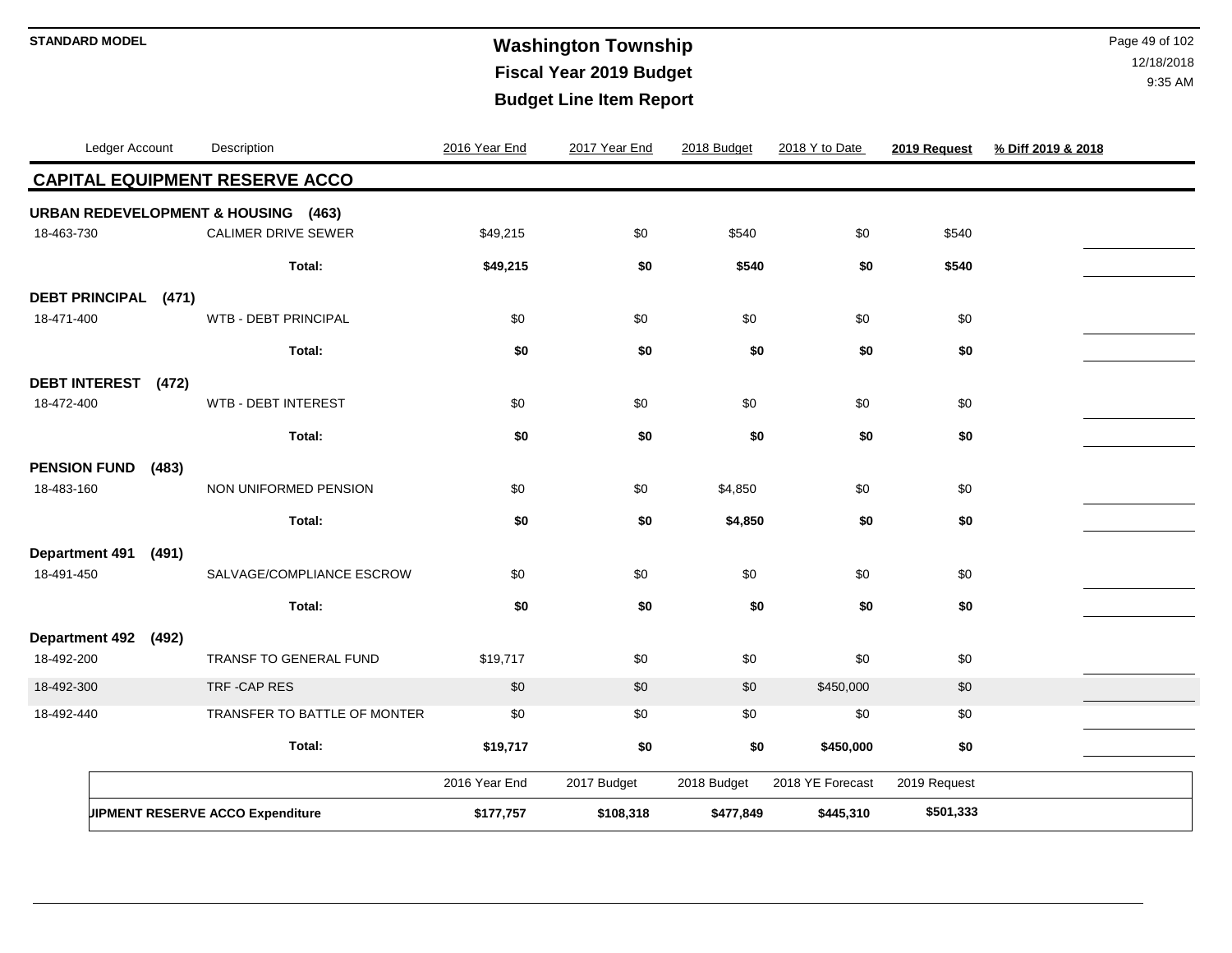### **Washington Township STANDARD MODEL** Page 50 of 102 **Fiscal Year 2019 Budget Budget Line Item Report**

| Ledger Account                          | Description                          | 2016 Year End | 2017 Year End | 2018 Budget | 2018 Y to Date | 2019 Request | % Diff 2019 & 2018 |
|-----------------------------------------|--------------------------------------|---------------|---------------|-------------|----------------|--------------|--------------------|
| <b>WTB FUND - Revenues</b>              |                                      |               |               |             |                |              |                    |
| <b>INTEREST EARNINGS</b>                | (341)                                |               |               |             |                |              |                    |
| 19-341-000                              | <b>INTEREST EARNINGS</b>             | \$7           | \$14          | \$0         | (\$54)         | \$25         |                    |
|                                         | Total:                               | \$7           | \$14          | \$0         | \$8            | \$25         |                    |
| FED CAPITAL & OPERATING GRANTS (351)    |                                      |               |               |             |                |              |                    |
| 19-351-030                              | <b>FEDERAL GRANT</b>                 | \$0           | \$0           | \$0         | \$0            | \$0          |                    |
|                                         | Total:                               | \$0           | \$0           | \$0         | \$0            | \$0          |                    |
|                                         | LOCAL GOV UNITS CAP/OPER GRANT (357) |               |               |             |                |              |                    |
| 19-357-030                              | MULTIMODAL GRANT                     | \$567,274     | \$652,499     | \$700,000   | (\$49,259)     | \$455,000    |                    |
|                                         | Total:                               | \$567,274     | \$652,499     | \$700,000   | \$49,259       | \$455,000    |                    |
| MISCELLANEOUS REVENUE (380)             |                                      |               |               |             |                |              |                    |
| 19-380-000                              | MISCELLANEOUS INCOME                 | \$0           | \$0           | \$0         | \$0            | \$0          |                    |
|                                         | Total:                               | \$0           | \$0           | \$0         | \$0            | \$0          |                    |
| <b>CONT &amp; DON FROM PRIV SOURCES</b> | (387)                                |               |               |             |                |              |                    |
| 19-387-000                              | <b>CONTRIBUTIONS</b>                 | \$0           | \$0           | \$0         | \$0            | \$0          |                    |
|                                         | Total:                               | \$0           | \$0           | \$0         | \$0            | \$0          |                    |
| INTERFUND OPERATING TRANSFERS (392)     |                                      |               |               |             |                |              |                    |
| 19-392-010                              | TRANSFER FROM GENERAL FUND           | \$0           | \$0           | \$0         | \$0            | $\$0$        |                    |
| 19-392-100                              | TRANSFER FROM IMPACT FEE FUND        | \$0           | \$0           | \$0         | \$0            | \$0          |                    |
| 19-392-110                              | TRANSFER FROM TRAFFIC LIGHT FU       | \$0           | \$0           | \$0         | \$0            | \$0          |                    |
| 19-392-400                              | TRANSFER FROM BB&T - WTB             | \$0           | \$0           | \$0         | (\$214,860)    | \$0          |                    |
| 19-392-420                              | <b>TRANSFER FROM F&amp;M TRUST</b>   | \$0           | \$0           | \$300,000   | \$0            | \$0          |                    |
|                                         | Total:                               | \$0           | \$0           | \$300,000   | \$168,500      | \$0          |                    |
| PROCEEDS GEN LONG-TERM DEBT             | (393)                                |               |               |             |                |              |                    |
| 19-393-130                              | PROCEEDS FROM NOTE - F&M             | \$0           | \$150,000     | \$0         | \$0            | \$0          |                    |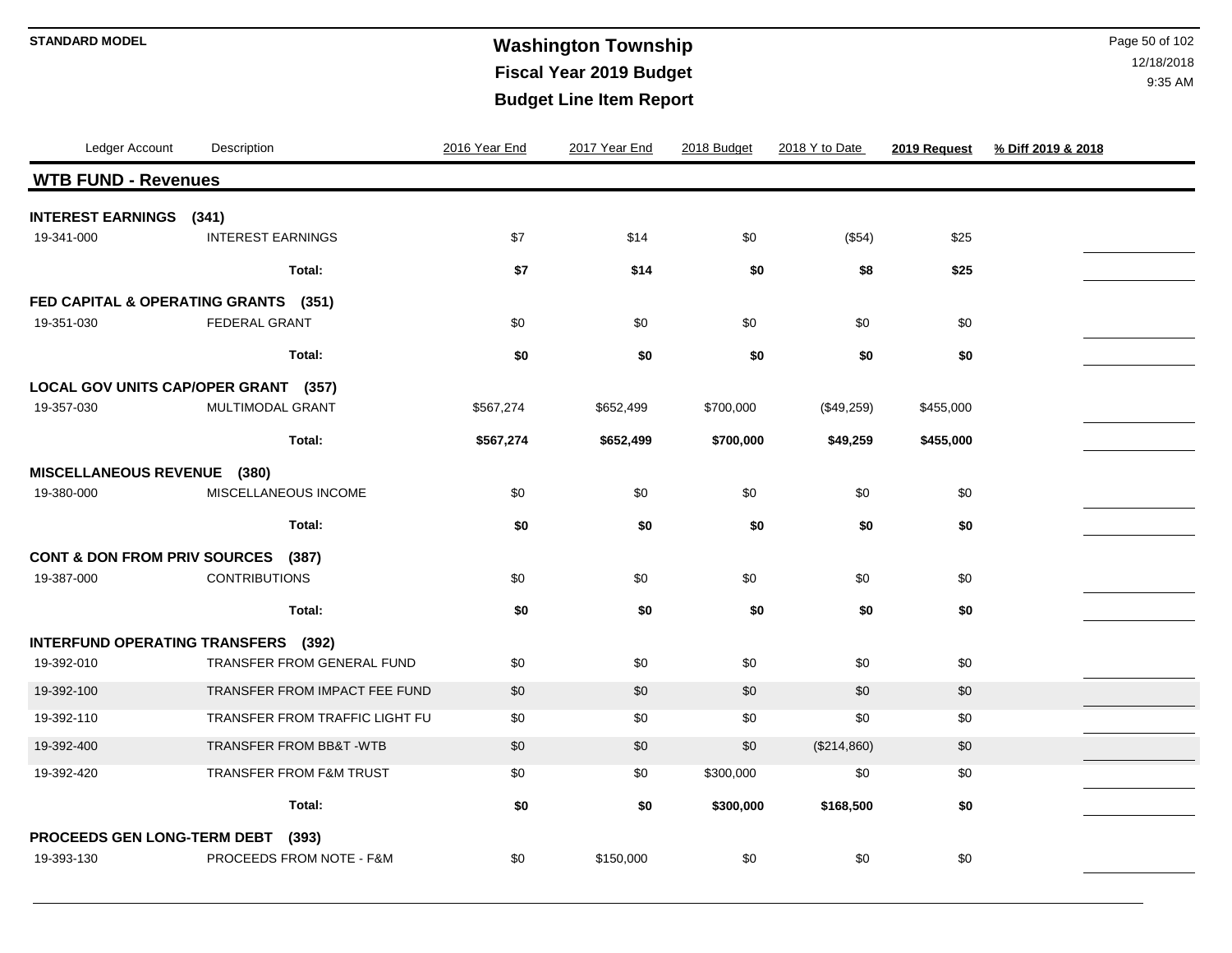# **Washington Township STANDARD MODEL** Page 51 of 102 **Fiscal Year 2019 Budget Budget Line Item Report**

|            | Ledger Account                | Description                   | 2016 Year End | 2017 Year End | 2018 Budget | 2018 Y to Date   | 2019 Request | % Diff 2019 & 2018 |
|------------|-------------------------------|-------------------------------|---------------|---------------|-------------|------------------|--------------|--------------------|
|            | <b>WTB FUND - Revenues</b>    |                               |               |               |             |                  |              |                    |
|            |                               | Total:                        | \$0           | \$150,000     | \$0         | \$0              | \$0          |                    |
|            | <b>FUND BALANCE FORWARDED</b> | (399)                         |               |               |             |                  |              |                    |
| 19-399-000 |                               | <b>FUND BALANCE FORWARDED</b> | \$0           | \$0           | \$90,000    | \$0              | \$142,000    |                    |
|            |                               | Total:                        | \$0           | \$0           | \$90,000    | \$0              | \$142,000    |                    |
|            |                               |                               | 2016 Year End | 2017 Budget   | 2018 Budget | 2018 YE Forecast | 2019 Request |                    |
|            |                               | <b>Total WTB FUND Revenue</b> | \$567,281     | \$802,513     | \$1,090,000 | \$217,767        | \$597,025    |                    |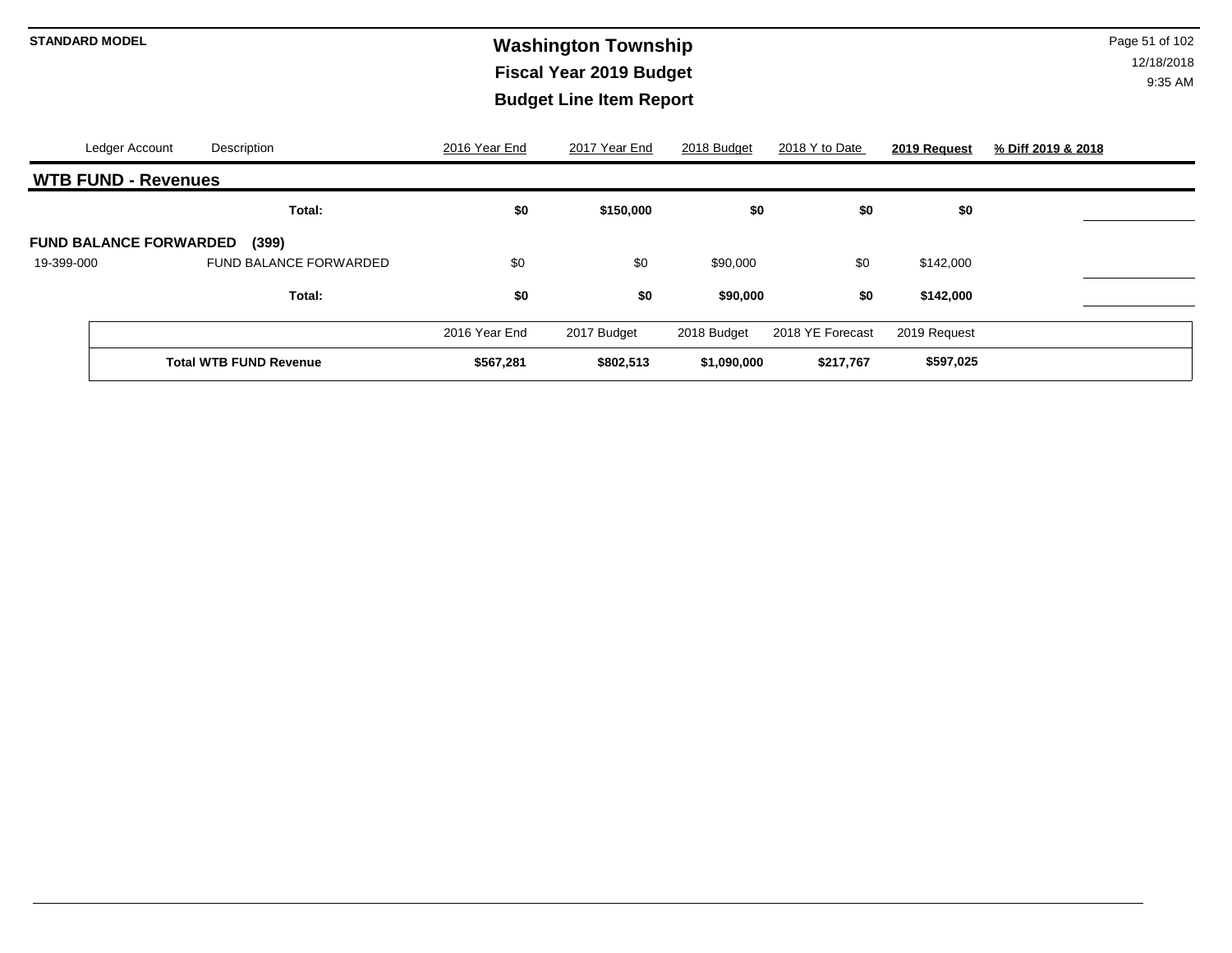### **Washington Township STANDARD MODEL** Page 52 of 102 **Fiscal Year 2019 Budget Budget Line Item Report**

| Ledger Account                       | Description                         | 2016 Year End | 2017 Year End | 2018 Budget | 2018 Y to Date | 2019 Request | % Diff 2019 & 2018 |
|--------------------------------------|-------------------------------------|---------------|---------------|-------------|----------------|--------------|--------------------|
| <b>WTB FUND - Expenditures</b>       |                                     |               |               |             |                |              |                    |
| <b>HWAY MAINT - GENERAL SERVICES</b> | (430)                               |               |               |             |                |              |                    |
| 19-430-120                           | ADMINISTRATION SALARIES/COSTS       | \$0           | \$0           | \$0         | \$0            | \$0          |                    |
| 19-430-140                           | <b>LABOR COSTS</b>                  | \$0           | \$0           | \$0         | \$0            | \$0          |                    |
| 19-430-143                           | <b>INSPECTION TIME</b>              | \$0           | \$0           | \$0         | \$0            | \$0          |                    |
| 19-430-200                           | <b>GENERAL EXPENSE</b>              | \$213         | \$42          | \$0         | \$0            | \$0          |                    |
| 19-430-240                           | <b>MATERIALS</b>                    | \$16,220      | \$3,029       | \$0         | \$817          | \$0          |                    |
| 19-430-311                           | <b>ADMINISTRATION EXPENSE</b>       | \$18          | \$100         | \$0         | \$0            | \$0          |                    |
| 19-430-313                           | <b>ENGINEERING</b>                  | \$21,084      | \$24,441      | \$0         | \$7,455        | \$0          |                    |
| 19-430-314                           | <b>LEGAL</b>                        | \$0           | \$0           | \$0         | \$0            | \$0          |                    |
| 19-430-316                           | <b>APPRAISAL FEES</b>               | \$500         | \$0           | \$0         | \$0            | \$0          |                    |
| 19-430-320                           | <b>TELEPHONE</b>                    | \$0           | \$0           | \$0         | \$0            | $\$0$        |                    |
| 19-430-380                           | <b>EQUIPMENT RENTAL</b>             | \$0           | \$0           | \$0         | \$0            | \$0          |                    |
| 19-430-610                           | <b>CONSTRUCTION CONTRACTS</b>       | \$0           | \$0           | \$0         | \$0            | \$0          |                    |
| 19-430-710                           | R/W COSTS                           | \$0           | \$2,500       | \$0         | \$0            | \$0          |                    |
|                                      | Total:                              | \$38,035      | \$30,112      | \$0         | \$4,121        | \$0          |                    |
| <b>CONSTRUCTION &amp; REBUILDING</b> | (439)                               |               |               |             |                |              |                    |
| 19-439-140                           | CAPITAL PROJ-LABOR                  | \$0           | \$0           | \$0         | \$0            | \$0          |                    |
| 19-439-241                           | <b>CAP PROJ-MATERIALS</b>           | \$109,883     | \$39,181      | \$625,000   | \$102,975      | \$100,000    |                    |
| 19-439-280                           | <b>ROAD MATERIALS</b>               | \$0           | \$0           | \$0         | \$92           | \$0          |                    |
| 19-439-313                           | ENGINEERING AND ARCHITECTURA        | \$0           | \$0           | \$10,000    | \$0            | \$0          |                    |
| 19-439-384                           | <b>EQUIPMENT RENTAL</b>             | \$11,180      | \$0           | \$80,000    | \$18,213       | \$35,000     |                    |
| 19-439-451                           | CONTRACTED SERVICES                 | \$171,250     | \$4,165       | \$50,000    | \$19,745       | \$35,000     |                    |
| 19-439-610                           | <b>CONSTRUCTION CONTRACTS</b>       | \$627,950     | \$673,678     | \$240,000   | \$0            | \$0          |                    |
| 19-439-720                           | <b>IMPROVEMENTS OTHER THAN BLDG</b> | \$0           | \$0           | \$0         | \$0            | \$0          |                    |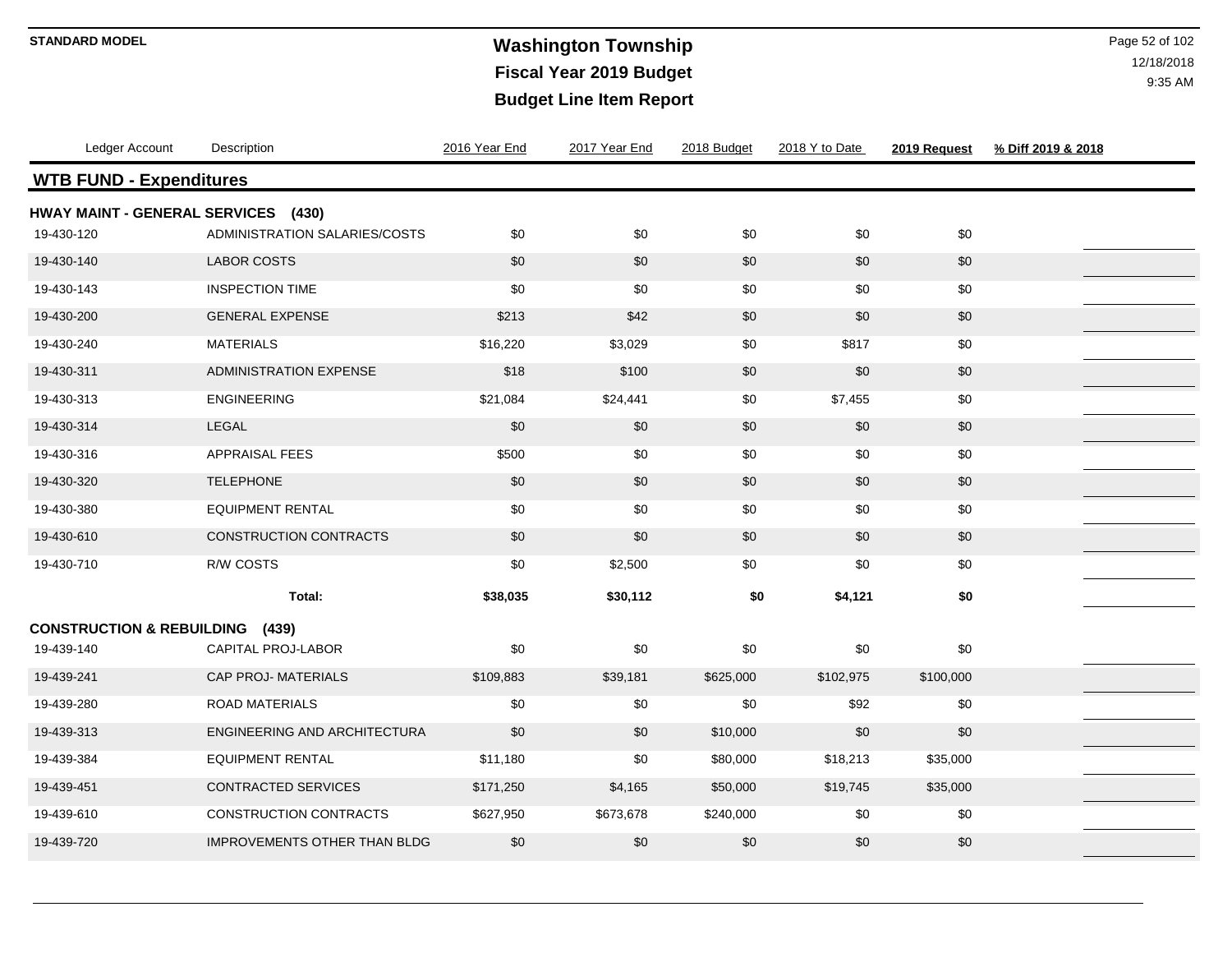### **Washington Township STANDARD MODEL** Page 53 of 102 **Fiscal Year 2019 Budget Budget Line Item Report**

|                                | Ledger Account |       | Description                       | 2016 Year End | 2017 Year End | 2018 Budget | 2018 Y to Date   | 2019 Request | % Diff 2019 & 2018 |
|--------------------------------|----------------|-------|-----------------------------------|---------------|---------------|-------------|------------------|--------------|--------------------|
| <b>WTB FUND - Expenditures</b> |                |       |                                   |               |               |             |                  |              |                    |
|                                |                |       | Total:                            | \$920,263     | \$717,024     | \$1,005,000 | \$77,518         | \$170,000    |                    |
| <b>DEBT PRINCIPAL</b>          |                | (471) |                                   |               |               |             |                  |              |                    |
| 19-471-400                     |                |       | <b>F&amp;M - DEBT PRINC</b>       | \$0           | \$55,454      | \$85,000    | \$0              | \$0          |                    |
|                                |                |       | Total:                            | \$0           | \$55,454      | \$85,000    | \$0              | \$0          |                    |
| <b>Department 492</b>          |                | (492) |                                   |               |               |             |                  |              |                    |
| 19-492-190                     |                |       | <b>TRANSFER TO WTB-F&amp;M</b>    | \$0           | \$0           | \$0         | \$81,138         | \$0          |                    |
| 19-492-200                     |                |       | <b>TRANSFER TO GENERAL FUND</b>   | \$62,472      | \$0           | \$0         | \$133,721        | \$200,000    |                    |
|                                |                |       | Total:                            | \$62,472      | \$0           | \$0         | \$168,500        | \$200,000    |                    |
|                                |                |       |                                   | 2016 Year End | 2017 Budget   | 2018 Budget | 2018 YE Forecast | 2019 Request |                    |
|                                |                |       | <b>Total WTB FUND Expenditure</b> | \$1,020,770   | \$802,590     | \$1,090,000 | \$250,139        | \$370,000    |                    |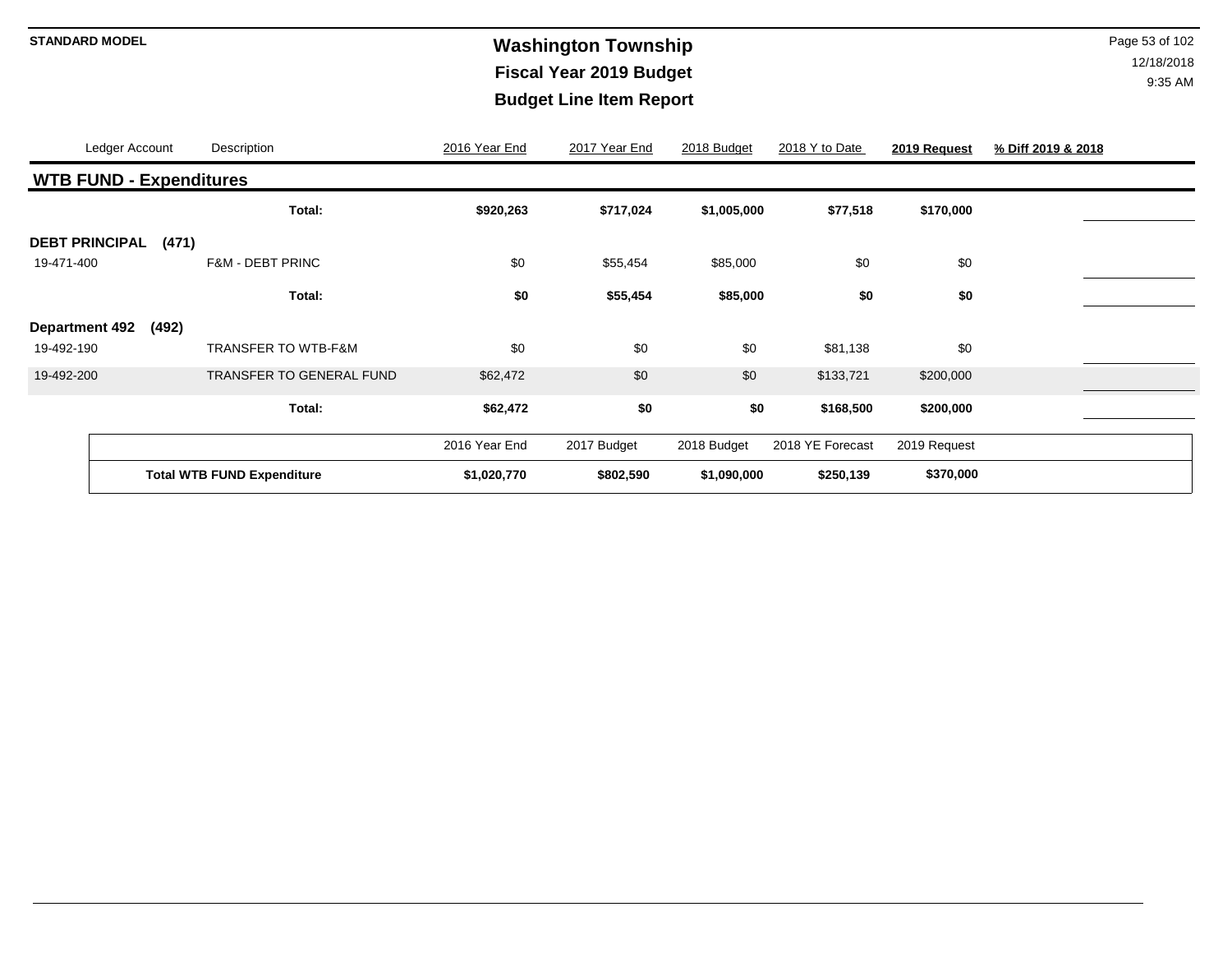# **Washington Township STANDARD MODEL** Page 54 of 102 **Fiscal Year 2019 Budget Budget Line Item Report**

|            | Ledger Account                | Description                                   | 2016 Year End | 2017 Year End | 2018 Budget | 2018 Y to Date   | 2019 Request | % Diff 2019 & 2018 |
|------------|-------------------------------|-----------------------------------------------|---------------|---------------|-------------|------------------|--------------|--------------------|
|            |                               | <b>CAPITAL RESERVE-CAP PROJECTS - R</b>       |               |               |             |                  |              |                    |
|            | <b>INTEREST EARNINGS</b>      | (341)                                         |               |               |             |                  |              |                    |
| 30-341-000 |                               | <b>INTEREST EARNINGS</b>                      | \$0           | \$0           | \$0         | (\$2,255)        | \$22,800     |                    |
|            |                               | Total:                                        | \$0           | \$0           | \$0         | \$0              | \$22,800     |                    |
|            | ST CAPITAL & OPERATING GRANTS | (354)                                         |               |               |             |                  |              |                    |
| 30-354-090 |                               | URBAN REDEVELOPMENT AND ASSI                  | \$0           | \$0           | \$0         | \$0              | \$0          |                    |
|            |                               | Total:                                        | \$0           | \$0           | \$0         | \$0              | \$0          |                    |
|            |                               | <b>INTERFUND OPERATING TRANSFERS</b><br>(392) |               |               |             |                  |              |                    |
| 30-392-010 |                               | <b>TRANSFER FROM GENERAL FUND</b>             | \$0           | \$0           | \$0         | (\$1,110,251)    | \$0          |                    |
|            |                               | Total:                                        | \$0           | \$0           | \$0         | \$0              | \$0          |                    |
|            | <b>FUND BALANCE FORWARDED</b> | (399)                                         |               |               |             |                  |              |                    |
| 30-399-000 |                               | FUND BALANCE FORWARDED                        | \$0           | \$0           | \$0         | \$0              | \$1,114,250  |                    |
|            |                               | Total:                                        | \$0           | \$0           | \$0         | \$0              | \$1,114,250  |                    |
|            |                               |                                               | 2016 Year End | 2017 Budget   | 2018 Budget | 2018 YE Forecast | 2019 Request |                    |
|            |                               | AL RESERVE-CAP PROJECTS Revenue               | \$0           | \$0           | \$0         | \$0              | \$1,137,050  |                    |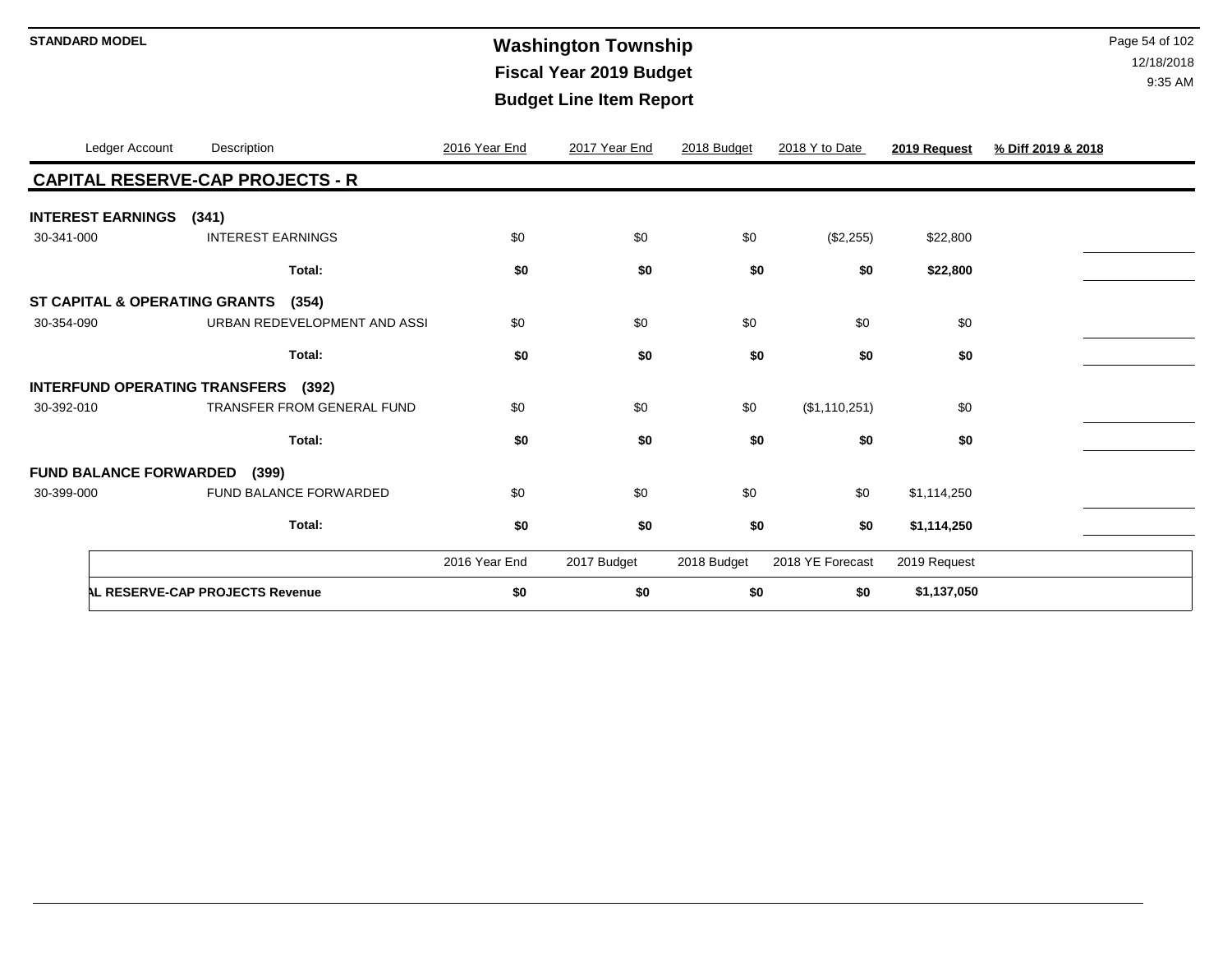### **Washington Township STANDARD MODEL** Page 55 of 102 **Fiscal Year 2019 Budget Budget Line Item Report**

| Ledger Account                                 | Description                             | 2016 Year End | 2017 Year End | 2018 Budget | 2018 Y to Date | 2019 Request | % Diff 2019 & 2018 |
|------------------------------------------------|-----------------------------------------|---------------|---------------|-------------|----------------|--------------|--------------------|
|                                                | <b>CAPITAL RESERVE-CAP PROJECTS - E</b> |               |               |             |                |              |                    |
| <b>LEGISLATIVE BODY (400)</b>                  |                                         |               |               |             |                |              |                    |
| 30-400-200                                     | <b>SUPPLIES</b>                         | \$0           | \$0           | \$0         | \$0            | \$0          |                    |
|                                                | Total:                                  | \$0           | \$0           | \$0         | \$0            | \$0          |                    |
| <b>WASTEWATER COLL &amp; TREATMENT</b>         | (429)                                   |               |               |             |                |              |                    |
| 30-429-130                                     | ADMINISTRATIVE LABOR FEE                | \$0           | \$0           | \$0         | \$0            | \$0          |                    |
| 30-429-140                                     | CAP PROJ -LABOR                         | \$0           | \$0           | \$0         | \$0            | \$0          |                    |
| 30-429-210                                     | COPIES, POSTAGE                         | \$0           | \$0           | \$0         | \$0            | \$0          |                    |
| 30-429-240                                     | <b>MATERIALS</b>                        | \$0           | \$0           | \$0         | \$0            | \$0          |                    |
| 30-429-311                                     | <b>AUDITING SERVICES</b>                | \$0           | \$0           | \$0         | \$0            | \$0          |                    |
| 30-429-312                                     | <b>MANAGEMENT M &amp; L</b>             | \$0           | \$0           | \$0         | \$0            | \$0          |                    |
| 30-429-313                                     | <b>ENGINEERING AESI/CEC</b>             | \$0           | \$0           | \$0         | \$0            | \$0          |                    |
| 30-429-314                                     | <b>LEGAL SERVICES</b>                   | \$0           | \$0           | \$0         | \$0            | \$0          |                    |
| 30-429-316                                     | <b>WTMA INSPECTION</b>                  | \$0           | \$0           | \$0         | \$0            | \$0          |                    |
| 30-429-321                                     | TELEPHONE CHARGES                       | $$0$$         | \$0           | \$0         | \$0            | \$0          |                    |
| 30-429-331                                     | MILEAGE                                 | \$0           | \$0           | \$0         | \$0            | \$0          |                    |
| 30-429-341                                     | <b>ADVERTISING</b>                      | \$0           | \$0           | \$0         | \$0            | \$0          |                    |
| 30-429-384                                     | <b>EQUIPMENT RENTAL</b>                 | \$0           | \$0           | \$0         | \$0            | \$0          |                    |
| 30-429-480                                     | WTMA TAP FEE                            | \$0           | \$0           | \$0         | \$0            | \$0          |                    |
| 30-429-530                                     | <b>INTEREST TO STATE</b>                | \$0           | \$0           | \$0         | \$0            | \$0          |                    |
| 30-429-610                                     | BEARTOWN - CONTRACTED SERVIC            | \$0           | \$0           | \$0         | \$0            | \$0          |                    |
| 30-429-611                                     | CONSTRUCTION - HOUSE LATERALS           | \$0           | \$0           | \$0         | \$0            | \$0          |                    |
|                                                | Total:                                  | \$0           | \$0           | \$0         | \$0            | \$0          |                    |
| <b>URBAN REDEVELOPMENT &amp; HOUSING (463)</b> |                                         |               |               |             |                |              |                    |
| 30-463-311                                     | <b>AUDITING SERVICES</b>                | \$0           | \$0           | \$0         | \$0            | \$0          |                    |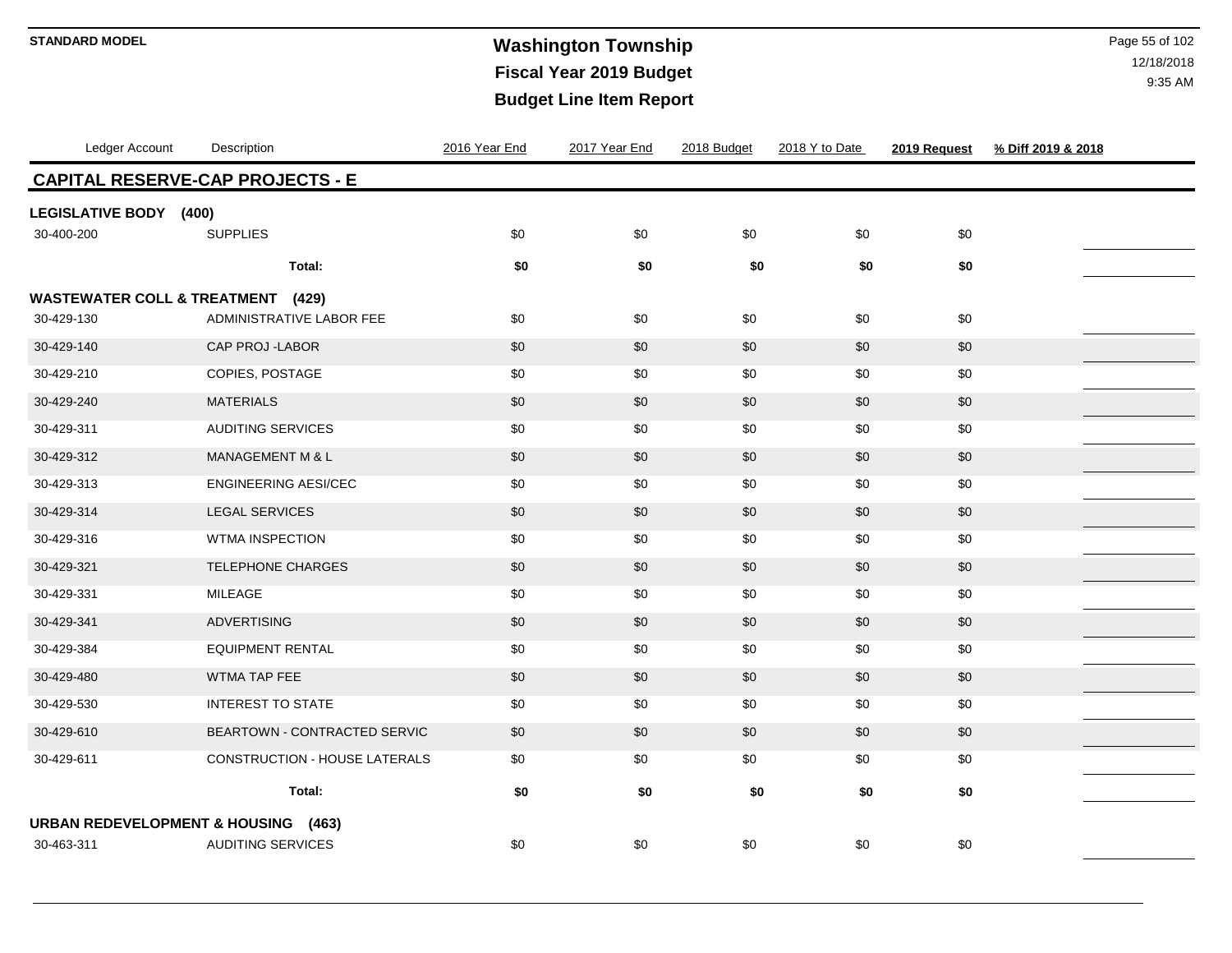### **Washington Township STANDARD MODEL** Page 56 of 102 **Fiscal Year 2019 Budget Budget Line Item Report**

| Ledger Account | Description                             | 2016 Year End | 2017 Year End | 2018 Budget | 2018 Y to Date   | 2019 Request | % Diff 2019 & 2018 |  |
|----------------|-----------------------------------------|---------------|---------------|-------------|------------------|--------------|--------------------|--|
|                | <b>CAPITAL RESERVE-CAP PROJECTS - E</b> |               |               |             |                  |              |                    |  |
| 30-463-312     | <b>MANAGEMENT M &amp; L</b>             | \$0           | \$0           | \$0         | \$0              | \$0          |                    |  |
| 30-463-313     | ENGINEERING/SURVEY                      | \$0           | \$0           | \$0         | \$0              | \$0          |                    |  |
| 30-463-610     | <b>CONSTRUCTION COSTS</b>               | \$0           | \$0           | \$0         | \$0              | \$0          |                    |  |
| 30-463-611     | <b>CONSTRUCTION COST</b>                | \$0           | \$0           | \$0         | \$0              | \$0          |                    |  |
|                | Total:                                  | \$0           | \$0           | \$0         | \$0              | \$0          |                    |  |
|                |                                         | 2016 Year End | 2017 Budget   | 2018 Budget | 2018 YE Forecast | 2019 Request |                    |  |
|                | <b>RESERVE-CAP PROJECTS Expenditure</b> | \$0           | \$0           | \$0         | \$0              | \$0          |                    |  |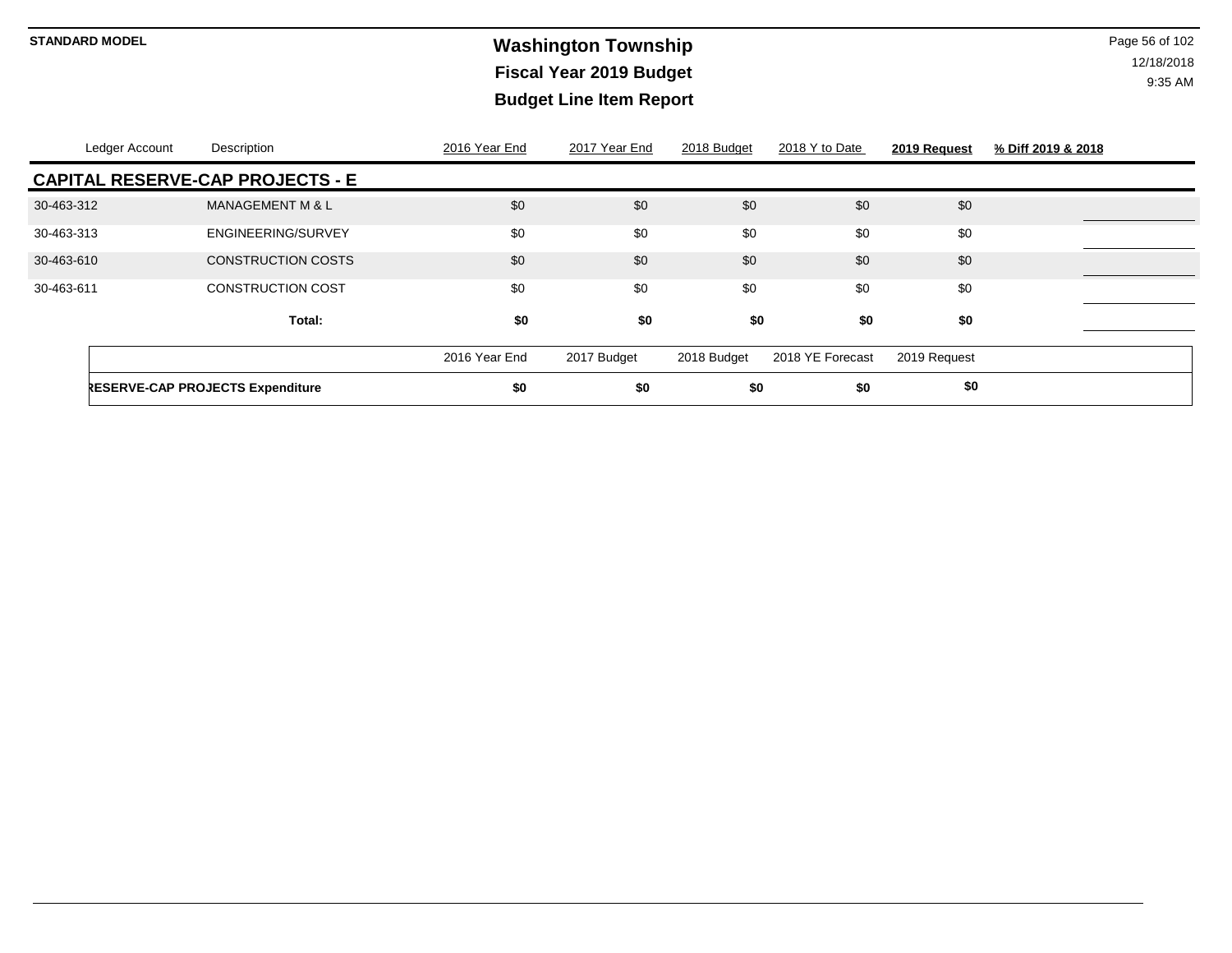# **Washington Township STANDARD MODEL** Page 57 of 102 **Fiscal Year 2019 Budget Budget Line Item Report**

|            | Ledger Account                | Description                            | 2016 Year End | 2017 Year End | 2018 Budget | 2018 Y to Date   | 2019 Request | % Diff 2019 & 2018 |
|------------|-------------------------------|----------------------------------------|---------------|---------------|-------------|------------------|--------------|--------------------|
| - Revenues |                               |                                        |               |               |             |                  |              |                    |
|            | <b>INTEREST EARNINGS</b>      | (341)                                  |               |               |             |                  |              |                    |
| 31-341-000 |                               | <b>INTEREST EARNINGS</b>               | \$0           | \$0           | \$0         | \$0              | \$0          |                    |
|            |                               | Total:                                 | \$0           | \$0           | \$0         | \$0              | \$0          |                    |
|            |                               | ST CAPITAL & OPERATING GRANTS<br>(354) |               |               |             |                  |              |                    |
| 31-354-090 |                               | URBAN REDEVELOPMENT AND ASSI           | \$0           | \$0           | \$0         | \$0              | \$0          |                    |
|            |                               | Total:                                 | \$0           | \$0           | \$0         | \$0              | \$0          |                    |
|            | <b>FUND BALANCE FORWARDED</b> | (399)                                  |               |               |             |                  |              |                    |
| 31-399-000 |                               | FUND BALANCE FORWARDED                 | \$0           | \$0           | \$0         | \$0              | \$0          |                    |
|            |                               | Total:                                 | \$0           | \$0           | \$0         | \$0              | \$0          |                    |
|            |                               |                                        | 2016 Year End | 2017 Budget   | 2018 Budget | 2018 YE Forecast | 2019 Request |                    |
|            |                               | <b>Total Revenue</b>                   | \$0           | \$0           | \$0         | \$0              | \$0          |                    |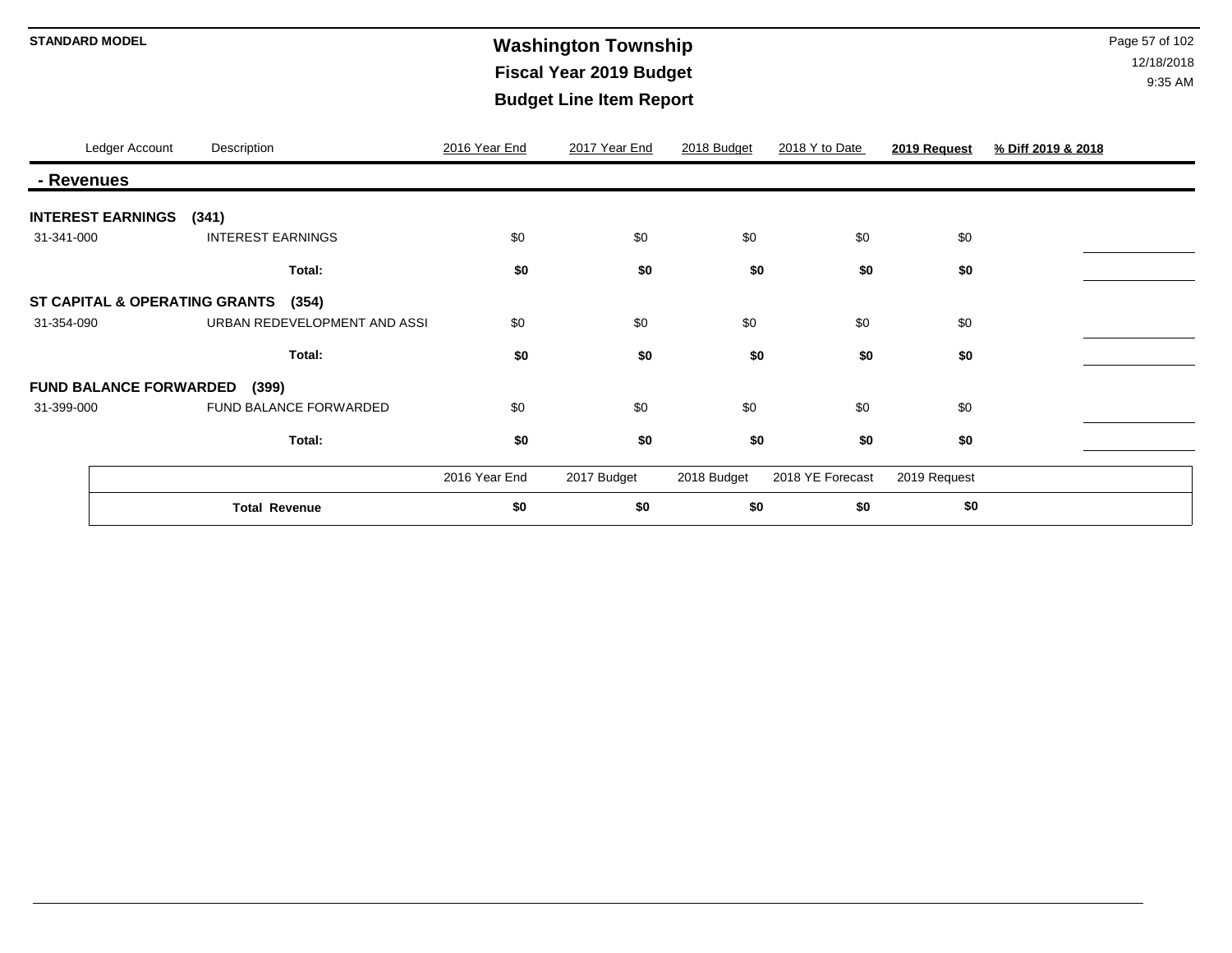### **Washington Township STANDARD MODEL** Page 58 of 102 **Fiscal Year 2019 Budget Budget Line Item Report**

| Ledger Account                               | Description                  | 2016 Year End | 2017 Year End | 2018 Budget | 2018 Y to Date   | 2019 Request | % Diff 2019 & 2018 |
|----------------------------------------------|------------------------------|---------------|---------------|-------------|------------------|--------------|--------------------|
| - Expenditures                               |                              |               |               |             |                  |              |                    |
| <b>LEGISLATIVE BODY (400)</b>                |                              |               |               |             |                  |              |                    |
| 31-400-200                                   | <b>SUPPLIES</b>              | \$0           | \$0           | \$0         | \$0              | \$0          |                    |
|                                              | Total:                       | \$0           | \$0           | \$0         | \$0              | \$0          |                    |
| <b>WASTEWATER COLL &amp; TREATMENT (429)</b> |                              |               |               |             |                  |              |                    |
| 31-429-130                                   | ADMINISTRATIVE LABOR FEE     | \$0           | \$0           | \$0         | \$0              | \$0          |                    |
| 31-429-140                                   | <b>BEARTOWN SEWER LABOR</b>  | \$0           | \$0           | \$0         | \$0              | \$0          |                    |
| 31-429-210                                   | COPIES, POSTAGE              | \$0           | \$0           | \$0         | \$0              | \$0          |                    |
| 31-429-240                                   | BEARTOWN SEWER MATERIALS     | \$0           | \$0           | \$0         | \$0              | $$0$$        |                    |
| 31-429-311                                   | AUDITING SERVICES            | \$0           | \$0           | \$0         | \$0              | \$0          |                    |
| 31-429-312                                   | <b>MANAGEMENT M &amp; L</b>  | \$0           | \$0           | \$0         | \$0              | \$0          |                    |
| 31-429-314                                   | LEGAL SERVICES               | \$0           | \$0           | \$0         | \$0              | \$0          |                    |
| 31-429-316                                   | WTMA INSPECTION              | \$0           | \$0           | \$0         | \$0              | \$0          |                    |
| 31-429-321                                   | TELEPHONE CHARGES            | \$0           | \$0           | \$0         | \$0              | \$0          |                    |
| 31-429-331                                   | <b>MILEAGE</b>               | \$0           | \$0           | \$0         | \$0              | \$0          |                    |
| 31-429-341                                   | <b>ADVERTISING</b>           | \$0           | \$0           | \$0         | \$0              | \$0          |                    |
| 31-429-352                                   | <b>INSURANCE</b>             | \$0           | \$0           | \$0         | \$0              | \$0          |                    |
| 31-429-384                                   | <b>EQUIPMENT RENTAL</b>      | \$0           | \$0           | \$0         | \$0              | \$0          |                    |
| 31-429-530                                   | <b>INTEREST TO STATE</b>     | \$0           | \$0           | \$0         | \$0              | \$0          |                    |
| 31-429-610                                   | BEARTOWN - CONTRACTED SERVIC | \$0           | \$0           | \$0         | \$0              | \$0          |                    |
|                                              | Total:                       | \$0           | \$0           | \$0         | \$0              | \$0          |                    |
|                                              |                              | 2016 Year End | 2017 Budget   | 2018 Budget | 2018 YE Forecast | 2019 Request |                    |
|                                              | <b>Total Expenditure</b>     | \$0           | \$0           | \$0         | \$0              | \$0          |                    |
|                                              |                              |               |               |             |                  |              |                    |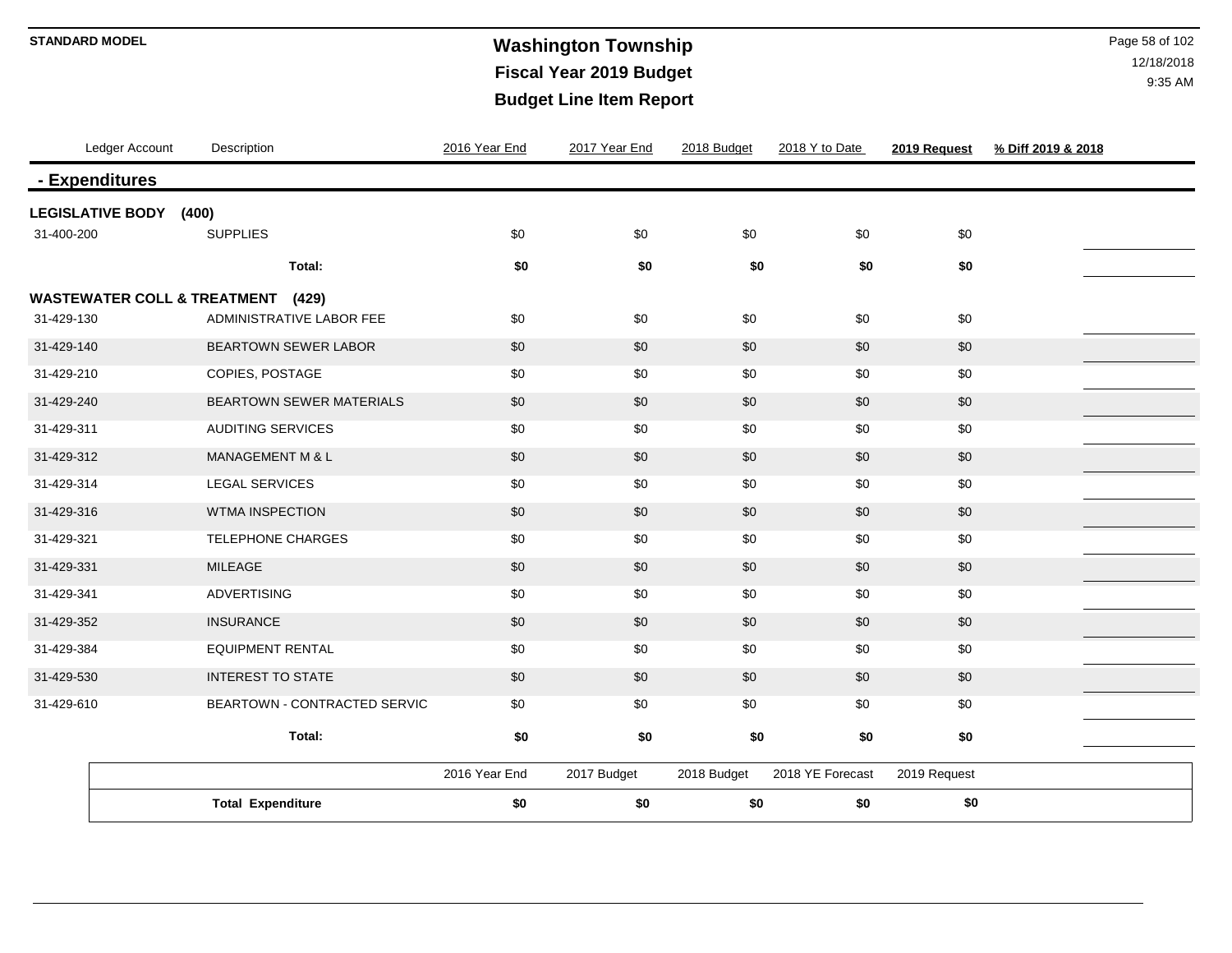# **Washington Township STANDARD MODEL** Page 59 of 102 **Fiscal Year 2019 Budget Budget Line Item Report**

|            | Ledger Account                | Description                            | 2016 Year End | 2017 Year End | 2018 Budget | 2018 Y to Date   | 2019 Request | % Diff 2019 & 2018 |
|------------|-------------------------------|----------------------------------------|---------------|---------------|-------------|------------------|--------------|--------------------|
| - Revenues |                               |                                        |               |               |             |                  |              |                    |
|            | <b>INTEREST EARNINGS</b>      | (341)                                  |               |               |             |                  |              |                    |
| 32-341-000 |                               | <b>INTEREST EARNINGS</b>               | \$0           | \$0           | \$0         | \$0              | \$0          |                    |
|            |                               | Total:                                 | \$0           | \$0           | \$0         | \$0              | \$0          |                    |
|            |                               | ST CAPITAL & OPERATING GRANTS<br>(354) |               |               |             |                  |              |                    |
| 32-354-090 |                               | URBAN REDEVELOPMENT AND ASSI           | \$0           | \$0           | \$0         | \$0              | \$0          |                    |
|            |                               | Total:                                 | \$0           | \$0           | \$0         | \$0              | \$0          |                    |
|            | <b>FUND BALANCE FORWARDED</b> | (399)                                  |               |               |             |                  |              |                    |
| 32-399-000 |                               | FUND BALANCE FORWARDED                 | \$0           | \$0           | \$0         | \$0              | \$0          |                    |
|            |                               | Total:                                 | \$0           | \$0           | \$0         | \$0              | \$0          |                    |
|            |                               |                                        | 2016 Year End | 2017 Budget   | 2018 Budget | 2018 YE Forecast | 2019 Request |                    |
|            |                               | <b>Total Revenue</b>                   | \$0           | \$0           | \$0         | \$0              | \$0          |                    |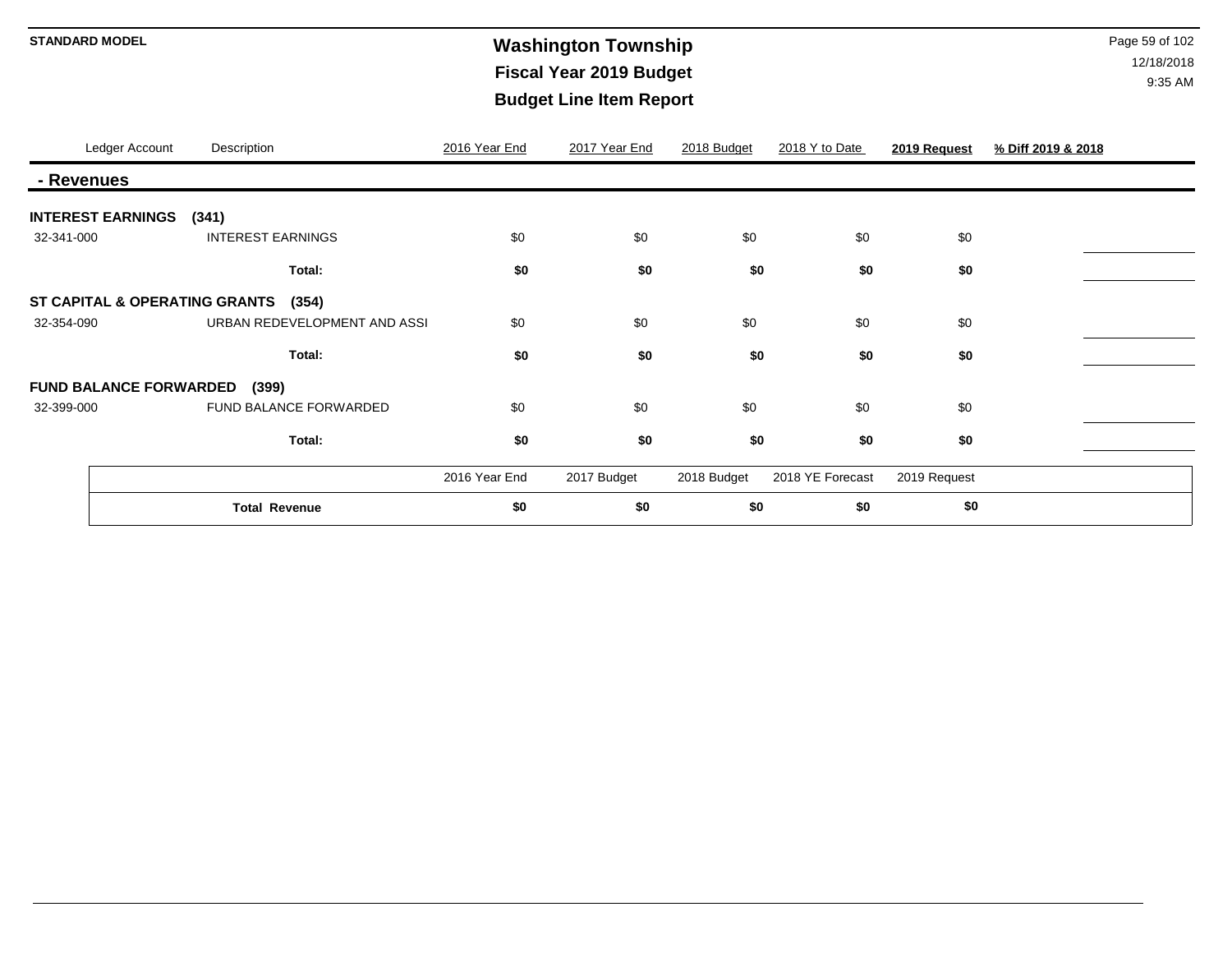### **STANDARD MODEL** Page 60 of 102 **Fiscal Year 2019 Budget Budget Line Item Report**

| Ledger Account                         | Description                     | 2016 Year End | 2017 Year End | 2018 Budget | 2018 Y to Date   | 2019 Request | % Diff 2019 & 2018 |
|----------------------------------------|---------------------------------|---------------|---------------|-------------|------------------|--------------|--------------------|
| - Expenditures                         |                                 |               |               |             |                  |              |                    |
| <b>LEGISLATIVE BODY</b>                | (400)                           |               |               |             |                  |              |                    |
| 32-400-200                             | <b>SUPPLIES</b>                 | \$0           | \$0           | \$0         | \$0              | \$0          |                    |
|                                        | Total:                          | \$0           | \$0           | \$0         | \$0              | \$0          |                    |
| <b>WASTEWATER COLL &amp; TREATMENT</b> | (429)                           |               |               |             |                  |              |                    |
| 32-429-130                             | ADMINISTRATIVE LABOR FEE        | \$0           | \$0           | \$0         | \$0              | \$0          |                    |
| 32-429-140                             | <b>BEARTOWN SEWER LABOR</b>     | \$0           | \$0           | \$0         | \$0              | \$0          |                    |
| 32-429-210                             | COPIES, POSTAGE                 | \$0           | \$0           | \$0         | \$0              | \$0          |                    |
| 32-429-240                             | <b>BEARTOWN SEWER MATERIALS</b> | \$0           | \$0           | \$0         | \$0              | \$0          |                    |
| 32-429-311                             | <b>AUDITING SERVICES</b>        | \$0           | \$0           | \$0         | \$0              | \$0          |                    |
| 32-429-312                             | MANAGEMENT M & L                | \$0           | \$0           | \$0         | \$0              | \$0          |                    |
| 32-429-313                             | <b>ENGINEERING AESI/CEC</b>     | \$0           | \$0           | \$0         | \$0              | \$0          |                    |
| 32-429-314                             | <b>LEGAL SERVICES</b>           | \$0           | \$0           | \$0         | \$0              | \$0          |                    |
| 32-429-316                             | <b>WTMA INSPECTION</b>          | \$0           | \$0           | \$0         | \$0              | \$0          |                    |
| 32-429-321                             | TELEPHONE CHARGES               | \$0           | \$0           | \$0         | \$0              | \$0          |                    |
| 32-429-331                             | MILEAGE                         | \$0           | \$0           | \$0         | \$0              | \$0          |                    |
| 32-429-341                             | <b>ADVERTISING</b>              | \$0           | \$0           | \$0         | \$0              | \$0          |                    |
| 32-429-384                             | <b>EQUIPMENT RENTAL</b>         | \$0           | \$0           | \$0         | \$0              | \$0          |                    |
| 32-429-480                             | WTMA TAP FEE                    | \$0           | \$0           | \$0         | \$0              | \$0          |                    |
| 32-429-530                             | <b>INTEREST TO STATE</b>        | \$0           | \$0           | \$0         | \$0              | \$0          |                    |
| 32-429-610                             | BEARTOWN - CONTRACTED SERVIC    | \$0           | \$0           | \$0         | \$0              | \$0          |                    |
| 32-429-611                             | CONSTRUCTION - HOUSE LATERALS   | \$0           | \$0           | \$0         | \$0              | \$0          |                    |
|                                        | Total:                          | \$0           | \$0           | \$0         | \$0              | \$0          |                    |
|                                        |                                 | 2016 Year End | 2017 Budget   | 2018 Budget | 2018 YE Forecast | 2019 Request |                    |
|                                        |                                 |               |               |             |                  |              |                    |
|                                        | <b>Total Expenditure</b>        | \$0           | \$0           | \$0         | \$0              | \$0          |                    |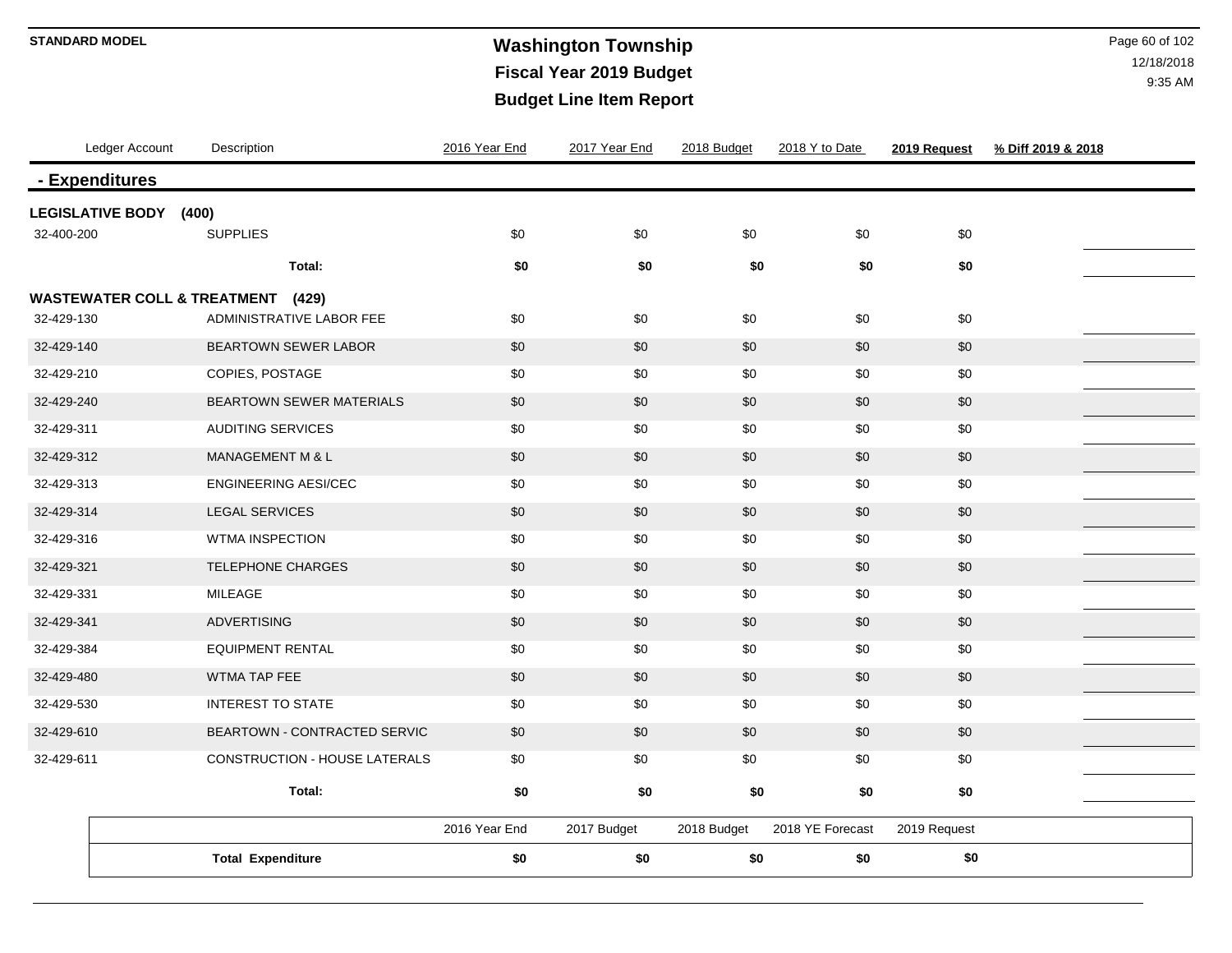# **STANDARD MODEL** Page 61 of 102 **Fiscal Year 2019 Budget Budget Line Item Report**

| Ledger Account                | Description                             |                        | 2016 Year End | 2017 Year End | 2018 Budget | 2018 Y to Date   | 2019 Request | % Diff 2019 & 2018 |
|-------------------------------|-----------------------------------------|------------------------|---------------|---------------|-------------|------------------|--------------|--------------------|
|                               | <b>WHARF ROAD INDUSTRIAL PARK GRA</b>   |                        |               |               |             |                  |              |                    |
| <b>INTEREST EARNINGS</b>      | (341)                                   |                        |               |               |             |                  |              |                    |
| 33-341-000                    | <b>INTEREST EARNINGS</b>                |                        | \$0           | \$0           | \$0         | \$0              | \$0          |                    |
|                               |                                         | Total:                 | \$0           | \$0           | \$0         | \$0              | \$0          |                    |
|                               | ST CAPITAL & OPERATING GRANTS (354)     |                        |               |               |             |                  |              |                    |
| 33-354-100                    | <b>STATE GRANT</b>                      |                        | \$0           | \$0           | \$0         | \$0              | \$0          |                    |
|                               |                                         | Total:                 | \$0           | \$0           | \$0         | \$0              | \$0          |                    |
| <b>FUND BALANCE FORWARDED</b> | (399)                                   |                        |               |               |             |                  |              |                    |
| 33-399-000                    |                                         | FUND BALANCE FORWARDED | \$0           | \$0           | \$0         | \$0              | \$0          |                    |
|                               |                                         | Total:                 | \$0           | \$0           | \$0         | \$0              | \$0          |                    |
|                               |                                         |                        | 2016 Year End | 2017 Budget   | 2018 Budget | 2018 YE Forecast | 2019 Request |                    |
|                               | <b>COAD INDUSTRIAL PARK GRA Revenue</b> |                        | \$0           | \$0           | \$0         | \$0              | \$0          |                    |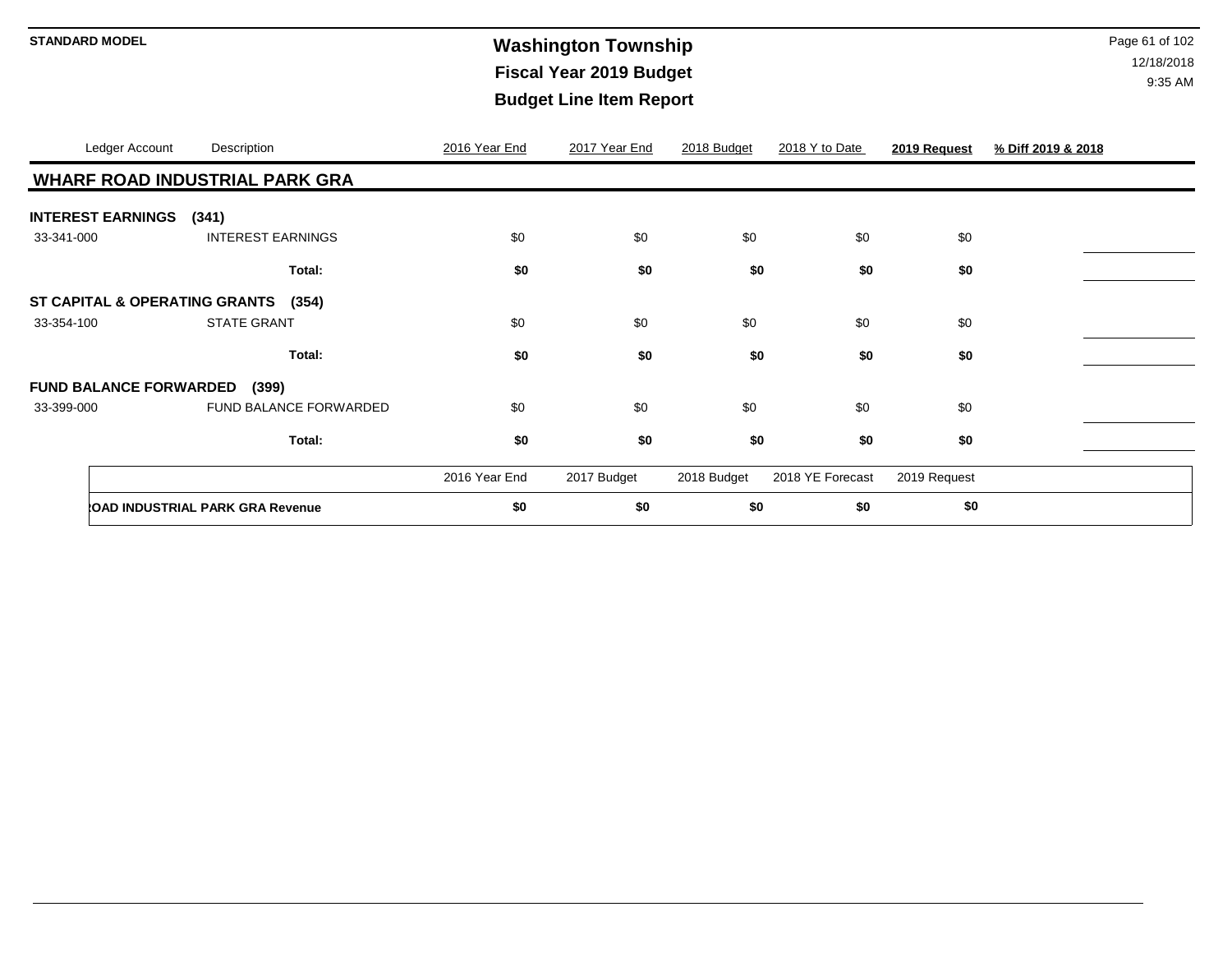# **Washington Township STANDARD MODEL** Page 62 of 102 **Fiscal Year 2019 Budget Budget Line Item Report**

|            | Ledger Account       | Description                           | 2016 Year End | 2017 Year End | 2018 Budget | 2018 Y to Date   | 2019 Request | % Diff 2019 & 2018 |
|------------|----------------------|---------------------------------------|---------------|---------------|-------------|------------------|--------------|--------------------|
|            |                      | <b>WHARF ROAD INDUSTRIAL PARK GRA</b> |               |               |             |                  |              |                    |
|            |                      | URBAN REDEVELOPMENT & HOUSING (463)   |               |               |             |                  |              |                    |
| 33-463-000 |                      | WHARF ROAD PROJECT - LABOR            | \$0           | \$0           | \$0         | \$0              | \$0          |                    |
| 33-463-130 |                      | <b>ADMINISTRATION</b>                 | \$0           | \$0           | \$0         | \$0              | \$0          |                    |
| 33-463-140 |                      | <b>LABOR</b>                          | \$0           | \$0           | \$0         | \$0              | \$0          |                    |
| 33-463-200 |                      | <b>GENERAL EXPENSE</b>                | \$0           | \$0           | \$0         | \$0              | \$0          |                    |
| 33-463-240 |                      | WHARF ROAD PROJECT - MATERIAL         | \$0           | \$0           | \$0         | \$0              | \$0          |                    |
| 33-463-311 |                      | <b>AUDITING SERVICES</b>              | \$0           | \$0           | \$0         | \$0              | \$0          |                    |
| 33-463-313 |                      | ENGINEERING/SURVEY                    | \$0           | \$0           | \$0         | \$0              | \$0          |                    |
| 33-463-380 |                      | <b>EQUIPMENT</b>                      | \$0           | \$0           | \$0         | \$0              | \$0          |                    |
| 33-463-450 |                      | <b>CONTRACTED SERVICES</b>            | \$0           | \$0           | \$0         | \$0              | \$0          |                    |
| 33-463-710 |                      | RIGHT-OF-WAY                          | \$0           | \$0           | \$0         | \$0              | \$0          |                    |
|            |                      | Total:                                | \$0           | \$0           | \$0         | \$0              | \$0          |                    |
|            | Department 492 (492) |                                       |               |               |             |                  |              |                    |
| 33-492-530 |                      | <b>INTEREST REPAYMENT</b>             | \$0           | \$0           | \$0         | \$0              | \$0          |                    |
|            |                      | Total:                                | \$0           | \$0           | \$0         | \$0              | \$0          |                    |
|            |                      |                                       |               |               |             |                  |              |                    |
|            |                      |                                       | 2016 Year End | 2017 Budget   | 2018 Budget | 2018 YE Forecast | 2019 Request |                    |
|            |                      | D INDUSTRIAL PARK GRA Expenditure     | \$0           | \$0           | \$0         | \$0              | \$0          |                    |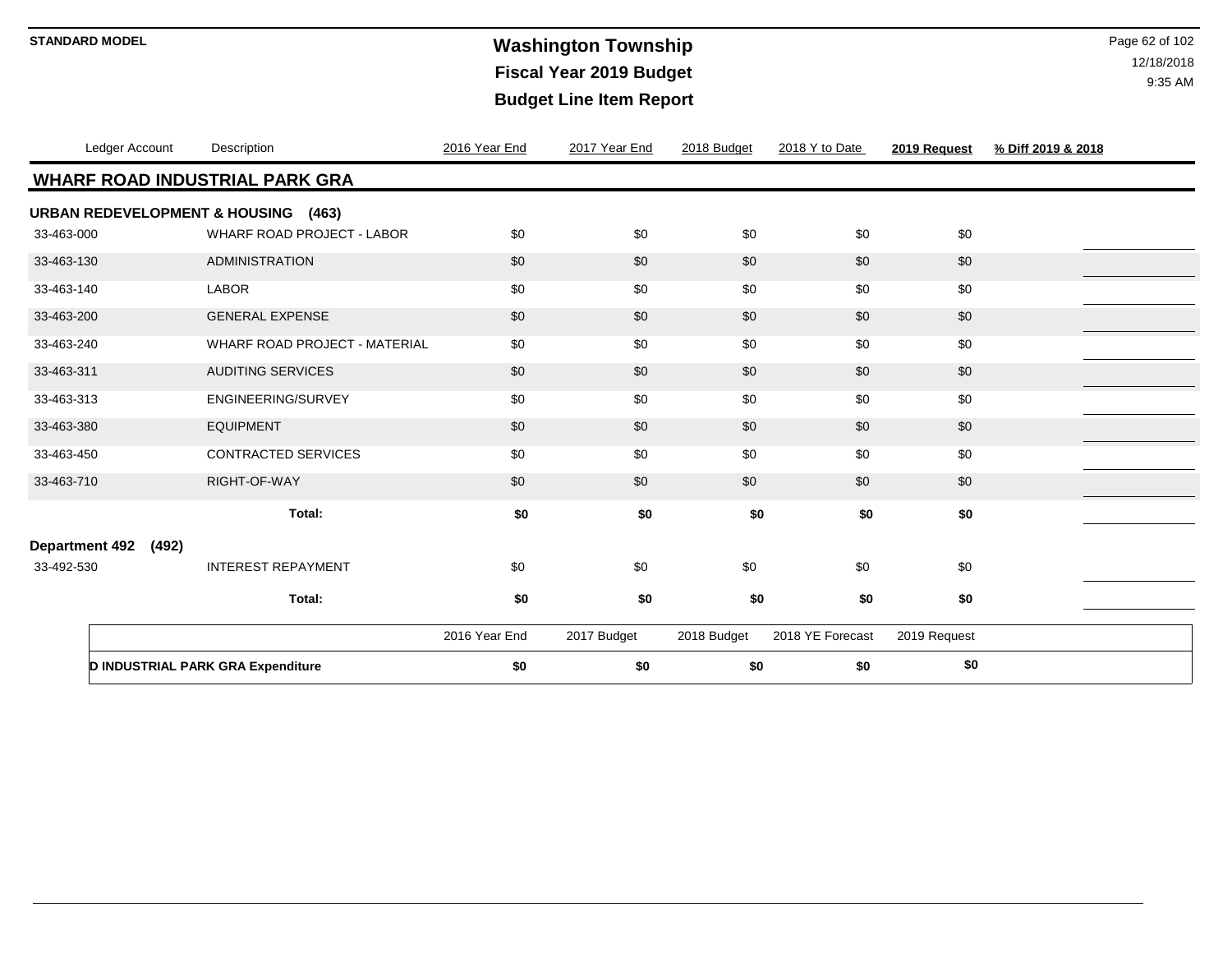# **STANDARD MODEL** Page 63 of 102 **Fiscal Year 2019 Budget Budget Line Item Report**

| Ledger Account                          | Description                              | 2016 Year End | 2017 Year End | 2018 Budget | 2018 Y to Date   | 2019 Request | % Diff 2019 & 2018 |  |
|-----------------------------------------|------------------------------------------|---------------|---------------|-------------|------------------|--------------|--------------------|--|
|                                         | <b>RECREATION FEE FUND - Revenues</b>    |               |               |             |                  |              |                    |  |
| <b>INTEREST EARNINGS</b>                | (341)                                    |               |               |             |                  |              |                    |  |
| 34-341-000                              | <b>INTEREST EARNINGS</b>                 | \$15          | \$7           | \$10        | (\$19)           | \$20         |                    |  |
|                                         | Total:                                   | \$15          | \$7           | \$10        | \$13             | \$20         |                    |  |
| <b>CONT &amp; DON FROM PRIV SOURCES</b> | (387)                                    |               |               |             |                  |              |                    |  |
| 34-387-000                              | CONTRIBUTIONS AND DONATIONS              | \$0           | \$1,150       | \$10,000    | \$0              | \$0          |                    |  |
| 34-387-100                              | <b>CONTRIBUTIONS &amp; DONATIONS-LAN</b> | \$0           | \$0           | \$0         | \$0              | \$0          |                    |  |
|                                         | Total:                                   | \$0           | \$1,150       | \$10,000    | \$0              | \$0          |                    |  |
| <b>INTERFUND OPERATING TRANSFERS</b>    | (392)                                    |               |               |             |                  |              |                    |  |
| 34-392-010                              | TRANSFER FROM GEN FUND                   | \$0           | \$0           | \$0         | \$0              | \$0          |                    |  |
| 34-392-410                              | TRANSFER FROM HAPPELLS MEADO             | \$0           | \$0           | \$0         | \$0              | \$0          |                    |  |
|                                         | Total:                                   | \$0           | \$0           | \$0         | \$0              | \$0          |                    |  |
| <b>FUND BALANCE FORWARDED</b>           | (399)                                    |               |               |             |                  |              |                    |  |
| 34-399-000                              | FUND BALANCE FORWARDED                   | \$0           | \$0           | \$1,500     | \$0              | \$3,540      |                    |  |
|                                         | Total:                                   | \$0           | \$0           | \$1,500     | \$0              | \$3,540      |                    |  |
|                                         |                                          |               |               |             |                  |              |                    |  |
|                                         |                                          | 2016 Year End | 2017 Budget   | 2018 Budget | 2018 YE Forecast | 2019 Request |                    |  |
|                                         | <b>Total RECREATION FEE FUND Revenue</b> | \$15          | \$1,157       | \$11,510    | \$13             | \$3,560      |                    |  |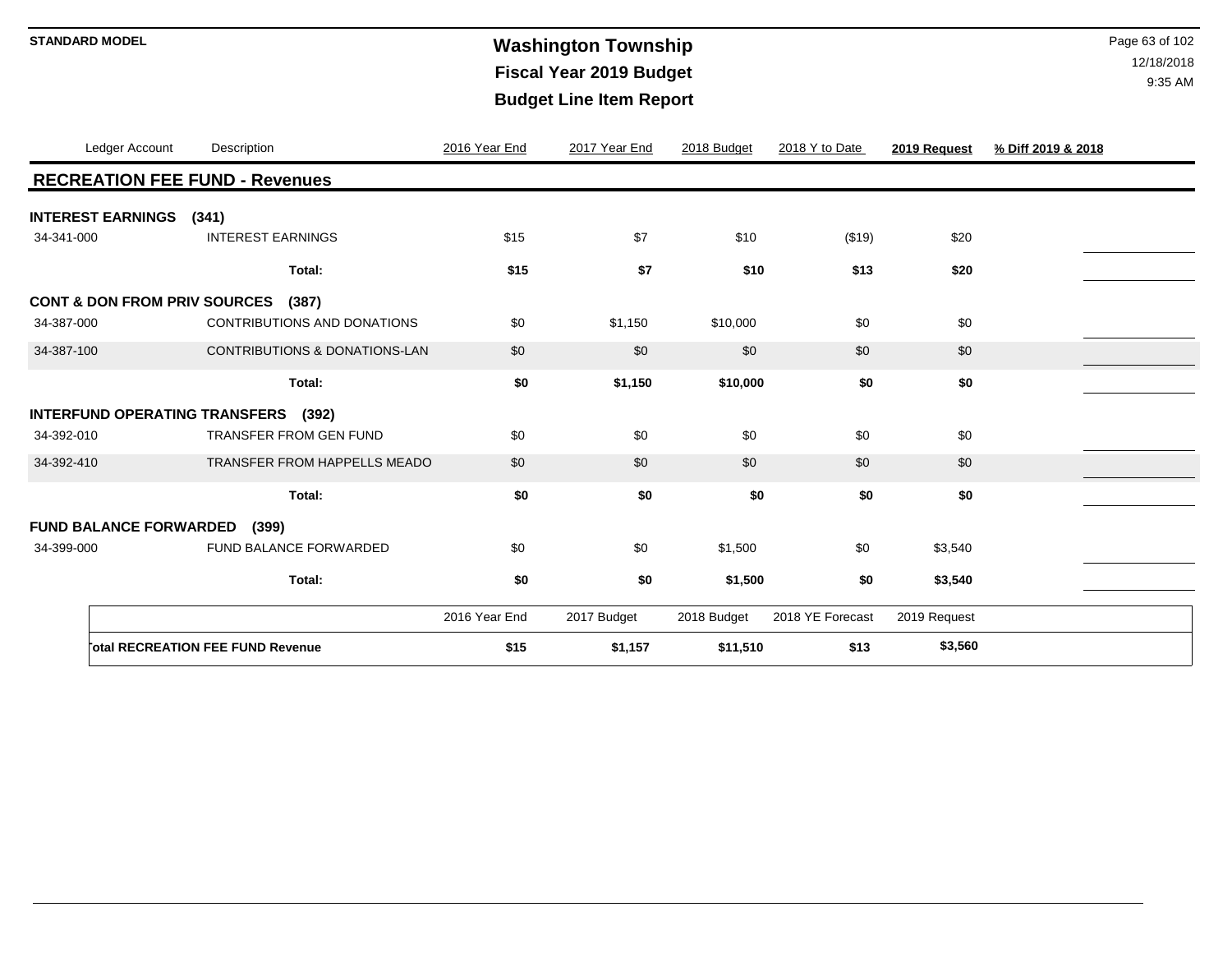# **Washington Township STANDARD MODEL** Page 64 of 102 **Fiscal Year 2019 Budget Budget Line Item Report**

| Ledger Account                            | Description                     | 2016 Year End | 2017 Year End | 2018 Budget | 2018 Y to Date | 2019 Request | % Diff 2019 & 2018 |
|-------------------------------------------|---------------------------------|---------------|---------------|-------------|----------------|--------------|--------------------|
| <b>RECREATION FEE FUND - Expenditures</b> |                                 |               |               |             |                |              |                    |
| <b>CULTURE - RECREATION ADMIN (451)</b>   |                                 |               |               |             |                |              |                    |
| 34-451-140                                | REC FUND FEE - WAGES            | \$0           | \$0           | \$0         | \$0            | \$0          |                    |
| 34-451-200                                | <b>GENERAL EXPENSE</b>          | \$4,000       | \$0           | \$0         | \$0            | \$0          |                    |
| 34-451-240                                | <b>MATERIALS</b>                | \$0           | \$0           | \$0         | \$0            | \$0          |                    |
| 34-451-254                                | <b>VEHICLE FUEL</b>             | \$0           | \$0           | \$0         | \$0            | $$0$$        |                    |
| 34-451-313                                | ENGINEERING AND ARCHITECTURA    | \$0           | \$0           | \$0         | \$0            | \$0          |                    |
| 34-451-452                                | CONTRACTED SERVICES             | \$0           | \$0           | \$1,610     | \$0            | \$0          |                    |
| 34-451-730                                | CAPITAL - BUILDING              | \$0           | \$0           | \$0         | \$0            | \$0          |                    |
| 34-451-740                                | CAPITAL                         | \$0           | \$0           | \$9,900     | \$0            | \$0          |                    |
| 34-451-750                                | MINOR MACHINERY AND EQUIPMEN    | \$0           | \$0           | \$0         | \$0            | \$0          |                    |
|                                           | Total:                          | \$4,000       | \$0           | \$11,510    | \$0            | \$0          |                    |
| <b>PARTICIPANT RECREATION</b>             | (452)                           |               |               |             |                |              |                    |
| 34-452-540                                | CONTRIBUTIONS TO NON-GOVTL OR   | \$0           | \$0           | \$0         | \$0            | \$0          |                    |
|                                           | Total:                          | \$0           | \$0           | \$0         | \$0            | \$0          |                    |
| <b>PARKS</b> (454)                        |                                 |               |               |             |                |              |                    |
| 34-454-710                                | PARKS-LAND                      | \$0           | \$0           | \$0         | \$0            | \$0          |                    |
|                                           | Total:                          | \$0           | \$0           | \$0         | \$0            | \$0          |                    |
| <b>Department 465</b><br>(465)            |                                 |               |               |             |                |              |                    |
| 34-465-540                                | REC FEE REFUND OF ESCROW        | \$0           | \$0           | \$0         | \$0            | \$0          |                    |
|                                           | Total:                          | \$0           | \$0           | \$0         | \$0            | \$0          |                    |
| <b>Department 492</b><br>(492)            |                                 |               |               |             |                |              |                    |
| 34-492-200                                | <b>TRANSFER TO GENERAL FUND</b> | \$0           | \$0           | \$0         | \$0            | \$0          |                    |
| 34-492-300                                | TRANSFER TO CAPITAL RESERVE     | \$0           | \$0           | \$0         | \$0            | \$0          |                    |
|                                           | Total:                          | \$0           | \$0           | \$0         | \$0            | \$0          |                    |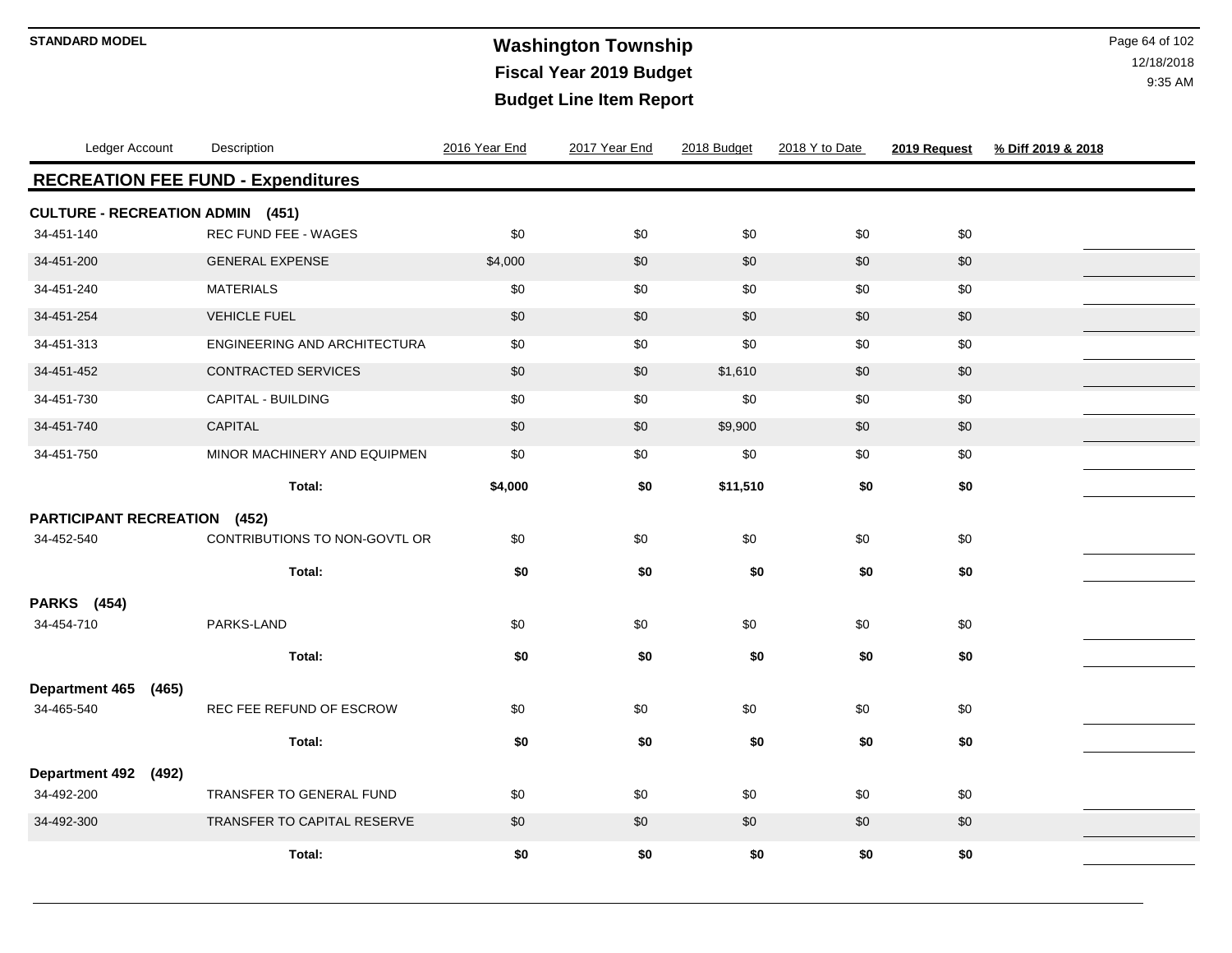# **STANDARD MODEL** Page 65 of 102 **Fiscal Year 2019 Budget Budget Line Item Report**

|                | <b>II RECREATION FEE FUND Expenditure</b> | \$4,000       | \$0           | \$11,510    | \$0              | \$0          |                    |
|----------------|-------------------------------------------|---------------|---------------|-------------|------------------|--------------|--------------------|
|                |                                           | 2016 Year End | 2017 Budget   | 2018 Budget | 2018 YE Forecast | 2019 Request |                    |
|                | <b>RECREATION FEE FUND - Expenditures</b> |               |               |             |                  |              |                    |
| Ledger Account | Description                               | 2016 Year End | 2017 Year End | 2018 Budget | 2018 Y to Date   | 2019 Request | % Diff 2019 & 2018 |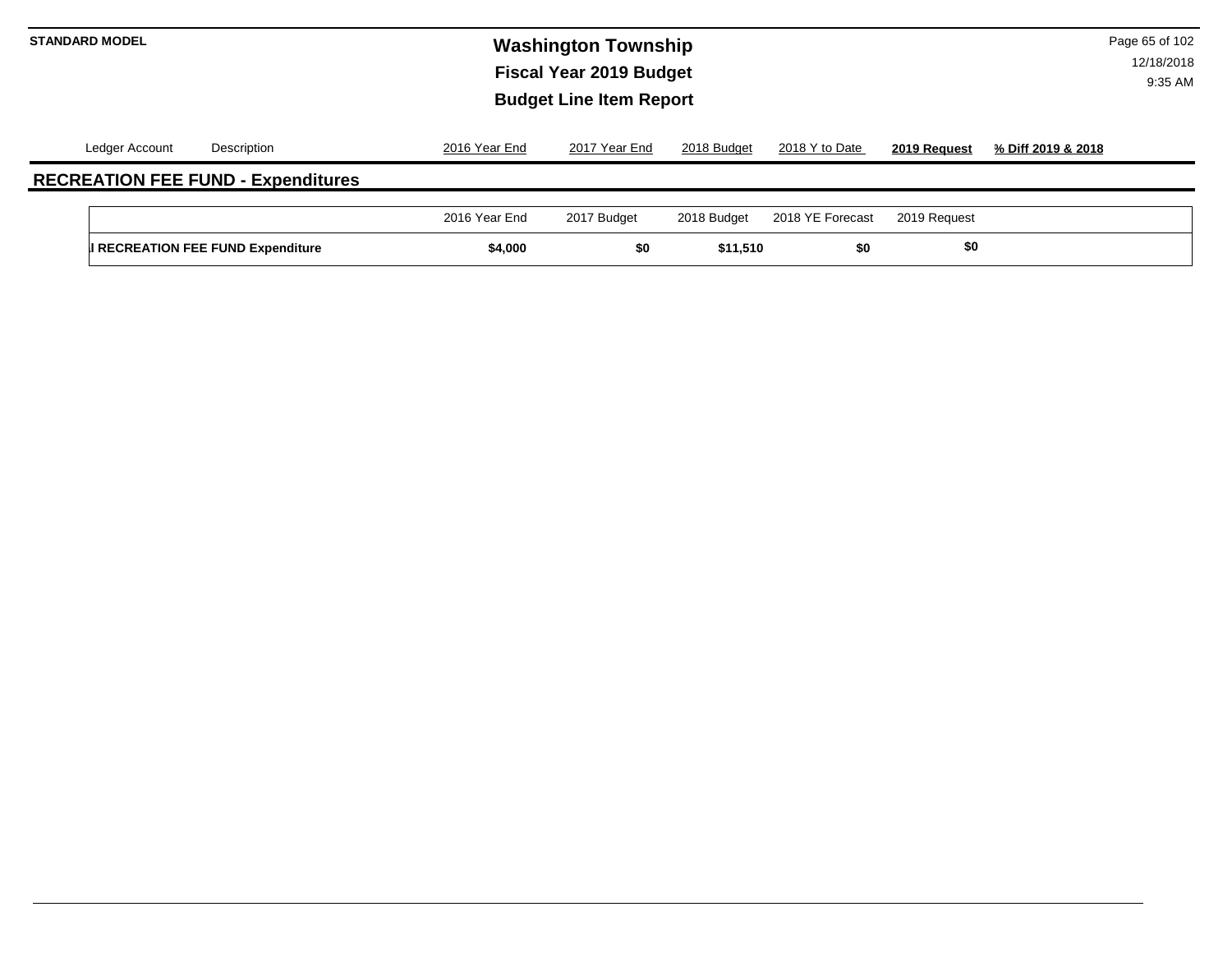# **STANDARD MODEL** Page 66 of 102 **Fiscal Year 2019 Budget Budget Line Item Report**

| Ledger Account                          | Description                       | 2016 Year End | 2017 Year End | 2018 Budget | 2018 Y to Date | 2019 Request | % Diff 2019 & 2018 |
|-----------------------------------------|-----------------------------------|---------------|---------------|-------------|----------------|--------------|--------------------|
| <b>HIGHWAY AID FUND - Revenues</b>      |                                   |               |               |             |                |              |                    |
| <b>INTEREST EARNINGS</b>                | (341)                             |               |               |             |                |              |                    |
| 35-341-000                              | <b>INTEREST EARNINGS</b>          | \$1,377       | \$1,156       | \$1,030     | (\$3,988)      | \$2,500      |                    |
| 35-341-030                              | <b>INVESTMENTS - PLGIT/PLUS</b>   | \$0           | \$0           | \$0         | (\$474)        | \$5,000      |                    |
|                                         | Total:                            | \$1,377       | \$1,156       | \$1,030     | \$2,530        | \$7,500      |                    |
| FED CAPITAL & OPERATING GRANTS (351)    |                                   |               |               |             |                |              |                    |
| 35-351-030                              | FEMA REIMBURSEMENT                | \$0           | \$0           | \$0         | \$0            | \$0          |                    |
| 35-351-120                              | FEMA SNOW REIMBURSEMENT           | \$9,616       | \$0           | \$0         | \$0            | \$0          |                    |
|                                         | Total:                            | \$9,616       | \$0           | \$0         | \$0            | \$0          |                    |
| <b>ST SHARED REV &amp; ENTITLEMENTS</b> | (355)                             |               |               |             |                |              |                    |
| 35-355-050                              | <b>MOTOR VEHICLE FUEL TAXES</b>   | \$498,978     | \$529,728     | \$545,950   | (\$555, 354)   | \$553,448    |                    |
| 35-355-200                              | <b>ROAD TURNBACK</b>              | \$19,120      | \$19,120      | \$19,120    | (\$19,120)     | \$19,120     |                    |
|                                         | Total:                            | \$518,098     | \$548,848     | \$565,070   | \$574,474      | \$572,568    |                    |
| MISCELLANEOUS REVENUE (380)             |                                   |               |               |             |                |              |                    |
| 35-380-000                              | MISC REVENUES/SALT                | \$1,570       | \$10          | \$0         | \$0            | \$0          |                    |
|                                         | Total:                            | \$1,570       | \$10          | \$0         | \$0            | \$0          |                    |
| INTERFUND OPERATING TRANSFERS (392)     |                                   |               |               |             |                |              |                    |
| 35-392-010                              | <b>TRANSFER FROM GENERAL FUND</b> | \$0           | (\$500,000)   | \$0         | \$0            | \$0          |                    |
| 35-392-100                              | <b>TRANSFER FROM HIGHWAY AID</b>  | \$0           | \$500,000     | \$0         | (\$585,000)    | \$0          |                    |
|                                         | Total:                            | \$0           | \$0           | \$0         | \$585,000      | \$0          |                    |
| <b>FUND BALANCE FORWARDED</b>           | (399)                             |               |               |             |                |              |                    |
| 35-399-000                              | FUND BALANCE FORWARDED            | \$0           | \$0           | \$315,000   | \$0            | \$315,000    |                    |
|                                         | Total:                            | \$0           | \$0           | \$315,000   | \$0            | \$315,000    |                    |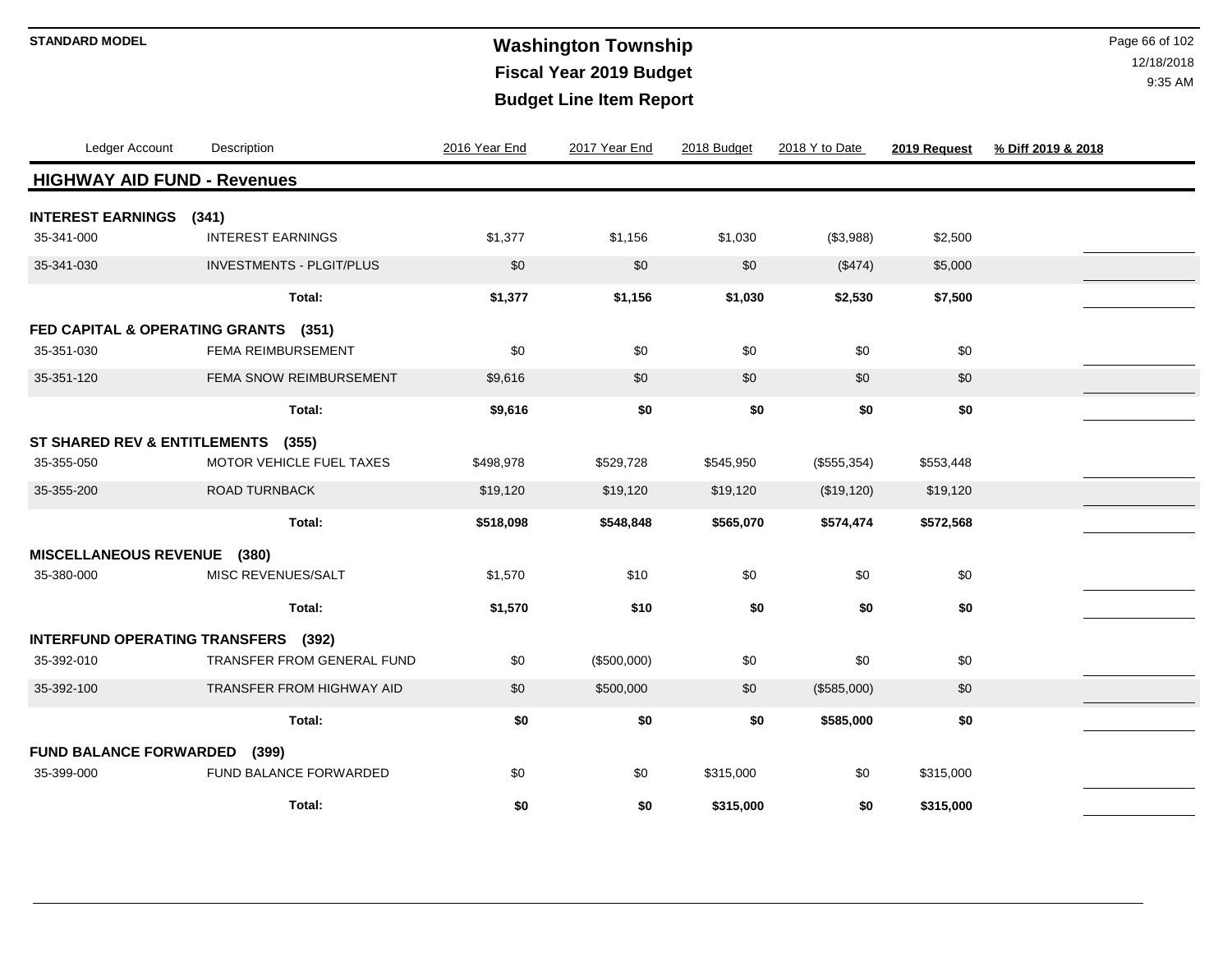| <b>STANDARD MODEL</b> |                |                                       |               | <b>Washington Township</b><br><b>Fiscal Year 2019 Budget</b><br><b>Budget Line Item Report</b> |             |                  |              | Page 67 of 102<br>12/18/2018 |  |  |
|-----------------------|----------------|---------------------------------------|---------------|------------------------------------------------------------------------------------------------|-------------|------------------|--------------|------------------------------|--|--|
|                       | Ledger Account | Description                           | 2016 Year End | 2017 Year End                                                                                  | 2018 Budget | 2018 Y to Date   | 2019 Request | % Diff 2019 & 2018           |  |  |
|                       |                | <b>HIGHWAY AID FUND - Revenues</b>    |               |                                                                                                |             |                  |              |                              |  |  |
|                       |                |                                       | 2016 Year End | 2017 Budget                                                                                    | 2018 Budget | 2018 YE Forecast | 2019 Request |                              |  |  |
|                       |                | <b>Total HIGHWAY AID FUND Revenue</b> | \$530,661     | \$550,015                                                                                      | \$881,100   | \$1,162,004      | \$895,068    |                              |  |  |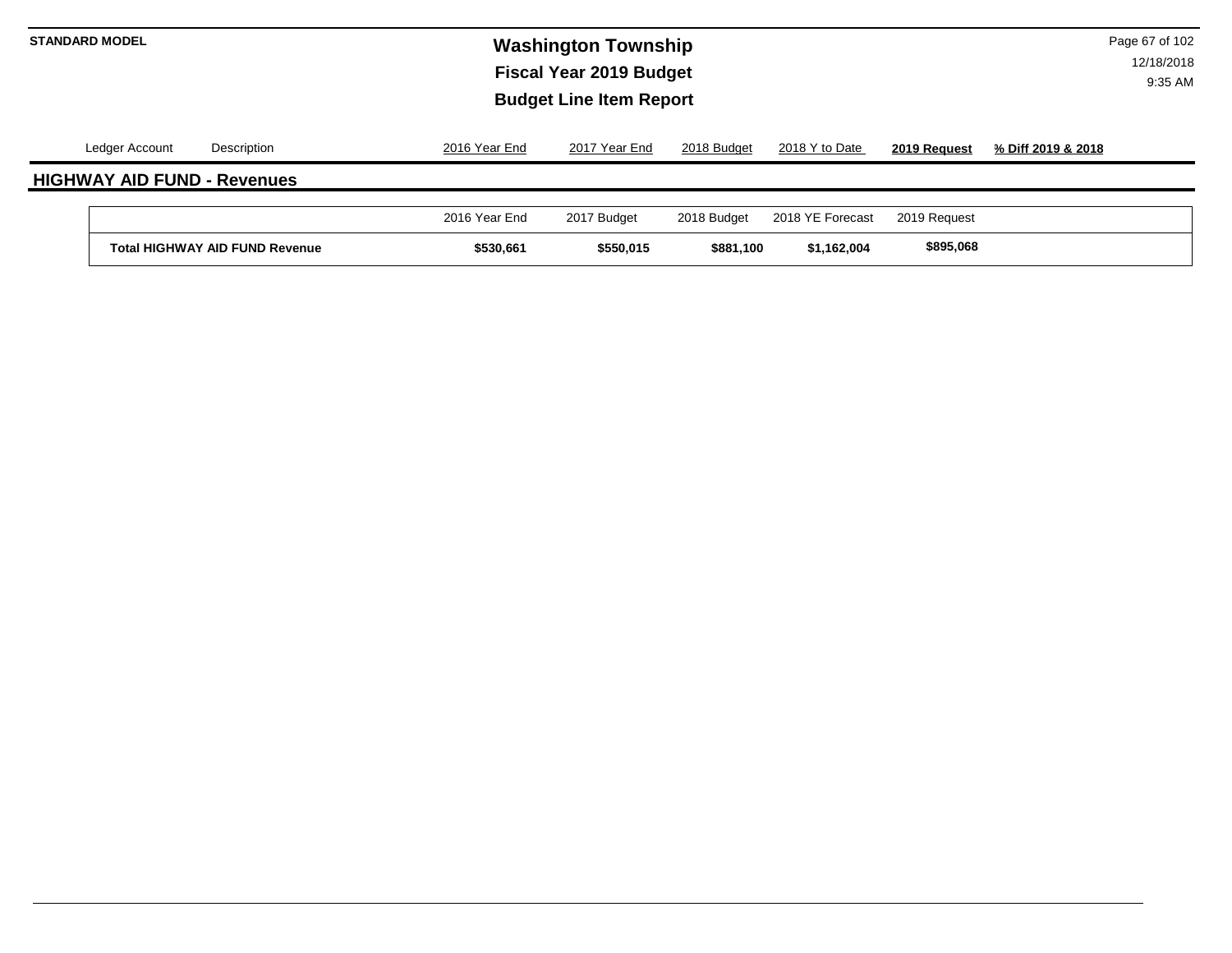# **Washington Township STANDARD MODEL** Page 68 of 102 **Fiscal Year 2019 Budget Budget Line Item Report**

| Ledger Account                                    | Description                  | 2016 Year End | 2017 Year End | 2018 Budget | 2018 Y to Date | 2019 Request | % Diff 2019 & 2018 |
|---------------------------------------------------|------------------------------|---------------|---------------|-------------|----------------|--------------|--------------------|
| <b>HIGHWAY AID FUND - Expenditures</b>            |                              |               |               |             |                |              |                    |
| HWAY MAINT - GENERAL SERVICES (430)<br>35-430-200 | <b>GENERAL EXPENSE</b>       | \$0           | (\$698)       | \$0         | \$0            | \$0          |                    |
| 35-430-210                                        | COMPUTER, SOFTWARE, ETC      | \$999         | $$0$$         | \$1,000     | \$999          | \$1,000      |                    |
| 35-430-310                                        | <b>ENGINEERING</b>           | \$1,081       | \$268         | \$0         | \$1,114        | \$0          |                    |
| 35-430-380                                        | <b>RENTALS</b>               | \$0           | \$336         | \$0         | \$0            | \$20,000     |                    |
| 35-430-740                                        | CAPITAL - EQUIPMENT          | \$29,059      | \$15,000      | \$122,490   | \$29,951       | \$150,000    |                    |
|                                                   | Total:                       | \$31,139      | \$14,906      | \$123,490   | \$30,950       | \$171,000    |                    |
| SNOW AND ICE REMOVAL (432)                        |                              |               |               |             |                |              |                    |
| 35-432-141                                        | SNOW REMOVAL - WAGES         | \$22,229      | \$14,971      | \$30,000    | \$27,228       | \$35,000     |                    |
| 35-432-145                                        | SNOW REMOVAL-EQUIP REPAIRS   | \$5,345       | \$8,343       | \$5,000     | \$10,388       | \$12,000     |                    |
| 35-432-240                                        | <b>MATERIALS</b>             | \$16,610      | \$20,623      | \$30,000    | \$34,319       | \$35,000     |                    |
| 35-432-250                                        | <b>REPAIR PARTS</b>          | \$3,493       | \$497         | \$3,000     | \$1,365        | \$3,000      |                    |
|                                                   | Total:                       | \$47,678      | \$44,434      | \$68,000    | \$73,107       | \$85,000     |                    |
| TRAFFIC SIGNALS AND ST SIGNS (433)                |                              |               |               |             |                |              |                    |
| 35-433-140                                        | <b>STREET SIGNS - LABOR</b>  | \$2,330       | \$2,360       | \$5,000     | \$2,802        | \$3,000      |                    |
| 35-433-141                                        | <b>TRAFFIC LIGHT WAGES</b>   | \$226         | \$735         | \$0         | \$592          | \$500        |                    |
| 35-433-240                                        | STREET SIGNS - MATERIALS     | \$1,508       | \$3,126       | \$4,000     | \$5,106        | \$4,000      |                    |
| 35-433-250                                        | STREET MARKINGS CONTRACT     | \$31,414      | \$30,568      | \$35,000    | \$33,772       | \$35,000     |                    |
| 35-433-360                                        | TRAFFIC LIGHT UTILITIES      | \$5,037       | \$5,011       | \$5,000     | \$3,184        | \$5,000      |                    |
| 35-433-372                                        | <b>TRAFFIC LIGHT REPAIRS</b> | \$7,922       | \$8,679       | \$8,000     | \$3,089        | \$8,000      |                    |
| 35-433-740                                        | <b>CAPITAL TRAFFIC LIGHT</b> | \$0           | \$7,500       | \$14,500    | \$0            | \$14,500     |                    |
|                                                   | Total:                       | \$48,437      | \$57,979      | \$71,500    | \$18,599       | \$70,000     |                    |
| <b>STORM SEWERS AND DRAINS</b>                    | (436)                        |               |               |             |                |              |                    |
| 35-436-140                                        | STORM DRAINAGE - LABOR       | \$6,363       | \$4,261       | \$6,000     | \$11,281       | \$10,000     |                    |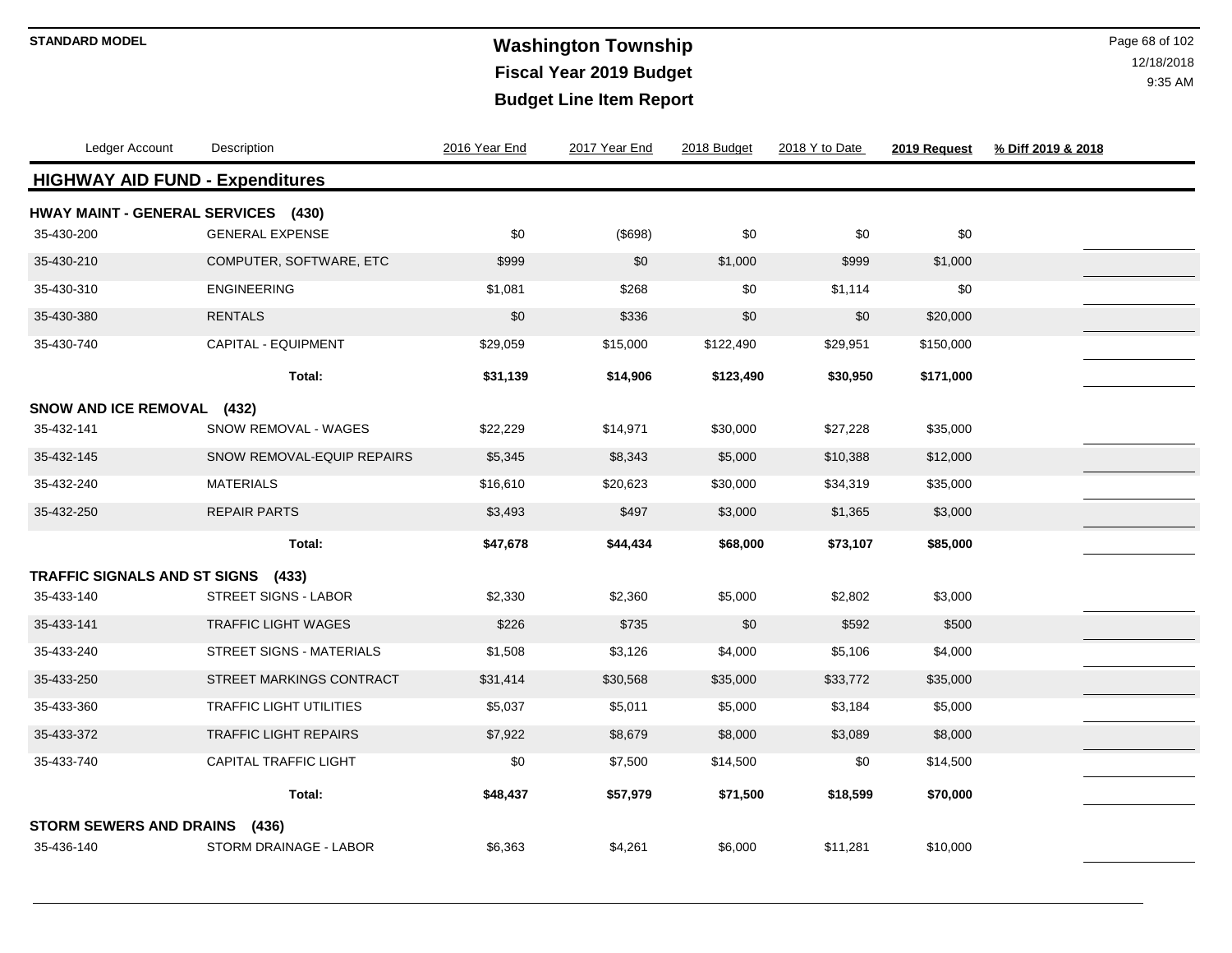### **STANDARD MODEL** Page 69 of 102 **Fiscal Year 2019 Budget Budget Line Item Report**

| Ledger Account                              | Description                            | 2016 Year End | 2017 Year End | 2018 Budget | 2018 Y to Date | 2019 Request | % Diff 2019 & 2018 |  |
|---------------------------------------------|----------------------------------------|---------------|---------------|-------------|----------------|--------------|--------------------|--|
|                                             | <b>HIGHWAY AID FUND - Expenditures</b> |               |               |             |                |              |                    |  |
| 35-436-240                                  | STORM DRAINAGE - MATERIAL              | \$3,191       | \$1,948       | \$4,000     | \$163          | \$2,000      |                    |  |
|                                             | Total:                                 | \$9,554       | \$6,209       | \$10,000    | \$7,100        | \$12,000     |                    |  |
|                                             | REPAIR OF TOOLS & MACHINERY (437)      |               |               |             |                |              |                    |  |
| 35-437-140                                  | REPAIRS TO EQUIP LABOR                 | \$10,046      | \$0           | \$0         | \$23,812       | \$20,000     |                    |  |
| 35-437-141                                  | ST. SWEEPER REPAIR-LABOR               | \$1,621       | \$2,809       | \$0         | \$3,947        | \$1,000      |                    |  |
| 35-437-250                                  | <b>REPAIR TO EQUIP PARTS</b>           | \$30,014      | \$0           | \$0         | \$49           | \$0          |                    |  |
| 35-437-251                                  | SWEEPER REPAIR-PARTS                   | \$2,732       | \$95          | \$0         | \$0            | \$0          |                    |  |
| 35-437-255                                  | <b>TIRES</b>                           | \$1,704       | \$0           | \$5,000     | \$0            | \$5,000      |                    |  |
| 35-437-451                                  | <b>CONTRACTED SERVICES</b>             | \$23,186      | \$0           | \$0         | \$90,143       | \$0          |                    |  |
|                                             | Total:                                 | \$69,303      | \$2,904       | \$5,000     | \$113,217      | \$26,000     |                    |  |
| <b>REPAIRS TO HWAYS &amp; BRIDGES (438)</b> |                                        |               |               |             |                |              |                    |  |
| 35-438-140                                  | HIGHWAY - LABOR                        | \$14,938      | \$48,856      | \$56,000    | \$39,300       | \$46,400     |                    |  |
| 35-438-141                                  | <b>BRIDGES - LABOR</b>                 | \$0           | \$0           | \$0         | \$0            | \$5,000      |                    |  |
| 35-438-142                                  | <b>GUIDE RAIL - LABOR</b>              | \$0           | \$0           | \$1,500     | \$0            | \$0          |                    |  |
| 35-438-143                                  | <b>MOWING</b>                          | \$11,101      | \$17,171      | \$20,000    | \$14,350       | \$10,000     |                    |  |
| 35-438-144                                  | <b>STREET SWEEPING</b>                 | \$5,133       | \$8,427       | \$15,000    | \$4,161        | \$5,000      |                    |  |
| 35-438-200                                  | <b>GENERAL EXPENSE</b>                 | \$0           | \$0           | \$0         | \$0            | \$0          |                    |  |
| 35-438-241                                  | <b>MATERIALS</b>                       | \$20,922      | \$7,724       | \$42,000    | \$6,636        | \$21,000     |                    |  |
| 35-438-280                                  | <b>ROAD MATERIALS</b>                  | \$0           | \$22,168      | \$32,000    | \$13,132       | \$16,000     |                    |  |
| 35-438-310                                  | <b>BRIDGE REP/MAIN/INSPECT</b>         | \$0           | \$0           | \$0         | \$540          | \$600        |                    |  |
|                                             | Total:                                 | \$52,094      | \$104,345     | \$166,500   | \$50,855       | \$104,000    |                    |  |
| <b>CONSTRUCTION &amp; REBUILDING</b>        | (439)                                  |               |               |             |                |              |                    |  |
| 35-439-000                                  | CONTRACT JOBS & PREPARATION            | \$189,709     | \$168,811     | \$436,610   | \$167,979      | \$230,000    |                    |  |
| 35-439-140                                  | ROAD CAPITAL PROJECT - LABOR           | \$0           | \$0           | \$0         | \$0            | \$0          |                    |  |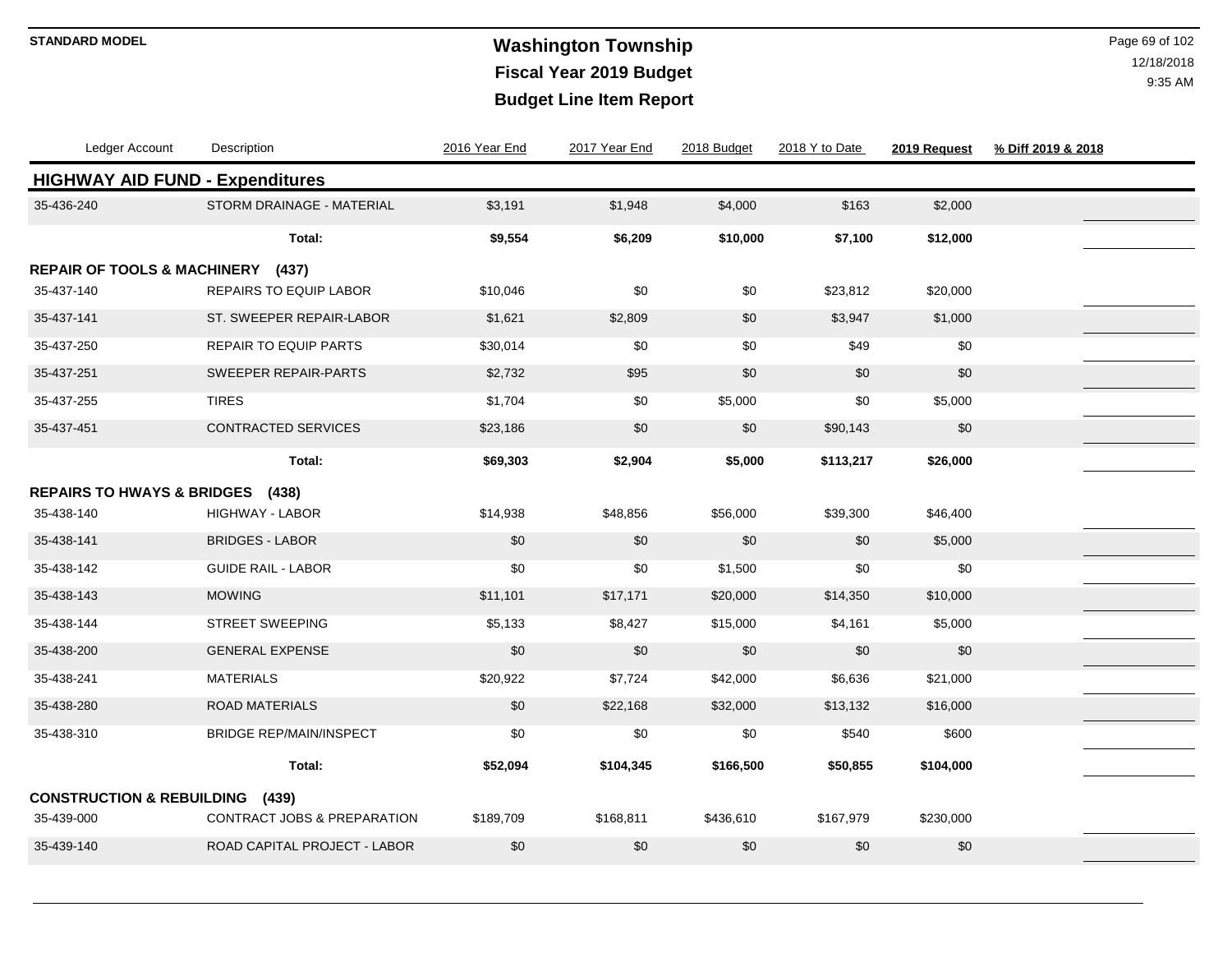### **STANDARD MODEL** Page 70 of 102 **Fiscal Year 2019 Budget Budget Line Item Report**

|                       | Ledger Account |       | Description                               | 2016 Year End | 2017 Year End | 2018 Budget | 2018 Y to Date   | 2019 Request | % Diff 2019 & 2018 |
|-----------------------|----------------|-------|-------------------------------------------|---------------|---------------|-------------|------------------|--------------|--------------------|
|                       |                |       | <b>HIGHWAY AID FUND - Expenditures</b>    |               |               |             |                  |              |                    |
|                       |                |       | Total:                                    | \$189,709     | \$168,811     | \$436,610   | \$0              | \$230,000    |                    |
| <b>DEBT PRINCIPAL</b> |                | (471) |                                           |               |               |             |                  |              |                    |
| 35-471-400            |                |       | PIB DEBT/INT PAYMENT                      | \$0           | \$0           | \$0         | \$0              | \$0          |                    |
|                       |                |       | Total:                                    | \$0           | \$0           | \$0         | \$0              | \$0          |                    |
| <b>DEBT INTEREST</b>  |                | (472) |                                           |               |               |             |                  |              |                    |
| 35-472-400            |                |       | <b>DEBT INTEREST</b>                      | \$0           | \$0           | \$0         | \$0              | \$0          |                    |
|                       |                |       | Total:                                    | \$0           | \$0           | \$0         | \$0              | \$0          |                    |
| <b>Department 492</b> |                | (492) |                                           |               |               |             |                  |              |                    |
| 35-492-200            |                |       | <b>TRANSF TO GENERAL FUND</b>             | \$6,430       | \$624         | \$0         | \$0              | \$0          |                    |
| 35-492-350            |                |       | TRF TO HIGHWAY AID FUND                   | \$0           | \$0           | \$0         | \$585,000        | \$0          |                    |
| 35-492-351            |                |       | <b>TURNBACK PROGRAM</b>                   | \$0           | \$0           | \$0         | \$0              | \$0          |                    |
|                       |                |       | Total:                                    | \$6,430       | \$624         | \$0         | \$585,000        | \$0          |                    |
|                       |                |       |                                           | 2016 Year End | 2017 Budget   | 2018 Budget | 2018 YE Forecast | 2019 Request |                    |
|                       |                |       | <b>Total HIGHWAY AID FUND Expenditure</b> | \$454,344     | \$400,211     | \$881,100   | \$878,828        | \$698,000    |                    |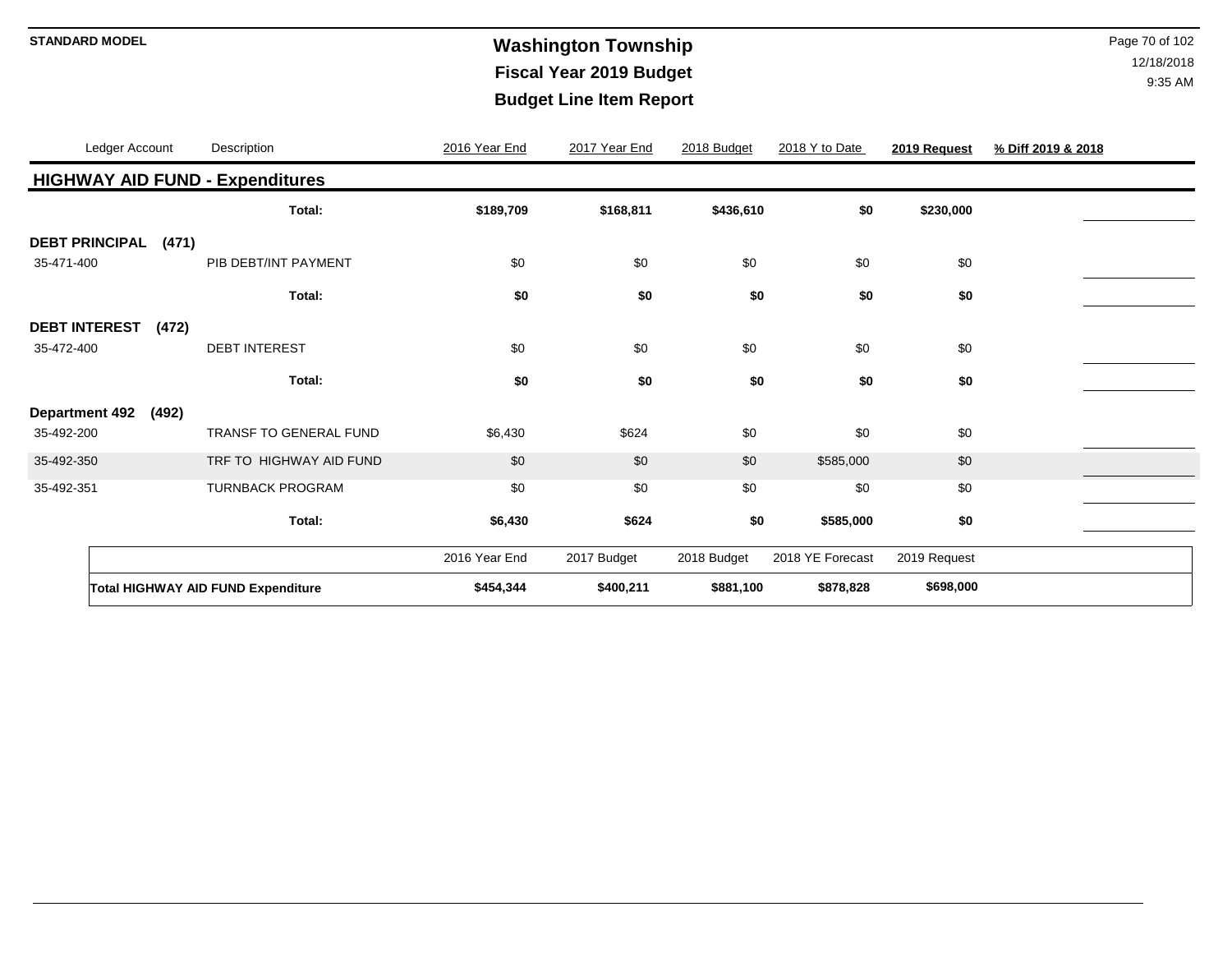# **Washington Township STANDARD MODEL** Page 71 of 102 **Fiscal Year 2019 Budget Budget Line Item Report**

|            | Ledger Account                          | Description                            | 2016 Year End | 2017 Year End | 2018 Budget | 2018 Y to Date   | 2019 Request | % Diff 2019 & 2018 |
|------------|-----------------------------------------|----------------------------------------|---------------|---------------|-------------|------------------|--------------|--------------------|
|            |                                         | <b>WHARF ROAD TURNBACK FUND - Reve</b> |               |               |             |                  |              |                    |
|            | <b>INTEREST EARNINGS</b> (341)          |                                        |               |               |             |                  |              |                    |
| 36-341-000 |                                         | <b>INTEREST EARNINGS</b>               | \$0           | \$0           | \$0         | \$0              | \$0          |                    |
|            |                                         | Total:                                 | \$0           | \$0           | \$0         | \$0              | \$0          |                    |
|            | <b>ST SHARED REV &amp; ENTITLEMENTS</b> | (355)                                  |               |               |             |                  |              |                    |
| 36-355-200 |                                         | <b>ROAD TURNBACK</b>                   | \$0           | \$0           | \$0         | \$0              | \$0          |                    |
|            |                                         | Total:                                 | \$0           | \$0           | \$0         | \$0              | \$0          |                    |
|            | <b>FUND BALANCE FORWARDED</b>           | (399)                                  |               |               |             |                  |              |                    |
| 36-399-000 |                                         | FUND BALANCE FORWARDED                 | \$0           | \$0           | \$0         | \$0              | \$0          |                    |
|            |                                         | Total:                                 | \$0           | \$0           | \$0         | \$0              | \$0          |                    |
|            |                                         |                                        | 2016 Year End | 2017 Budget   | 2018 Budget | 2018 YE Forecast | 2019 Request |                    |
|            |                                         | <b>ARF ROAD TURNBACK FUND Revenue</b>  | \$0           | \$0           | \$0         | \$0              | \$0          |                    |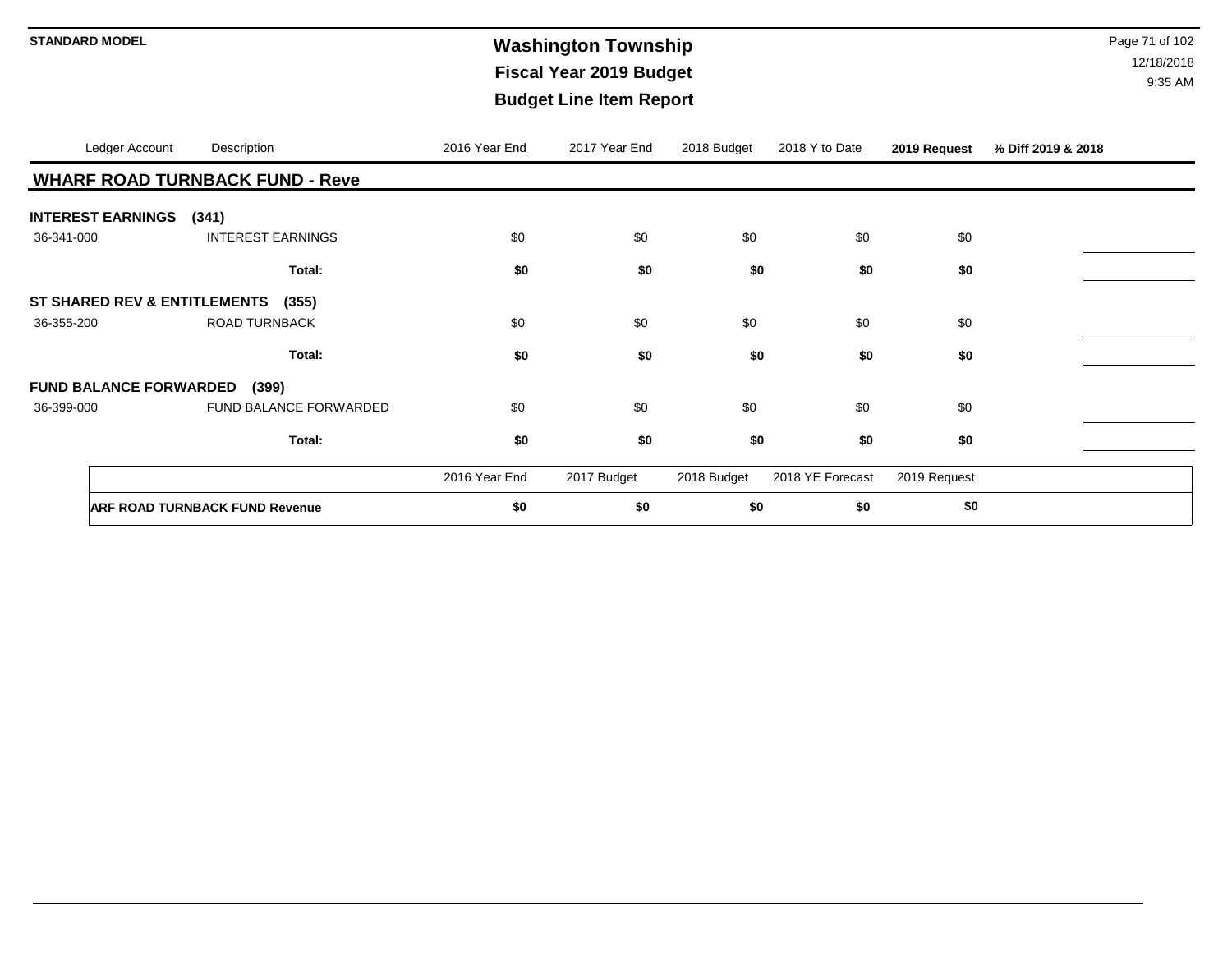### **Washington Township STANDARD MODEL** Page 72 of 102 **Fiscal Year 2019 Budget Budget Line Item Report**

|            | Ledger Account                             | Description                            | 2016 Year End | 2017 Year End | 2018 Budget | 2018 Y to Date   | 2019 Request | % Diff 2019 & 2018 |  |  |
|------------|--------------------------------------------|----------------------------------------|---------------|---------------|-------------|------------------|--------------|--------------------|--|--|
|            |                                            | <b>WHARF ROAD TURNBACK FUND - Expe</b> |               |               |             |                  |              |                    |  |  |
|            | <b>CONSTRUCTION &amp; REBUILDING (439)</b> |                                        |               |               |             |                  |              |                    |  |  |
| 36-439-140 |                                            | ROAD CAPITAL PROJECT - LABOR           | \$0           | \$0           | \$0         | \$0              | \$0          |                    |  |  |
| 36-439-241 |                                            | ROAD CAPITAL PROJECT - MATERIA         | \$0           | \$0           | \$0         | \$0              | \$0          |                    |  |  |
| 36-439-280 |                                            | ROAD MATERIALS - OIL/MACADAM           | \$0           | \$0           | \$0         | \$0              | \$0          |                    |  |  |
| 36-439-313 |                                            | <b>ENGINEERING</b>                     | \$0           | \$0           | \$0         | \$0              | \$0          |                    |  |  |
| 36-439-384 |                                            | <b>EQUIPMENT RENTAL</b>                | \$0           | \$0           | \$0         | \$0              | \$0          |                    |  |  |
| 36-439-451 |                                            | <b>CONTRACTED SERVICES</b>             | \$0           | \$0           | \$0         | \$0              | \$0          |                    |  |  |
| 36-439-610 |                                            | <b>CONSTRUCTION CONTRACTS</b>          | \$0           | \$0           | \$0         | \$0              | \$0          |                    |  |  |
|            |                                            | Total:                                 | \$0           | \$0           | \$0         | \$0              | \$0          |                    |  |  |
|            |                                            |                                        | 2016 Year End | 2017 Budget   | 2018 Budget | 2018 YE Forecast | 2019 Request |                    |  |  |
|            |                                            | F ROAD TURNBACK FUND Expenditure       | \$0           | \$0           | \$0         | \$0              | \$0          |                    |  |  |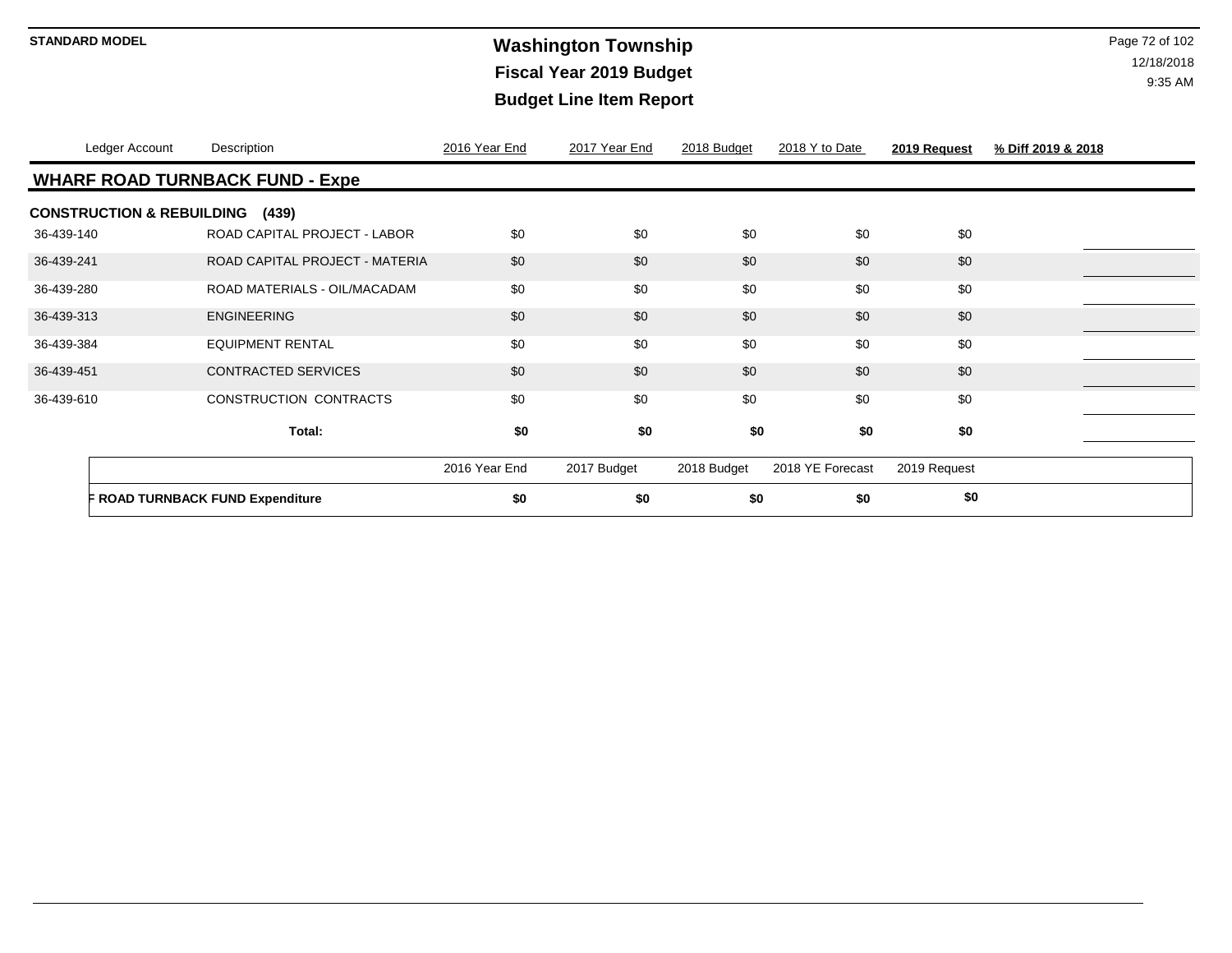# **Washington Township STANDARD MODEL** Page 73 of 102 **Fiscal Year 2019 Budget Budget Line Item Report**

| Ledger Account                       | Description                           | 2016 Year End | 2017 Year End | 2018 Budget | 2018 Y to Date   | 2019 Request | % Diff 2019 & 2018 |
|--------------------------------------|---------------------------------------|---------------|---------------|-------------|------------------|--------------|--------------------|
|                                      | <b>COMMONWEALTH GRANT ONE - Reven</b> |               |               |             |                  |              |                    |
| <b>INTEREST EARNINGS</b>             | (341)                                 |               |               |             |                  |              |                    |
| 37-341-000                           | <b>INTEREST EARNINGS</b>              | \$0           | \$0           | \$0         | \$0              | \$0          |                    |
|                                      | Total:                                | \$0           | \$0           | \$0         | \$0              | \$0          |                    |
|                                      | ST CAPITAL & OPERATING GRANTS (354)   |               |               |             |                  |              |                    |
| 37-354-030                           | <b>STATE GRANT</b>                    | \$0           | \$0           | \$0         | \$0              | \$0          |                    |
| 37-354-100                           | <b>STATE GRANT</b>                    | \$0           | \$0           | \$0         | \$0              | \$0          |                    |
|                                      | Total:                                | \$0           | \$0           | \$0         | \$0              | \$0          |                    |
| <b>INTERFUND OPERATING TRANSFERS</b> | (392)                                 |               |               |             |                  |              |                    |
| 37-392-100                           | <b>TRANSFER FROM GENERAL FUND</b>     | \$0           | \$0           | \$0         | \$0              | \$0          |                    |
|                                      | Total:                                | \$0           | \$0           | \$0         | \$0              | \$0          |                    |
| <b>FUND BALANCE FORWARDED (399)</b>  |                                       |               |               |             |                  |              |                    |
| 37-399-000                           | FUND BALANCE FORWARDED                | \$0           | \$0           | \$0         | \$0              | \$0          |                    |
|                                      | Total:                                | \$0           | \$0           | \$0         | \$0              | \$0          |                    |
|                                      |                                       | 2016 Year End | 2017 Budget   | 2018 Budget | 2018 YE Forecast | 2019 Request |                    |
|                                      | <b>DMMONWEALTH GRANT ONE Revenue</b>  | \$0           | \$0           | \$0         | \$0              | \$0          |                    |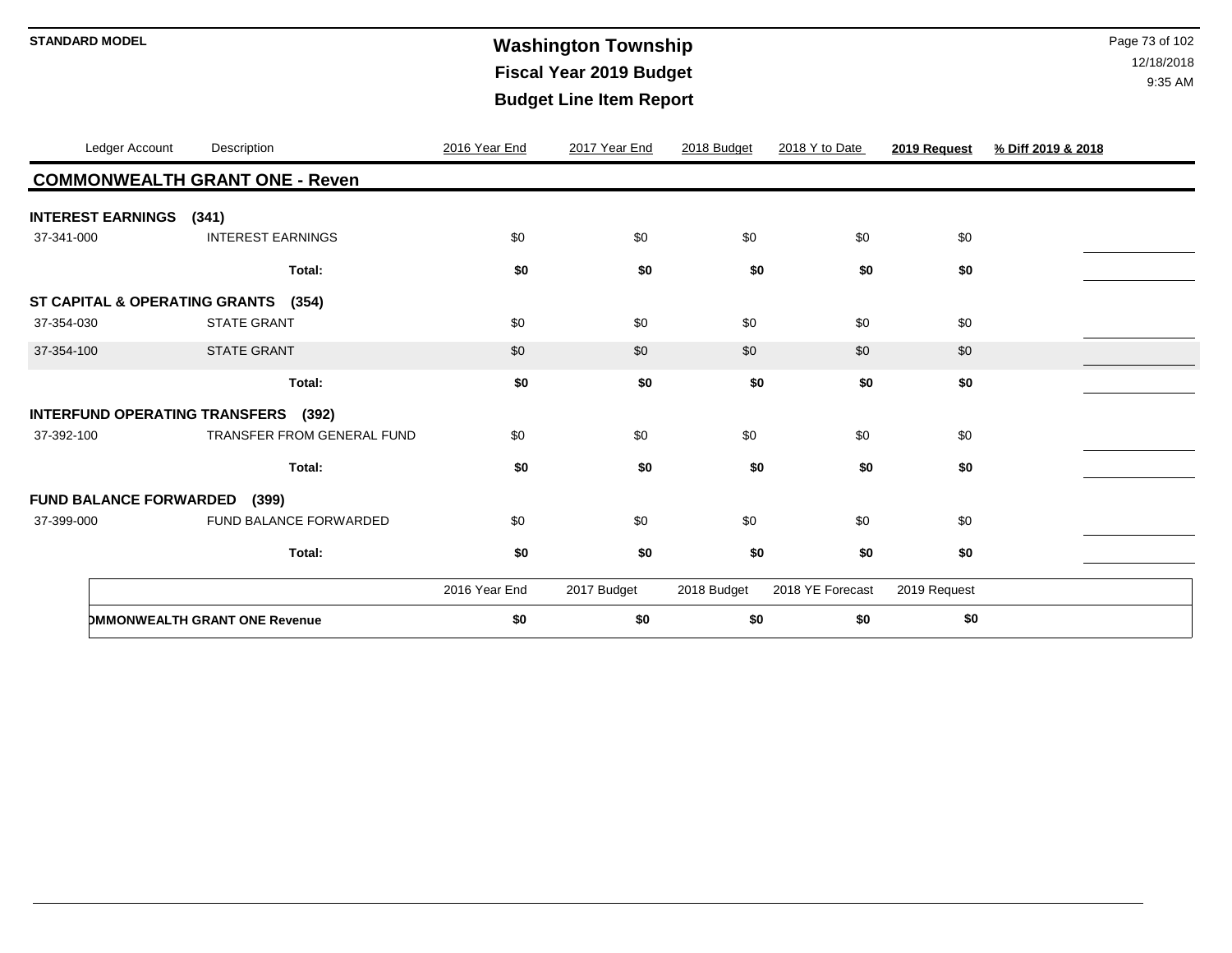# **Washington Township STANDARD MODEL** Page 74 of 102 **Fiscal Year 2019 Budget Budget Line Item Report**

| Ledger Account                             | Description                            | 2016 Year End | 2017 Year End | 2018 Budget | 2018 Y to Date   | 2019 Request | % Diff 2019 & 2018 |
|--------------------------------------------|----------------------------------------|---------------|---------------|-------------|------------------|--------------|--------------------|
|                                            | <b>COMMONWEALTH GRANT ONE - Expen</b>  |               |               |             |                  |              |                    |
| HWAY MAINT - GENERAL SERVICES (430)        |                                        |               |               |             |                  |              |                    |
| 37-430-130                                 | <b>LABOR</b>                           | \$0           | \$0           | \$0         | \$0              | \$0          |                    |
| 37-430-200                                 | <b>GENERAL EXPENSE</b>                 | \$0           | \$5           | \$0         | \$0              | \$0          |                    |
| 37-430-313                                 | <b>ENGINEERING</b>                     | \$0           | \$0           | \$0         | \$0              | \$0          |                    |
| 37-430-530                                 | <b>INTEREST TO STATE</b>               | \$0           | \$0           | \$0         | \$0              | \$0          |                    |
|                                            | Total:                                 | \$0           | \$5           | \$0         | \$0              | \$0          |                    |
| <b>CONSTRUCTION &amp; REBUILDING (439)</b> |                                        |               |               |             |                  |              |                    |
| 37-439-000                                 | CONTRACTED SERVICES                    | \$0           | \$0           | \$0         | \$0              | \$0          |                    |
|                                            | Total:                                 | \$0           | \$0           | \$0         | \$0              | \$0          |                    |
| <b>PARTICIPANT RECREATION (452)</b>        |                                        |               |               |             |                  |              |                    |
| 37-452-140                                 | PINE HILL - WAGES                      | \$0           | \$0           | \$0         | \$0              | \$0          |                    |
| 37-452-240                                 | PINE HILL - MATERIALS                  | \$0           | \$0           | \$0         | \$0              | \$0          |                    |
| 37-452-313                                 | PINE HILL - ENGINEERING/SURVEY         | \$0           | \$0           | \$0         | \$0              | \$0          |                    |
| 37-452-384                                 | PINE HILL - EQUIPMENT RENTAL           | \$0           | \$0           | \$0         | \$0              | \$0          |                    |
| 37-452-450                                 | PINE HILL - CONTRACTED SERVICE         | \$0           | \$0           | \$0         | \$0              | \$0          |                    |
| 37-452-740                                 | <b>CAPITAL LAND</b>                    | \$0           | \$0           | \$0         | \$0              | \$0          |                    |
|                                            | Total:                                 | \$0           | \$0           | \$0         | \$0              | \$0          |                    |
| <b>Department 492</b><br>(492)             |                                        |               |               |             |                  |              |                    |
| 37-492-300                                 | <b>TRANSFER TO CAP RES</b>             | \$0           | \$0           | \$0         | \$0              | \$0          |                    |
| 37-492-530                                 | <b>INTEREST REPAYMENT</b>              | \$0           | \$0           | \$0         | \$0              | \$0          |                    |
|                                            | Total:                                 | \$0           | \$0           | \$0         | \$0              | \$0          |                    |
|                                            |                                        | 2016 Year End | 2017 Budget   | 2018 Budget | 2018 YE Forecast | 2019 Request |                    |
|                                            | <b>MONWEALTH GRANT ONE Expenditure</b> | \$0           | \$5           | \$0         | \$0              | \$0          |                    |
|                                            |                                        |               |               |             |                  |              |                    |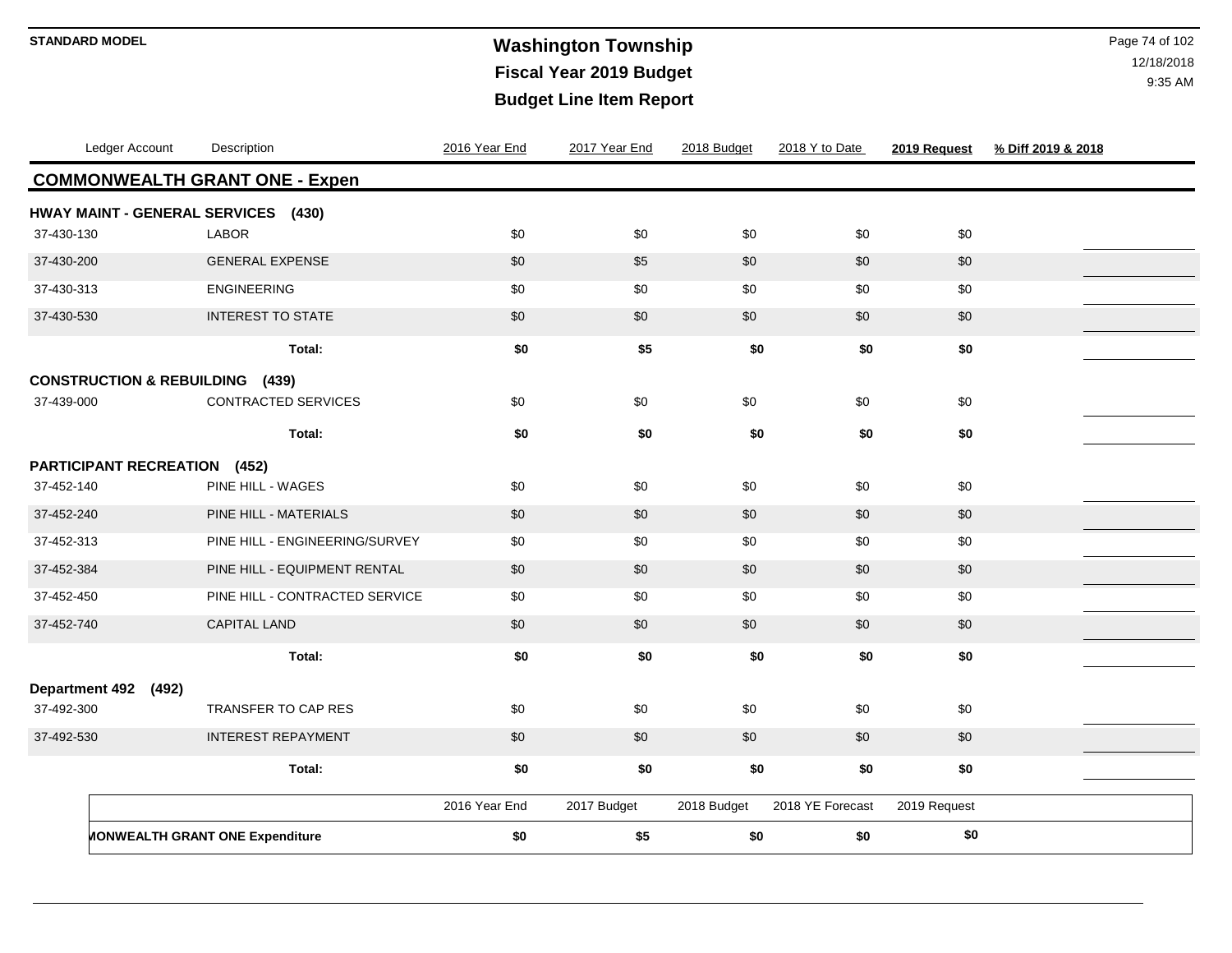# **Washington Township STANDARD MODEL** Page 75 of 102 **Fiscal Year 2019 Budget Budget Line Item Report**

|            | Ledger Account                       | Description                         |                                   | 2016 Year End | 2017 Year End | 2018 Budget | 2018 Y to Date   | 2019 Request | % Diff 2019 & 2018 |  |  |  |
|------------|--------------------------------------|-------------------------------------|-----------------------------------|---------------|---------------|-------------|------------------|--------------|--------------------|--|--|--|
|            | <b>COMMONWEATLH GRANT TWO - Reve</b> |                                     |                                   |               |               |             |                  |              |                    |  |  |  |
|            | <b>INTEREST EARNINGS</b>             | (341)                               |                                   |               |               |             |                  |              |                    |  |  |  |
| 38-341-000 |                                      | <b>INTEREST EARNINGS</b>            |                                   | \$0           | \$0           | \$0         | \$0              | \$0          |                    |  |  |  |
|            |                                      |                                     | Total:                            | \$0           | \$0           | \$0         | \$0              | \$0          |                    |  |  |  |
|            |                                      | ST CAPITAL & OPERATING GRANTS (354) |                                   |               |               |             |                  |              |                    |  |  |  |
| 38-354-030 |                                      | <b>STATE GRANT</b>                  |                                   | \$0           | \$0           | \$0         | \$0              | \$0          |                    |  |  |  |
| 38-354-100 |                                      | <b>STATE GRANT</b>                  |                                   | \$0           | \$0           | \$130,025   | \$0              | \$0          |                    |  |  |  |
|            |                                      |                                     | Total:                            | \$0           | \$0           | \$130,025   | \$0              | \$0          |                    |  |  |  |
|            |                                      | INTERFUND OPERATING TRANSFERS (392) |                                   |               |               |             |                  |              |                    |  |  |  |
| 38-392-100 |                                      |                                     | <b>TRANSFER FROM GENERAL FUND</b> | \$0           | \$0           | \$0         | \$0              | \$0          |                    |  |  |  |
| 38-392-200 |                                      |                                     | TRANSFER FROM OTHER ACCTS         | \$0           | \$0           | \$28,275    | \$0              | \$0          |                    |  |  |  |
|            |                                      |                                     | Total:                            | \$0           | \$0           | \$28,275    | \$0              | \$0          |                    |  |  |  |
|            | <b>FUND BALANCE FORWARDED</b>        | (399)                               |                                   |               |               |             |                  |              |                    |  |  |  |
| 38-399-000 |                                      |                                     | FUND BALANCE FORWARDED            | \$0           | \$0           | \$0         | \$0              | \$0          |                    |  |  |  |
|            |                                      |                                     | Total:                            | \$0           | \$0           | \$0         | \$0              | \$0          |                    |  |  |  |
|            |                                      |                                     |                                   | 2016 Year End | 2017 Budget   | 2018 Budget | 2018 YE Forecast | 2019 Request |                    |  |  |  |
|            |                                      | <b>MMONWEATLH GRANT TWO Revenue</b> |                                   | \$0           | \$0           | \$158,300   | \$0              | \$0          |                    |  |  |  |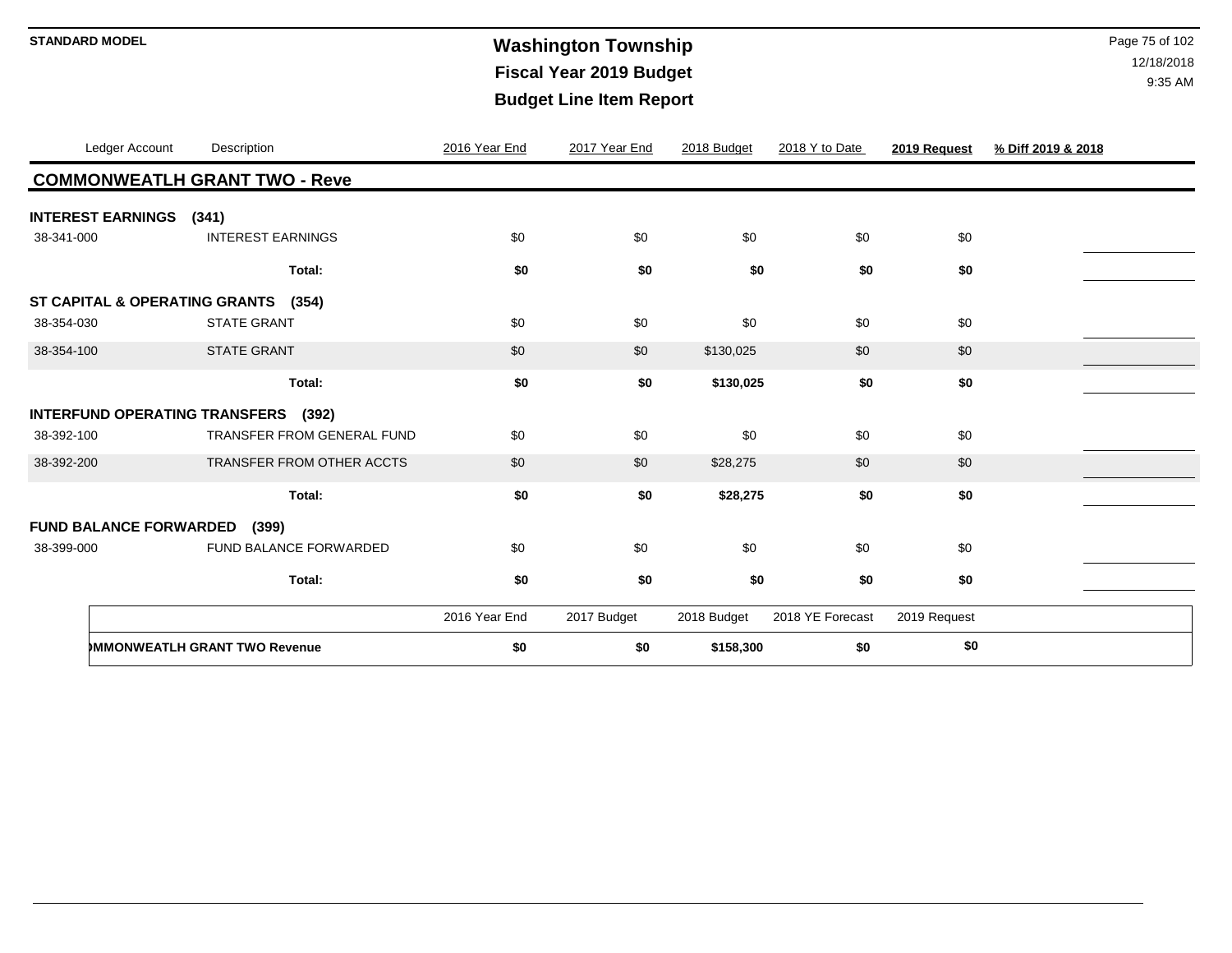# **Washington Township STANDARD MODEL** Page 76 of 102 **Fiscal Year 2019 Budget Budget Line Item Report**

| Ledger Account                       | Description                | 2016 Year End | 2017 Year End | 2018 Budget | 2018 Y to Date | 2019 Request | % Diff 2019 & 2018 |
|--------------------------------------|----------------------------|---------------|---------------|-------------|----------------|--------------|--------------------|
| <b>COMMONWEATLH GRANT TWO - Expe</b> |                            |               |               |             |                |              |                    |
| HWAY MAINT - GENERAL SERVICES (430)  |                            |               |               |             |                |              |                    |
| 38-430-130                           | <b>LABOR</b>               | \$0           | \$0           | \$0         | \$0            | \$0          |                    |
| 38-430-200                           | <b>GENERAL EXPENSE</b>     | \$0           | \$0           | \$0         | \$0            | $\$0$        |                    |
| 38-430-313                           | ENGINEERING/SURVEYING      | \$0           | \$0           | \$0         | \$0            | \$0          |                    |
| 38-430-530                           | <b>INTEREST TO STATE</b>   | \$0           | \$0           | \$0         | \$0            | \$0          |                    |
| 38-430-531                           | <b>GRANT MATCH PAY</b>     | \$0           | \$0           | \$0         | \$0            | \$0          |                    |
|                                      | Total:                     | \$0           | \$0           | \$0         | \$0            | \$0          |                    |
| SIDEWALKS AND CROSSWALKS (435)       |                            |               |               |             |                |              |                    |
| 38-435-130                           | <b>ADMINISTRATION</b>      | \$0           | \$0           | \$0         | \$0            | \$0          |                    |
| 38-435-141                           | <b>TRAILS - LABOR</b>      | \$0           | \$0           | \$2,000     | \$0            | \$0          |                    |
| 38-435-200                           | <b>GENERAL EXPENSES</b>    | \$0           | \$4           | \$0         | \$0            | \$0          |                    |
| 38-435-241                           | <b>MATERIALS</b>           | \$0           | \$0           | \$0         | \$0            | $\$0$        |                    |
| 38-435-311                           | <b>AUDITING SERVICES</b>   | \$0           | \$0           | \$0         | \$0            | \$0          |                    |
| 38-435-313                           | ENGINEERING/SURVEY         | \$0           | \$0           | \$11,000    | \$0            | $$0$$        |                    |
| 38-435-380                           | <b>EQUIPMENT</b>           | \$0           | \$0           | \$0         | \$0            | $$0$$        |                    |
| 38-435-450                           | <b>CONTRACTED SERVICES</b> | \$0           | \$0           | \$145,300   | \$0            | \$0          |                    |
| 38-435-710                           | RIGHT-OF-WAY               | \$0           | \$0           | \$0         | \$0            | $\$0$        |                    |
|                                      | Total:                     | \$0           | \$4           | \$158,300   | \$0            | \$0          |                    |
| <b>CONSTRUCTION &amp; REBUILDING</b> | (439)                      |               |               |             |                |              |                    |
| 38-439-140                           | <b>LABOR</b>               | \$0           | \$0           | \$0         | \$0            | \$0          |                    |
| 38-439-241                           | <b>MATERIALS</b>           | \$0           | \$0           | \$0         | \$0            | \$0          |                    |
| 38-439-280                           | <b>ROAD MATERIALS</b>      | \$0           | \$0           | \$0         | \$0            | $\$0$        |                    |
| 38-439-380                           | <b>EQUIP RENTAL</b>        | \$0           | \$0           | \$0         | \$0            | $\$0$        |                    |
| 38-439-450                           | CONTRACTED CONSTRUCTION    | \$0           | \$0           | \$0         | \$0            | \$0          |                    |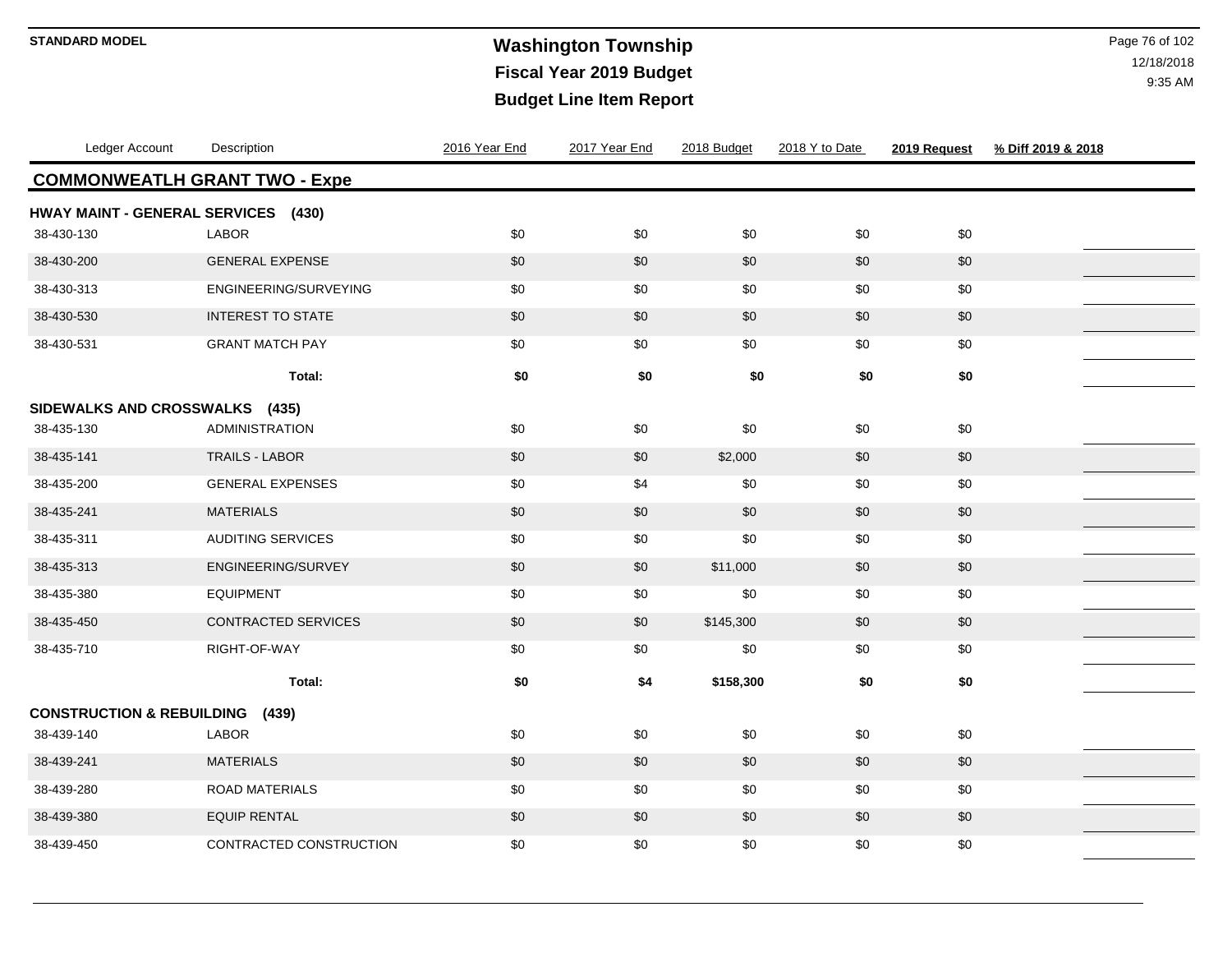# **Washington Township STANDARD MODEL** Page 77 of 102 **Fiscal Year 2019 Budget Budget Line Item Report**

| Ledger Account                 | Description                            | 2016 Year End | 2017 Year End | 2018 Budget | 2018 Y to Date   | 2019 Request | % Diff 2019 & 2018 |
|--------------------------------|----------------------------------------|---------------|---------------|-------------|------------------|--------------|--------------------|
|                                | <b>COMMONWEATLH GRANT TWO - Expe</b>   |               |               |             |                  |              |                    |
|                                | Total:                                 | \$0           | \$0           | \$0         | \$0              | \$0          |                    |
| <b>Department 492</b><br>(492) |                                        |               |               |             |                  |              |                    |
| 38-492-530                     | <b>INTEREST REPAYMENT</b>              | \$0           | \$0           | \$0         | \$0              | \$0          |                    |
|                                | Total:                                 | \$0           | \$0           | \$0         | \$0              | \$0          |                    |
|                                |                                        | 2016 Year End | 2017 Budget   | 2018 Budget | 2018 YE Forecast | 2019 Request |                    |
|                                | <b>MONWEATLH GRANT TWO Expenditure</b> | \$0           | \$4           | \$158,300   | \$0              | \$0          |                    |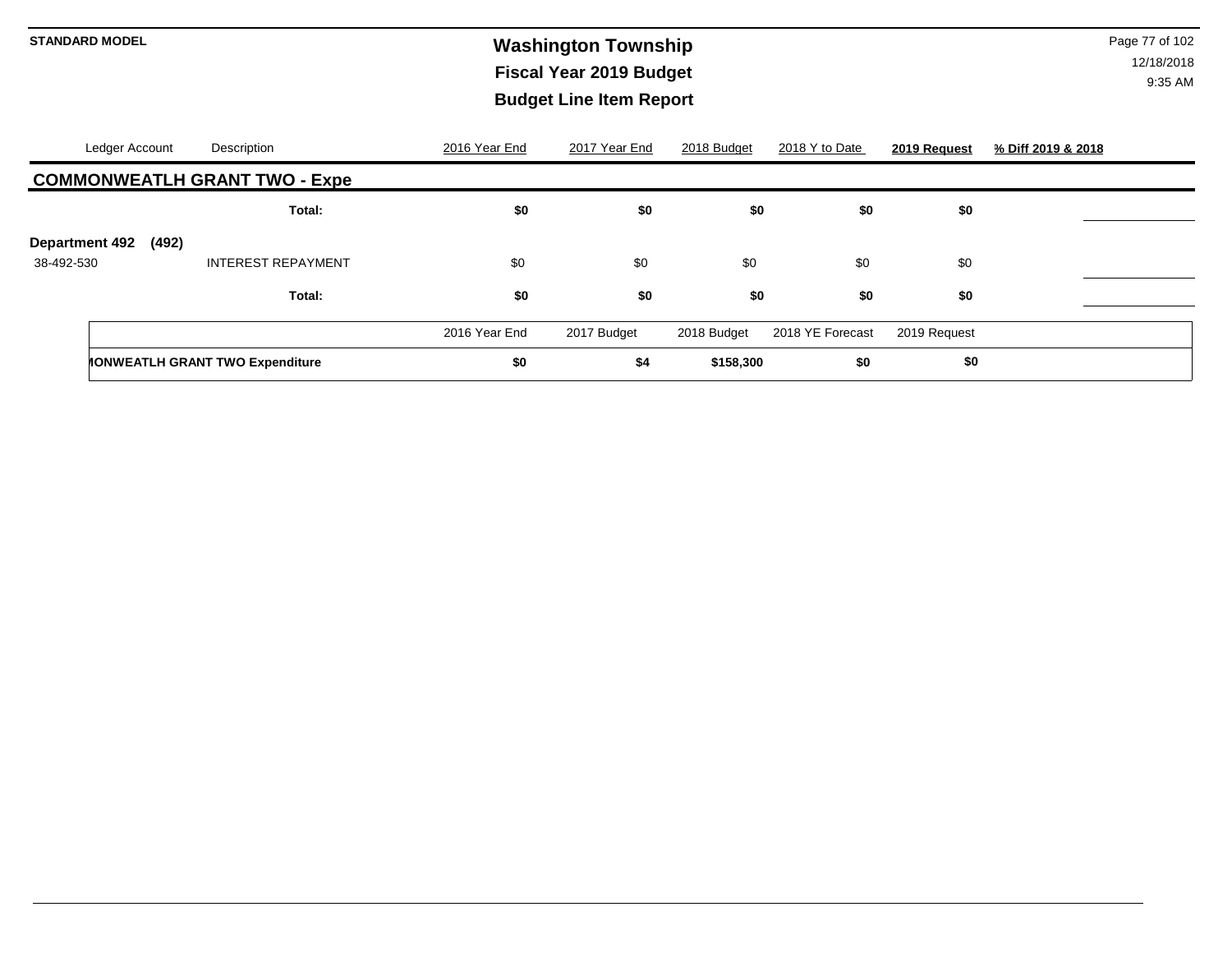# **Washington Township STANDARD MODEL** Page 78 of 102 **Fiscal Year 2019 Budget Budget Line Item Report**

| Ledger Account           | Description                            | 2016 Year End | 2017 Year End | 2018 Budget | 2018 Y to Date   | 2019 Request | % Diff 2019 & 2018 |
|--------------------------|----------------------------------------|---------------|---------------|-------------|------------------|--------------|--------------------|
|                          | <b>BUCHANAN TRAIL PEDESTRIAN WALK</b>  |               |               |             |                  |              |                    |
| <b>INTEREST EARNINGS</b> | (341)                                  |               |               |             |                  |              |                    |
| 39-341-000               | <b>INTEREST EARNINGS</b>               | \$0           | \$0           | \$0         | \$0              | \$0          |                    |
|                          | Total:                                 | \$0           | \$0           | \$0         | \$0              | \$0          |                    |
|                          | FED CAPITAL & OPERATING GRANTS (351)   |               |               |             |                  |              |                    |
| 39-351-030               | <b>FEDERAL GRANT</b>                   | \$0           | \$0           | \$0         | \$0              | \$0          |                    |
|                          | Total:                                 | \$0           | \$0           | \$0         | \$0              | \$0          |                    |
|                          | ST CAPITAL & OPERATING GRANTS (354)    |               |               |             |                  |              |                    |
| 39-354-100               | <b>STATE GRANT</b>                     | \$0           | \$0           | \$0         | \$0              | \$0          |                    |
|                          | Total:                                 | \$0           | \$0           | \$0         | \$0              | \$0          |                    |
|                          | <b>FUND BALANCE FORWARDED</b><br>(399) |               |               |             |                  |              |                    |
| 39-399-000               | FUND BALANCE FORWARDED                 | \$0           | \$0           | \$0         | \$0              | \$0          |                    |
|                          | Total:                                 | \$0           | \$0           | \$0         | \$0              | \$0          |                    |
|                          |                                        | 2016 Year End | 2017 Budget   | 2018 Budget | 2018 YE Forecast | 2019 Request |                    |
|                          | AN TRAIL PEDESTRIAN WALK Revenue       | \$0           | \$0           | \$0         | \$0              | \$0          |                    |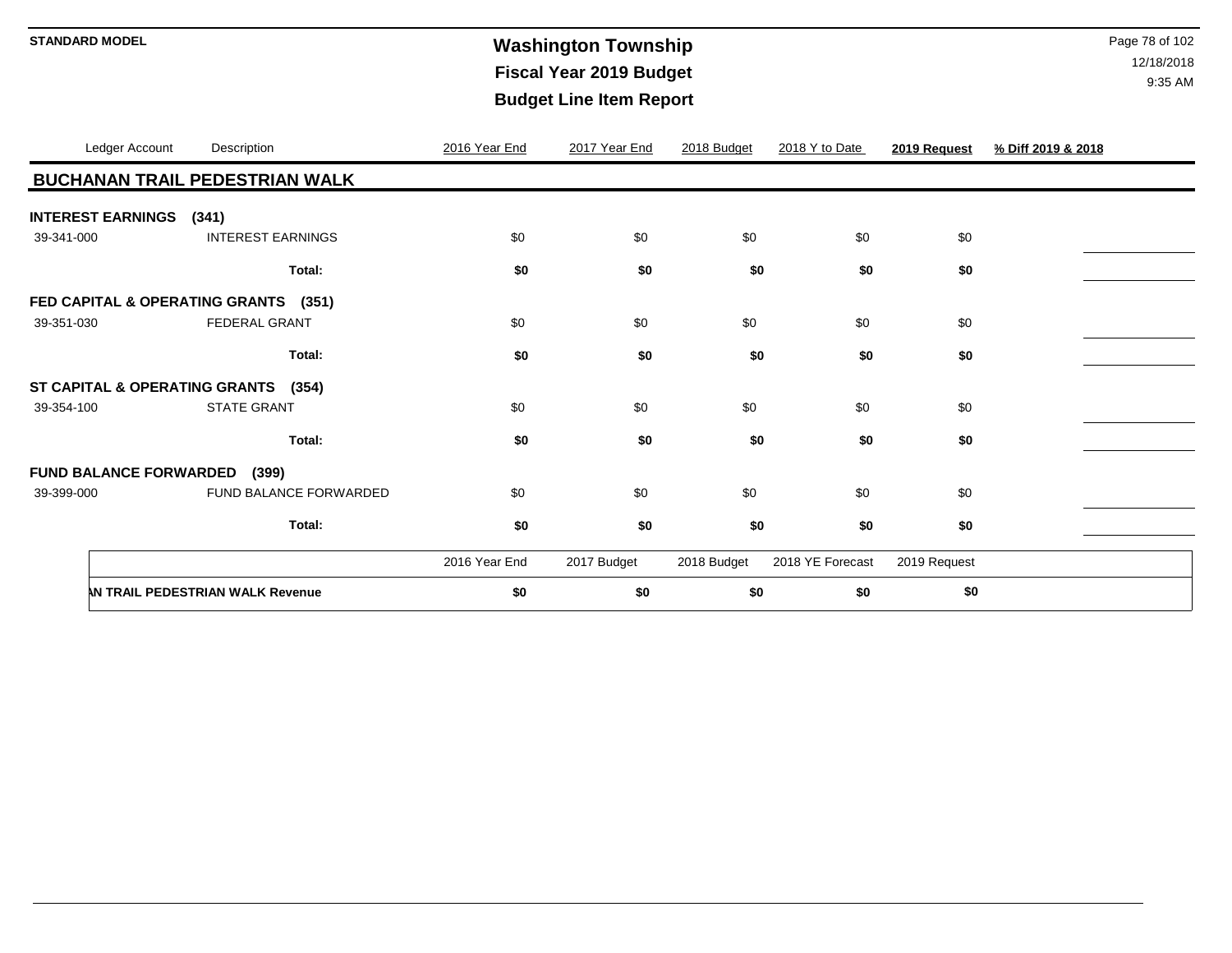# **Washington Township STANDARD MODEL** Page 79 of 102 **Fiscal Year 2019 Budget Budget Line Item Report**

| Ledger Account                 | Description                              | 2016 Year End | 2017 Year End | 2018 Budget | 2018 Y to Date   | 2019 Request | % Diff 2019 & 2018 |
|--------------------------------|------------------------------------------|---------------|---------------|-------------|------------------|--------------|--------------------|
|                                | <b>BUCHANAN TRAIL PEDESTRIAN WALK</b>    |               |               |             |                  |              |                    |
| SIDEWALKS AND CROSSWALKS (435) |                                          |               |               |             |                  |              |                    |
| 39-435-130                     | <b>ADMINISTRATION</b>                    | \$0           | \$0           | \$0         | \$0              | \$0          |                    |
| 39-435-141                     | PEDESTRIAN WALK - LABOR                  | \$0           | \$0           | \$0         | \$0              | \$0          |                    |
| 39-435-200                     | <b>GENERAL EXPENSES</b>                  | \$0           | \$0           | \$0         | \$0              | \$0          |                    |
| 39-435-241                     | <b>MATERIALS</b>                         | \$0           | \$0           | \$0         | \$0              | \$0          |                    |
| 39-435-311                     | <b>AUDITING SERVICES</b>                 | \$0           | \$0           | \$0         | \$0              | \$0          |                    |
| 39-435-313                     | ENGINEERING/SURVEY                       | \$0           | \$0           | \$0         | \$0              | \$0          |                    |
| 39-435-380                     | <b>EQUIPMENT</b>                         | \$0           | \$0           | \$0         | \$0              | \$0          |                    |
| 39-435-450                     | CONTRACTED SERVICES                      | \$0           | \$0           | \$0         | \$0              | \$0          |                    |
| 39-435-710                     | RIGHT-OF-WAY                             | \$0           | \$0           | \$0         | \$0              | \$0          |                    |
|                                | Total:                                   | \$0           | \$0           | \$0         | \$0              | \$0          |                    |
| <b>Department 492</b><br>(492) |                                          |               |               |             |                  |              |                    |
| 39-492-530                     | <b>INTEREST REPAYMENT</b>                | \$0           | \$0           | \$0         | \$0              | \$0          |                    |
|                                | Total:                                   | \$0           | \$0           | \$0         | \$0              | \$0          |                    |
|                                |                                          | 2016 Year End | 2017 Budget   | 2018 Budget | 2018 YE Forecast | 2019 Request |                    |
|                                | <b>TRAIL PEDESTRIAN WALK Expenditure</b> | \$0           | \$0           | \$0         | \$0              | \$0          |                    |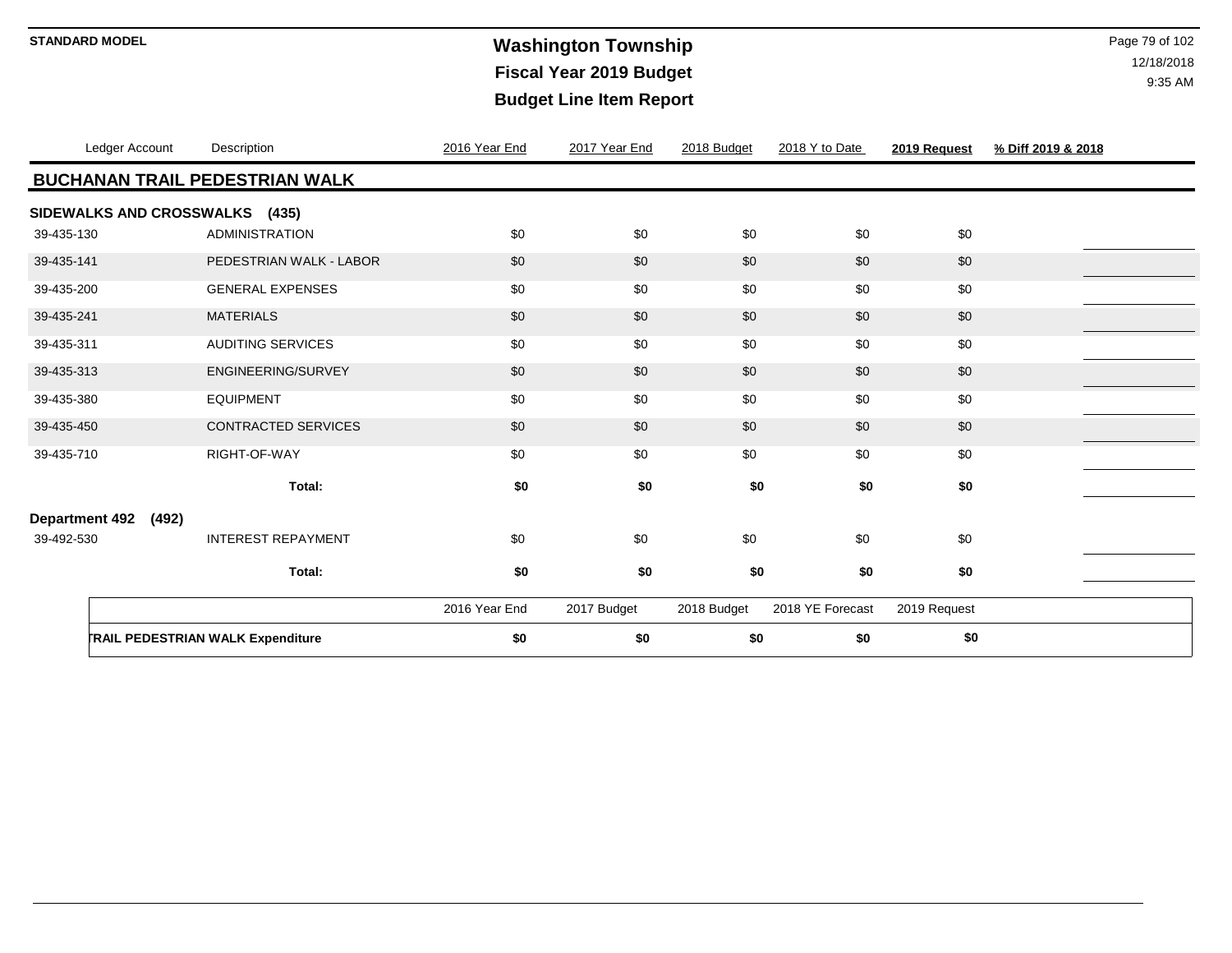# **Washington Township STANDARD MODEL** Page 80 of 102 **Fiscal Year 2019 Budget Budget Line Item Report**

|                          | Ledger Account                | Description                           | 2016 Year End | 2017 Year End | 2018 Budget | 2018 Y to Date   | 2019 Request | % Diff 2019 & 2018 |
|--------------------------|-------------------------------|---------------------------------------|---------------|---------------|-------------|------------------|--------------|--------------------|
|                          |                               | STORMWATER MAINTENANCE FUND -         |               |               |             |                  |              |                    |
| <b>INTEREST EARNINGS</b> |                               | (341)                                 |               |               |             |                  |              |                    |
| 40-341-000               |                               | <b>INTEREST EARNINGS</b>              | \$84          | \$78          | \$75        | (\$124)          | \$140        |                    |
|                          |                               | Total:                                | \$84          | \$78          | \$75        | \$84             | \$140        |                    |
| <b>Department 388</b>    | (388)                         |                                       |               |               |             |                  |              |                    |
| 40-388-000               |                               | STORMWATER MANAGEMENT CONT            | \$0           | \$0           | \$0         | \$0              | \$0          |                    |
|                          |                               | Total:                                | \$0           | \$0           | \$0         | \$0              | \$0          |                    |
|                          | <b>FUND BALANCE FORWARDED</b> | (399)                                 |               |               |             |                  |              |                    |
| 40-399-000               |                               | FUND BALANCE FORWARDED                | \$0           | \$0           | \$23,010    | \$0              | \$22,600     |                    |
|                          |                               | Total:                                | \$0           | \$0           | \$23,010    | \$0              | \$22,600     |                    |
|                          |                               |                                       | 2016 Year End | 2017 Budget   | 2018 Budget | 2018 YE Forecast | 2019 Request |                    |
|                          |                               | <b>WATER MAINTENANCE FUND Revenue</b> | \$84          | \$78          | \$23,085    | \$84             | \$22,740     |                    |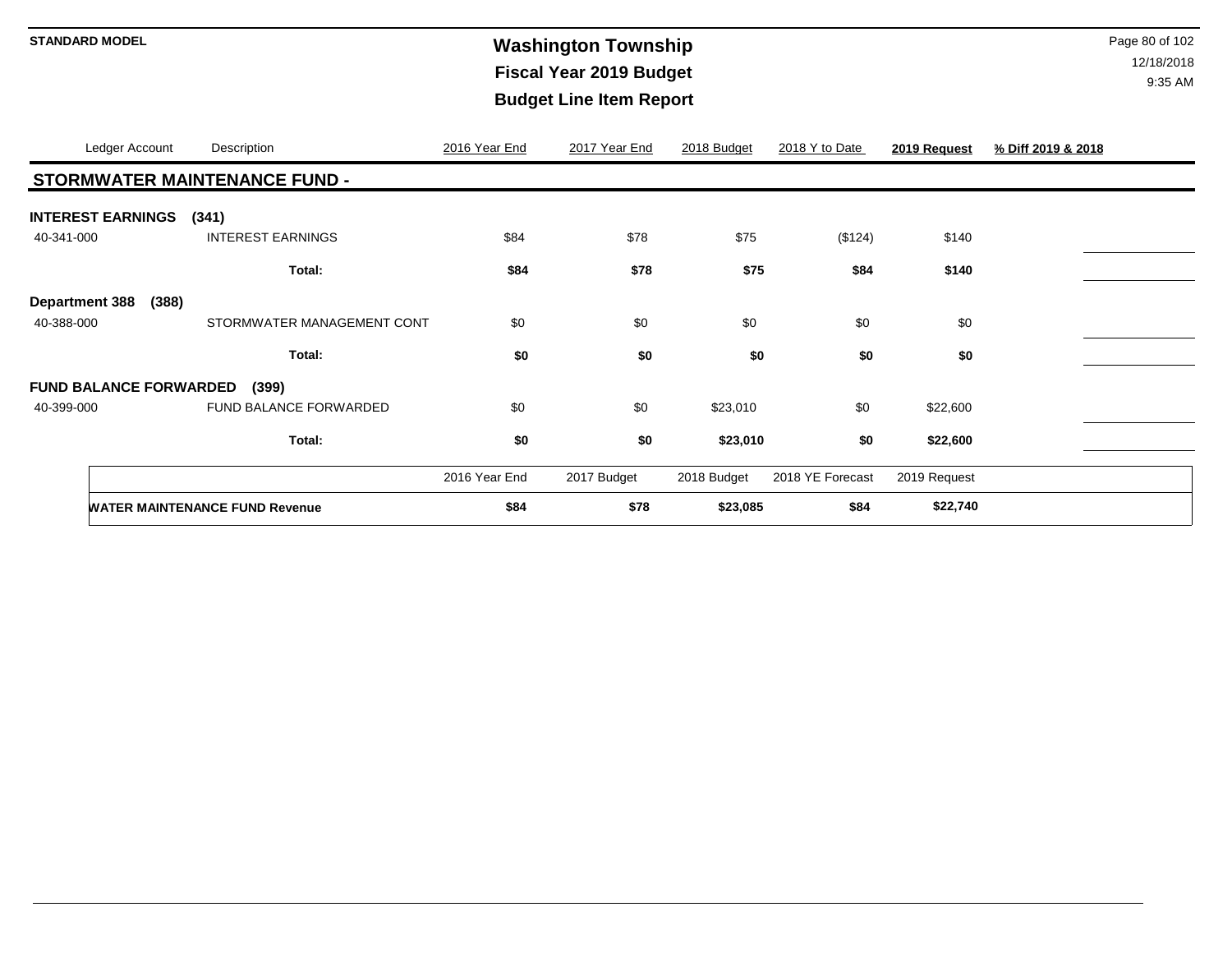# **Washington Township STANDARD MODEL** Page 81 of 102 **Fiscal Year 2019 Budget Budget Line Item Report**

| Ledger Account                        | Description                             | 2016 Year End | 2017 Year End | 2018 Budget | 2018 Y to Date   | 2019 Request | % Diff 2019 & 2018 |
|---------------------------------------|-----------------------------------------|---------------|---------------|-------------|------------------|--------------|--------------------|
|                                       | <b>STORMWATER MAINTENANCE FUND -</b>    |               |               |             |                  |              |                    |
| <b>REPAIRS TO HWAYS &amp; BRIDGES</b> | (438)                                   |               |               |             |                  |              |                    |
| 40-438-145                            | STORMWATER MAINT, LABOR                 | \$0           | \$0           | \$0         | \$0              | \$0          |                    |
| 40-438-200                            | <b>SUPPLIES</b>                         | \$0           | \$0           | \$0         | \$0              | \$0          |                    |
|                                       | Total:                                  | \$0           | \$0           | \$0         | \$0              | \$0          |                    |
|                                       |                                         | 2016 Year End | 2017 Budget   | 2018 Budget | 2018 YE Forecast | 2019 Request |                    |
|                                       | <b>TER MAINTENANCE FUND Expenditure</b> | \$0           | \$0           | \$0         | \$0              | \$0          |                    |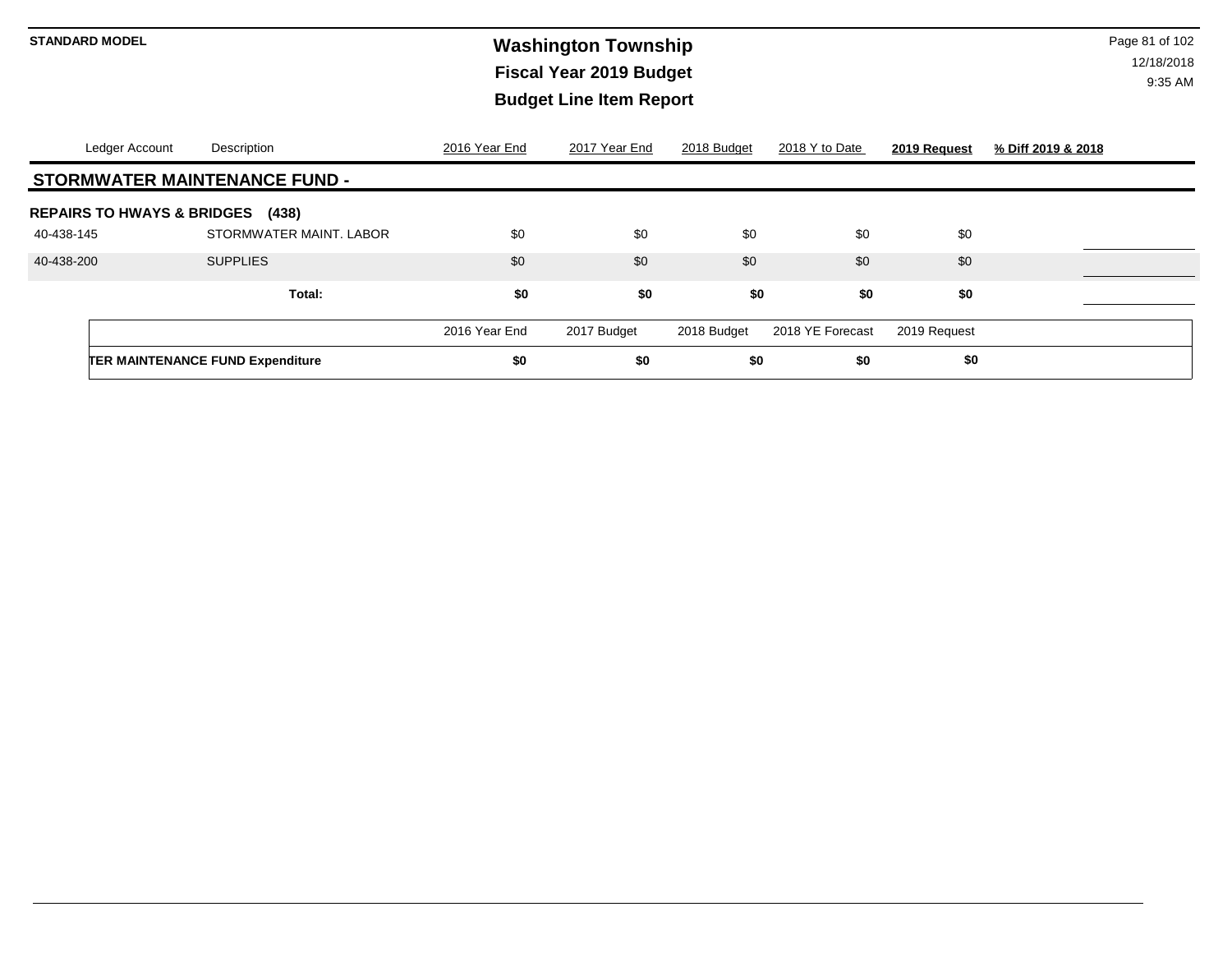# **Washington Township STANDARD MODEL** Page 82 of 102 **Fiscal Year 2019 Budget Budget Line Item Report**

| Ledger Account                          | Description                           | 2016 Year End | 2017 Year End | 2018 Budget | 2018 Y to Date   | 2019 Request | % Diff 2019 & 2018 |
|-----------------------------------------|---------------------------------------|---------------|---------------|-------------|------------------|--------------|--------------------|
|                                         | <b>HAPPEL'S MEADOW WETLAND FUND -</b> |               |               |             |                  |              |                    |
| <b>INTEREST EARNINGS</b>                | (341)                                 |               |               |             |                  |              |                    |
| 41-341-000                              | <b>INTEREST EARNINGS</b>              | \$13          | \$15          | \$10        | ( \$1)           | \$0          |                    |
|                                         | Total:                                | \$13          | \$15          | \$10        | \$1              | \$0          |                    |
| ST CAPITAL & OPERATING GRANTS           | (354)                                 |               |               |             |                  |              |                    |
| 41-354-080                              | <b>GRANTS FROM STATE</b>              | \$0           | \$0           | \$0         | \$0              | \$0          |                    |
|                                         | Total:                                | \$0           | \$0           | \$0         | \$0              | \$0          |                    |
|                                         | LOCAL GOV UNITS CAP/OPER GRANT (357)  |               |               |             |                  |              |                    |
| 41-357-080                              | TOWNSHIP FUNDING GRANT                | \$0           | \$0           | \$0         | \$0              | \$0          |                    |
|                                         | Total:                                | \$0           | \$0           | \$0         | \$0              | \$0          |                    |
| <b>CONT &amp; DON FROM PRIV SOURCES</b> | (387)                                 |               |               |             |                  |              |                    |
| 41-387-200                              | DONATIONS - HAPPELS WETLAND           | \$134         | \$110         | \$110       | \$0              | \$0          |                    |
|                                         | Total:                                | \$134         | \$110         | \$110       | \$0              | \$0          |                    |
| <b>FUND BALANCE FORWARDED</b>           | (399)                                 |               |               |             |                  |              |                    |
| 41-399-000                              | FUND BALANCE FORWARDED                | \$0           | \$0           | \$4,240     | \$0              | \$4,310      |                    |
|                                         | Total:                                | \$0           | \$0           | \$4,240     | \$0              | \$4,310      |                    |
|                                         |                                       | 2016 Year End | 2017 Budget   | 2018 Budget | 2018 YE Forecast | 2019 Request |                    |
|                                         | 'S MEADOW WETLAND FUND Revenue        | \$147         | \$125         | \$4,360     | \$1              | \$4,310      |                    |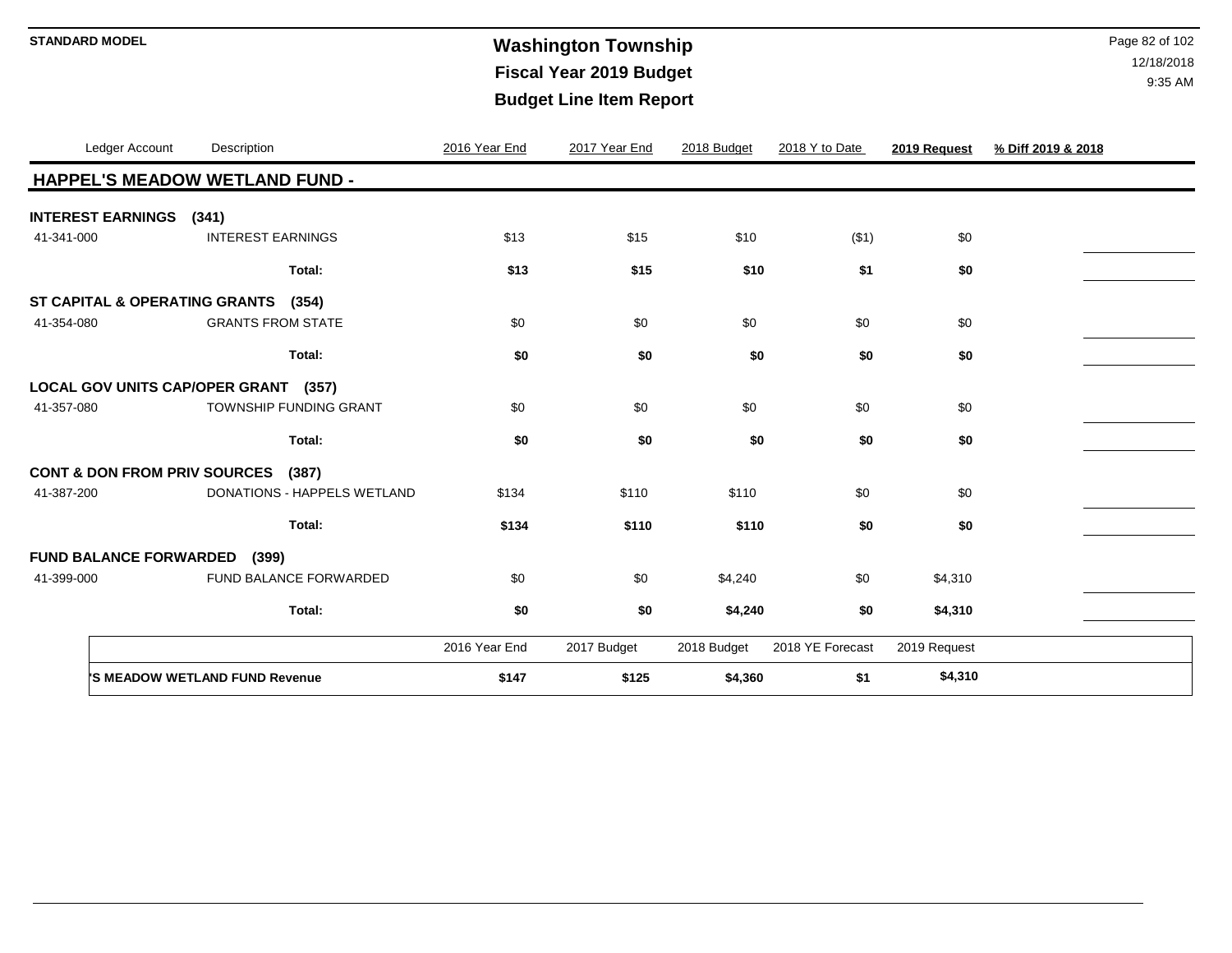# **Washington Township STANDARD MODEL** Page 83 of 102 **Fiscal Year 2019 Budget Budget Line Item Report**

| Ledger Account              | Description                                   | 2016 Year End | 2017 Year End | 2018 Budget | 2018 Y to Date   | 2019 Request | % Diff 2019 & 2018 |
|-----------------------------|-----------------------------------------------|---------------|---------------|-------------|------------------|--------------|--------------------|
|                             | <b>HAPPEL'S MEADOW WETLAND FUND -</b>         |               |               |             |                  |              |                    |
| <b>SPECTATOR RECREATION</b> | (453)                                         |               |               |             |                  |              |                    |
| 41-453-140                  | HAPPELS WETLAND WAGES                         | \$0           | \$0           | \$2,060     | \$0              | \$0          |                    |
| 41-453-200                  | HAPPELS WETLAND GENERAL EXPE                  | \$0           | \$0           | \$2,300     | \$0              | \$0          |                    |
| 41-453-240                  | HAPPELS WETLAND MATERIALS                     | \$0           | \$0           | \$0         | \$0              | \$0          |                    |
| 41-453-311                  | ADMINISTRATIVE SUPPORT                        | \$0           | \$0           | \$0         | \$0              | \$0          |                    |
| 41-453-313                  | <b>CONSULTANTING SERVICES</b>                 | \$0           | \$0           | \$0         | \$0              | \$0          |                    |
| 41-453-314                  | <b>LEGAL FEES</b>                             | \$0           | \$0           | \$0         | \$0              | \$0          |                    |
| 41-453-420                  | DUES, SUBSCRIPTIONS                           | \$0           | \$0           | \$0         | \$0              | \$0          |                    |
| 41-453-451                  | <b>CONTRACTED SERVICES</b>                    | \$0           | \$0           | \$0         | \$0              | \$0          |                    |
| 41-453-460                  | <b>TRAINING</b>                               | \$0           | \$0           | \$0         | \$0              | \$0          |                    |
| 41-453-710                  | <b>CAPITAL LAND</b>                           | \$0           | \$0           | \$0         | \$0              | \$0          |                    |
| 41-453-720                  | CAPITAL IMPROVEMENTS                          | \$0           | \$0           | \$0         | \$0              | \$0          |                    |
| 41-453-730                  | CAPITAL BUILDING                              | \$0           | \$0           | \$0         | \$0              | \$0          |                    |
| 41-453-740                  | <b>CAPITAL EQUIPMENT</b>                      | \$0           | \$0           | \$0         | \$0              | \$0          |                    |
| 41-453-750                  | MINOR EQUIPMENT                               | \$0           | \$0           | \$0         | \$0              | \$0          |                    |
|                             | Total:                                        | \$0           | \$0           | \$4,360     | \$0              | \$0          |                    |
| Department 492 (492)        |                                               |               |               |             |                  |              |                    |
| 41-492-340                  | TRANSFER TO RECREATION FUND                   | \$0           | \$0           | \$0         | \$0              | \$0          |                    |
|                             | Total:                                        | \$0           | \$0           | \$0         | \$0              | \$0          |                    |
|                             |                                               |               |               |             |                  |              |                    |
|                             |                                               | 2016 Year End | 2017 Budget   | 2018 Budget | 2018 YE Forecast | 2019 Request |                    |
|                             | <b><i>MEADOW WETLAND FUND Expenditure</i></b> | \$0           | \$0           | \$4,360     | \$0              | \$0          |                    |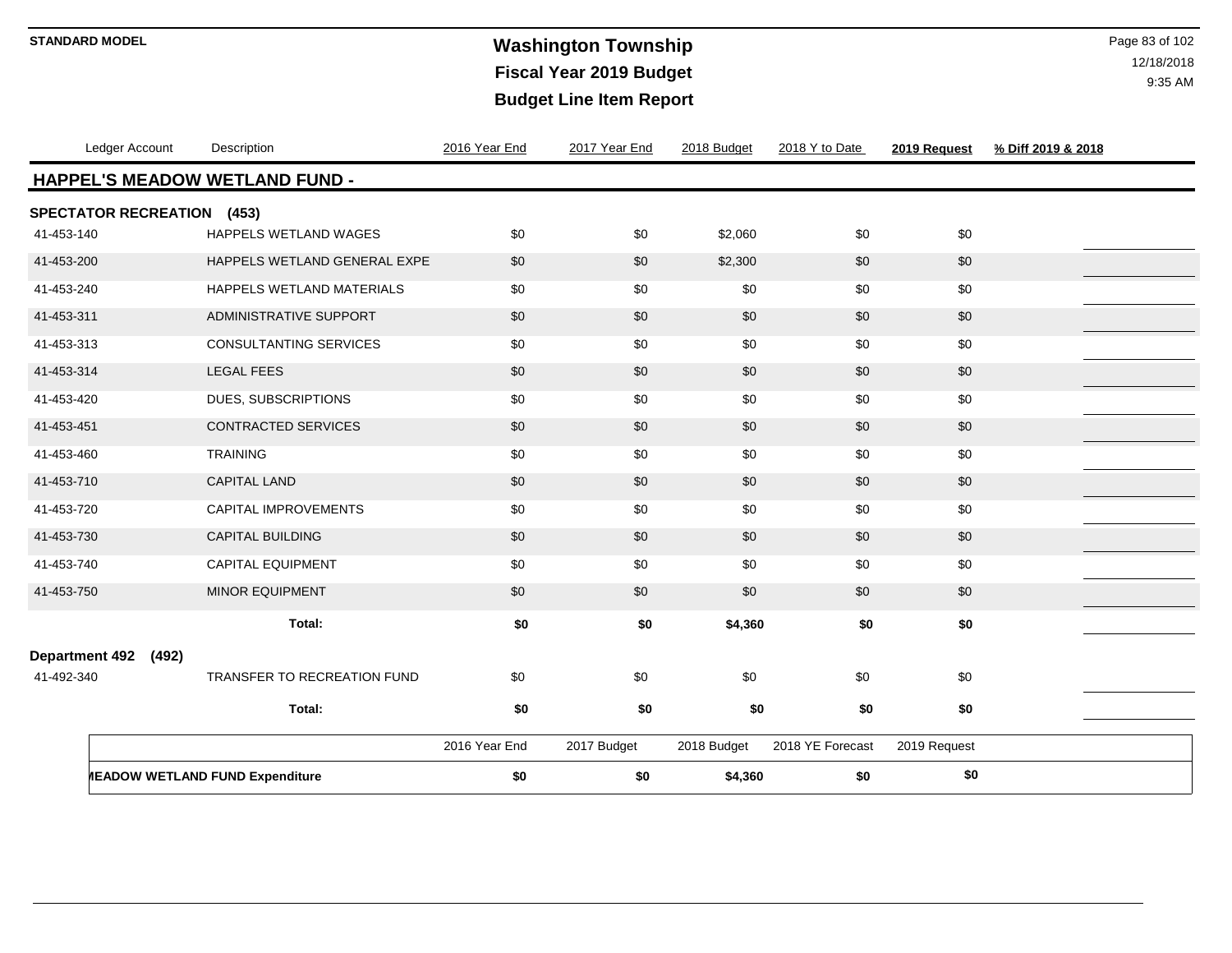# **Washington Township STANDARD MODEL** Page 84 of 102 **Fiscal Year 2019 Budget Budget Line Item Report**

|            | Ledger Account                 | Description                          | 2016 Year End | 2017 Year End | 2018 Budget | 2018 Y to Date   | 2019 Request | % Diff 2019 & 2018 |
|------------|--------------------------------|--------------------------------------|---------------|---------------|-------------|------------------|--------------|--------------------|
|            | <b>PIB FUND - Revenues</b>     |                                      |               |               |             |                  |              |                    |
|            | <b>INTEREST EARNINGS</b> (341) |                                      |               |               |             |                  |              |                    |
| 42-341-000 |                                | INTEREST - CHECKING ACCOUNT          | \$0           | \$0           | \$0         | \$0              | \$0          |                    |
|            |                                | Total:                               | \$0           | \$0           | \$0         | \$0              | \$0          |                    |
|            |                                | LOCAL GOV UNITS CAP/OPER GRANT (357) |               |               |             |                  |              |                    |
| 42-357-030 |                                | <b>GRANT FROM F.C.</b>               | \$0           | \$0           | \$0         | \$0              | \$0          |                    |
|            |                                | Total:                               | \$0           | \$0           | \$0         | \$0              | \$0          |                    |
|            |                                |                                      | 2016 Year End | 2017 Budget   | 2018 Budget | 2018 YE Forecast | 2019 Request |                    |
|            |                                | <b>Total PIB FUND Revenue</b>        | \$0           | \$0           | \$0         | \$0              | \$0          |                    |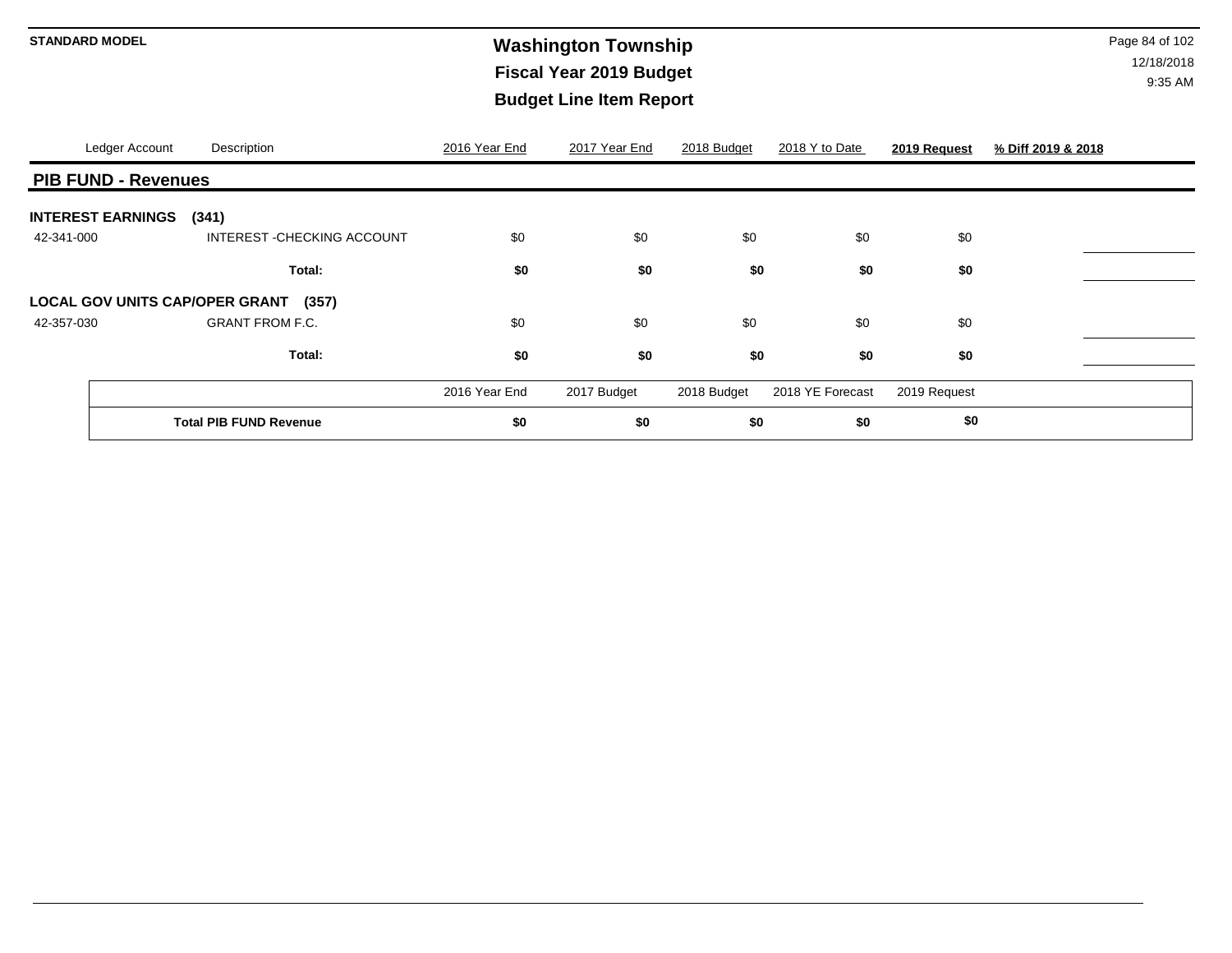# **Washington Township STANDARD MODEL** Page 85 of 102 **Fiscal Year 2019 Budget Budget Line Item Report**

|                                | Ledger Account | Description                       | 2016 Year End | 2017 Year End | 2018 Budget | 2018 Y to Date   | 2019 Request | % Diff 2019 & 2018 |  |  |  |
|--------------------------------|----------------|-----------------------------------|---------------|---------------|-------------|------------------|--------------|--------------------|--|--|--|
| <b>PIB FUND - Expenditures</b> |                |                                   |               |               |             |                  |              |                    |  |  |  |
| <b>Department 492</b>          | (492)          |                                   |               |               |             |                  |              |                    |  |  |  |
| 42-492-190                     |                | <b>TRANSFER TO WTB FUND</b>       | \$0           | \$0           | \$0         | \$0              | \$0          |                    |  |  |  |
| 42-492-200                     |                | TRANSFER TO GENERAL FUND          | \$0           | \$0           | \$0         | \$0              | \$0          |                    |  |  |  |
|                                |                | Total:                            | \$0           | \$0           | \$0         | \$0              | \$0          |                    |  |  |  |
|                                |                |                                   | 2016 Year End | 2017 Budget   | 2018 Budget | 2018 YE Forecast | 2019 Request |                    |  |  |  |
|                                |                | <b>Total PIB FUND Expenditure</b> | \$0           | \$0           | \$0         | \$0              | \$0          |                    |  |  |  |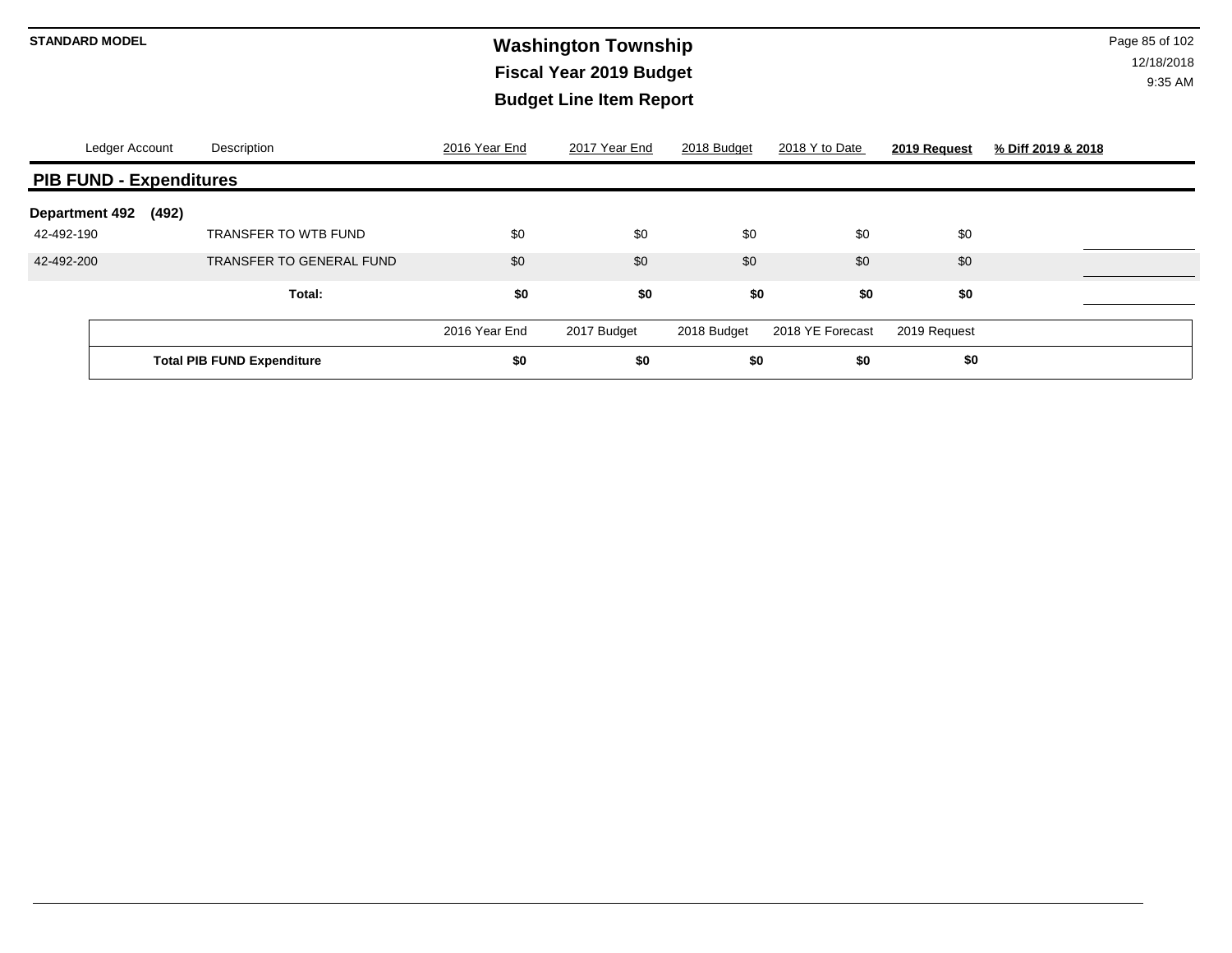# **STANDARD MODEL** Page 86 of 102 **Fiscal Year 2019 Budget Budget Line Item Report**

|            | Ledger Account           | Description                                   | 2016 Year End | 2017 Year End | 2018 Budget | 2018 Y to Date   | 2019 Request | % Diff 2019 & 2018 |
|------------|--------------------------|-----------------------------------------------|---------------|---------------|-------------|------------------|--------------|--------------------|
|            |                          | <b>WASH TWP COMMONWEALTH III - Reve</b>       |               |               |             |                  |              |                    |
|            | <b>INTEREST EARNINGS</b> | (341)                                         |               |               |             |                  |              |                    |
| 43-341-000 |                          | <b>INTEREST EARNINGS</b>                      | \$0           | \$0           | \$0         | \$0              | \$0          |                    |
|            |                          | Total:                                        | \$0           | \$0           | \$0         | \$0              | \$0          |                    |
|            |                          | ST CAPITAL & OPERATING GRANTS (354)           |               |               |             |                  |              |                    |
| 43-354-030 |                          | <b>STATE GRANT</b>                            | \$0           | \$0           | \$0         | \$0              | \$0          |                    |
|            |                          | Total:                                        | \$0           | \$0           | \$0         | \$0              | \$0          |                    |
|            |                          | <b>INTERFUND OPERATING TRANSFERS</b><br>(392) |               |               |             |                  |              |                    |
| 43-392-010 |                          | <b>TRANSFER FROM GENERAL FUND</b>             | \$0           | \$0           | \$0         | \$0              | \$0          |                    |
|            |                          | Total:                                        | \$0           | \$0           | \$0         | \$0              | \$0          |                    |
|            |                          | <b>FUND BALANCE FORWARDED (399)</b>           |               |               |             |                  |              |                    |
| 43-399-000 |                          | FUND BALANCE FORWARDED                        | \$0           | \$0           | \$0         | \$0              | \$0          |                    |
|            |                          | Total:                                        | \$0           | \$0           | \$0         | \$0              | \$0          |                    |
|            |                          |                                               | 2016 Year End | 2017 Budget   | 2018 Budget | 2018 YE Forecast | 2019 Request |                    |
|            |                          | <b>SH TWP COMMONWEALTH III Revenue</b>        | \$0           | \$0           | \$0         | \$0              | \$0          |                    |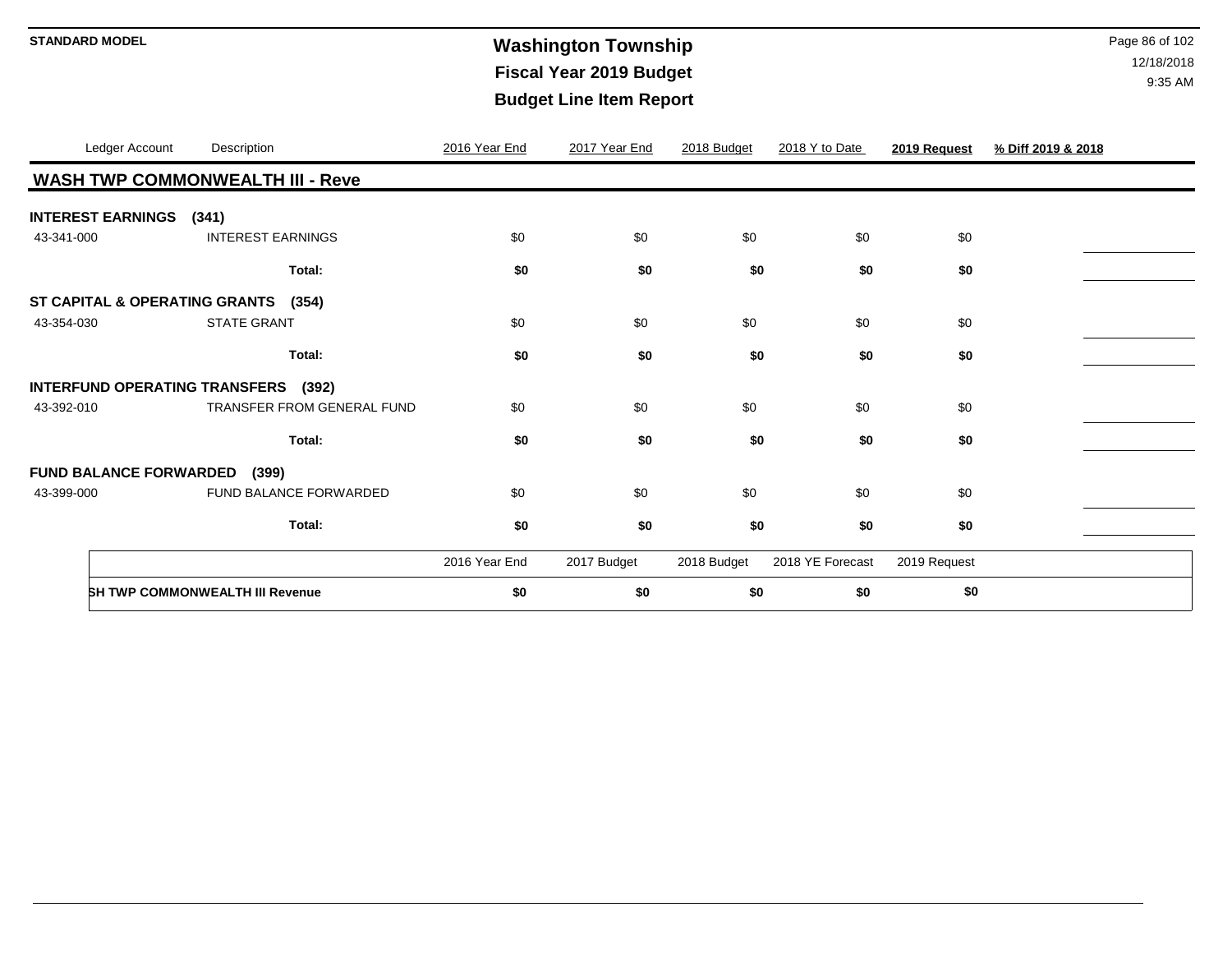# **Washington Township STANDARD MODEL** Page 87 of 102 **Fiscal Year 2019 Budget Budget Line Item Report**

12/18/2018 9:35 AM

| Ledger Account                       | Description                             | 2016 Year End | 2017 Year End | 2018 Budget | 2018 Y to Date | 2019 Request | % Diff 2019 & 2018 |
|--------------------------------------|-----------------------------------------|---------------|---------------|-------------|----------------|--------------|--------------------|
|                                      | <b>WASH TWP COMMONWEALTH III - Expe</b> |               |               |             |                |              |                    |
| POLICE (410)                         |                                         |               |               |             |                |              |                    |
| 43-410-740                           | <b>EQUIPMENT PURCHASE</b>               | \$0           | \$0           | \$0         | \$0            | \$0          |                    |
|                                      | Total:                                  | \$0           | \$0           | \$0         | \$0            | \$0          |                    |
| <b>EMERGENCY MANAGEMENT</b> (415)    |                                         |               |               |             |                |              |                    |
| 43-415-322                           | <b>INTERNET</b>                         | \$0           | \$0           | \$0         | \$0            | \$0          |                    |
|                                      | Total:                                  | \$0           | \$0           | \$0         | \$0            | \$0          |                    |
| <b>HWAY MAINT - GENERAL SERVICES</b> | (430)                                   |               |               |             |                |              |                    |
| 43-430-130                           | <b>LABOR</b>                            | \$0           | \$0           | \$0         | \$0            | \$0          |                    |
|                                      | Total:                                  | \$0           | \$0           | \$0         | \$0            | \$0          |                    |
| TRAFFIC SIGNALS AND ST SIGNS (433)   |                                         |               |               |             |                |              |                    |
| 43-433-120                           | ADMIN SALARIES/COST                     | \$0           | \$0           | \$0         | \$0            | \$0          |                    |
| 43-433-143                           | <b>INSPECTION TIME</b>                  | \$0           | \$0           | \$0         | \$0            | \$0          |                    |
| 43-433-200                           | <b>GENERAL EXPENSE</b>                  | \$0           | \$36          | \$0         | \$0            | \$0          |                    |
| 43-433-240                           | <b>MATERIALS</b>                        | \$0           | \$0           | \$0         | \$0            | \$0          |                    |
| 43-433-311                           | <b>ADMINISTRATION EXPENSE</b>           | \$0           | \$0           | \$0         | \$0            | \$0          |                    |
| 43-433-313                           | ENGINEERING AND ARCHITECTURA            | \$0           | \$0           | \$0         | \$0            | \$0          |                    |
| 43-433-314                           | <b>LEGAL SERVICES</b>                   | \$0           | \$0           | \$0         | \$0            | \$0          |                    |
| 43-433-380                           | <b>EQUIPMENT RENTAL</b>                 | \$0           | \$0           | \$0         | \$0            | \$0          |                    |
| 43-433-451                           | <b>CONTRACTED SERVICES</b>              | \$0           | \$0           | \$0         | \$0            | \$0          |                    |
| 43-433-530                           | <b>INTEREST TO STATE</b>                | \$0           | \$0           | \$0         | \$0            | \$0          |                    |
| 43-433-610                           | CONSTRUCTION CONTRACTS                  | \$0           | \$0           | \$0         | \$0            | \$0          |                    |
| 43-433-710                           | R/W COSTS                               | \$0           | \$0           | \$0         | \$0            | $\$0$        |                    |
|                                      | Total:                                  | \$0           | \$36          | \$0         | \$0            | \$0          |                    |

**CONSTRUCTION & REBUILDING (439)**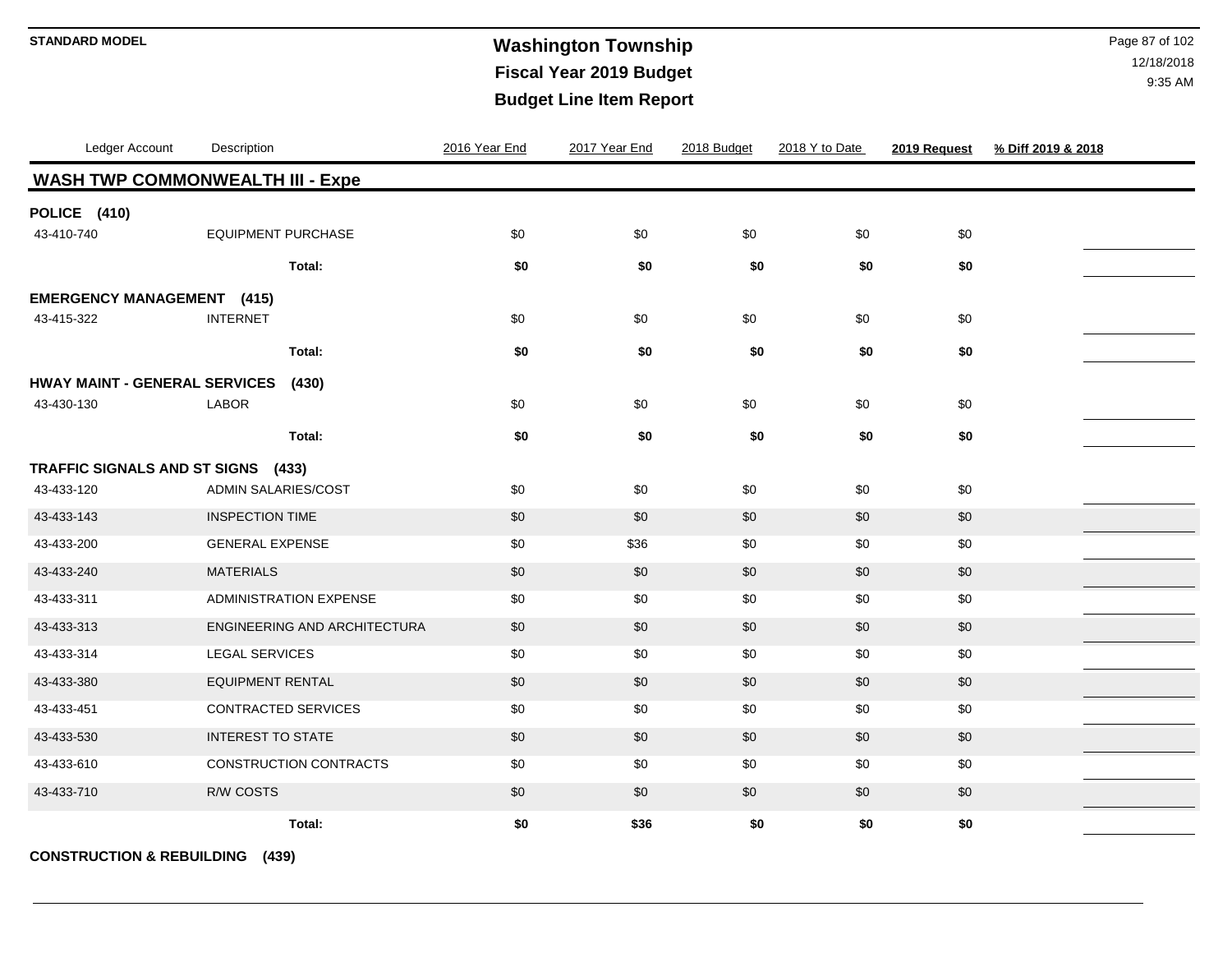# **Washington Township STANDARD MODEL** Page 88 of 102 **Fiscal Year 2019 Budget Budget Line Item Report**

|                                              | TWP COMMONWEALTH III Expenditure        | \$0           | \$36          | \$0         | \$0              | \$0          |                    |
|----------------------------------------------|-----------------------------------------|---------------|---------------|-------------|------------------|--------------|--------------------|
|                                              |                                         | 2016 Year End | 2017 Budget   | 2018 Budget | 2018 YE Forecast | 2019 Request |                    |
|                                              | Total:                                  | \$0           | \$0           | \$0         | \$0              | \$0          |                    |
| 43-492-110                                   | <b>TRANSFER TO CAPITAL RESERVE</b>      | \$0           | \$0           | \$0         | \$0              | \$0          |                    |
| <b>Department 492</b><br>(492)<br>43-492-010 | <b>TRANSFER TO GENERAL FUND</b>         | \$0           | \$0           | \$0         | \$0              | \$0          |                    |
|                                              | Total:                                  | \$0           | \$0           | \$0         | \$0              | \$0          |                    |
| 43-439-610                                   | <b>CONTRACTED SERVICES</b>              | \$0           | \$0           | \$0         | \$0              | \$0          |                    |
|                                              | <b>WASH TWP COMMONWEALTH III - Expe</b> |               |               |             |                  |              |                    |
| Ledger Account                               | Description                             | 2016 Year End | 2017 Year End | 2018 Budget | 2018 Y to Date   | 2019 Request | % Diff 2019 & 2018 |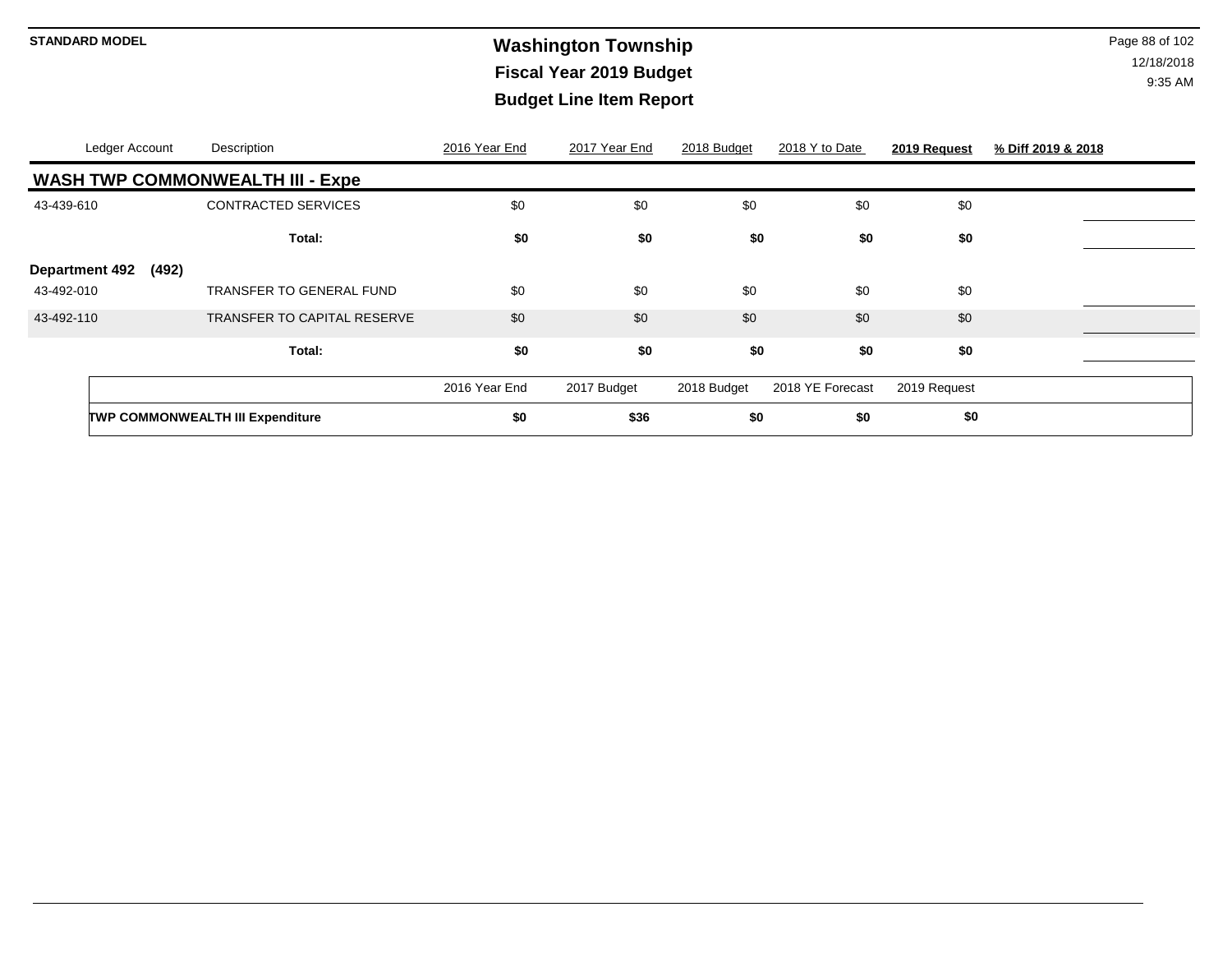## **Washington Township STANDARD MODEL** Page 89 of 102 **Fiscal Year 2019 Budget Budget Line Item Report**

| Ledger Account                                    | Description                             | 2016 Year End | 2017 Year End | 2018 Budget | 2018 Y to Date | 2019 Request | % Diff 2019 & 2018 |
|---------------------------------------------------|-----------------------------------------|---------------|---------------|-------------|----------------|--------------|--------------------|
|                                                   | <b>BATTLE OF MONTEREY PASS - SUSQ -</b> |               |               |             |                |              |                    |
| <b>INTEREST EARNINGS</b> (341)                    |                                         |               |               |             |                |              |                    |
| 44-341-000                                        | <b>INTEREST EARNINGS</b>                | \$5           | \$5           | \$0         | \$0            | \$0          |                    |
|                                                   | Total:                                  | \$5           | \$5           | \$0         | \$0            | \$0          |                    |
| ST CAPITAL & OPERATING GRANTS (354)<br>44-354-080 | <b>GRANTS FROM STATE</b>                | \$0           | \$0           | \$0         | \$0            | \$0          |                    |
|                                                   | Total:                                  | \$0           | \$0           | \$0         | \$0            | \$0          |                    |
| LOCAL GOV UNITS CAP/OPER GRANT (357)              |                                         |               |               |             |                |              |                    |
| 44-357-010                                        | <b>COUNTY GRANTS</b>                    | \$0           | \$0           | \$0         | \$0            | \$0          |                    |
| 44-357-080                                        | TOWNSHIP FUNDING GRANT                  | \$0           | \$0           | \$0         | \$0            | \$0          |                    |
|                                                   | Total:                                  | \$0           | \$0           | \$0         | \$0            | \$0          |                    |
| <b>CULTURE - RECREATION (367)</b>                 |                                         |               |               |             |                |              |                    |
| 44-367-180                                        | <b>REGISTRATION FEES</b>                | \$0           | \$0           | \$0         | \$0            | \$0          |                    |
|                                                   | Total:                                  | \$0           | \$0           | \$0         | \$0            | \$0          |                    |
| MISCELLANEOUS REVENUE (380)                       |                                         |               |               |             |                |              |                    |
| 44-380-000                                        | MISCELLANEOUS INCOME                    | \$0           | \$0           | \$0         | \$0            | \$0          |                    |
|                                                   | Total:                                  | \$0           | \$0           | \$0         | \$0            | \$0          |                    |
| CONT & DON FROM PRIV SOURCES (387)                |                                         |               |               |             |                |              |                    |
| 44-387-200                                        | DONATIONS-BATTLE OF MONT PASS           | \$0           | \$0           | \$25        | \$0            | \$0          |                    |
|                                                   | Total:                                  | \$0           | \$0           | \$25        | \$0            | \$0          |                    |
| INTERFUND OPERATING TRANSFERS (392)               |                                         |               |               |             |                |              |                    |
| 44-392-010                                        | TRANSFER FROM GF                        | \$0           | \$0           | \$0         | \$0            | \$0          |                    |
| 44-392-018                                        | TRANSFER FROM CAP RESERVE               | \$0           | \$0           | \$0         | \$0            | \$0          |                    |
| 44-392-440                                        | <b>TRANSFER FROM FOMPB</b>              | \$0           | \$0           | \$0         | \$0            | \$0          |                    |
|                                                   | Total:                                  | \$0           | \$0           | \$0         | \$0            | \$0          |                    |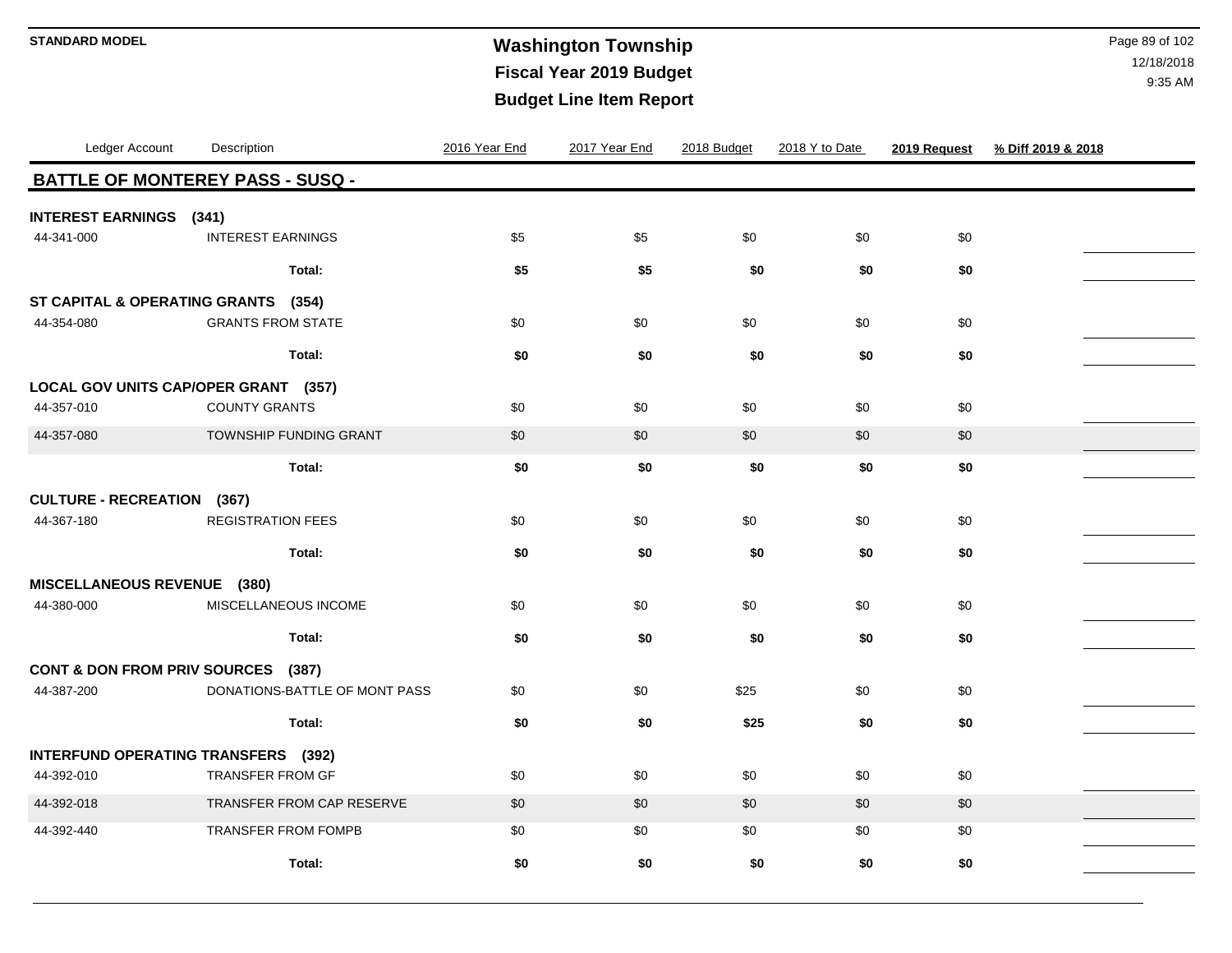# **Washington Township STANDARD MODEL** Page 90 of 102 **Fiscal Year 2019 Budget Budget Line Item Report**

| Ledger Account                | Description                             | 2016 Year End | 201 <u>7 Year End</u> | 2018 Budget | 2018 Y to Date   | 2019 Request | % Diff 2019 & 2018 |
|-------------------------------|-----------------------------------------|---------------|-----------------------|-------------|------------------|--------------|--------------------|
|                               | <b>BATTLE OF MONTEREY PASS - SUSQ -</b> |               |                       |             |                  |              |                    |
| <b>FUND BALANCE FORWARDED</b> | (399)                                   |               |                       |             |                  |              |                    |
| 44-399-000                    | <b>FUND BALANCE FORWARDED</b>           | \$0           | \$0                   | \$1,510     | \$0              | \$0          |                    |
|                               | Total:                                  | \$0           | \$0                   | \$1,510     | \$0              | \$0          |                    |
|                               |                                         | 2016 Year End | 2017 Budget           | 2018 Budget | 2018 YE Forecast | 2019 Request |                    |
|                               | <b>OF MONTEREY PASS - SUSQ Revenue</b>  | \$5           | \$5                   | \$1,535     | \$0              | \$0          |                    |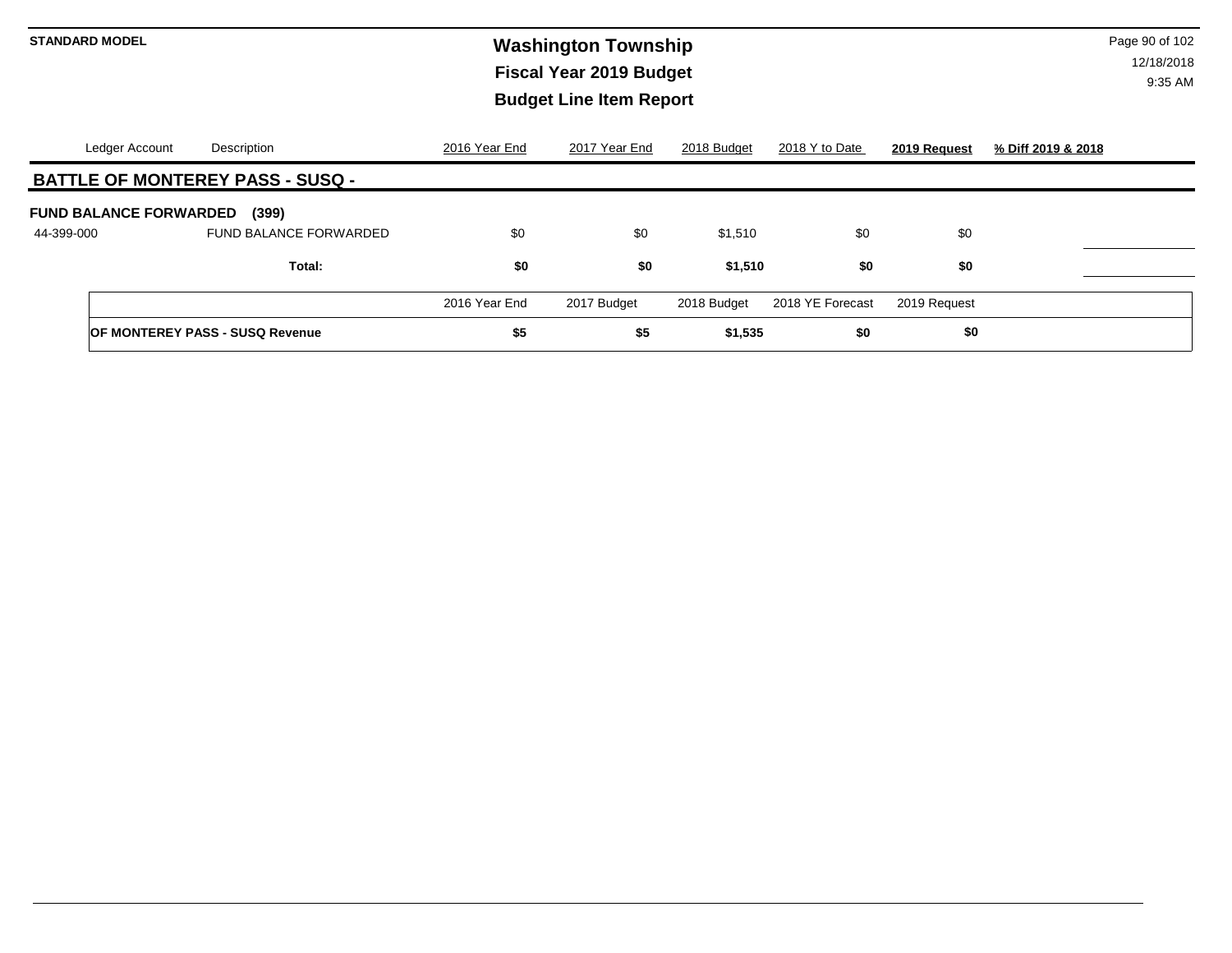# **Washington Township STANDARD MODEL** Page 91 of 102 **Fiscal Year 2019 Budget Budget Line Item Report**

| Ledger Account                                    | Description                    | 2016 Year End | 2017 Year End | 2018 Budget | 2018 Y to Date | 2019 Request | % Diff 2019 & 2018 |  |  |  |
|---------------------------------------------------|--------------------------------|---------------|---------------|-------------|----------------|--------------|--------------------|--|--|--|
| <b>BATTLE OF MONTEREY PASS - SUSQ -</b>           |                                |               |               |             |                |              |                    |  |  |  |
| HWAY MAINT - GENERAL SERVICES (430)<br>44-430-530 | <b>INTEREST TO STATE</b>       | \$0           | \$0           | \$0         | \$0            | \$0          |                    |  |  |  |
|                                                   | Total:                         | \$0           | \$0           | \$0         | \$0            | \$0          |                    |  |  |  |
| <b>SPECTATOR RECREATION</b><br>(453)              |                                |               |               |             |                |              |                    |  |  |  |
| 44-453-140                                        | BATTLE OF MONT PASS WAGES      | \$0           | \$0           | \$0         | \$0            | \$0          |                    |  |  |  |
| 44-453-200                                        | BATTLE OF MONT PASS GENERAL E  | \$0           | \$0           | \$1,535     | \$0            | \$0          |                    |  |  |  |
| 44-453-240                                        | BATTLE OF MONT PASS MATERIALS  | \$0           | \$0           | \$0         | \$0            | \$0          |                    |  |  |  |
| 44-453-311                                        | ADMINISTRATIVE SUPPORT         | \$0           | \$0           | \$0         | \$0            | $$0$$        |                    |  |  |  |
| 44-453-313                                        | <b>CONSULTING SERVICES</b>     | \$0           | \$0           | \$0         | \$0            | \$0          |                    |  |  |  |
| 44-453-314                                        | <b>LEGAL FEES</b>              | \$0           | \$0           | \$0         | \$0            | \$0          |                    |  |  |  |
| 44-453-420                                        | DUES-SUBSCRIPTIONS             | \$0           | \$0           | \$0         | \$0            | \$0          |                    |  |  |  |
| 44-453-451                                        | CONTRACTED SERVICES            | \$0           | \$0           | \$0         | \$0            | \$0          |                    |  |  |  |
| 44-453-460                                        | <b>TRAINING</b>                | \$0           | \$0           | \$0         | \$0            | \$0          |                    |  |  |  |
| 44-453-710                                        | <b>CAPITAL LAND</b>            | \$0           | \$0           | \$0         | \$0            | \$0          |                    |  |  |  |
| 44-453-720                                        | CAPITAL IMPROVEMENTS           | \$0           | \$0           | \$0         | \$0            | \$0          |                    |  |  |  |
| 44-453-730                                        | CAPITAL BUILDING               | \$0           | \$0           | \$0         | \$0            | \$0          |                    |  |  |  |
| 44-453-740                                        | <b>CAPITAL EQUIPMENT</b>       | \$0           | \$0           | \$0         | \$0            | \$0          |                    |  |  |  |
| 44-453-750                                        | MINOR MACHINERY AND EQUIPMEN   | \$0           | \$0           | \$0         | \$0            | $$0$$        |                    |  |  |  |
|                                                   | Total:                         | \$0           | \$0           | \$1,535     | \$0            | \$0          |                    |  |  |  |
| Department 457 (457)                              |                                |               |               |             |                |              |                    |  |  |  |
| 44-457-384                                        | EQUIP RENTAL MACHINERY & EQUIP | \$0           | \$0           | \$0         | \$0            | \$0          |                    |  |  |  |
|                                                   | Total:                         | \$0           | \$0           | \$0         | \$0            | \$0          |                    |  |  |  |
| <b>Department 492</b><br>(492)                    |                                |               |               |             |                |              |                    |  |  |  |
| 44-492-010                                        | TRANSER TO GF                  | \$0           | \$0           | \$0         | \$0            | \$0          |                    |  |  |  |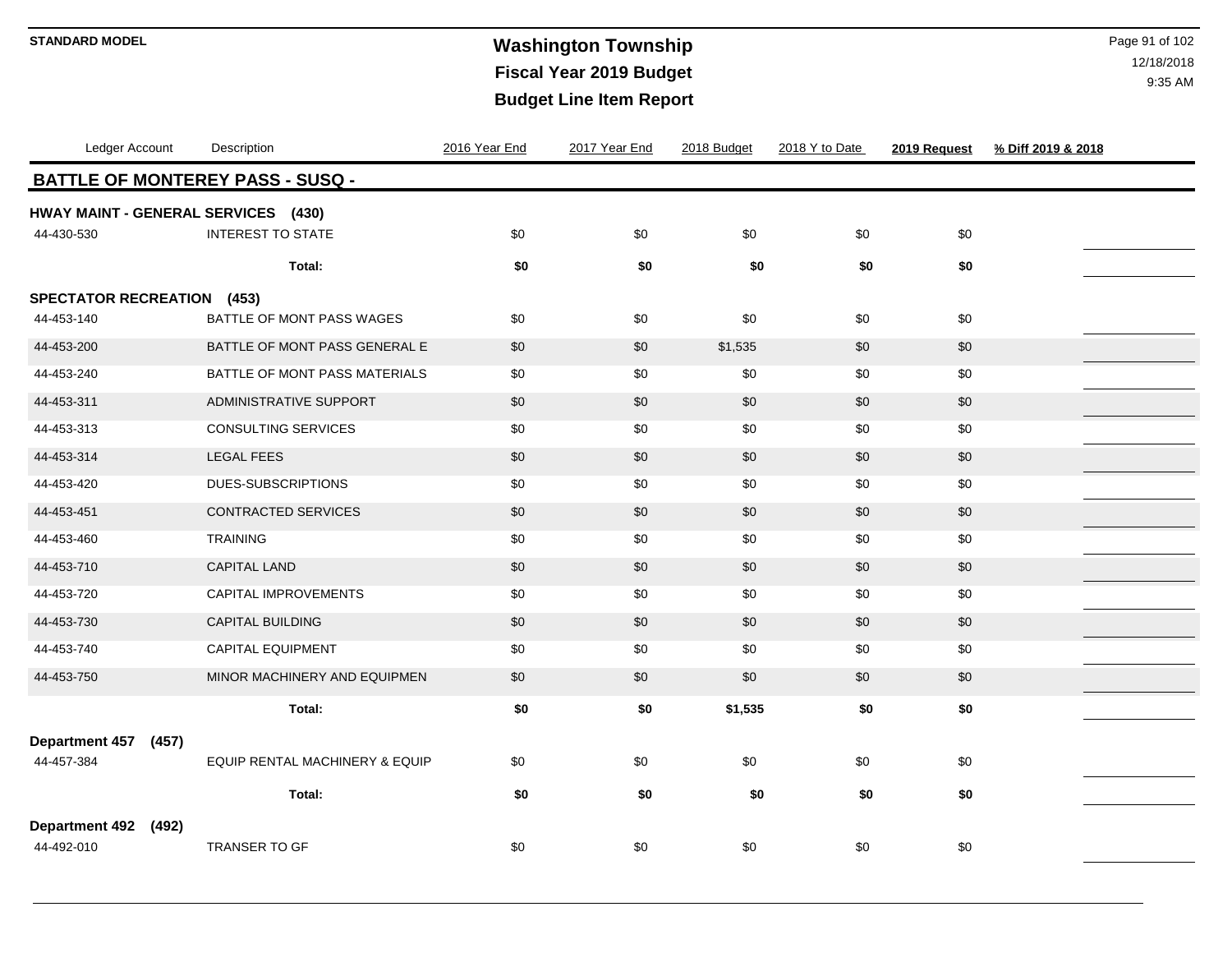# **Washington Township STANDARD MODEL** Page 92 of 102 **Fiscal Year 2019 Budget Budget Line Item Report**

| Ledger Account | Description                             | 2016 Year End | 2017 Year End | 2018 Budget | 2018 Y to Date   | 2019 Request | % Diff 2019 & 2018 |
|----------------|-----------------------------------------|---------------|---------------|-------------|------------------|--------------|--------------------|
|                | <b>BATTLE OF MONTEREY PASS - SUSQ -</b> |               |               |             |                  |              |                    |
| 44-492-020     | TRANSFER TO CAP RES                     | \$0           | \$0           | \$0         | \$1,519          | \$0          |                    |
|                | Total:                                  | \$0           | \$0           | \$0         | \$1,519          | \$0          |                    |
|                |                                         | 2016 Year End | 2017 Budget   | 2018 Budget | 2018 YE Forecast | 2019 Request |                    |
|                | <b>MONTEREY PASS - SUSQ Expenditure</b> | \$0           | \$0           | \$1,535     | \$1,519          | \$0          |                    |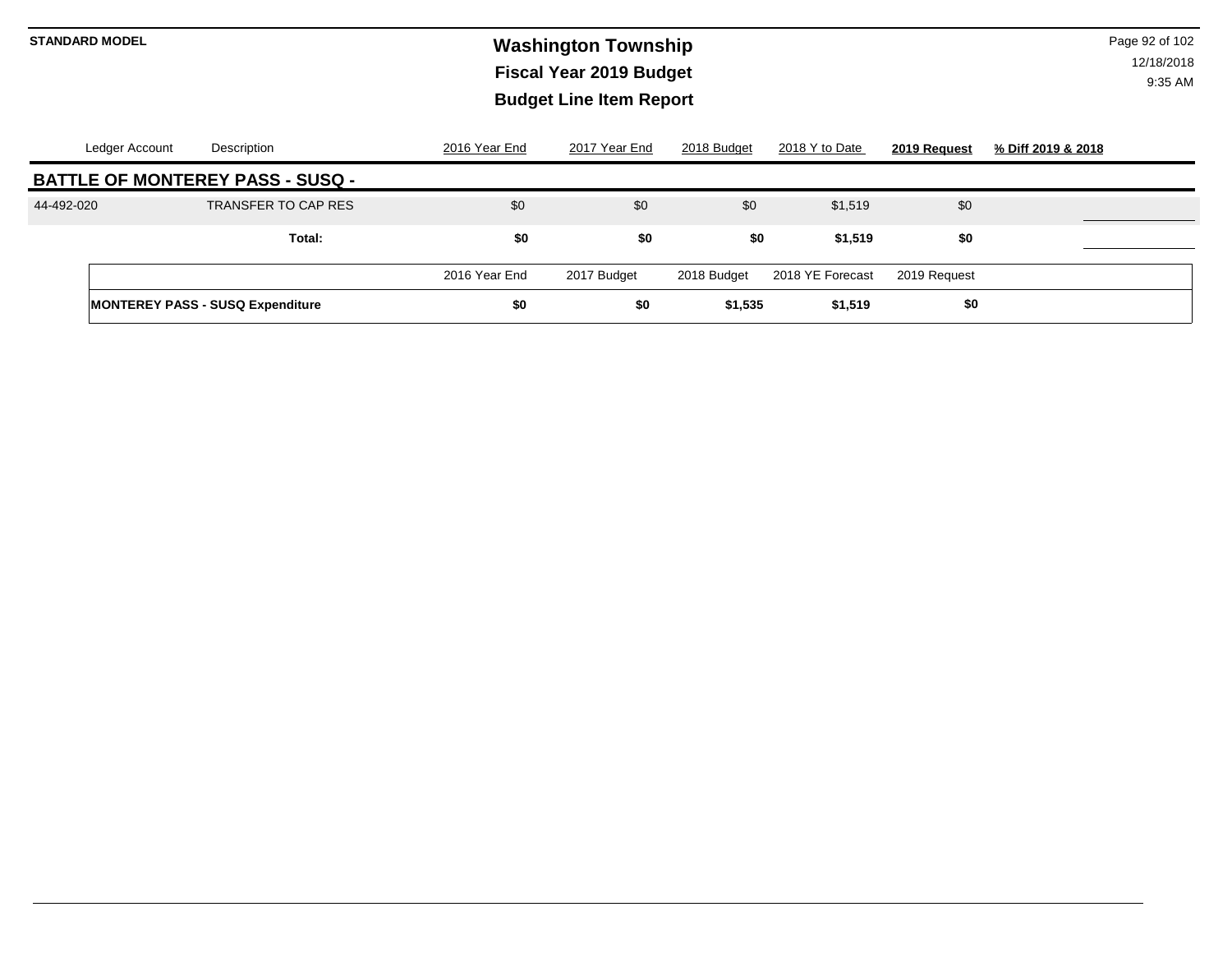# **Washington Township STANDARD MODEL** Page 93 of 102 **Fiscal Year 2019 Budget Budget Line Item Report**

| Ledger Account                          | Description                           | 2016 Year End | 2017 Year End | 2018 Budget | 2018 Y to Date | 2019 Request | % Diff 2019 & 2018 |
|-----------------------------------------|---------------------------------------|---------------|---------------|-------------|----------------|--------------|--------------------|
| <b>POLICE PENSION FUND - Revenues</b>   |                                       |               |               |             |                |              |                    |
| <b>INTEREST EARNINGS</b>                | (341)                                 |               |               |             |                |              |                    |
| 60-341-010                              | INTEREST - CHECKING ACCOUNT           | \$1           | \$1           | \$0         | (\$96,412)     | \$75,000     |                    |
| 60-341-100                              | <b>INTEREST - HOMESTATE PA GROWT</b>  | \$0           | \$0           | \$0         | \$0            | \$0          |                    |
| 60-341-101                              | INTEREST - ING/PERSHING INVEST        | \$142,265     | \$521,938     | \$200,000   | (\$327,944)    | \$250,000    |                    |
| 60-341-200                              | <b>INTEREST - SBL- GENERAL FUND</b>   | \$0           | \$0           | \$0         | \$0            | \$0          |                    |
| 60-341-300                              | INTEREST - SBL- MUTUAL FUNDS          | \$0           | \$0           | \$0         | \$0            | \$0          |                    |
| 60-341-500                              | <b>INTEREST - FRANKLIN SQUARE</b>     | \$14,627      | \$18,990      | \$20,000    | (\$16,829)     | \$15,000     |                    |
| 60-341-700                              | INTEREST-FRANK SQ GLOBAL CRED         | \$12,522      | \$14,438      | \$12,000    | (\$26,756)     | \$20,000     |                    |
|                                         | Total:                                | \$169,415     | \$555,368     | \$232,000   | \$326,643      | \$360,000    |                    |
| <b>ST SHARED REV &amp; ENTITLEMENTS</b> | (355)                                 |               |               |             |                |              |                    |
| 60-355-060                              | <b>STATE AID</b>                      | \$0           | \$0           | \$0         | \$0            | \$0          |                    |
| 60-355-130                              | <b>FOREIGN FIRE INSURANCE PREMIU</b>  | \$0           | \$0           | \$0         | \$0            | \$0          |                    |
|                                         | Total:                                | \$0           | \$0           | \$0         | \$0            | \$0          |                    |
| <b>Department 388</b><br>(388)          |                                       |               |               |             |                |              |                    |
| 60-388-000                              | <b>FIDUCIARY FUND PENSION CONTRIB</b> | \$190,856     | \$213,369     | \$171,000   | (\$214,342)    | \$219,000    |                    |
|                                         | Total:                                | \$190,856     | \$213,369     | \$171,000   | \$0            | \$219,000    |                    |
| <b>INTERFUND OPERATING TRANSFERS</b>    | (392)                                 |               |               |             |                |              |                    |
| 60-392-010                              | TRANSFER FROM GENERAL FUND            | \$0           | \$0           | \$0         | \$0            | \$0          |                    |
| 60-392-020                              | TRANSF FROM POL CHECKING              | \$0           | \$0           | \$0         | (\$1,600)      | \$0          |                    |
|                                         | Total:                                | \$0           | \$0           | \$0         | \$1,600        | \$0          |                    |
| <b>FUND BALANCE FORWARDED</b>           | (399)                                 |               |               |             |                |              |                    |
| 60-399-000                              | FUND BALANCE FORWARDED                | \$0           | \$0           | \$4,250,000 | \$0            | \$4,750,000  |                    |
|                                         | Total:                                | \$0           | \$0           | \$4,250,000 | \$0            | \$4,750,000  |                    |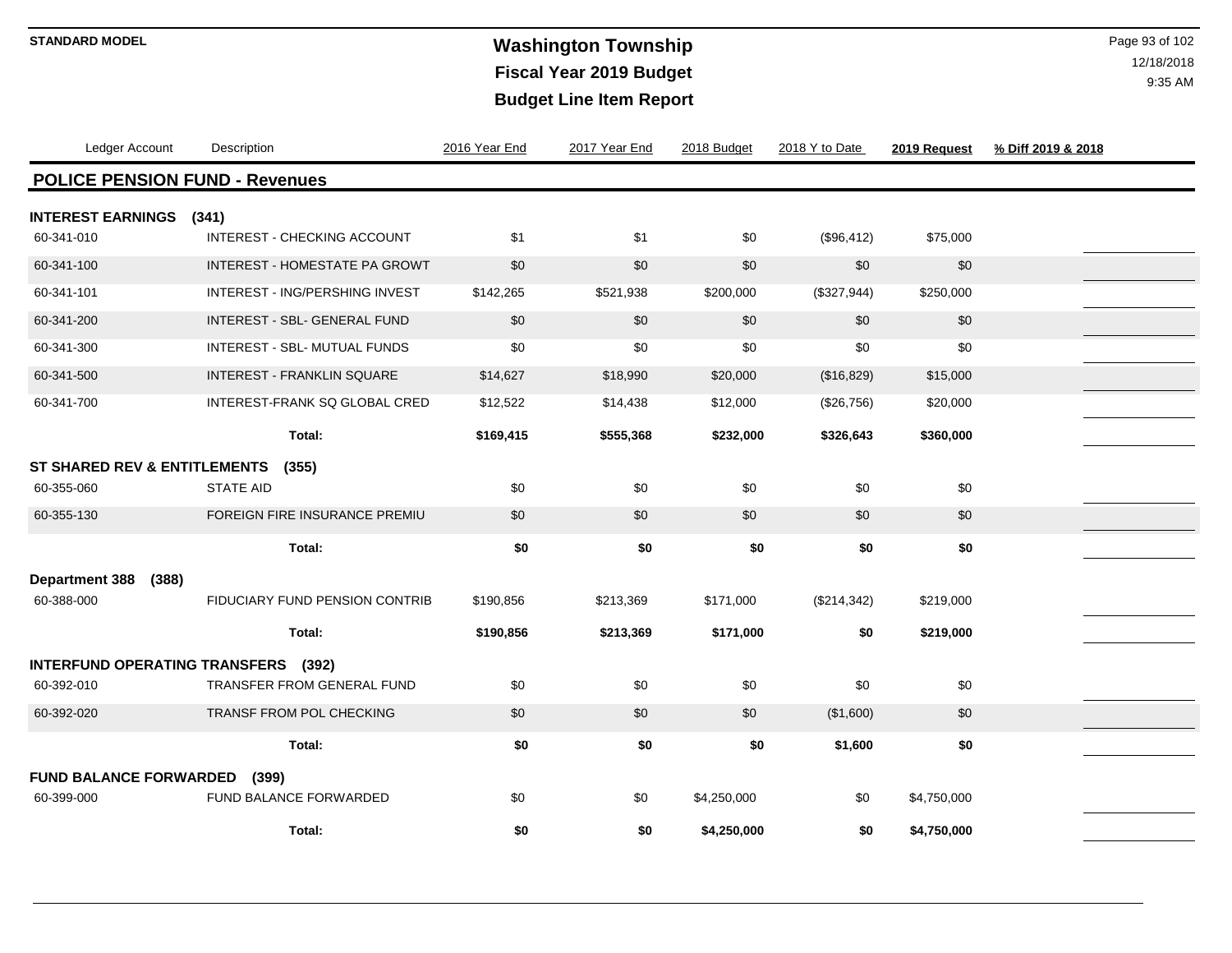# **Washington Township STANDARD MODEL** Page 94 of 102 **Fiscal Year 2019 Budget Budget Line Item Report**

|                | <b>Total POLICE PENSION FUND Revenue</b> | \$360.271     | \$768,737     | \$4,653,000 | \$328,243        | \$5,329,000  |                    |
|----------------|------------------------------------------|---------------|---------------|-------------|------------------|--------------|--------------------|
|                |                                          | 2016 Year End | 2017 Budget   | 2018 Budget | 2018 YE Forecast | 2019 Request |                    |
|                | <b>POLICE PENSION FUND - Revenues</b>    |               |               |             |                  |              |                    |
| Ledger Account | Description                              | 2016 Year End | 2017 Year End | 2018 Budget | 2018 Y to Date   | 2019 Request | % Diff 2019 & 2018 |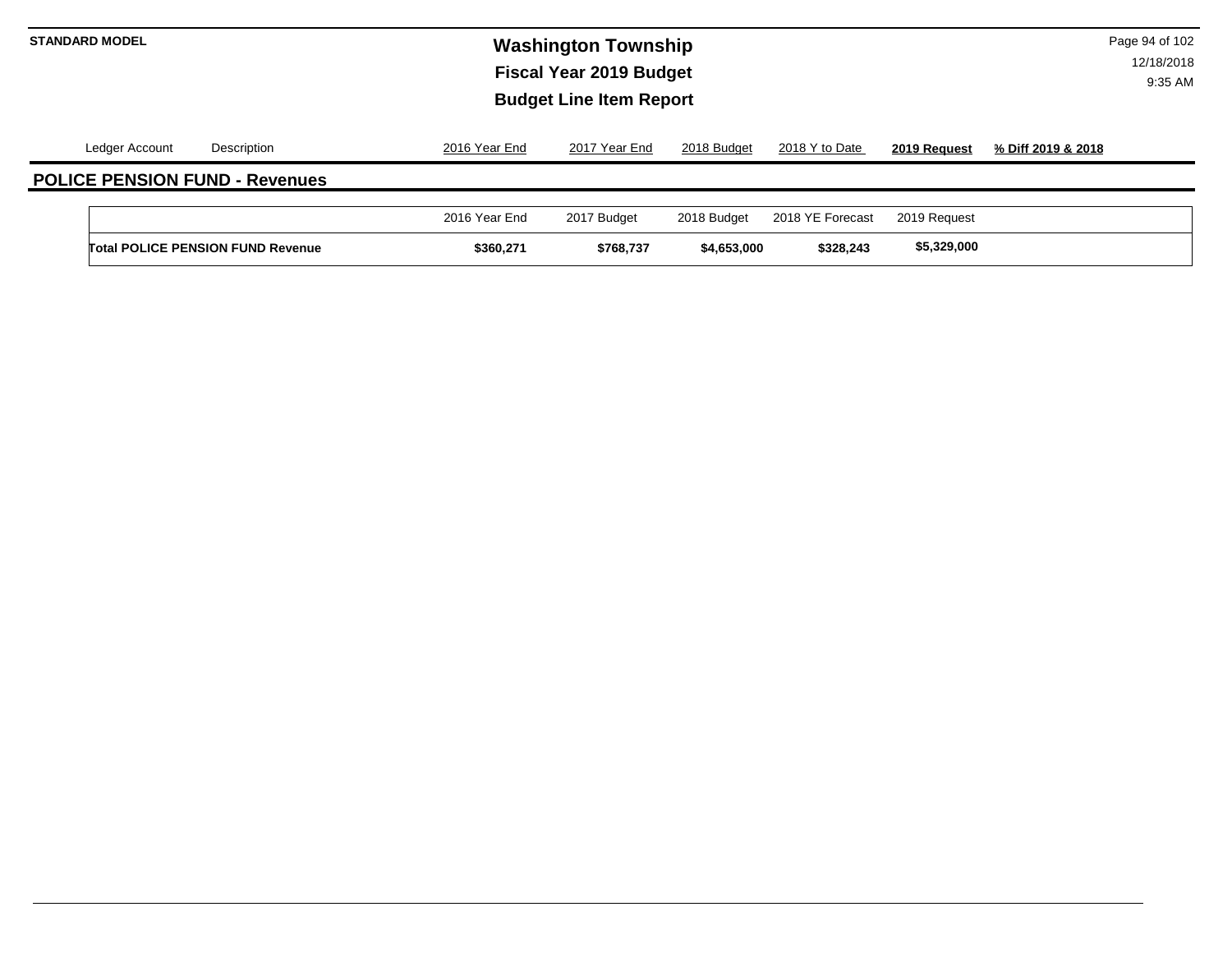# **Washington Township STANDARD MODEL** Page 95 of 102 **Fiscal Year 2019 Budget Budget Line Item Report**

| Ledger Account                 | Description                               | 2016 Year End | 2017 Year End | 2018 Budget | 2018 Y to Date | 2019 Request | % Diff 2019 & 2018 |
|--------------------------------|-------------------------------------------|---------------|---------------|-------------|----------------|--------------|--------------------|
|                                | <b>POLICE PENSION FUND - Expenditures</b> |               |               |             |                |              |                    |
| <b>JUDGEMENTS &amp; LOSSES</b> | (482)                                     |               |               |             |                |              |                    |
| 60-482-000                     | <b>LOSS ON INVESTMENT</b>                 | \$0           | \$9,534       | \$0         | \$420,252      | \$150,000    |                    |
|                                | Total:                                    | \$0           | \$9,534       | \$0         | \$216,781      | \$150,000    |                    |
| <b>EMPLOYEE BENEFITS</b>       | (487)                                     |               |               |             |                |              |                    |
| 60-487-158                     | <b>INSURANCE - DISABILITY &amp; LIFE</b>  | \$0           | \$0           | \$0         | \$0            | \$0          |                    |
| 60-487-160                     | <b>PENSION</b>                            | \$0           | \$0           | \$0         | \$0            | \$0          |                    |
| 60-487-197                     | PENSION BENEFIT                           | \$80,216      | \$220,694     | \$80,000    | \$123,833      | \$161,500    |                    |
| 60-487-310                     | TAXES W/H FROM PENSION BENEFI             | \$11,181      | \$17,953      | \$10,000    | \$21,612       | \$25,200     |                    |
| 60-487-311                     | <b>ACCOUNTING &amp; SERVICE FEES</b>      | \$37,406      | \$45,502      | \$25,000    | \$49,922       | \$50,000     |                    |
| 60-487-312                     | MANAGEMENT - FERRERA                      | \$0           | \$0           | \$0         | \$0            | \$0          |                    |
| 60-487-313                     | OTHER FEES                                | \$83          | \$10,530      | \$0         | \$153          | \$120        |                    |
|                                | Total:                                    | \$128,886     | \$294,680     | \$115,000   | \$132,788      | \$236,820    |                    |
| <b>EMPLOYEE WITHHOLDINGS</b>   | (488)                                     |               |               |             |                |              |                    |
| 60-488-160                     | <b>EMPLOYEE PENSION FUND</b>              | \$0           | \$0           | \$0         | \$0            | \$0          |                    |
|                                | Total:                                    | \$0           | \$0           | \$0         | \$0            | \$0          |                    |
| (491)<br><b>Department 491</b> |                                           |               |               |             |                |              |                    |
| 60-491-530                     | <b>REFUND TO STATE</b>                    | \$0           | \$0           | \$0         | \$0            | \$0          |                    |
|                                | Total:                                    | \$0           | \$0           | \$0         | \$0            | \$0          |                    |
| <b>Department 492</b><br>(492) |                                           |               |               |             |                |              |                    |
| 60-492-010                     | TRANSFER TO ING/PERSHING                  | \$0           | \$0           | \$0         | \$0            | \$0          |                    |
| 60-492-100                     | TRANSF TO POLICE CHECKING ACC             | \$0           | \$0           | \$0         | \$1,600        | \$0          |                    |
|                                | Total:                                    | \$0           | \$0           | \$0         | \$1,600        | \$0          |                    |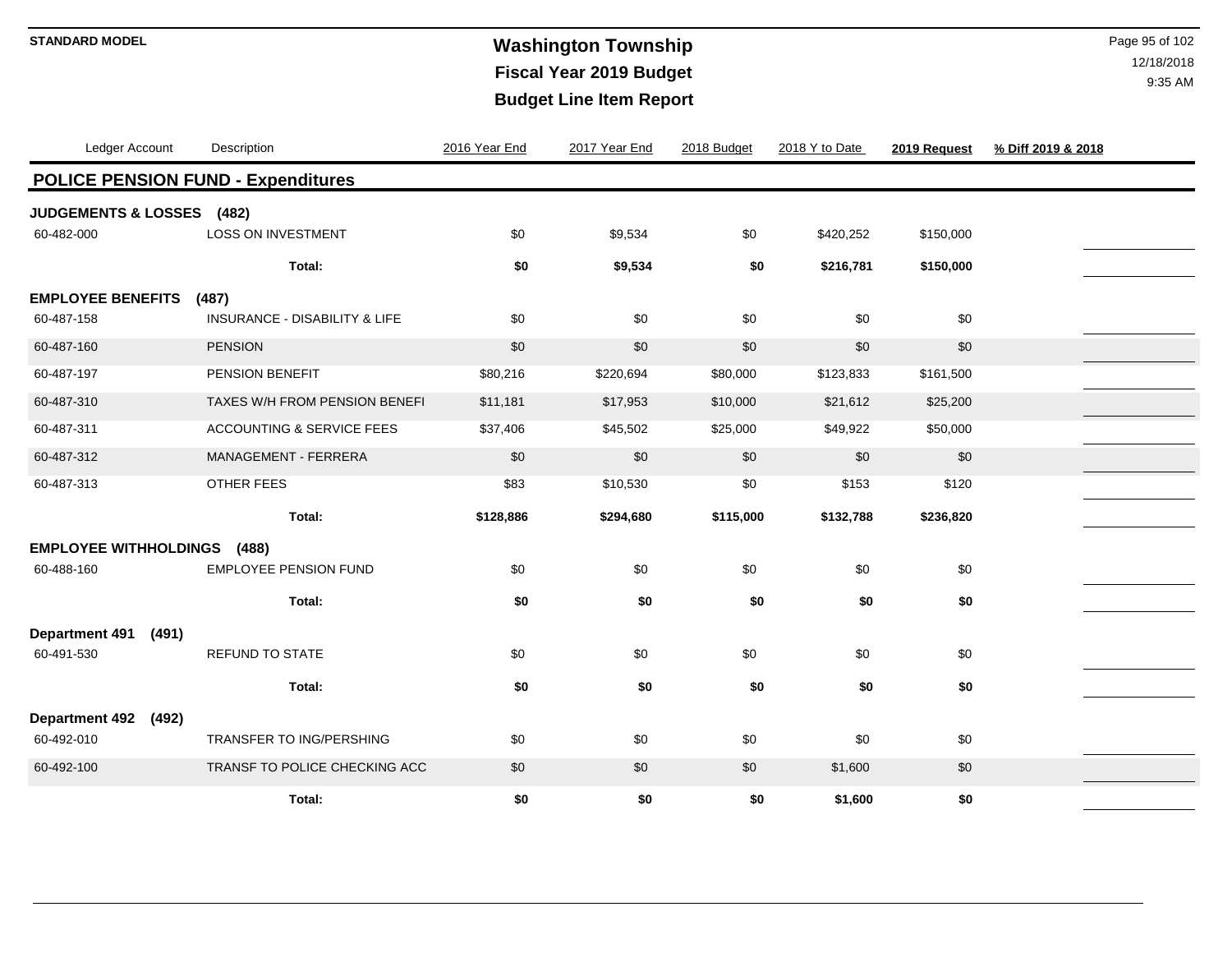# **Washington Township STANDARD MODEL** Page 96 of 102 **Fiscal Year 2019 Budget Budget Line Item Report**

|                | al POLICE PENSION FUND Expenditure        | \$128,886     | \$304,214     | \$115,000   | \$351,170        | \$386,820    |                    |
|----------------|-------------------------------------------|---------------|---------------|-------------|------------------|--------------|--------------------|
|                |                                           | 2016 Year End | 2017 Budget   | 2018 Budget | 2018 YE Forecast | 2019 Request |                    |
|                | <b>POLICE PENSION FUND - Expenditures</b> |               |               |             |                  |              |                    |
| Ledger Account | Description                               | 2016 Year End | 2017 Year End | 2018 Budget | 2018 Y to Date   | 2019 Request | % Diff 2019 & 2018 |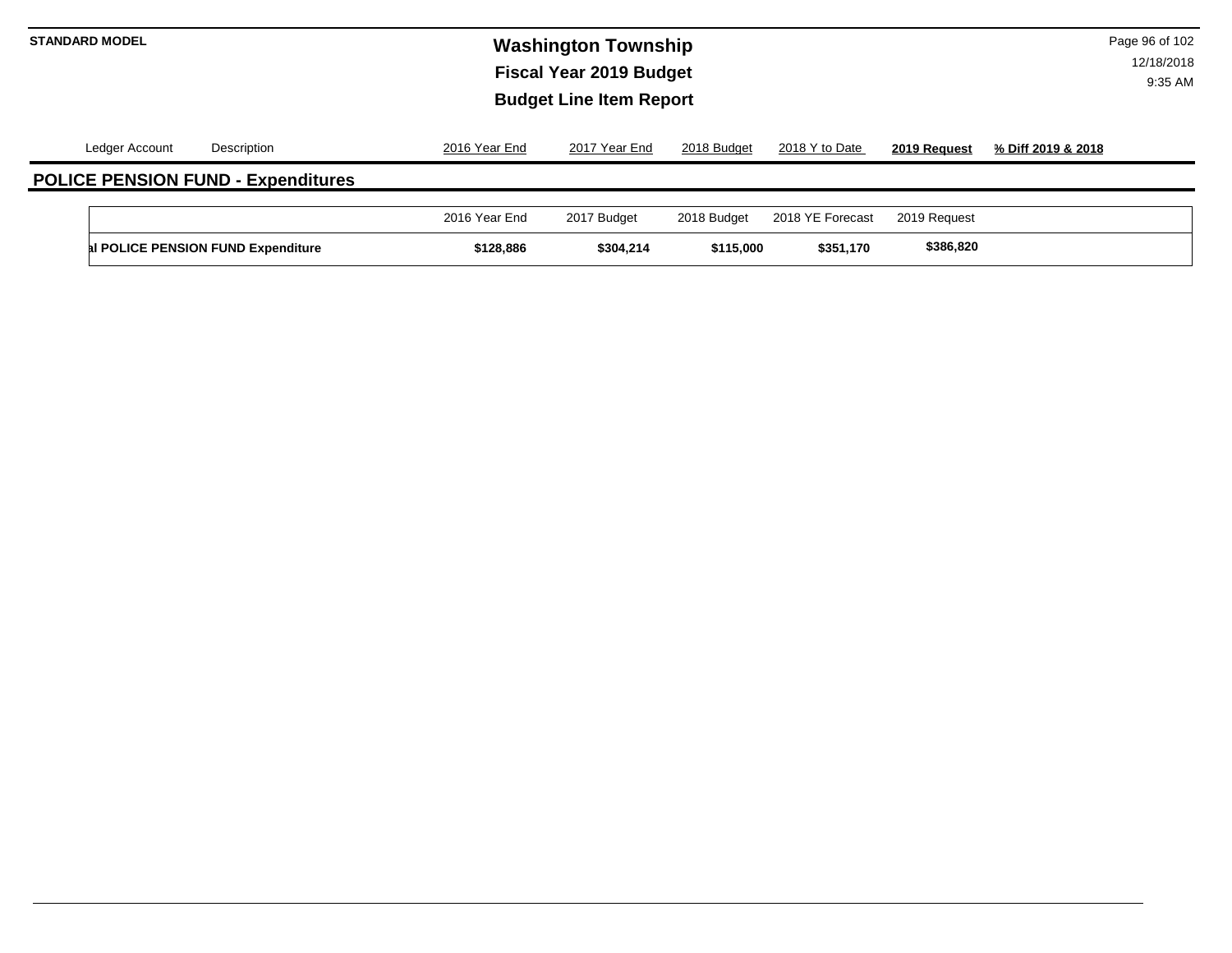# **Washington Township STANDARD MODEL** Page 97 of 102 **Fiscal Year 2019 Budget Budget Line Item Report**

12/18/2018 9:35 AM

| Ledger Account                           | Description                        | 2016 Year End | 2017 Year End | 2018 Budget | 2018 Y to Date | 2019 Request | % Diff 2019 & 2018 |  |  |  |  |
|------------------------------------------|------------------------------------|---------------|---------------|-------------|----------------|--------------|--------------------|--|--|--|--|
| <b>MUNICIPAL PENSION FUND - Revenues</b> |                                    |               |               |             |                |              |                    |  |  |  |  |
| <b>INTEREST EARNINGS</b>                 | (341)                              |               |               |             |                |              |                    |  |  |  |  |
| 65-341-000                               | <b>INTEREST EARNINGS</b>           | \$1           | \$0           | \$0         | \$0            | \$0          |                    |  |  |  |  |
| 65-341-010                               | INTEREST - CHECKING ACCOUNT        | \$3           | \$4           | \$0         | ( \$1)         | \$0          |                    |  |  |  |  |
| 65-341-030                               | <b>INTEREST - CD S &amp; PLGIT</b> | \$0           | \$0           | \$0         | \$0            | \$0          |                    |  |  |  |  |
| 65-341-100                               | INTEREST - HOMESTATE PA GROWT      | \$0           | \$0           | \$0         | \$0            | \$0          |                    |  |  |  |  |
| 65-341-200                               | INTEREST - SBL- GENERAL FUND       | \$0           | \$0           | \$0         | \$0            | \$0          |                    |  |  |  |  |
| 65-341-300                               | INTEREST - SBL- MUTUAL FUNDS       | \$0           | \$0           | \$0         | \$0            | \$0          |                    |  |  |  |  |
| 65-341-400                               | INTEREST - ING/MG TRUST INVEST     | \$131,567     | \$161,553     | \$70,000    | (\$60, 121)    | \$70,000     |                    |  |  |  |  |
| 65-341-500                               | INTEREST - FRANKLIN SQUARE INV     | \$0           | \$0           | \$0         | \$0            | \$0          |                    |  |  |  |  |
| 65-341-700                               | <b>INTEREST-</b>                   | \$0           | \$0           | \$0         | \$0            | \$0          |                    |  |  |  |  |
|                                          | Total:                             | \$131,571     | \$161,557     | \$70,000    | \$34,491       | \$70,000     |                    |  |  |  |  |
| ST SHARED REV & ENTITLEMENTS             | (355)                              |               |               |             |                |              |                    |  |  |  |  |
| 65-355-060                               | <b>STATE AID</b>                   | \$0           | \$0           | \$0         | \$0            | \$0          |                    |  |  |  |  |
| 65-355-130                               | FOREIGN FIRE INSURANCE PREMIU      | \$0           | \$0           | \$0         | \$0            | \$0          |                    |  |  |  |  |
|                                          | Total:                             | \$0           | \$0           | \$0         | \$0            | \$0          |                    |  |  |  |  |
| <b>Department 388</b><br>(388)           |                                    |               |               |             |                |              |                    |  |  |  |  |
| 65-388-000                               | FIDUCIARY FUND PENSION CONTRIB     | \$66,234      | \$59,722      | \$62,100    | (\$37,757)     | \$77,800     |                    |  |  |  |  |
|                                          | Total:                             | \$66,234      | \$59,722      | \$62,100    | \$28,123       | \$77,800     |                    |  |  |  |  |
| INTERFUND OPERATING TRANSFERS (392)      |                                    |               |               |             |                |              |                    |  |  |  |  |
| 65-392-010                               | <b>TRANSFER FROM GENERAL FUND</b>  | \$0           | \$0           | \$0         | \$0            | \$0          |                    |  |  |  |  |
| 65-392-100                               | TRANSFER FROM ING/WELLS RE         | \$0           | \$0           | \$0         | \$0            | \$0          |                    |  |  |  |  |
| 65-392-200                               | <b>TRANSFER FROM WELLS/PIED</b>    | \$0           | \$0           | \$0         | \$0            | \$0          |                    |  |  |  |  |
|                                          | Total:                             | \$0           | \$0           | \$0         | \$0            | \$0          |                    |  |  |  |  |
|                                          |                                    |               |               |             |                |              |                    |  |  |  |  |

**FUND BALANCE FORWARDED (399)**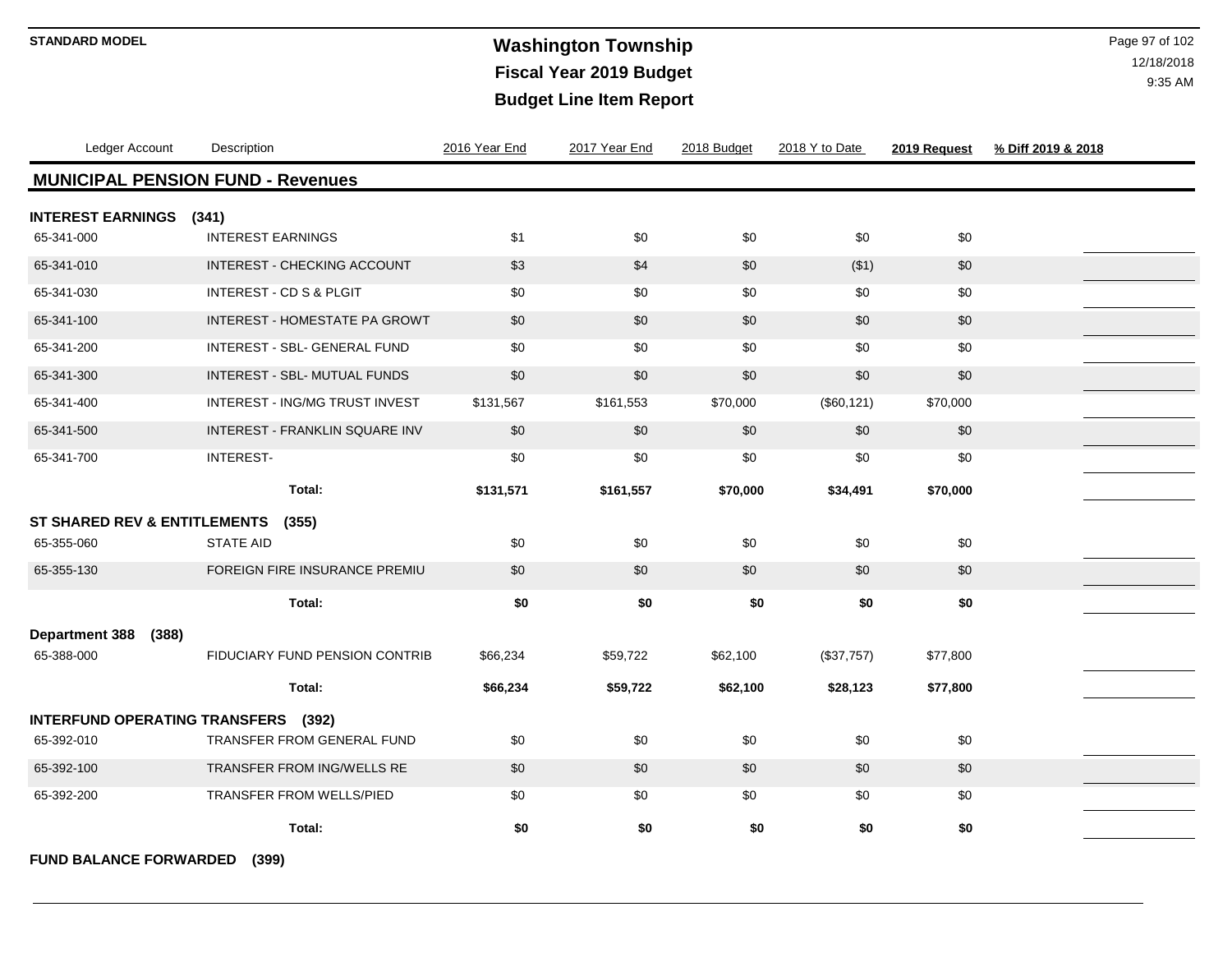# **Washington Township STANDARD MODEL** Page 98 of 102 **Fiscal Year 2019 Budget Budget Line Item Report**

|                                          | Ledger Account | Description                              | 2016 Year End | 2017 Year End | 2018 Budget | 2018 Y to Date   | 2019 Request | % Diff 2019 & 2018 |  |  |
|------------------------------------------|----------------|------------------------------------------|---------------|---------------|-------------|------------------|--------------|--------------------|--|--|
| <b>MUNICIPAL PENSION FUND - Revenues</b> |                |                                          |               |               |             |                  |              |                    |  |  |
| 65-399-000                               |                | <b>FUND BALANCE FORWARDED</b>            | \$0           | \$0           | \$945,000   | \$0              | \$810,250    |                    |  |  |
|                                          |                | Total:                                   | \$0           | \$0           | \$945,000   | \$0              | \$810,250    |                    |  |  |
|                                          |                |                                          | 2016 Year End | 2017 Budget   | 2018 Budget | 2018 YE Forecast | 2019 Request |                    |  |  |
|                                          |                | <b>II MUNICIPAL PENSION FUND Revenue</b> | \$197,805     | \$221,280     | \$1,077,100 | \$62,614         | \$958,050    |                    |  |  |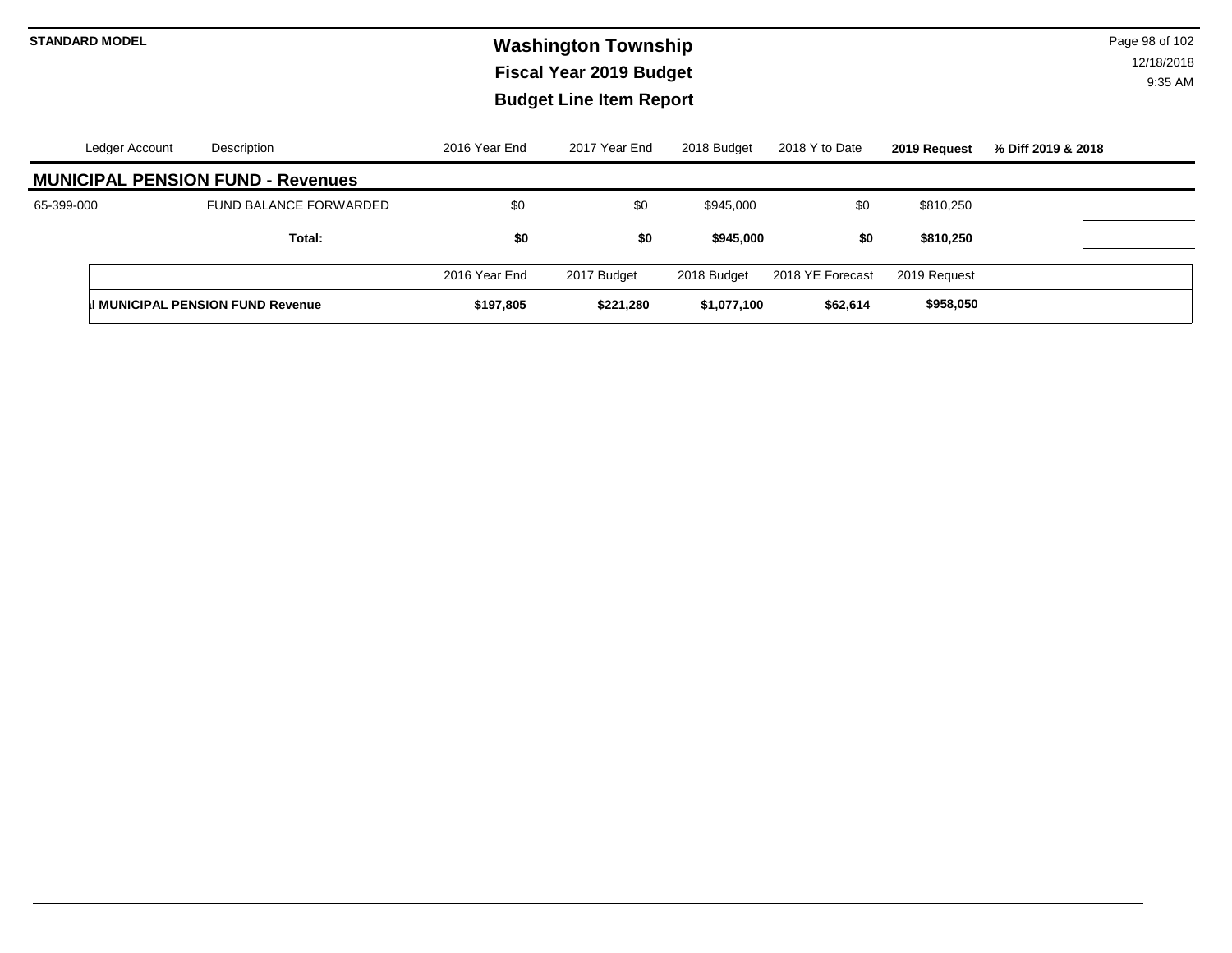# **Washington Township STANDARD MODEL** Page 99 of 102 **Fiscal Year 2019 Budget Budget Line Item Report**

| Ledger Account                           |       | Description                               | 2016 Year End | 2017 Year End | 2018 Budget | 2018 Y to Date   | 2019 Request | % Diff 2019 & 2018 |
|------------------------------------------|-------|-------------------------------------------|---------------|---------------|-------------|------------------|--------------|--------------------|
|                                          |       | <b>MUNICIPAL PENSION FUND - Expenditu</b> |               |               |             |                  |              |                    |
| <b>JUDGEMENTS &amp; LOSSES</b>           |       | (482)                                     |               |               |             |                  |              |                    |
| 65-482-000                               |       | <b>LOSS ON INVESTMENT</b>                 | \$59,823      | \$10,466      | \$0         | \$80,082         | \$25,000     |                    |
|                                          |       | Total:                                    | \$59,823      | \$10,466      | \$0         | \$33,532         | \$25,000     |                    |
| <b>EMPLOYEE BENEFITS</b>                 |       | (487)                                     |               |               |             |                  |              |                    |
| 65-487-160                               |       | <b>PENSION</b>                            | \$0           | \$0           | \$0         | \$0              | \$0          |                    |
| 65-487-197                               |       | PENSION BENEFIT                           | \$192,283     | \$366,783     | \$0         | \$0              | \$40,271     |                    |
| 65-487-311                               |       | <b>ACCOUNTING &amp; SERVICE FEES</b>      | \$7,416       | \$6,552       | \$3,200     | \$6,730          | \$3,200      |                    |
| 65-487-312                               |       | <b>MANAGEMENT - FERRERA</b>               | \$0           | \$0           | \$0         | \$0              | \$0          |                    |
|                                          |       | Total:                                    | \$199,700     | \$373,335     | \$3,200     | \$2,659          | \$43,471     |                    |
| <b>Department 492</b>                    | (492) |                                           |               |               |             |                  |              |                    |
| 65-492-010                               |       | TRANSFER TO GENERAL FUND                  | \$0           | \$0           | \$0         | \$0              | \$0          |                    |
| 65-492-020                               |       | TRANSFER FROM GENERAL FUND                | \$0           | \$0           | \$0         | \$0              | \$0          |                    |
| 65-492-030                               |       | TRANSFER TO CAP RES                       | \$0           | \$0           | \$0         | \$0              | \$0          |                    |
| 65-492-040                               |       | TRANSFER TO ING INVESTMENT                | \$0           | \$0           | \$0         | \$0              | \$0          |                    |
|                                          |       | Total:                                    | \$0           | \$0           | \$0         | \$0              | \$0          |                    |
|                                          |       |                                           |               |               |             |                  |              |                    |
|                                          |       |                                           | 2016 Year End | 2017 Budget   | 2018 Budget | 2018 YE Forecast | 2019 Request |                    |
| <b>UNICIPAL PENSION FUND Expenditure</b> |       | \$259,522                                 | \$383,802     | \$3,200       | \$36,191    | \$68,471         |              |                    |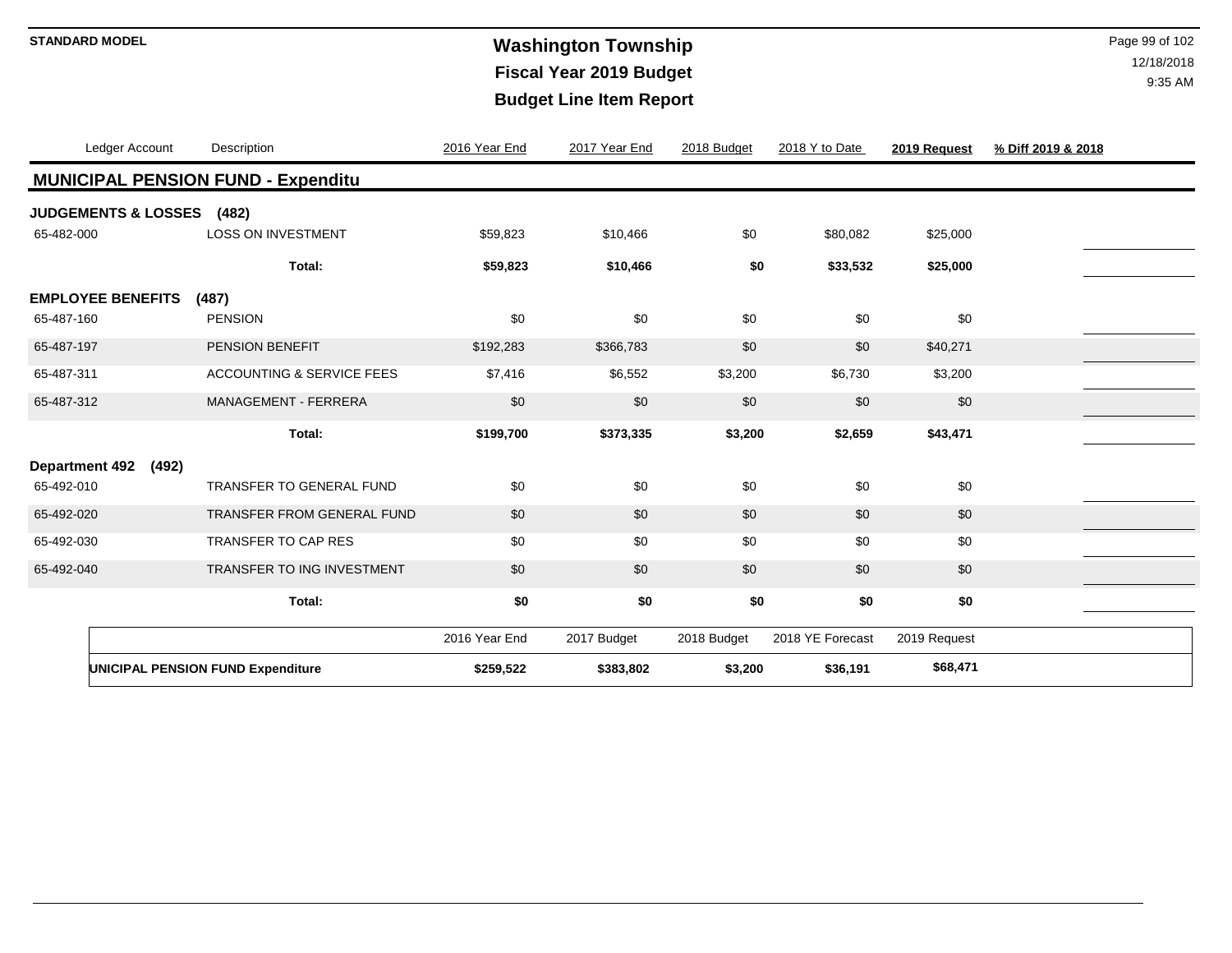# **Washington Township STANDARD MODEL** Page 100 of 102 **Fiscal Year 2019 Budget Budget Line Item Report**

|                       | Ledger Account                | Description                            | 2016 Year End | 2017 Year End | 2018 Budget | 2018 Y to Date   | 2019 Request | % Diff 2019 & 2018 |
|-----------------------|-------------------------------|----------------------------------------|---------------|---------------|-------------|------------------|--------------|--------------------|
|                       |                               | FEDERAL REVENUE SHARING FUND -         |               |               |             |                  |              |                    |
|                       | <b>INTEREST EARNINGS</b>      | (341)                                  |               |               |             |                  |              |                    |
| 85-341-000            |                               | <b>INTEREST EARNINGS</b>               | \$0           | \$0           | \$0         | \$0              | \$0          |                    |
|                       |                               | Total:                                 | \$0           | \$0           | \$0         | \$0              | \$0          |                    |
| <b>Department 352</b> | (352)                         |                                        |               |               |             |                  |              |                    |
| 85-352-070            |                               | <b>GENERAL REVENUE SHARING ENTIT</b>   | \$0           | \$0           | \$0         | \$0              | \$0          |                    |
|                       |                               | Total:                                 | \$0           | \$0           | \$0         | \$0              | \$0          |                    |
| <b>PUBLIC SAFETY</b>  | (362)                         |                                        |               |               |             |                  |              |                    |
| 85-362-200            |                               | SPECIAL FIRE PROTECTION SERVIC         | \$0           | \$0           | \$0         | \$0              | \$0          |                    |
|                       |                               | Total:                                 | \$0           | \$0           | \$0         | \$0              | \$0          |                    |
|                       | <b>FUND BALANCE FORWARDED</b> | (399)                                  |               |               |             |                  |              |                    |
| 85-399-000            |                               | FUND BALANCE FORWARDED                 | \$0           | \$0           | \$0         | \$0              | \$0          |                    |
|                       |                               | Total:                                 | \$0           | \$0           | \$0         | \$0              | \$0          |                    |
|                       |                               |                                        | 2016 Year End | 2017 Budget   | 2018 Budget | 2018 YE Forecast | 2019 Request |                    |
|                       |                               | <b>AL REVENUE SHARING FUND Revenue</b> | \$0           | \$0           | \$0         | \$0              | \$0          |                    |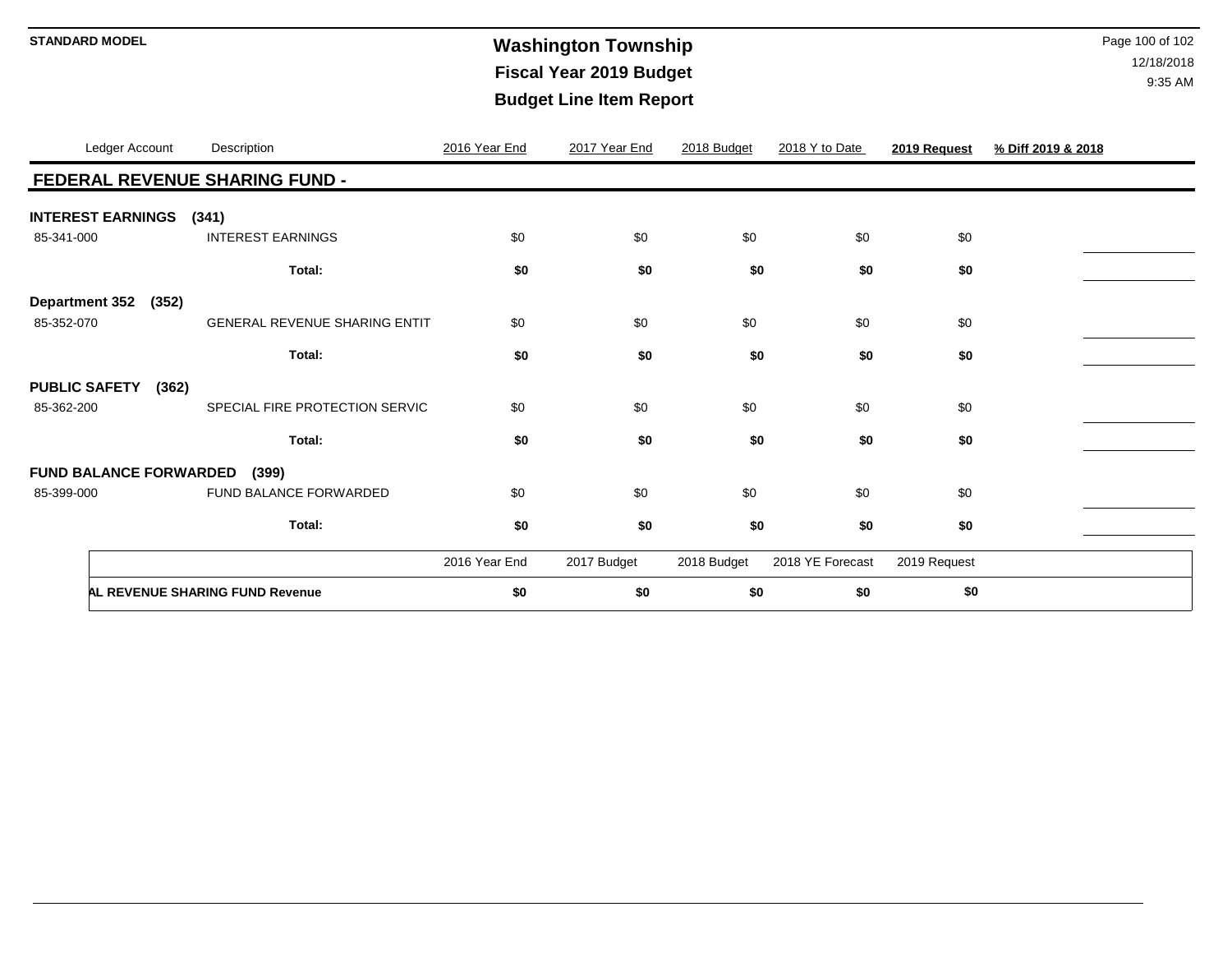# **Washington Township STANDARD MODEL** Page 101 of 102 **Fiscal Year 2019 Budget Budget Line Item Report**

| Ledger Account                          | Description                      | 2016 Year End | 2017 Year End | 2018 Budget | 2018 Y to Date | 2019 Request | % Diff 2019 & 2018 |  |  |  |
|-----------------------------------------|----------------------------------|---------------|---------------|-------------|----------------|--------------|--------------------|--|--|--|
| FEDERAL REVENUE SHARING FUND -          |                                  |               |               |             |                |              |                    |  |  |  |
| EXECUTIVE (401)                         |                                  |               |               |             |                |              |                    |  |  |  |
| 85-401-740                              | CAPITAL OFFICE EQUIPMENT         | \$0           | \$0           | \$0         | \$0            | \$0          |                    |  |  |  |
|                                         | Total:                           | \$0           | \$0           | \$0         | \$0            | \$0          |                    |  |  |  |
| FINANCIAL ADMINISTRATION (402)          |                                  |               |               |             |                |              |                    |  |  |  |
| 85-402-450                              | <b>AUDITING SERVICE</b>          | \$0           | \$0           | \$0         | \$0            | \$0          |                    |  |  |  |
|                                         | Total:                           | \$0           | \$0           | \$0         | \$0            | \$0          |                    |  |  |  |
| <b>FIRE</b> (411)                       |                                  |               |               |             |                |              |                    |  |  |  |
| 85-411-450                              | WAYNESBORO FIRE CONTRIBUTION     | \$0           | \$0           | \$0         | \$0            | \$0          |                    |  |  |  |
|                                         | Total:                           | \$0           | \$0           | \$0         | \$0            | \$0          |                    |  |  |  |
| <b>PLANNING AND ZONING</b>              | (414)                            |               |               |             |                |              |                    |  |  |  |
| 85-414-313                              | ENGINEERING - SUBDIVISION        | \$0           | \$0           | \$0         | \$0            | \$0          |                    |  |  |  |
|                                         | Total:                           | \$0           | \$0           | \$0         | \$0            | \$0          |                    |  |  |  |
| HWAY MAINT - GENERAL SERVICES (430)     |                                  |               |               |             |                |              |                    |  |  |  |
| 85-430-740                              | CAPITAL - EQUIPMENT              | \$0           | \$0           | \$0         | \$0            | \$0          |                    |  |  |  |
|                                         | Total:                           | \$0           | \$0           | \$0         | \$0            | \$0          |                    |  |  |  |
| STORM SEWERS AND DRAINS (436)           |                                  |               |               |             |                |              |                    |  |  |  |
| 85-436-140                              | STORM DRAINAGE - LABOR           | \$0           | \$0           | \$0         | \$0            | \$0          |                    |  |  |  |
| 85-436-240                              | STORM DRAINAGE - MATERIAL        | \$0           | \$0           | \$0         | \$0            | \$0          |                    |  |  |  |
|                                         | Total:                           | \$0           | \$0           | \$0         | \$0            | \$0          |                    |  |  |  |
|                                         | REPAIRS TO HWAYS & BRIDGES (438) |               |               |             |                |              |                    |  |  |  |
| 85-438-140                              | HIGHWAY - LABOR                  | \$0           | \$0           | \$0         | \$0            | \$0          |                    |  |  |  |
|                                         | Total:                           | \$0           | \$0           | \$0         | \$0            | \$0          |                    |  |  |  |
| <b>CULTURE - RECREATION ADMIN (451)</b> |                                  |               |               |             |                |              |                    |  |  |  |
| 85-451-740                              | RECREATION - CAPITAL EQUIPMENT   | \$0           | \$0           | \$0         | \$0            | \$0          |                    |  |  |  |